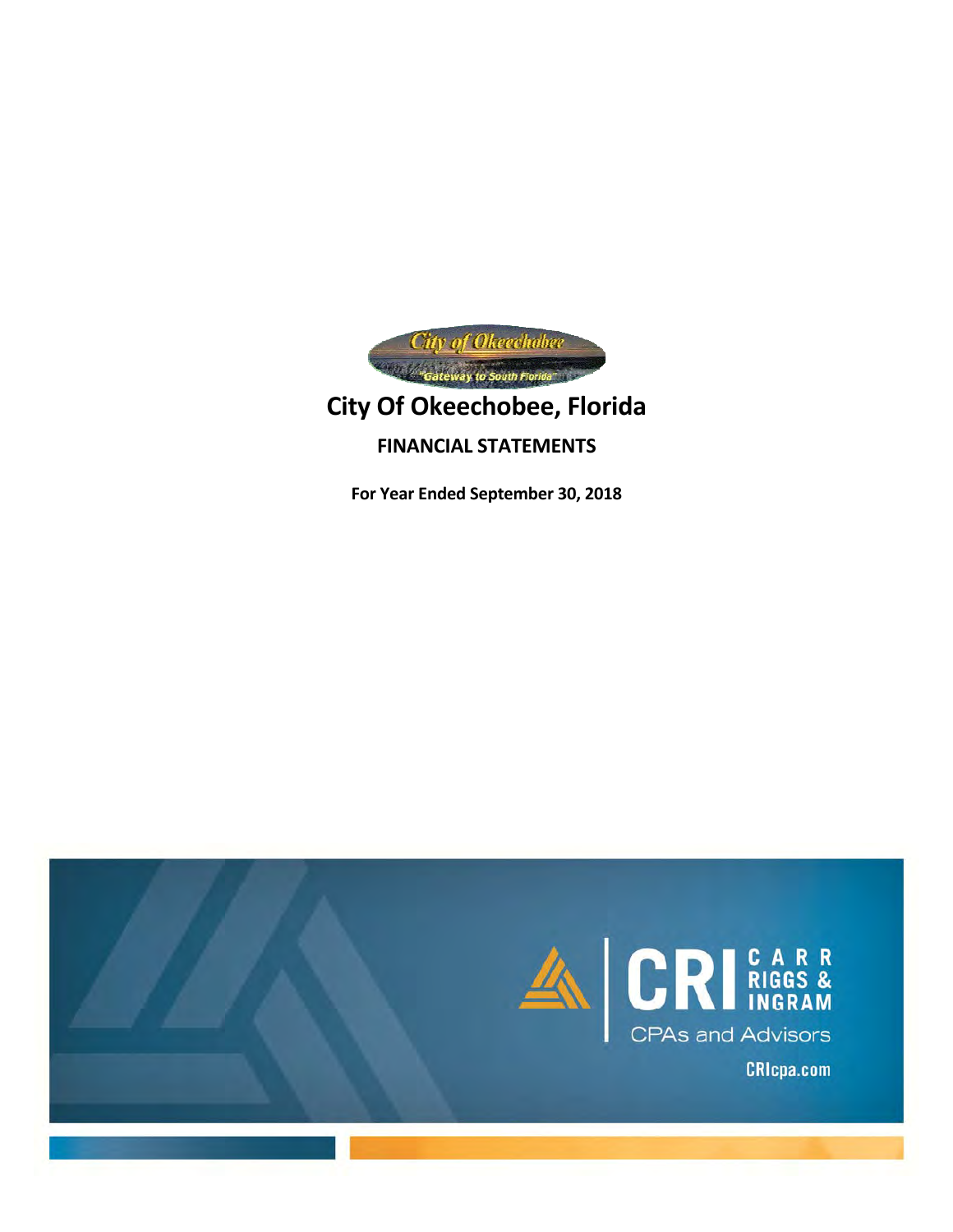# **City of Okeechobee, Florida Table of Contents For the year ended September 30, 2018**

| <b>Introductory Section</b><br><b>Title Page</b>                                                                                                                                                                        | 1                   |
|-------------------------------------------------------------------------------------------------------------------------------------------------------------------------------------------------------------------------|---------------------|
| <b>Table of Contents</b><br>City Officials                                                                                                                                                                              | $\overline{2}$<br>3 |
| <b>Financial Section</b><br>Independent Auditors' Report<br>Management's Discussion and Analysis                                                                                                                        | 5<br>9              |
| <b>Basic Financial Statements</b><br>Government-wide Financial Statements<br>• Statement of Net Position - Governmental Activities<br><b>Statement of Activities - Governmental Activities</b>                          | 19<br>20            |
| <b>Fund Financial Statements</b><br><b>Governmental Funds</b><br>• Balance Sheet                                                                                                                                        | 21                  |
| • Statement of Revenues, Expenditures and Changes in Fund Balances -<br><b>Governmental Funds</b>                                                                                                                       | 22                  |
| • Reconciliation of the Statement of Revenues, Expenditures and Changes in Fund<br>Balances of Governmental Funds to the Statement of Activities                                                                        | 23                  |
| Fiduciary Funds (Component Units that are Fiduciary in Nature)<br>• Statement of Fiduciary Net Position - Pension Trust Funds<br>• Statement of Changes in Fiduciary Net Position - Pension Trust Funds                 | 24<br>25            |
| <b>Notes to Financial Statements</b>                                                                                                                                                                                    | 27                  |
| Required Supplementary Information Other Than Management's Discussion and<br><b>Analysis</b>                                                                                                                            |                     |
| • Schedule of Revenues, Expenditures and Changes in Fund Balances - Budget and<br><b>Actual - General Fund</b>                                                                                                          | 62                  |
| • Required Pension Supplementary Information - Schedule of Changes in Net Pension<br>Liability and Related Ratios - Years Information is Available                                                                      | 63                  |
| • Required Pension Supplementary Information – Schedule of Contributions – Years<br><b>Information is Available</b>                                                                                                     | 67                  |
| Required Pension Supplementary Information - Schedule of Investment Returns -<br>Years Information is Available<br>Schedule of Changes in Total OPEB Liability and Related Ratios                                       | 68<br>69            |
| Notes to Required Supplementary Information                                                                                                                                                                             | 70                  |
| <b>Reports on Internal Control and Compliance Matters</b><br>Independent Auditors' Report on Internal Control Over Financial Reporting and on<br>Compliance and Other Matters Based on an Audit of Financial Statements |                     |
| Performed in Accordance with Government Auditing Standards<br>Independent Auditors' Management Letter                                                                                                                   | 74<br>77            |
| Independent Accountants' Report on Compliance with Local Government Investment<br>٠<br>Policies                                                                                                                         | 79                  |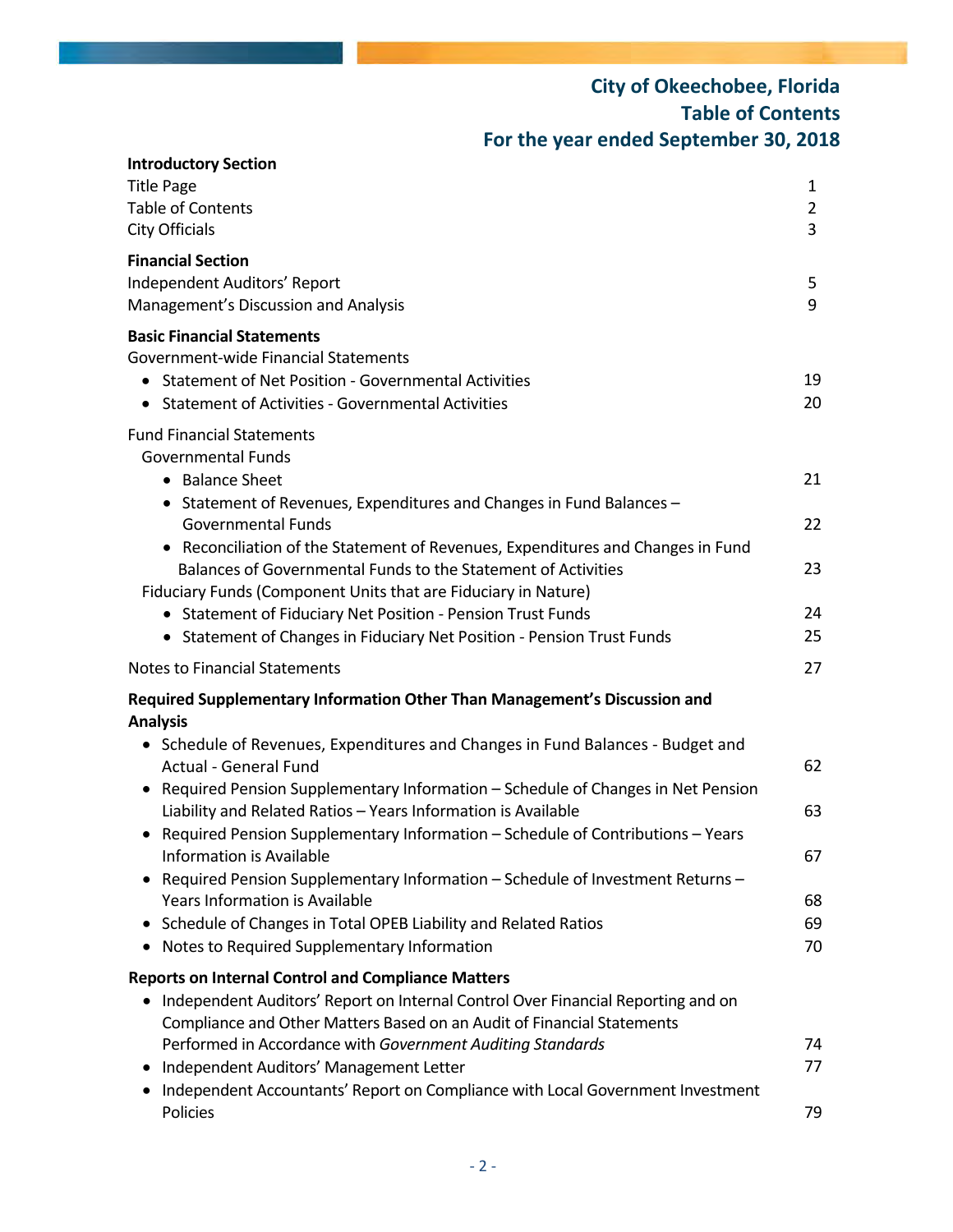# **City of Okeechobee, Florida City Officials For the year ended September 30, 2018**

Dowling R. Watford, Jr. Mayor, Chairman

> Gary Ritter Noel A. Chandler Monica Clark Wes Abney Council Members

> > John R. Cook City Attorney

Marcos Montes De Oca City Administrator

> Lane Gamiotea City Clerk

India Riedel Finance Director

Herbert Smith Chief of Fire

Robert Peterson Chief of Police

David Allen Director of Public Works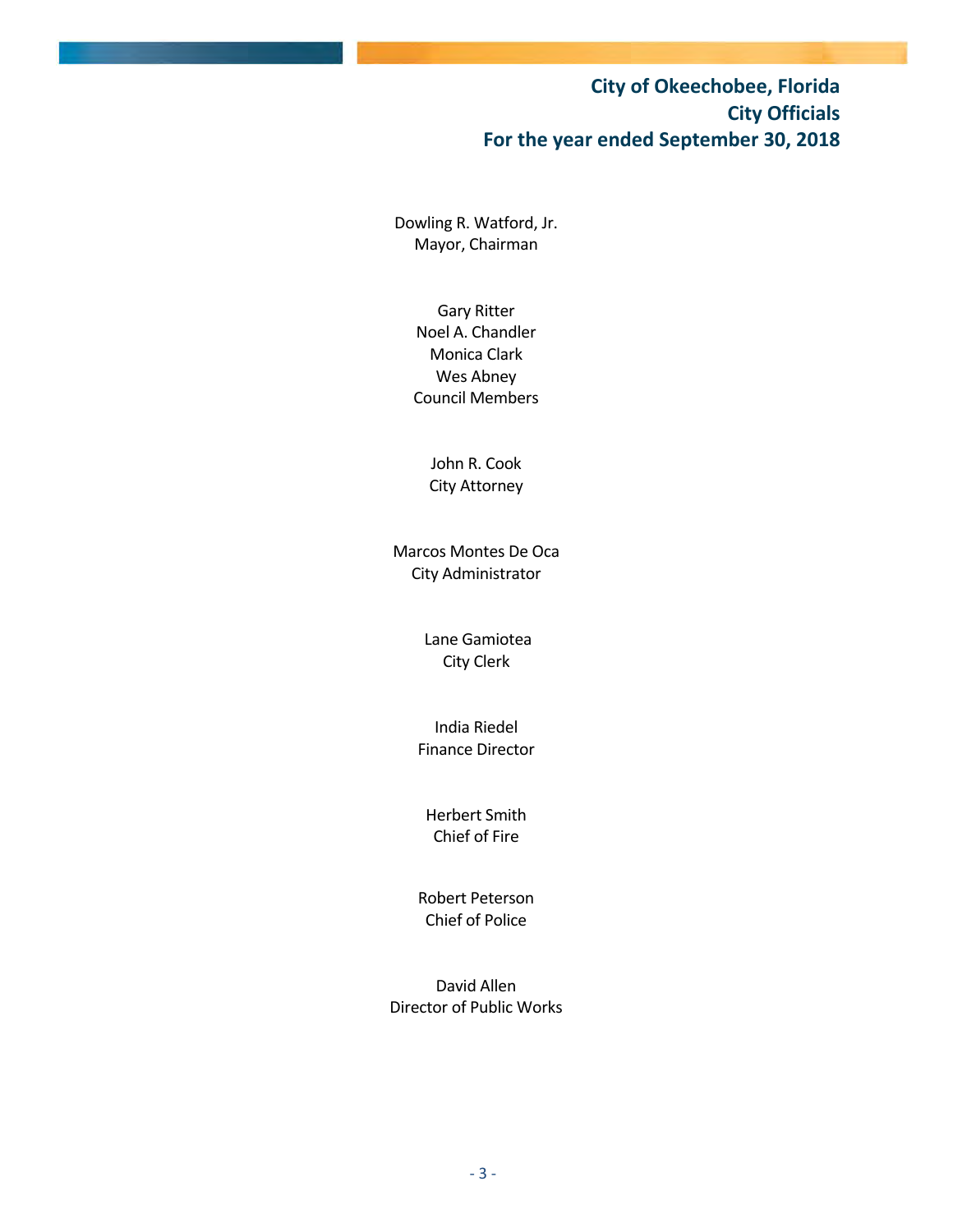THIS PAGE IS INTENTIONALLY LEFT BLANK.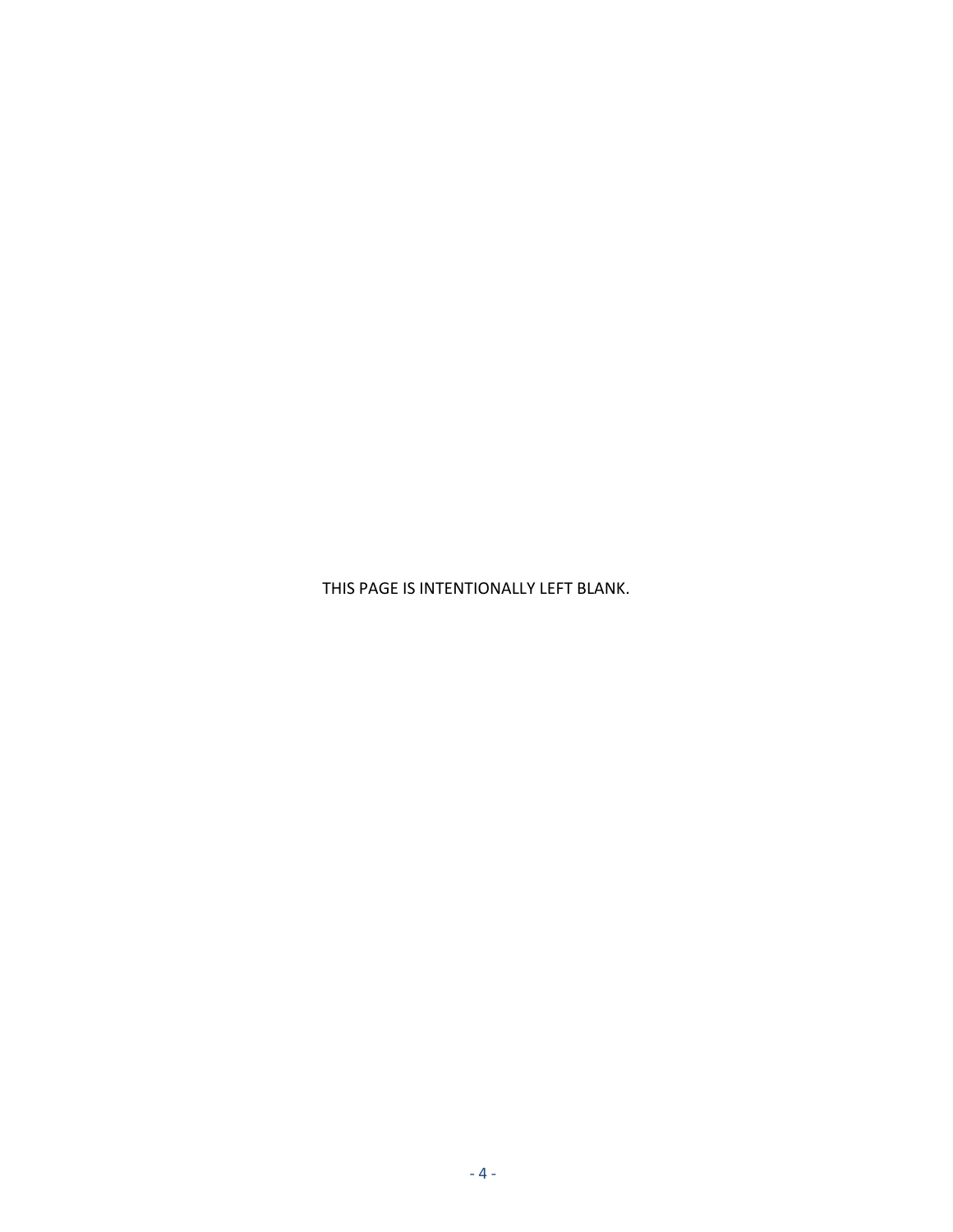

**Carr, Riggs & Ingram, LLC**  215 Baytree Drive Melbourne, Florida 32940

(321) 255-0088 (321) 259-8648 (fax) www.cricpa.com

# **INDEPENDENT AUDITORS' REPORT**

The Honorable Mayor and Members of the City Council of the City of Okeechobee, Florida

We have audited the accompanying financial statements of the governmental activities, each major fund and the aggregate remaining fund information of the City of Okeechobee, Florida, as of and for the year ended September 30, 2018, and the related notes to the financial statements, which collectively comprise the City of Okeechobee, Florida's basic financial statements as listed in the table of contents.

# *Management's Responsibility for the Financial Statements*

Management is responsible for the preparation and fair presentation of these financial statements in accordance with accounting principles generally accepted in the United States of America; this includes the design, implementation, and maintenance of internal control relevant to the preparation and fair presentation of financial statements that are free from material misstatement, whether due to fraud or error.

# *Auditor's Responsibility*

Our responsibility is to express opinions on these financial statements based on our audit. We did not audit the financial statements of the City of Okeechobee, Florida Municipal Police Officers' Pension Trust Fund and City of Okeechobee, Florida Municipal Firefighters' Pension Trust Fund and the City of Okeechobee Employees' Retirement System, which represent 100% of the assets, net position and additions of the pension trust fiduciary funds. Those financial statements were audited by other auditors whose reports thereon have been furnished to us, and our opinion, insofar as it relates to the City of Okeechobee, Florida Municipal Police Officers' Pension Trust Fund and City of Okeechobee, Florida Municipal Firefighters' Pension Trust Fund and the City of Okeechobee Employees' Retirement System is based on the reports of the other auditors. We conducted our audit in accordance with auditing standards generally accepted in the United States of America and the standards applicable to financial audits contained in *Government Auditing Standards,* issued by the Comptroller General of the United States. Those standards require that we plan and perform the audit to obtain reasonable assurance about whether the financial statements are free from material misstatement. The financial statements of the City of Okeechobee, Florida Municipal Police Officers' Pension Trust Fund, the City of Okeechobee, Florida Municipal Firefighters' Pension Trust Fund, and the City of Okeechobee Employees' Retirement System were not audited in accordance with *Government Auditing Standards*.

An audit involves performing procedures to obtain audit evidence about the amounts and disclosures in the financial statements. The procedures selected depend on the auditor's judgment, including the assessment of the risks of material misstatement of the financial statements, whether due to fraud or error. In making those risk assessments, the auditor considers internal control relevant to the entity's preparation and fair presentation of the financial statements in order to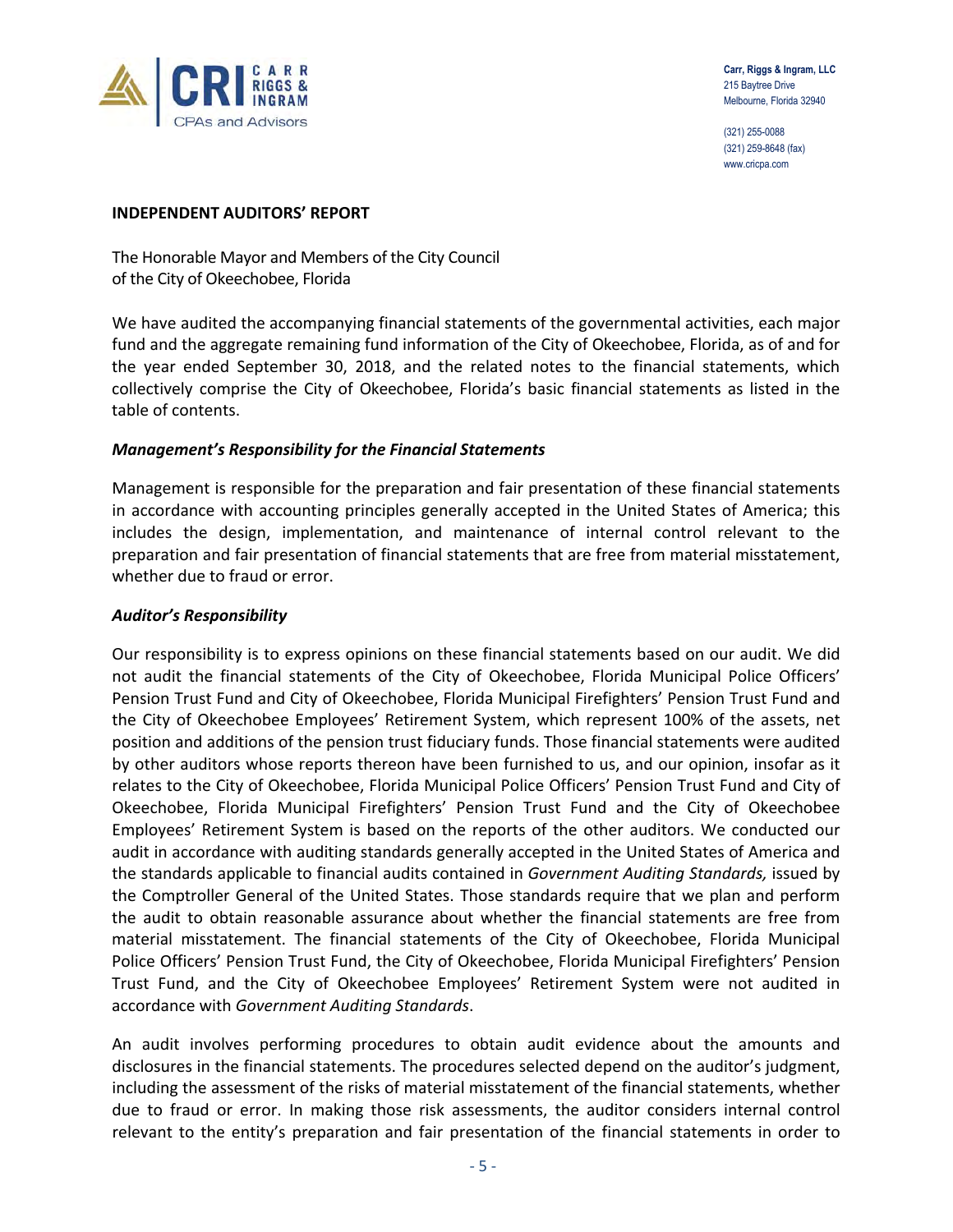design audit procedures that are appropriate in the circumstances, but not for the purpose of expressing an opinion on the effectiveness of the entity's internal control. Accordingly, we express no such opinion. An audit also includes evaluating the appropriateness of accounting policies used and the reasonableness of significant accounting estimates made by management, as well as evaluating the overall presentation of the financial statements.

We believe that the audit evidence we have obtained is sufficient and appropriate to provide a basis for our audit opinions.

# *Opinions*

In our opinion, based on our audit and the reports of other auditors, the financial statements referred to above present fairly, in all material respects, the respective financial position of the governmental activities, each major fund and the aggregate remaining fund information of the City of Okeechobee, Florida, as of September 30, 2018, and the respective changes in financial position thereof for the year then ended in conformity with accounting principles generally accepted in the United States of America.

# *Change in Accounting Principle*

As discussed in Note 1 to the financial statements, in 2018 the City adopted new accounting guidance, GASBS No. 75, *Accounting and Financial Reporting for Postemployment Benefits Other than Pensions*. Our opinion is not modified with respect to this matter.

### *Other Matters*

# *Required Supplementary Information*

Accounting principles generally accepted in the United States of America require that the management's discussion and analysis (pages 9 through 16), the budgetary comparison information (page 62 and page 70), and the pension and other postemployment benefits information (pages 63 through 69 and pages 71 through 72) be presented to supplement the basic financial statements. Such information, although not a part of the basic financial statements, is required by the Governmental Accounting Standards Board who considers it to be an essential part of financial reporting for placing the basic financial statements in an appropriate operational, economic or historical context. We have applied certain limited procedures to the required supplementary information in accordance with auditing standards generally accepted in the United States of America, which consisted of inquiries of management about the methods of preparing the information and comparing the information for consistency with management's responses to our inquiries, the basic financial statements and other knowledge we obtained during our audit of the basic financial statements. We do not express an opinion or provide any assurance on the information because the limited procedures do not provide us with sufficient evidence to express an opinion or provide any assurance.

# *Other Information*

Our audit was conducted for the purpose of forming opinions on the financial statements that collectively comprise the City of Okeechobee, Florida's basic financial statements. The introductory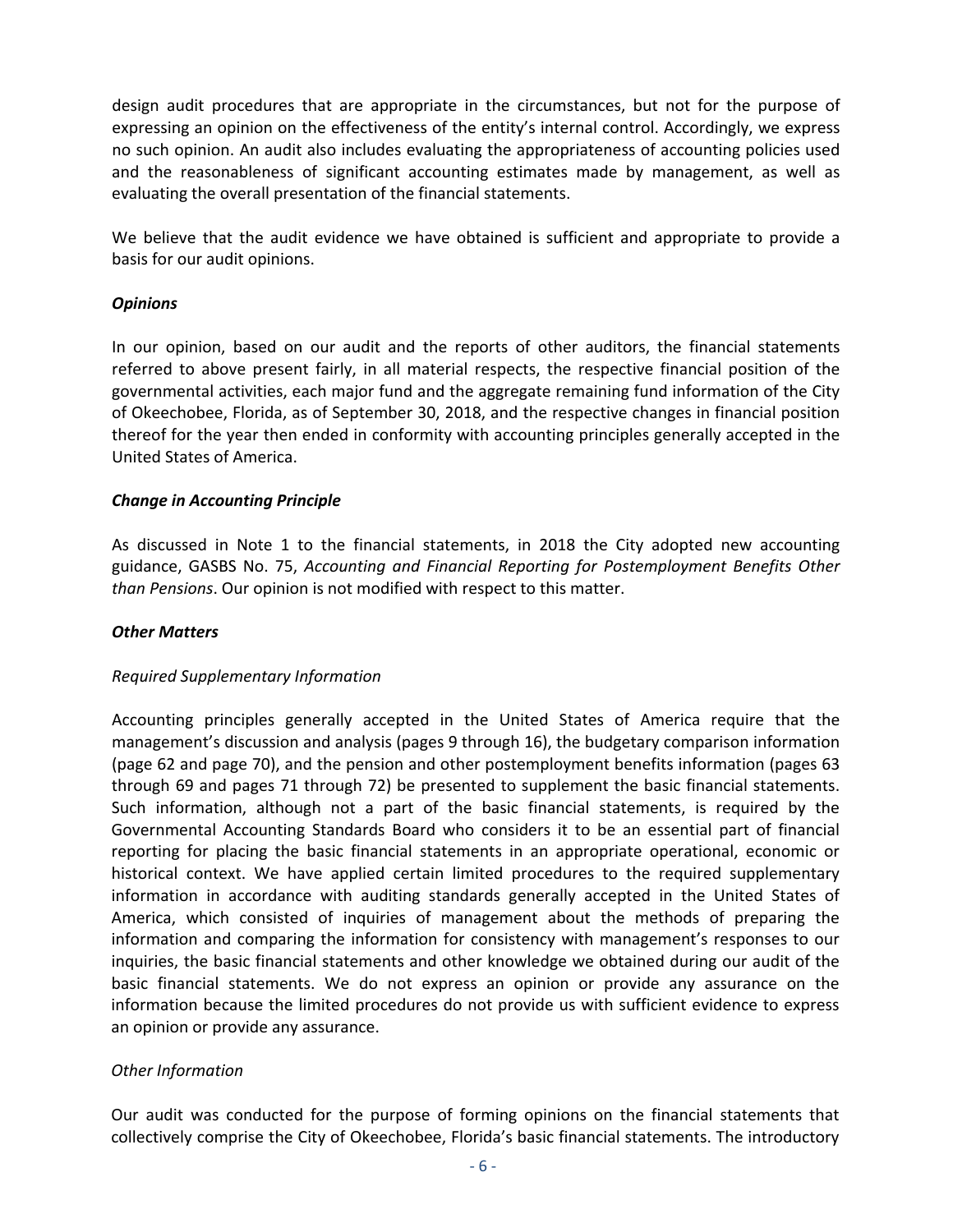section is presented for purposes of additional analysis and is not a required part of the financial statements.

The introductory section has not been subjected to the auditing procedures applied in the audit of the basic financial statements, and accordingly, we do not express an opinion or provide any assurance on it.

### **Other Reporting Required by** *Government Auditing Standards*

In accordance with *Government Auditing Standards*, we have also issued our report dated June 11, 2019 on our consideration of the City of Okeechobee, Florida's internal control over financial reporting and on our tests of its compliance with certain provisions of laws, regulations, contracts, and grant agreements and other matters. The purpose of that report is solely to describe the scope of our testing of internal control over financial reporting and compliance and the results of that testing, and not to provide an opinion on the effectiveness of the City of Okeechobee's internal control over financial reporting or on compliance. That report is an integral part of an audit performed in accordance with *Government Auditing Standards* in considering the City of Okeechobee, Florida's internal control over financial reporting and compliance.

Cau, Rigge & Ingram, L.L.C

Melbourne, Florida June 11, 2019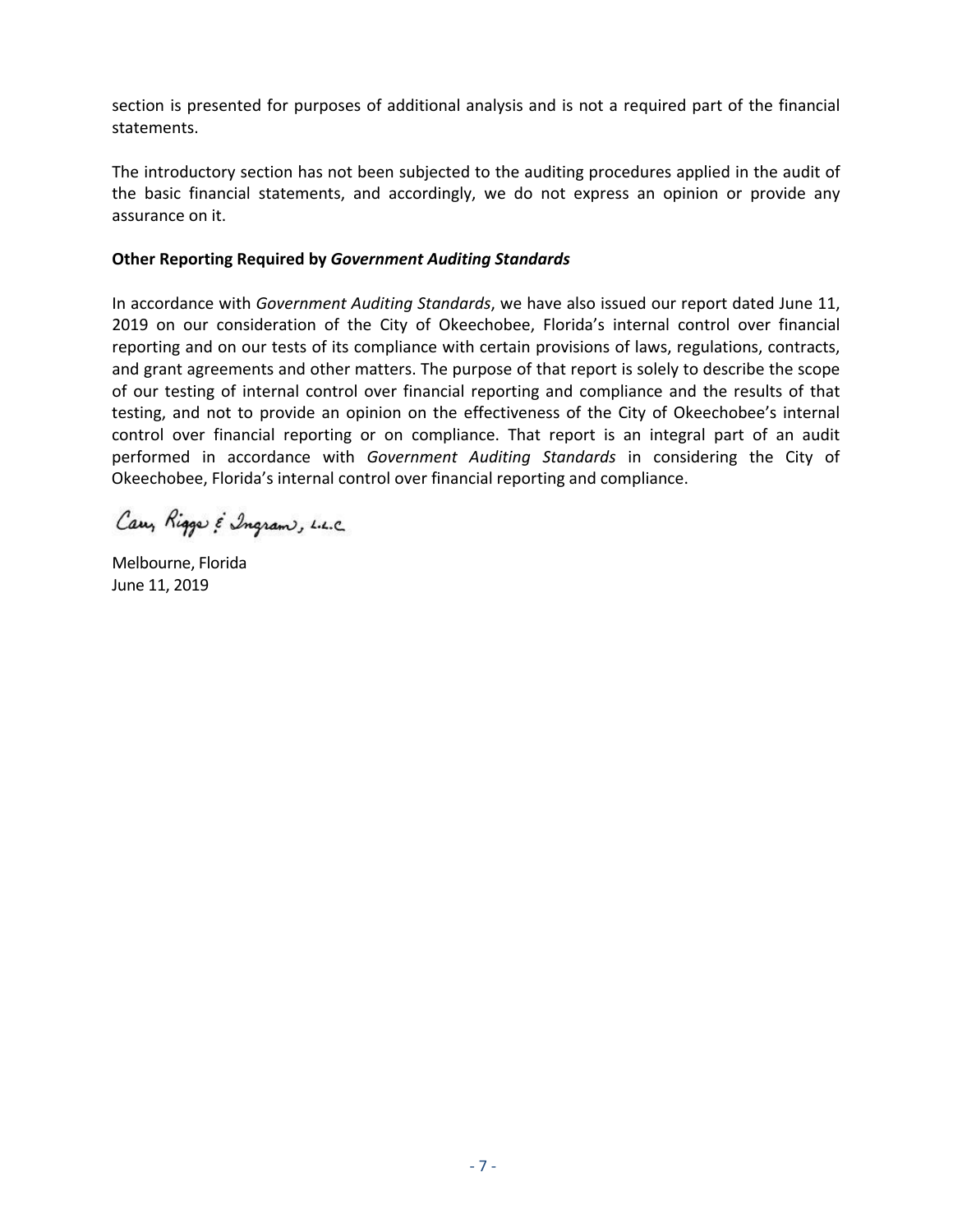THIS PAGE IS INTENTIONALLY LEFT BLANK.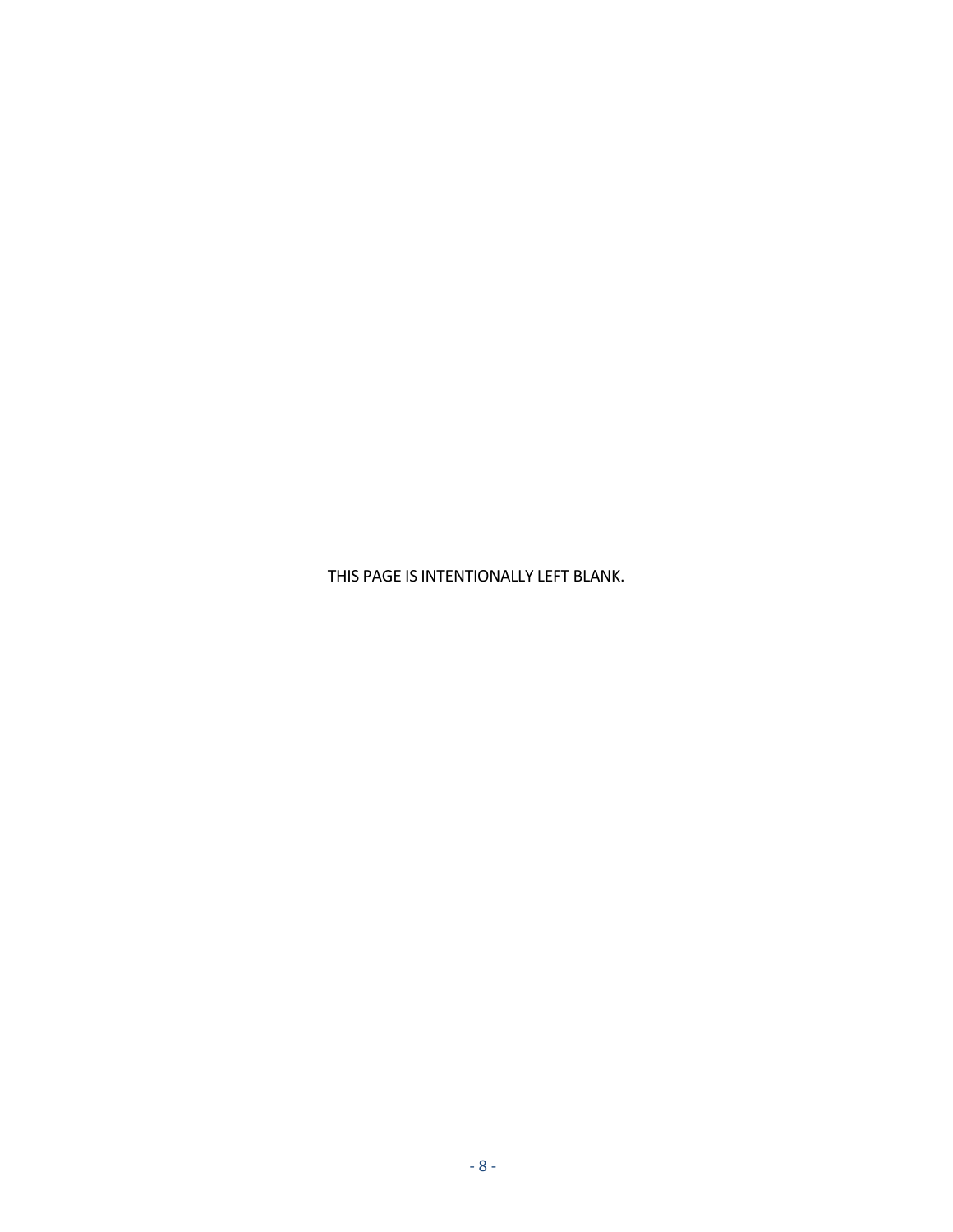Our discussion and analysis of the City of Okeechobee, Florida's ("the City's") financial performance provides an overview of the City's financial activities for the year ended September 30, 2018. Please read it in conjunction with the City's basic financial statements, which immediately follow this discussion.

# **FINANCIAL HIGHLIGHTS**

The following are highlights of financial activity for the year ended September 30, 2018:

- The City's total assets exceeded its liabilities at September 30, 2018 by \$20,177,560.
- The City's total revenues were \$6,818,884 for the year ended September 30, 2018, compared to total expenses of \$6,107,742, which resulted in a \$711,142 increase in net position.

# **OVERVIEW OF THE FINANCIAL STATEMENTS**

This discussion and analysis is intended to serve as an introduction to the City's basic financial statements. The basic financial statements are comprised of three components: 1) government‐ wide financial statements, 2) fund financial statements and 3) notes to basic financial statements.

# **A. Government‐Wide Financial Statements**

The government‐wide financial statements, which consist of the following two statements, are designed to provide readers with a broad overview of the City's finances, in a manner similar to a private sector business.

The statement of net position presents information on all of the City's assets and liabilities, with the difference between the two reported as net position. Over time, increases or decreases in net position may serve as a useful indicator of whether the financial position of the City is improving or deteriorating.

The statement of activities presents information showing how the City's net position changed during the year. All changes in net position are reported as soon as the underlying event giving rise to the change occurs, regardless of the timing of related cash flows. Thus, revenues and expenses are reported in this statement for some items that will only result in cash flows in future fiscal periods.

The government‐wide financial statements can be found on pages 19 and 20 of this report.

# **B. Fund Financial Statements**

A fund is a grouping of related accounts that is used to maintain control over resources that have been segregated for specific activities or objectives. The City's funds can be divided into two fund types: governmental funds and fiduciary funds.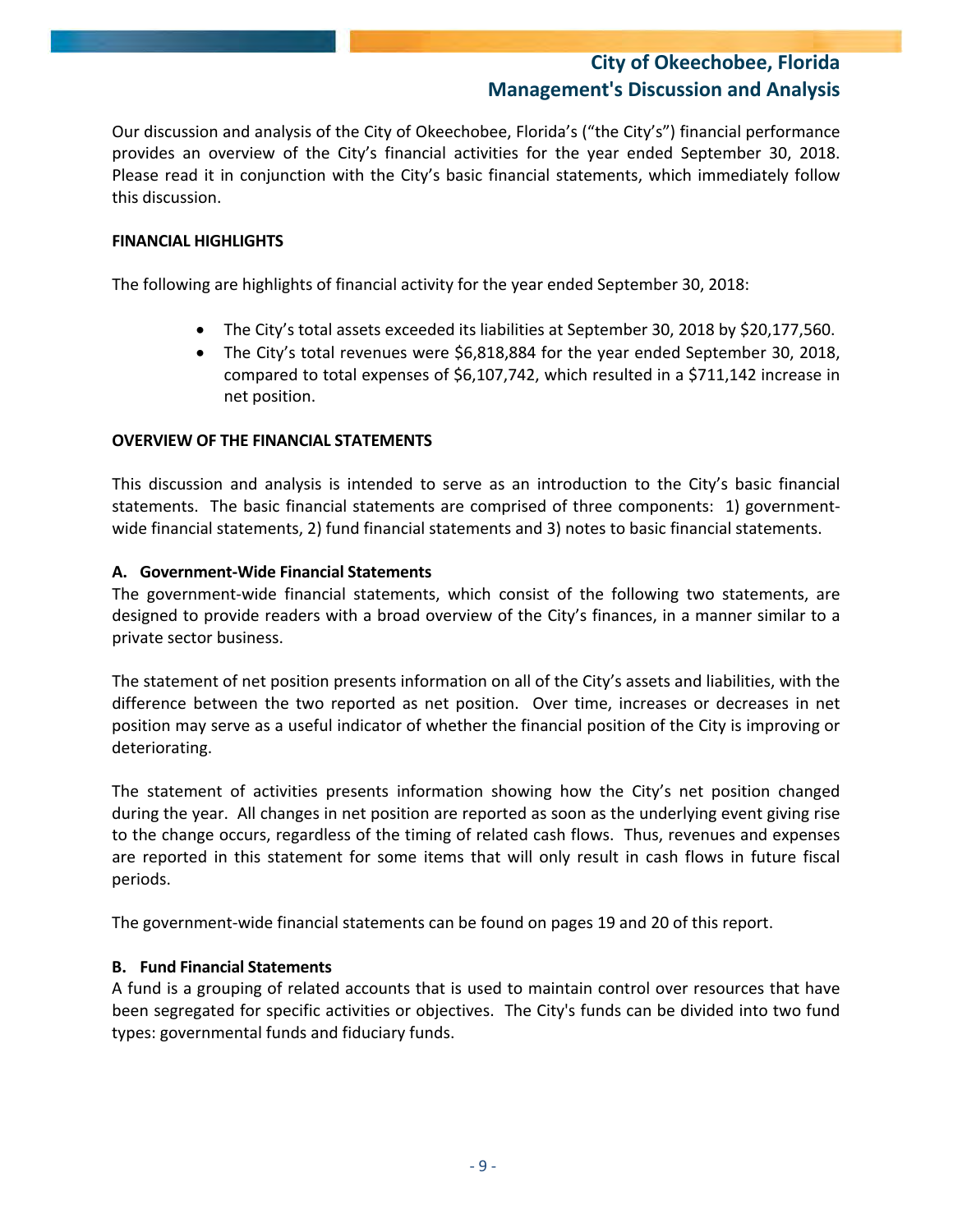# **B. Fund Financial Statements (Continued)**

**Governmental funds.** Governmental funds are used to account for essentially the same functions reported as governmental activities in the government‐wide financial statements. However, unlike the government‐wide financial statements, governmental fund financial statements focus on near‐ term inflows and outflows of spendable resources, as well as balances of spendable resources available at the end of the year. Such information may be useful in evaluating a government's near‐ term financing requirements.

Because the focus of governmental funds is narrower than that of the government-wide financial statements, it is useful to compare the information presented for governmental funds with similar information presented for governmental activities in the government‐wide financial statements. By doing so, readers may better understand the long-term impact of the City's near-term financing decisions. Both the governmental fund balance sheet and the statement of revenues, expenditures and changes in fund balances provide reconciliations to facilitate this comparison between governmental funds and governmental activities.

The basic governmental fund financial statements can be found on pages 21 through 23 of this report.

**Fiduciary funds**. Fiduciary funds are used to account for resources held for the benefit of parties outside the government. Fiduciary funds are not reflected in the government‐wide financial statements because the resources of those funds are not available to support the City's own programs.

The basic fiduciary fund financial statements can be found on pages 24 and 25 of this report.

### **C. Notes to Basic Financial Statements**

The notes provide additional information that is essential for a full understanding of the data provided in the government‐wide and fund financial statements. The notes to basic financial statements can be found on pages 27 through 58 of this report.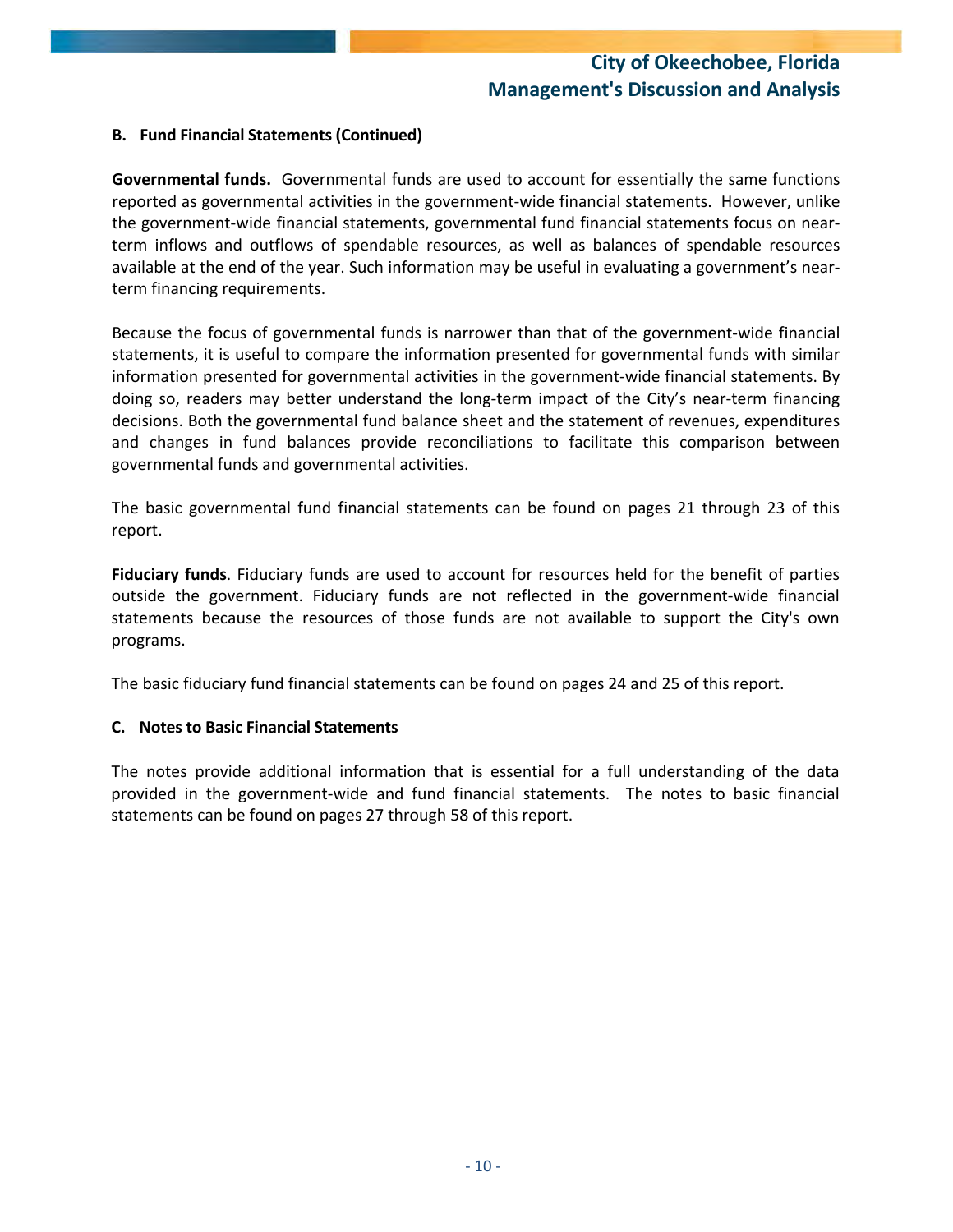### **GOVERNMENT‐WIDE FINANCIAL ANALYSIS**

As noted earlier, net position may serve over time as a useful indicator of financial position. The following table reflects the condensed government‐wide statement of net position.

# City of Okeechobee Statement of Net Position

|                                  | 2018             | 2017             |
|----------------------------------|------------------|------------------|
|                                  |                  |                  |
| Current assets                   | \$<br>11,378,309 | \$<br>11,515,261 |
| Capital assets                   | 8,532,680        | 8,458,936        |
| Noncurrent assets                | 1,226,289        |                  |
| Total assets                     | 21,137,278       | 19,974,197       |
| Deferred outflows                | 1,625,927        | 1,420,835        |
| <b>Current liabilities</b>       | 299,389          | 550,667          |
| Noncurrent liabilities           | 580,636          | 2,151,797        |
| <b>Total liabilities</b>         | 880,025          | 1,402,716        |
| Deferred inflows                 | 1,705,620        | 525,898          |
| <b>Net position:</b>             |                  |                  |
| Net investment in capital assets | 8,532,680        | 8,458,936        |
| Restricted                       | 1,184,520        | 928,976          |
| Unrestricted                     | 10,460,360       | 8,778,758        |
| Total net position               | \$<br>20,177,560 | \$<br>18,166,670 |

### **Governmental Activities**

Total net position increased by \$711,142 primarily as a result of \$1,163,081 increase in total assets, and a \$522,691 decrease of total liabilities. Deferred outflows and inflows related to pensions increased by \$205,092 and \$1,179,722, respectively. The increase in total assets was primarily due to a \$73,744 increase in capital assets, a \$1,266,289 increase in noncurrent assets due to an increase in net pension asset, offset by a decrease in current assets of \$136,952. The net change in current and noncurrent liabilities was \$522,691 as current liabilities decreased by \$251,278 related to timing of payables and non-current liabilities decreased by \$1,571,161 resulting from a \$299,254 decrease in net pension liability and a \$2,588 decrease in the adjusted net OPEB obligation with the total offset by an increase in compensated absences of \$30,429.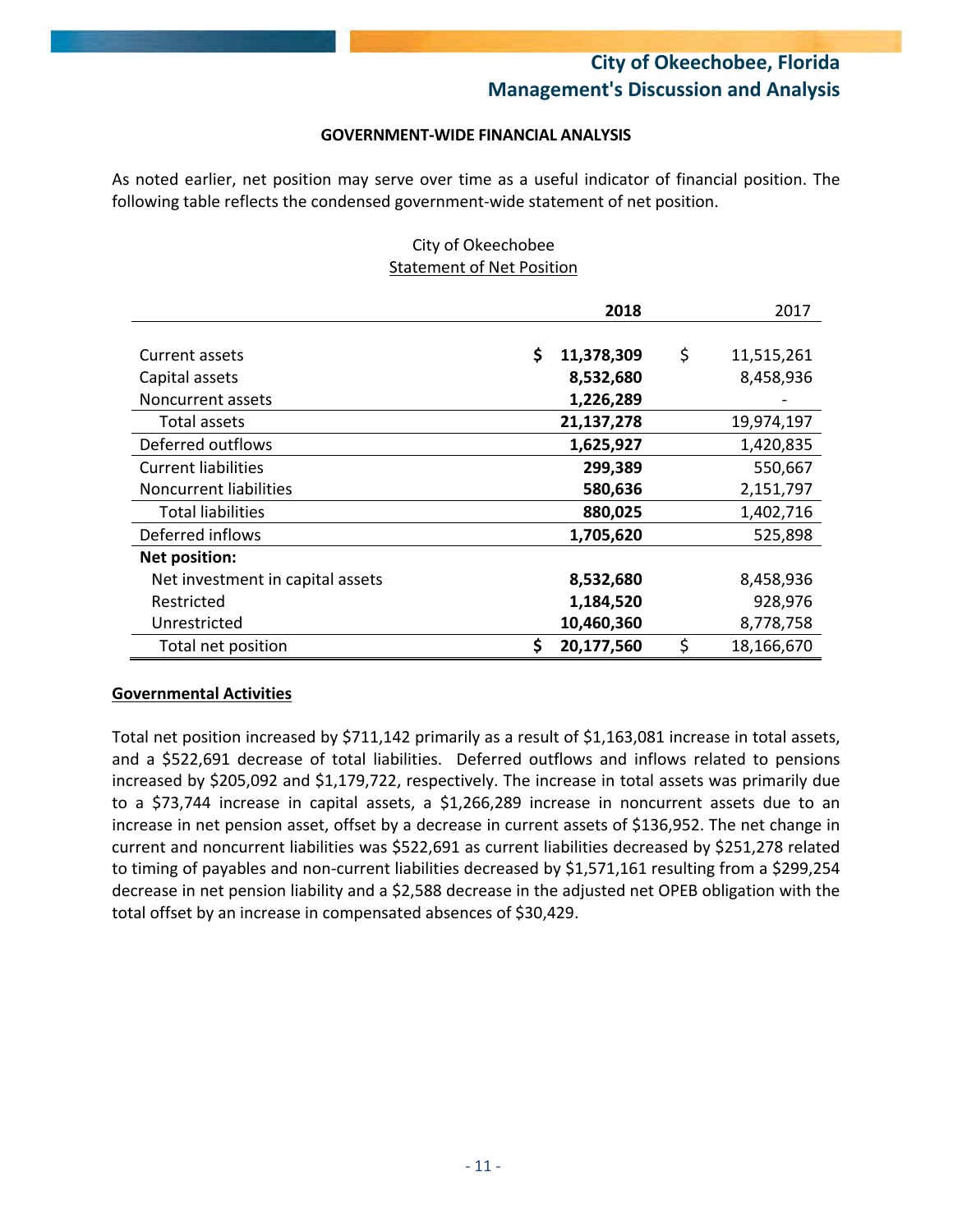The following table shows condensed revenue and expense data:

| City of Okeechobee, Florida                   |    |            |    |            |  |  |
|-----------------------------------------------|----|------------|----|------------|--|--|
| <b>Statement of Activities</b>                |    |            |    |            |  |  |
|                                               |    | 2018       |    | 2017       |  |  |
| <b>REVENUES:</b>                              |    |            |    |            |  |  |
| Program revenues:                             |    |            |    |            |  |  |
| <b>Charges for services</b>                   | \$ | 635,293    | \$ | 621,683    |  |  |
| Operating grants and contributions            |    | 692,885    |    | 677,458    |  |  |
| Capital grants and contributions              |    | 246,375    |    | 84,045     |  |  |
| <b>General revenues:</b>                      |    |            |    |            |  |  |
| Property taxes                                |    | 2,101,971  |    | 1,957,520  |  |  |
| Public utility taxes                          |    | 853,799    |    | 841,848    |  |  |
| Franchise fees                                |    | 553,565    |    | 548,286    |  |  |
| Shared revenues                               |    | 1,480,838  |    | 1,406,638  |  |  |
| Investment income                             |    | 154,650    |    | 35,257     |  |  |
| Other income                                  |    | 99,508     |    |            |  |  |
| <b>Total revenues</b>                         |    | 6,818,884  |    | 6,172,735  |  |  |
| <b>EXPENSES:</b>                              |    |            |    |            |  |  |
| General government                            |    | 938,034    |    | 1,326,989  |  |  |
| Public safety                                 |    | 3,789,940  |    | 3,697,679  |  |  |
| Transportation                                |    | 496,943    |    | 728,367    |  |  |
| Physical environment                          |    | 873,418    |    | 784,260    |  |  |
| Economic development                          |    | 9,407      |    |            |  |  |
|                                               |    |            |    |            |  |  |
| <b>Total expenses</b>                         |    | 6,107,742  |    | 6,537,295  |  |  |
| Change in net position                        |    | 711,142    |    | (364, 560) |  |  |
|                                               |    |            |    |            |  |  |
| Net position, beginning of year as previously |    |            |    |            |  |  |
| reported                                      |    | 18,166,670 |    | 18,531,230 |  |  |
| Prior period adjustment*                      |    | 1,299,748  |    |            |  |  |
| Net position, beginning of year as restated   |    | 19,466,418 |    |            |  |  |
| Net position, ending September 30             | \$ | 20,177,560 | \$ | 18,166,670 |  |  |

\*Prior Period Adjustment – An adjustment decreasing beginning net position in governmental activities by \$1,299,748 is due to the implementation of GASB Statement No. 75, "Accounting and Financial Reporting for Postemployment Benefits Other Than Pensions". (Details of the adjustment are found in Note 1.D.12).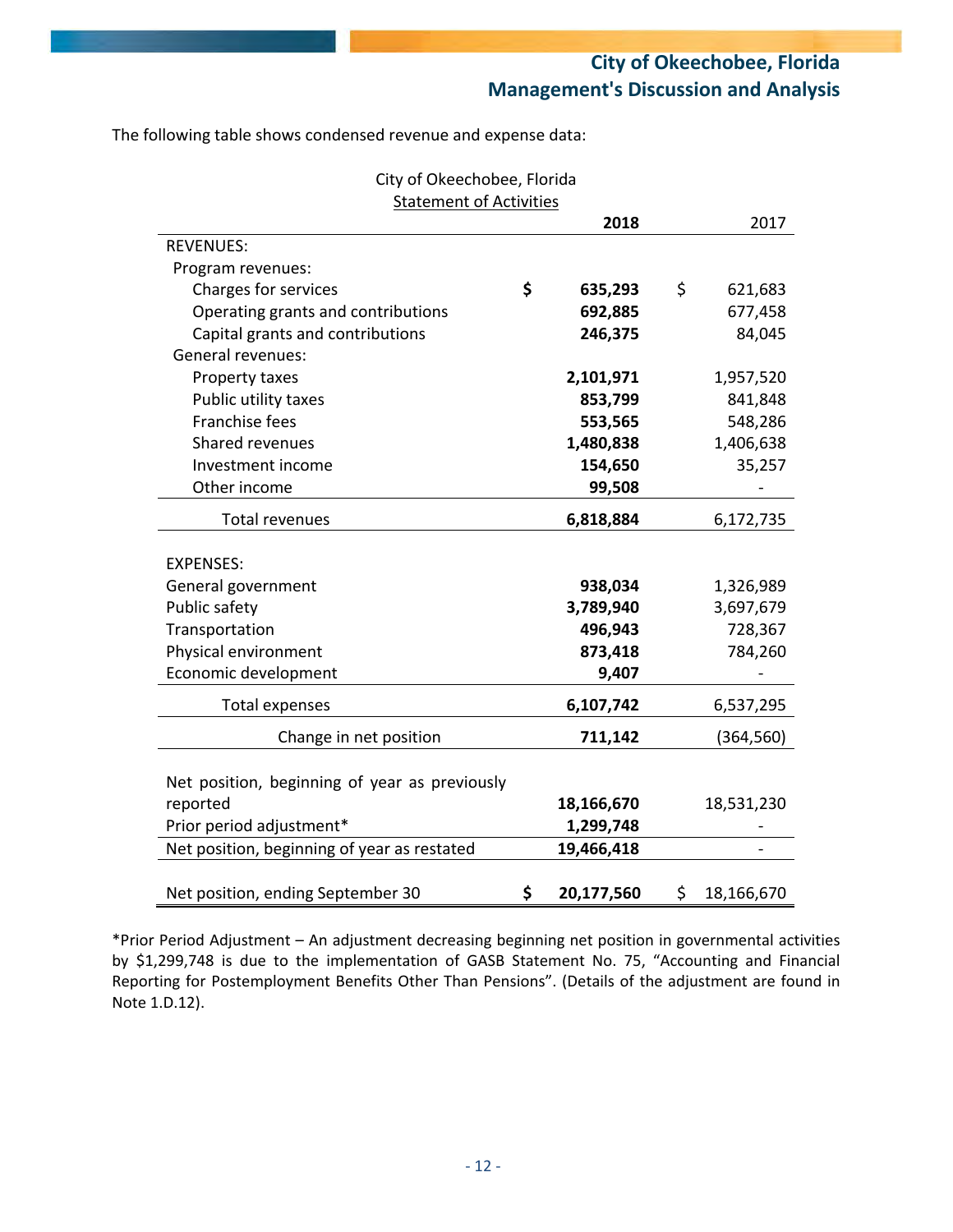The City experienced an increase of 10.5% in total revenues – a \$646,148 increase to \$6.81 million. The increase is primarily due to a \$162,330 increase in capital grants and the investment income increase of \$119,393 in general revenue. An increase in the assessed taxable values and continuing millage rate of 7.9932 were the contributory factors in the increase of property tax revenue of \$144,451. Utility Tax revenues increased \$11,951 based on higher consumer consumption. The Shared Revenues from the State of Florida (SRS) increased \$74,200. The City experienced a decrease of 6.6% in total expenses – a \$429,554 decrease to \$6.1 million. The decrease is primarily due to a \$388,955 decrease in expenses for general government. The \$231,424 decrease in transportation expense also was a large contributor to the overall decrease in expenditures for the year. The combined decreases in expense and increase in revenues resulted in an increase in net position of \$711,142.

# **FUND FINANCIAL ANALYSIS**

As noted earlier, the City uses fund accounting to ensure and demonstrate compliance with finance‐related legal requirements.

*Governmental funds*. The focus of the City's governmental funds is to provide information on near-term inflows, outflows and balances of spendable resources. Such information is useful in assessing the City's financing requirements. In particular, unassigned fund balance may serve as a useful measure of a government's net resources available for spending at the end of the fiscal year.

As of the end of the current fiscal year, the City's governmental funds reported combined ending fund balances of \$11,036,146 an increase of \$112,619 in comparison with the prior year. Approximately 75% of this total amount \$8,301,423, constitutes unassigned fund balance, which is available for spending at the government's discretion. Assigned fund balances include \$1,514,359 for subsequent year's expenditures. Public facilities fund balance of \$1,180,152 plus law enforcement \$4,368 are restricted funds based on their specific stipulated purpose. The remainder of fund balance is non‐ spendable inventory of \$35,844.

The general fund is the chief operating fund of the City. At the end of the current fiscal year, assigned and unassigned fund balance of the general fund was \$9,737,062 while total fund balance was \$10,953,058. As a measure of the general fund's liquidity, it may be useful to compare both assigned and unassigned fund balance and total fund balance to total fund expenditures. The total assigned and unassigned fund balance and total fund balance represent approximately 141% and 159% respectively of total general fund expenditures.

Revenues from grants were used in the construction of infrastructure and other improvements in the City.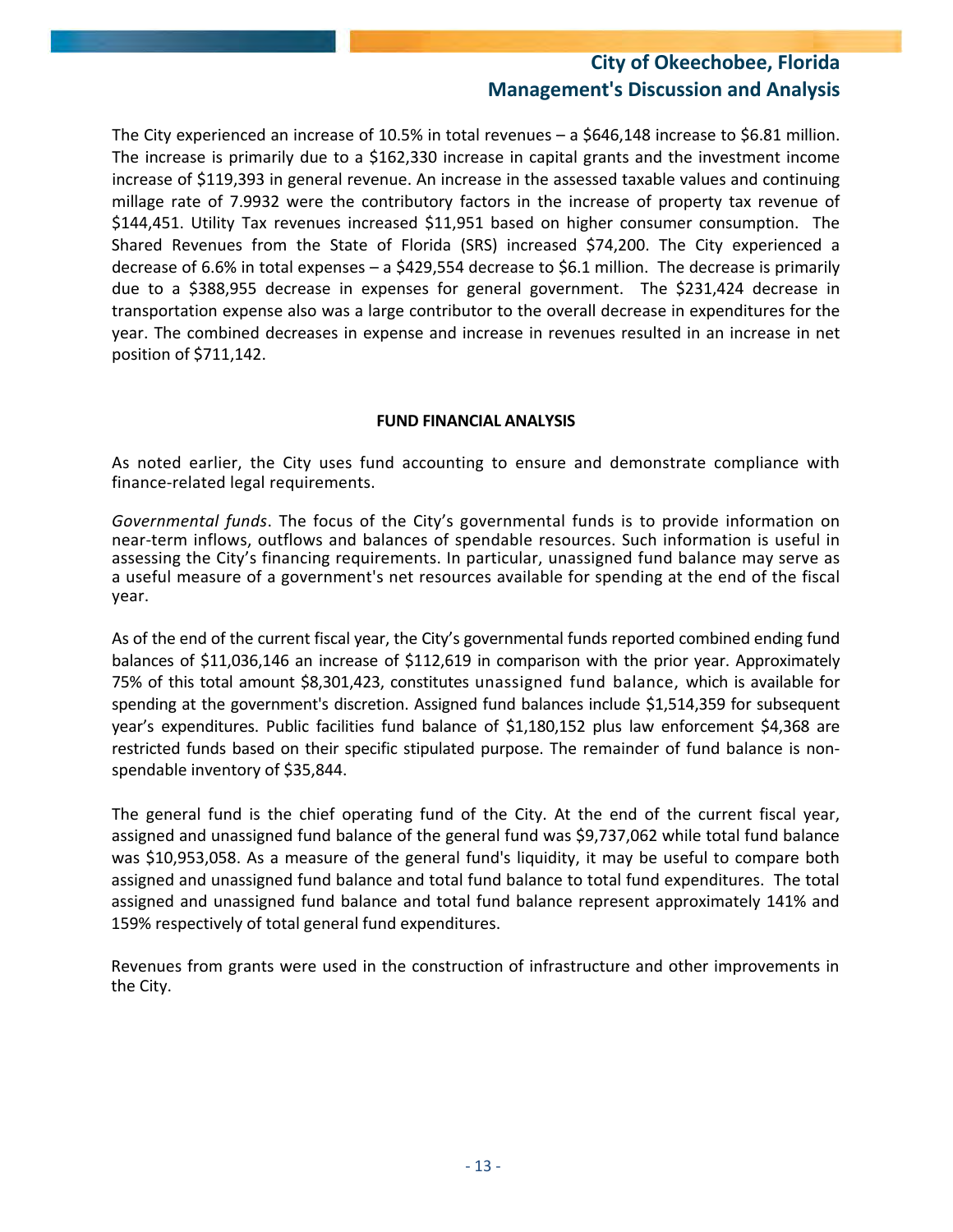### **General Fund Budgetary Highlights**

The amount appropriated for expenditures in the original 17/18 budget decreased from \$8,287,039 to  $$7,085,486$  in the final  $17/18$  budget, a decrease of  $$1,201,553$ . The decrease in general government expenses, fire and police public safety expenses, physical environment expenses, transportation expenses and capital outlay largely contributed to the overall decrease in expenditures.

#### **CAPITAL ASSETS AND LONG‐TERM LIABILITIES**

**Capital assets**. The City's investment in capital assets as of September 30, 2018, amounted to \$8,532,680, (net of accumulated depreciation). This investment in capital assets includes land, buildings, improvements, equipment and construction in progress. During the year, the City's net capital asset balance increased \$73,744.

The City's major additions of \$1,709,991 to capital assets during the current fiscal year included the following:

- Replacement computers for (1) Finance; (4)‐Police Department, (2) Fire Department, and (1) Clerk
- Replace (13) police vehicles including equipment for Police Department; (1) Administration; (1) for Code Enforcement; (1) Pickup for Fire Department
- Replace 1 Fire Engine include extrication tools, and various required equipment, security software and install at the Police Department
- Mobile/Portable handheld radios (2) Fire Department; (4) Police Department
- Tasers (7) including harnesses, etc.; (1) Radar
- Replacement bunker gear
- SCBA Harnesses and cylinders
- Police station modifications Replacement roof
- Replacement Lifeline AED Unit at Fire Department
- Zero turn mower (finishing mower)
- 20 tables for Flagler Park
- Centennial Park Project I completion
- City Hall Renovations completion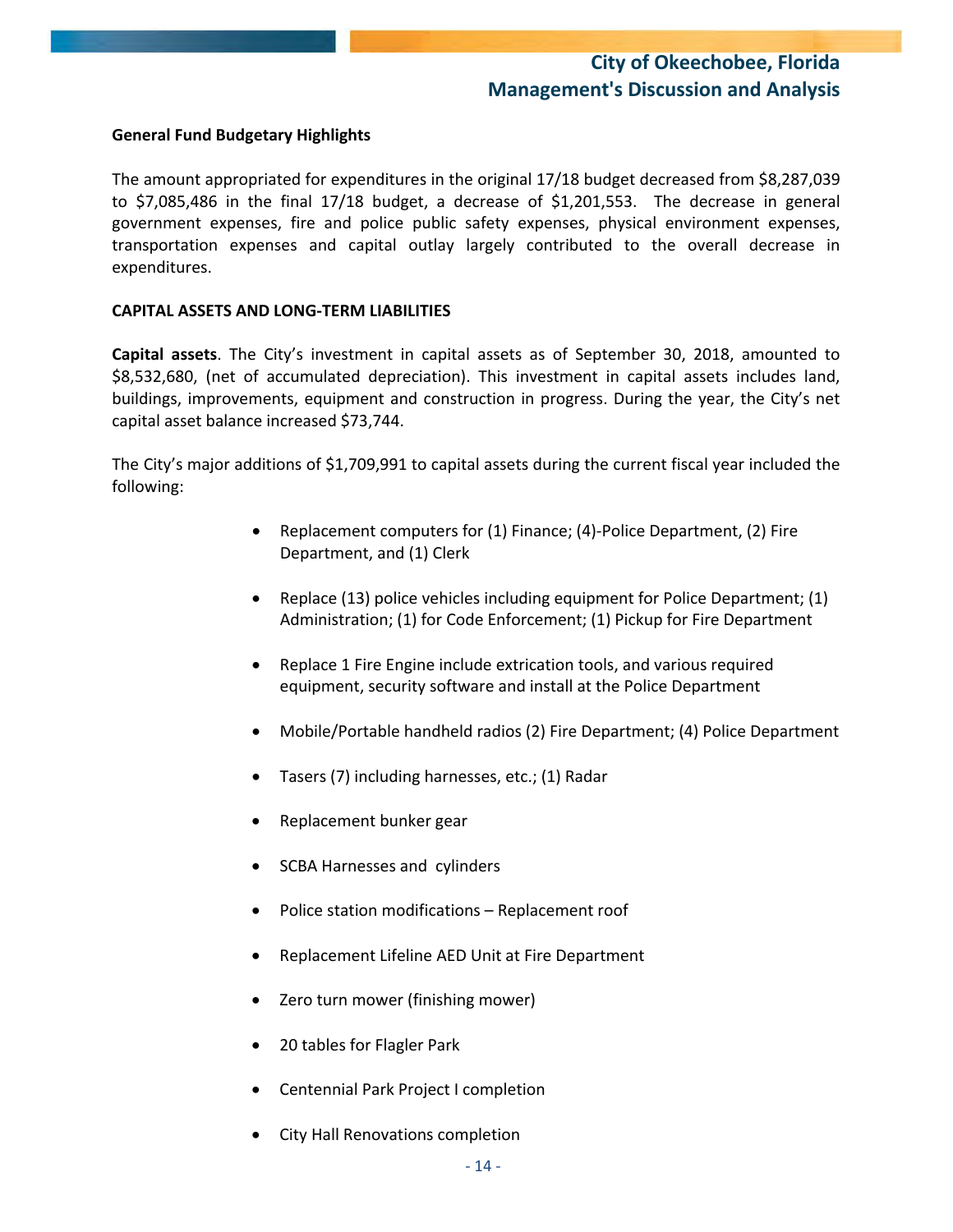- Various infrastructure improvements including the roadways and sidewalk improvements
- Replacement desk, credenzas, etc. within Administration and Finance

These additions were offset by depreciation expense of \$591,571, and decreases with a net book value of \$1,044,676, which largely relates to the completed construction in progress of \$810,796 and the sale of 11 police vehicles with a net book value of \$233,880.

# **City's Capital Assets**

(net of depreciation)

|                                   | 2018                     | 2017      |
|-----------------------------------|--------------------------|-----------|
| Land                              | 1,378,744                | 1,378,744 |
| Construction in progress          | $\overline{\phantom{a}}$ | 810,796   |
| <b>Buildings</b>                  | 1,183,251                | 991,780   |
| Improvements other than buildings | 4,448,127                | 4,271,132 |
| Equipment                         | 1,522,558                | 1,006,484 |
| Total                             | 8,532,680                | 8,458,936 |

Additional information on the City's capital assets can be found in Note 4.C. on page 40 of this report.

### **Long‐term Liabilities**

# **City's Outstanding Debt**

Long‐term Liabilities

|                      | 2018                     | 2017    |
|----------------------|--------------------------|---------|
| Net OPEB obligation  | 153,110                  | 155,698 |
| Compensated absences | 427,526                  | 397,097 |
| Pension liability    | $\overline{\phantom{0}}$ | 299,254 |
| Total                | 580,636                  | 852,049 |

The City's long-term liabilities decreased by \$271,413 during the current fiscal year due to the compensated absences liability increase of 30,429 offset by the net OPEB reduction of \$2,588 and the \$299,254 decrease in the pension liability.

Additional information on the City's long-term debt can be found in Note 4.E. on page 41 of this report.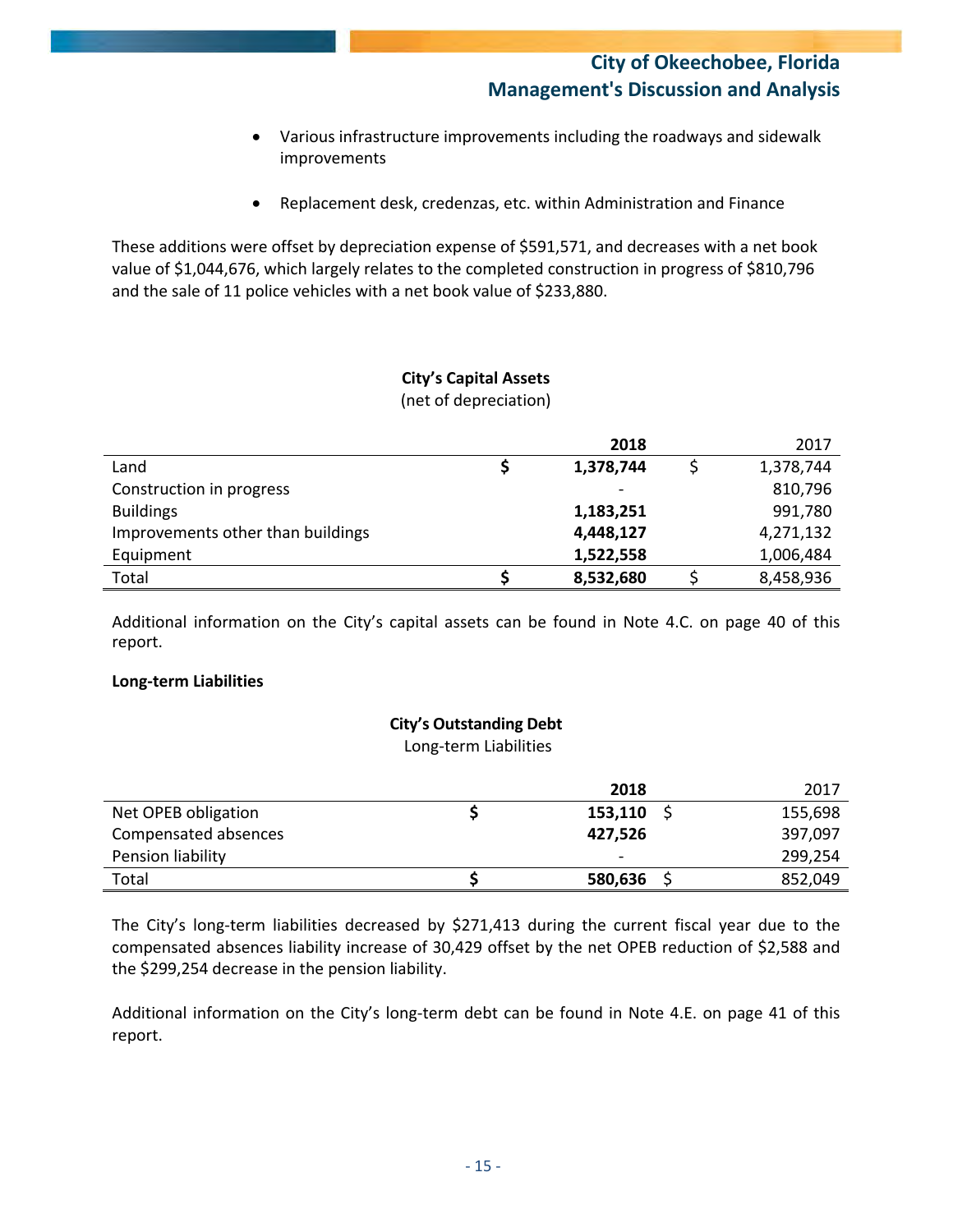# **ECONOMIC FACTORS AND NEXT YEAR'S BUDGET**

The City Council adopted a millage rate 7.9932 for budget year 2019. The adopted millage rate is more than 5% of the roll-back rate. A \$105,891 increase in budgeted ad valorem revenue is largely due to the increase in current taxable values and new construction added to this years assessed tax rolls.

Revenues for the fiscal year 2019 adopted budget for all funds of the City total approximately \$7,150,111, an increase from the prior year final budget of approximately \$64,625. These revenues include the General, Public Facility, Capital Projects and Special Law Enforcement fund revenues. The change in revenue is based mostly on the expected increase in Ad Valorem Tax revenue and Intergovernmental revenues.

Expenditures for the fiscal year 2019 adopted budget for all funds of the City total approximately \$8,564,577, an increase of 4.6% or \$391,837 from the prior year budget. The decrease in expenditures is based mostly on the decrease in capital expenditures.

### **REQUESTS FOR INFORMATION**

This financial report is designed to provide a general overview of the City of Okeechobee's finances for all those with an interest. Questions concerning any of the information provided in this report or requests for additional information should be addressed to the City of Okeechobee, 55 S.E. Third Avenue, Okeechobee, Florida 34974.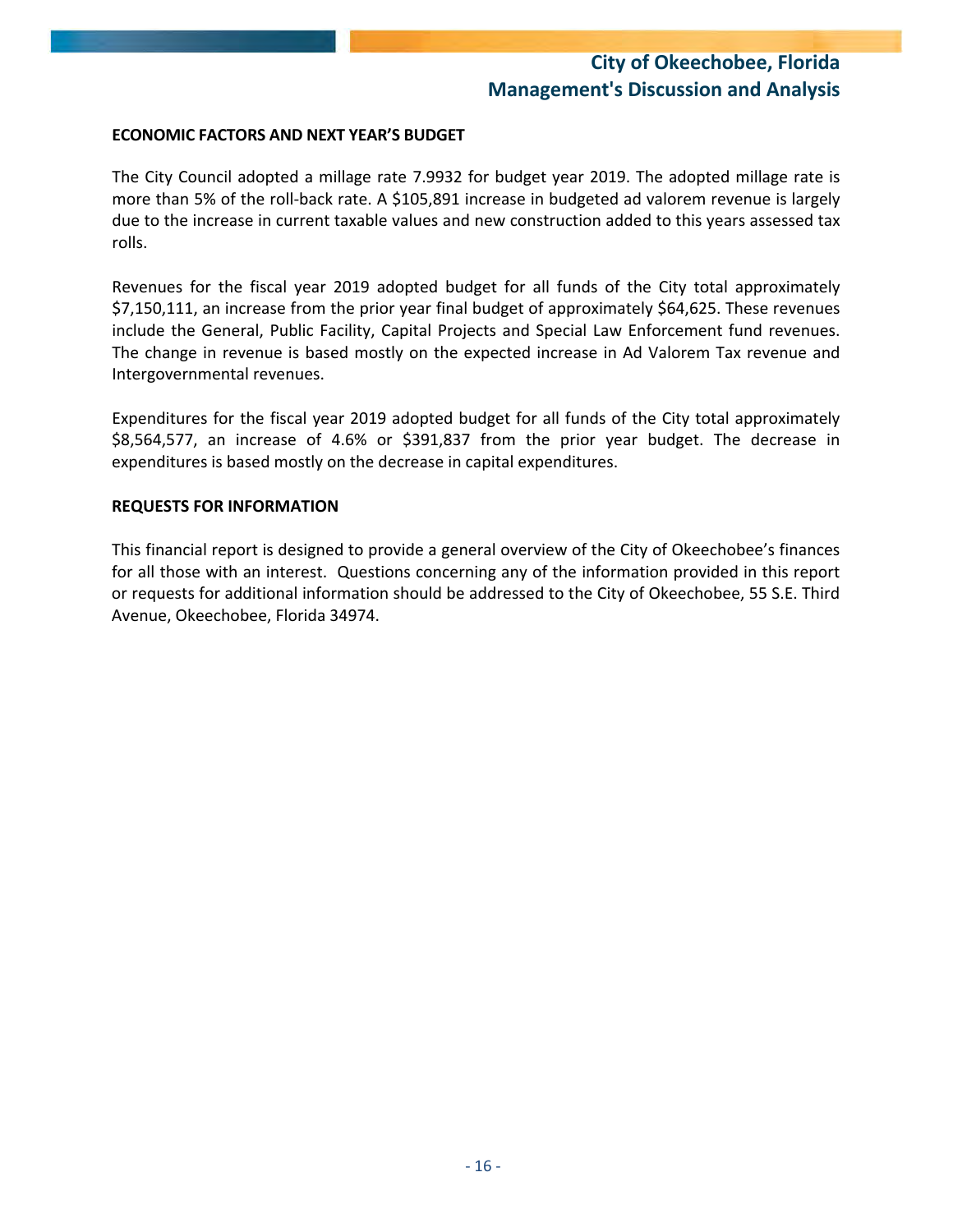# **BASIC FINANCIAL STATEMENTS**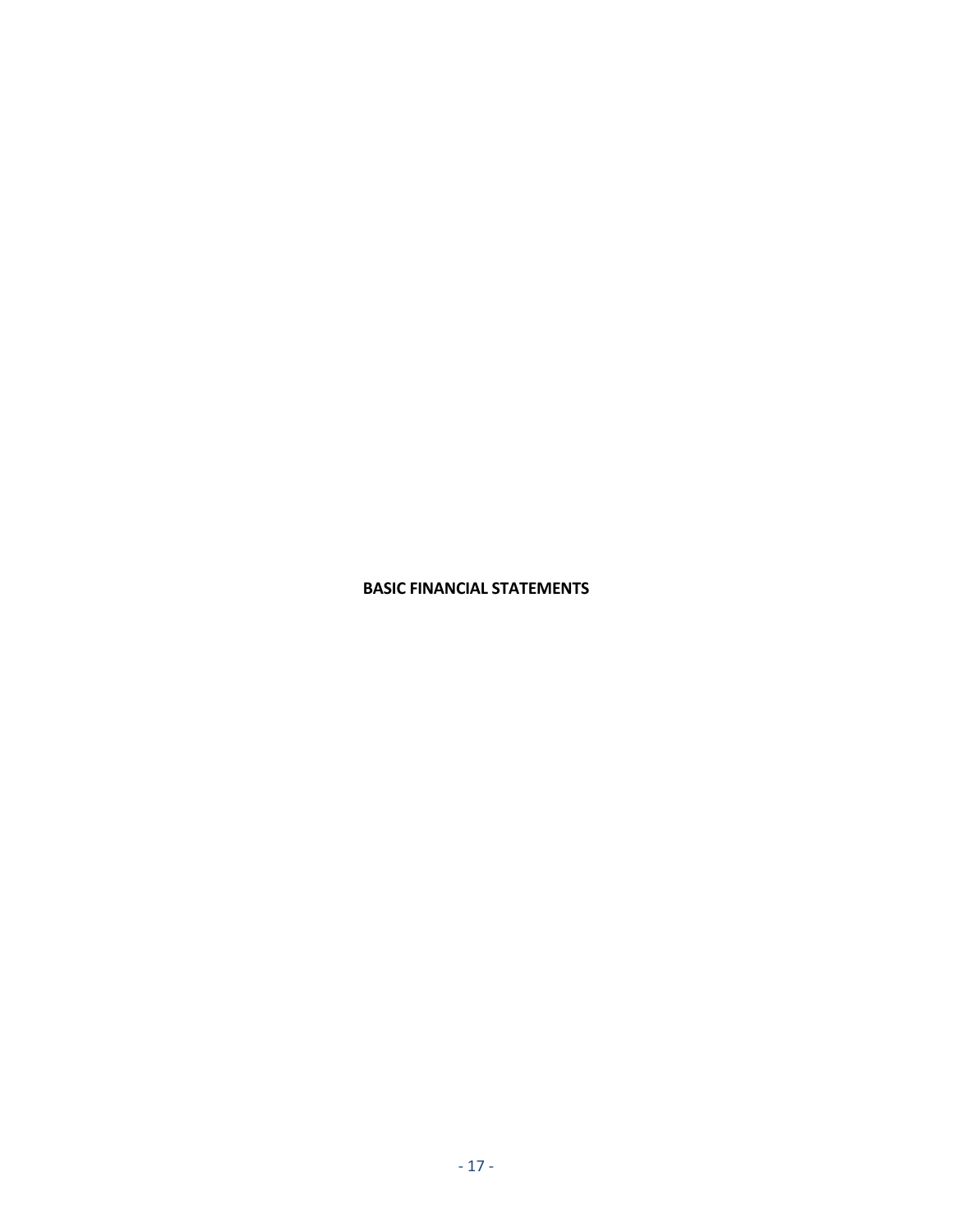THIS PAGE IS INTENTIONALLY LEFT BLANK.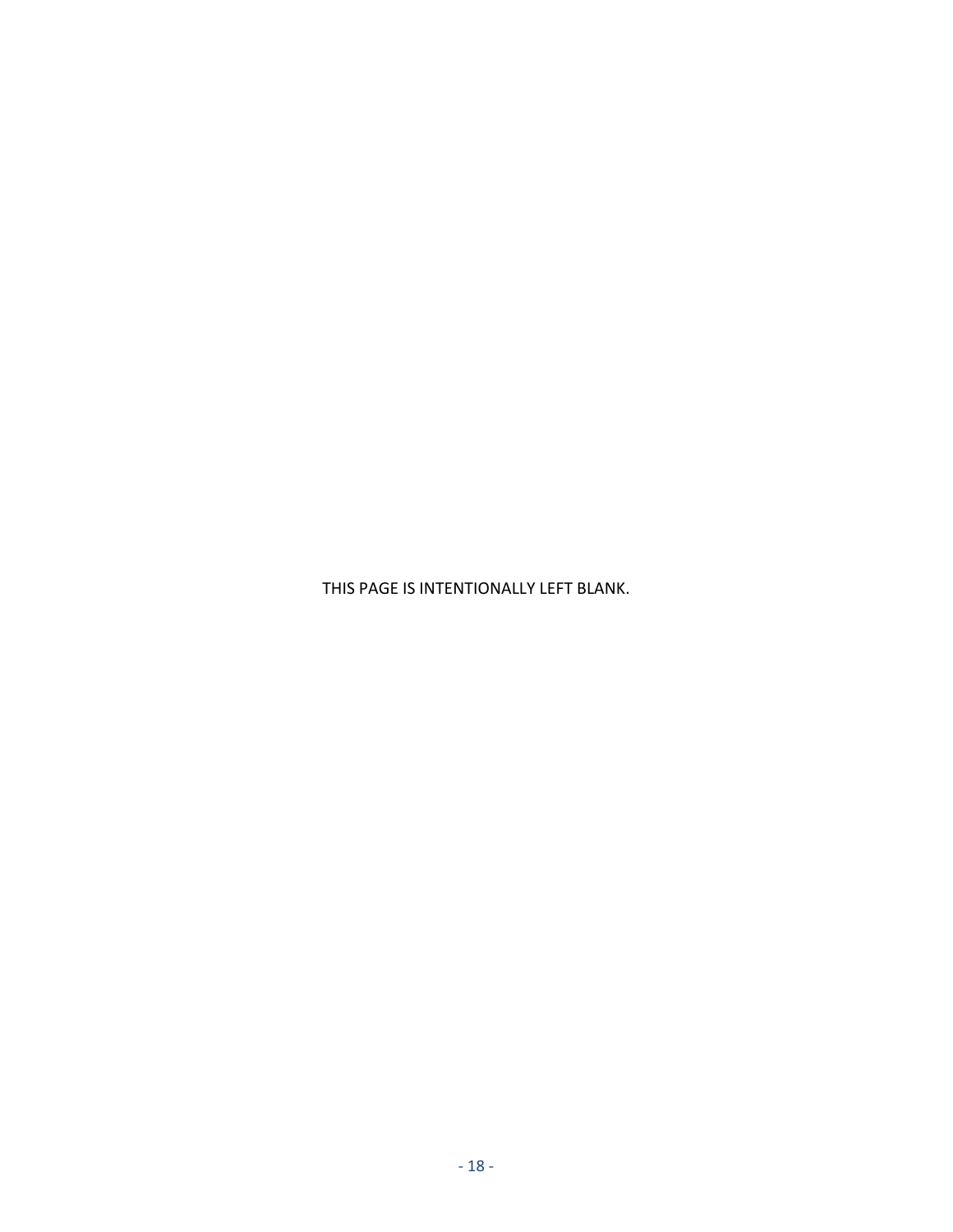# **City of Okeechobee, Florida Statement of Net Position ‐ Governmental Activities**

*September 30, 2018*

| <b>ASSETS</b>                                |                  |
|----------------------------------------------|------------------|
| Cash and cash equivalents                    | \$<br>2,539,183  |
| Investments                                  | 8,259,539        |
| Accounts receivable                          | 141,316          |
| Due from other governments                   | 402,427          |
| Inventory                                    | 35,844           |
| Capital assets:                              |                  |
| Nondepreciable                               |                  |
| Land                                         | 1,378,744        |
| Depreciable, net of accumulated depreciation |                  |
| <b>Buildings</b>                             | 1,183,251        |
| Improvements other than buildings            | 4,448,127        |
| Equipment                                    | 1,522,558        |
| Net pension asset                            | 1,226,289        |
| <b>Total assets</b>                          | 21, 137, 278     |
|                                              |                  |
| DEFERRED OUTFLOWS OF RESOURCES               |                  |
| Deferred outflow - pensions                  | 1,625,927        |
| <b>Total deferred outflows of resources</b>  | 1,625,927        |
| <b>LIABILITIES</b>                           |                  |
| Accounts payable                             | 234,236          |
| Accrued expenses                             | 65,153           |
| Noncurrent liabilities:                      |                  |
| Due within one year - compensated absences   | 35,771           |
| Due in more than one year                    |                  |
| Compensated absences                         | 391,755          |
| <b>OPEB liability</b>                        | 153,110          |
| <b>Total liabilities</b>                     | 880,025          |
| <b>DEFERRED INFLOWS OF RESOURCES</b>         |                  |
| Deferred inflow - business tax receipts      | 42,774           |
| Deferred inflow - pensions                   | 1,662,846        |
| <b>Total deferred inflows of resources</b>   | 1,705,620        |
|                                              |                  |
| <b>NET POSITION</b>                          |                  |
| Net investment in capital assets             | 8,532,680        |
| Restricted for:                              |                  |
| Law enforcement                              | 4,368            |
| <b>Public facilities</b>                     | 1,180,152        |
| Unrestricted                                 | 10,460,360       |
| <b>Total net position</b>                    | \$<br>20,177,560 |

*The accompanying notes are an integral part of these financial statements.*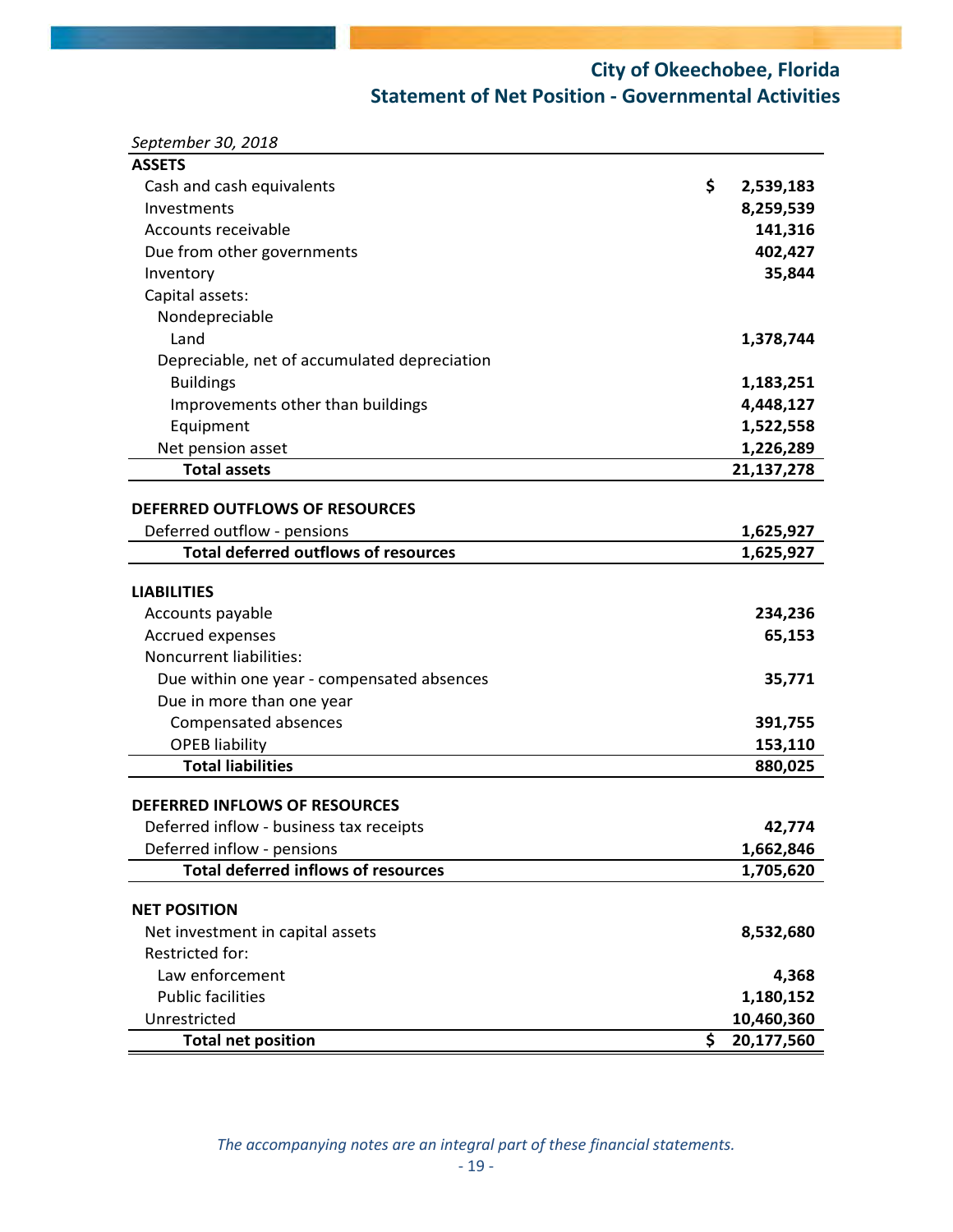# **City of Okeechobee, Florida Statement of Activities ‐ Governmental Funds**

| Year ended September 30, 2018 |    |                                                        | Program Revenues |                        |    |                                      |    |            | Net (Expense)       |
|-------------------------------|----|--------------------------------------------------------|------------------|------------------------|----|--------------------------------------|----|------------|---------------------|
|                               |    |                                                        |                  |                        |    | Operating<br>Capital                 |    |            | Revenue and         |
|                               |    |                                                        |                  | Charges for            |    | Grants and                           |    | Grants and | Changes in          |
| Functions/Programs            |    | <b>Expenses</b>                                        |                  |                        |    | Services Contributions Contributions |    |            | <b>Net Position</b> |
|                               |    |                                                        |                  |                        |    |                                      |    |            |                     |
| General government            | \$ | 938,034                                                | \$               | 584,290                | \$ |                                      | \$ |            | \$<br>(353, 744)    |
| Public safety                 |    | 3,789,940                                              |                  | 24,106                 |    |                                      |    |            | (3,765,834)         |
| Transportation                |    | 496,943                                                |                  | 26,897                 |    | 692,885                              |    |            | 222,839             |
| Physical environment          |    | 873,418                                                |                  |                        |    |                                      |    | 246,375    | (627, 043)          |
| Economic environment          |    | 9,407                                                  |                  |                        |    |                                      |    |            | (9,407)             |
| Total governmental            |    |                                                        |                  |                        |    |                                      |    |            |                     |
| activities                    |    | \$6,107,742                                            | \$               | 635,293                | \$ | 692,885                              | \$ | 246,375    | (4,533,189)         |
|                               |    |                                                        |                  |                        |    |                                      |    |            |                     |
|                               |    | <b>General revenues:</b>                               |                  |                        |    |                                      |    |            |                     |
|                               |    | <b>Property taxes</b>                                  |                  |                        |    |                                      |    |            | 2,101,971           |
|                               |    | <b>Public utility taxes</b>                            |                  |                        |    |                                      |    |            | 853,799             |
|                               |    | <b>Franchise fees</b>                                  |                  |                        |    |                                      |    |            | 553,565             |
|                               |    | Shared revenues not restricted to specific programs    |                  |                        |    |                                      |    |            | 1,480,838           |
|                               |    | <b>Unrestricted investment earnings</b>                |                  |                        |    |                                      |    |            | 154,650             |
| <b>Miscellaneous</b>          |    |                                                        |                  |                        |    | 99,508                               |    |            |                     |
|                               |    | <b>Total general revenues</b>                          |                  |                        |    |                                      |    |            | 5,244,331           |
|                               |    |                                                        |                  | Change in net position |    |                                      |    |            | 711,142             |
|                               |    | Net position, beginning of year as previously reported |                  |                        |    |                                      |    |            | 18,166,670          |
|                               |    | Prior period adjustment (See Note 1.D.12)              |                  |                        |    |                                      |    |            | 1,299,748           |
|                               |    | Net position, beginning of year as restated            |                  |                        |    |                                      |    |            | 19,466,418          |
|                               |    | Net position, end of year                              |                  |                        |    |                                      |    |            | \$20,177,560        |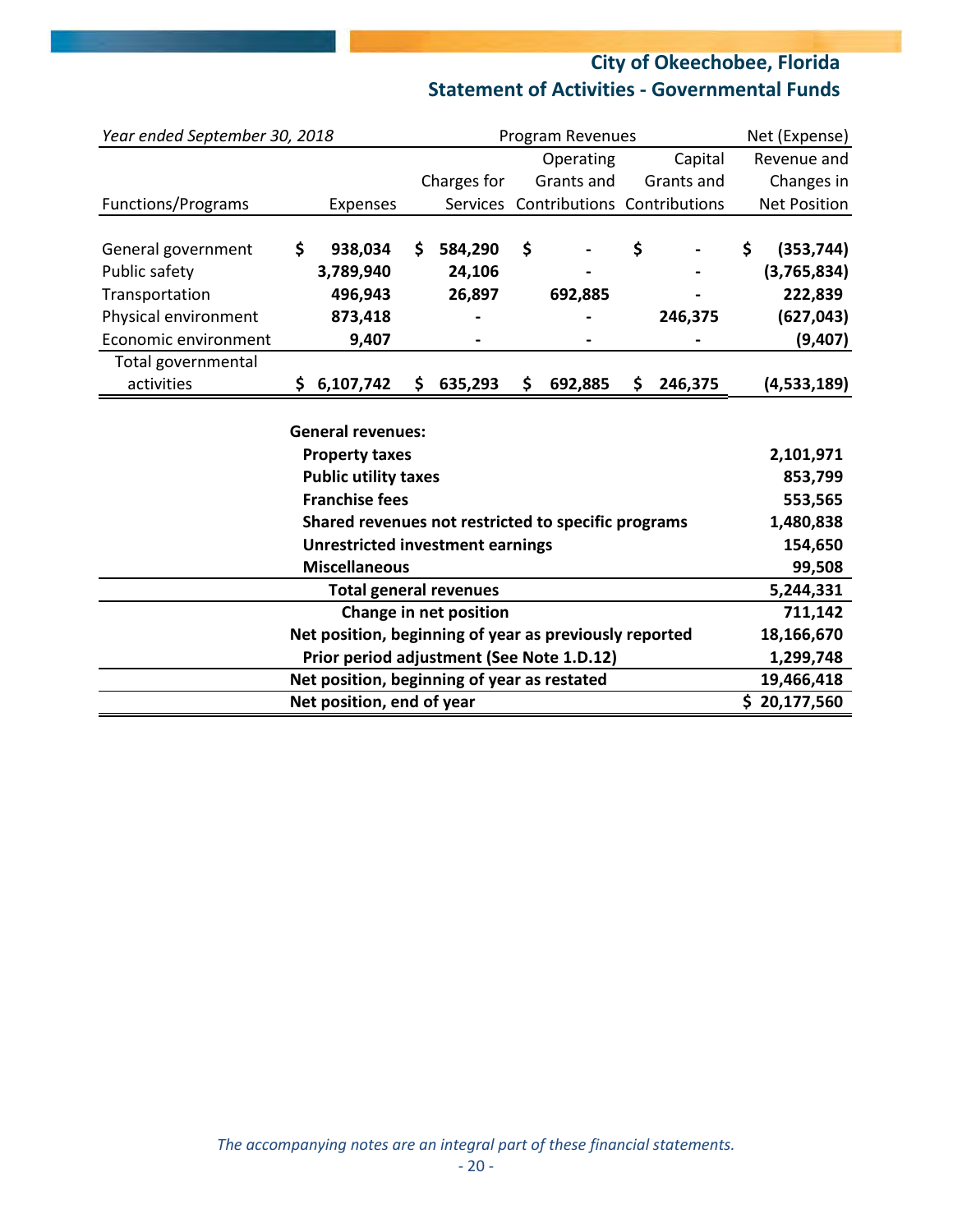# **City of Okeechobee, Florida Balance Sheet ‐ Governmental Funds**

|                                                                                                         |                 |      | Community               |                         |                | Total                 |
|---------------------------------------------------------------------------------------------------------|-----------------|------|-------------------------|-------------------------|----------------|-----------------------|
|                                                                                                         |                 |      | Development             |                         |                | Nonmajor Governmental |
| September 30, 2018                                                                                      |                 |      | General Capital Project |                         | Funds          | Funds                 |
| <b>ASSETS</b>                                                                                           |                 |      |                         |                         |                |                       |
| Cash and cash equivalents                                                                               | \$<br>2,447,792 | \$   | 78,127                  |                         | \$13,264       | \$<br>2,539,183       |
| Investments                                                                                             | 8,259,539       |      |                         |                         |                | 8,259,539             |
| Accounts receivable                                                                                     | 141,316         |      |                         |                         |                | 141,316               |
| Due from other funds                                                                                    | 8,303           |      |                         |                         |                | 8,303                 |
| Due from other governments                                                                              | 402,427         |      |                         |                         |                | 402,427               |
| Inventory                                                                                               | 35,844          |      |                         |                         |                | 35,844                |
| Total assets                                                                                            | \$11,295,221    | \$   | 78,127                  | $\overline{\mathsf{S}}$ | 13,264         | \$11,386,612          |
|                                                                                                         |                 |      |                         |                         |                |                       |
| LIABILITIES, DEFERRED INFLOWS AND FUND BALANCES<br>Liabilities                                          |                 |      |                         |                         |                |                       |
|                                                                                                         | \$              | \$   |                         | \$                      |                | \$                    |
| Accounts payable                                                                                        | 234,236         |      |                         |                         |                | 234,236               |
| <b>Accrued expenses</b><br>Due to other funds                                                           | 65,153          |      |                         |                         |                | 65,153                |
| <b>Total liabilities</b>                                                                                |                 |      |                         |                         | 8,303<br>8,303 | 8,303                 |
| Deferred inflows of resources:                                                                          | 299,389         |      |                         |                         |                | 307,692               |
| Deferred revenue - business tax revenue                                                                 |                 |      |                         |                         |                |                       |
| Fund balances:                                                                                          | 42,774          |      |                         |                         |                | 42,774                |
|                                                                                                         |                 |      |                         |                         |                |                       |
| Nonspendable for:                                                                                       |                 |      |                         |                         |                |                       |
| Inventory<br><b>Restricted for:</b>                                                                     | 35,844          |      |                         |                         |                | 35,844                |
| <b>Public facilities</b>                                                                                |                 |      |                         |                         |                |                       |
| Law enforcement                                                                                         | 1,180,152       |      |                         |                         |                | 1,180,152             |
|                                                                                                         |                 |      |                         |                         | 4,368          | 4,368                 |
| Assigned for:                                                                                           |                 |      |                         |                         |                |                       |
| Subsequent year's expenditures                                                                          | 1,514,359       |      |                         |                         |                | 1,514,359             |
| Unassigned                                                                                              | 8,222,703       |      | 78,127                  |                         | 593            | 8,301,423             |
| <b>Total fund balances</b>                                                                              | 10,953,058      |      | 78,127                  |                         | 4,961          | 11,036,146            |
| Total liabilities, deferred inflows of                                                                  |                 |      |                         |                         |                |                       |
| resources and fund balances                                                                             | \$11,295,221    | - \$ | 78,127                  |                         | \$13,264       |                       |
| Amounts reported for governmental activities in the statement of net<br>position are different because: |                 |      |                         |                         |                |                       |

| Deferred outflows of resources related to pensions are not<br>recognized in the governmental funds; however, they are recorded<br>in the statement of net position under full accrual accounting. | 1,625,927                |
|---------------------------------------------------------------------------------------------------------------------------------------------------------------------------------------------------|--------------------------|
| Deferred inflows of resources related to pensions are not recognized in<br>governmental funds; however, they are recorded in the statement                                                        |                          |
| of net position under full accrual accounting.<br>Capital assets used in governmental activities are not financial resources<br>and, therefore, are not reported in the funds.                    | (1,662,846)<br>8,532,680 |
| Net pension assets used in governmental activities are not financial<br>resources and, therefore, are not reported in the funds.                                                                  | 1,226,289                |
| Long-term liabilities, including the net OPEB obligation and compensated,<br>are not due and payable in the current period and, therefore, are not<br>reported in the funds.                      | (580,636)                |
| Net position of governmental activities                                                                                                                                                           | \$20,177,560             |

*The accompanying notes are an integral part of these financial statements.*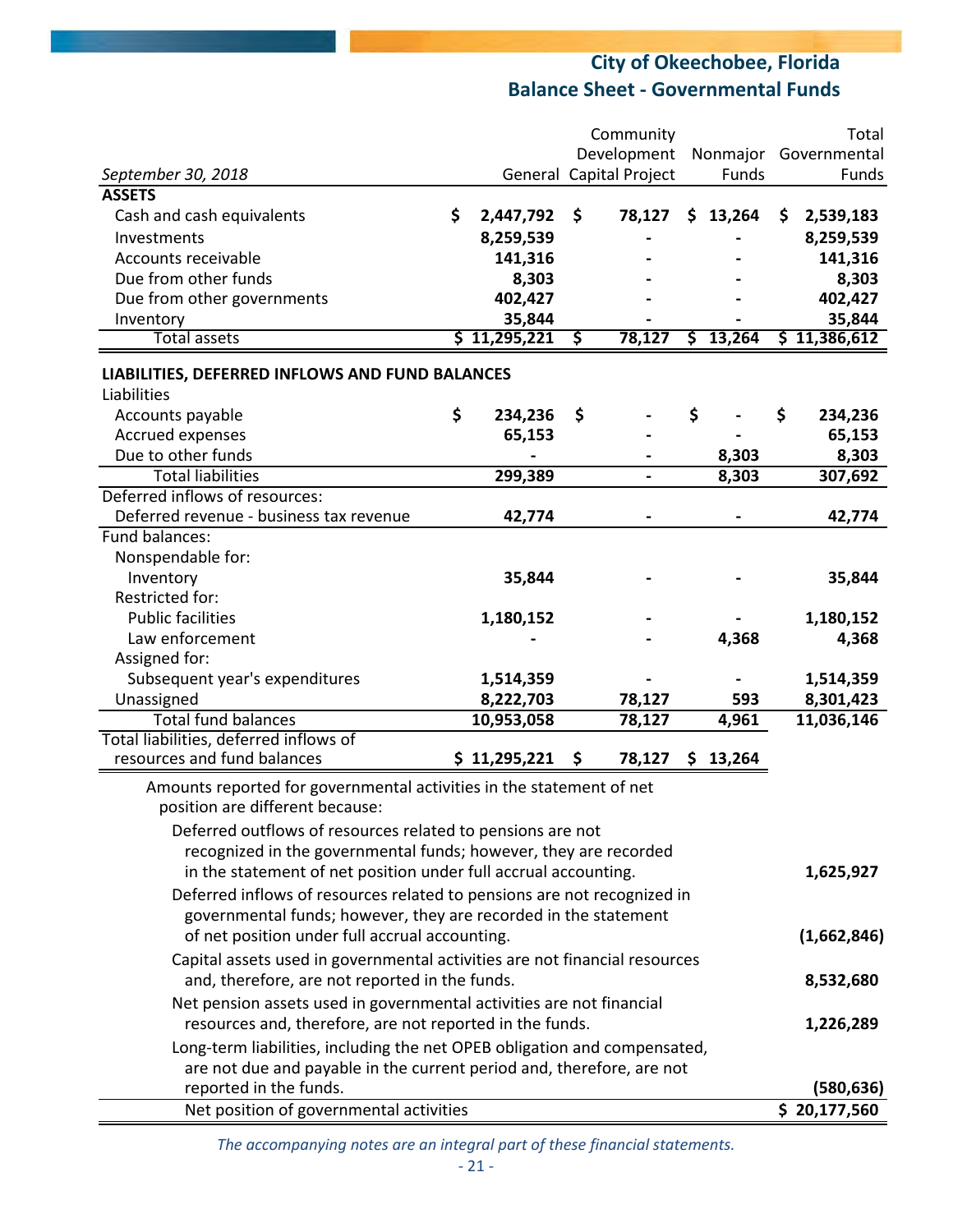# **City of Okeechobee, Florida Statement of Revenues, Expenditures and Changes in Fund Balances ‐ Governmental Funds**

|                                       |                           | Community            |             | Total            |
|---------------------------------------|---------------------------|----------------------|-------------|------------------|
|                                       |                           | Development Nonmajor |             | Governmental     |
| Year ended September 30, 2018         | General                   | Capital Project      | Funds       | Funds            |
| <b>Revenues</b>                       |                           |                      |             |                  |
| Taxes                                 | \$<br>2,934,037           | \$                   | \$          | \$<br>2,934,037  |
| Intergovernmental                     | 2,502,604                 | 175,000              |             | 2,677,604        |
| Charges for services                  | 413,903                   |                      |             | 413,903          |
| Permits and fees                      | 645,909                   |                      |             | 645,909          |
| Fines and forfeitures                 | 26,330                    |                      | 1,251       | 27,581           |
| Investment earnings                   | 154,650                   |                      |             | 154,650          |
| Miscellaneous                         | 99,508                    |                      |             | 99,508           |
| <b>Total revenues</b>                 | 6,776,941                 | 175,000              | 1,251       | 6,953,192        |
| <b>Expenditures</b><br>Current:       |                           |                      |             |                  |
| General government                    | 1,179,352                 |                      |             | 1,179,352        |
| Public safety                         | 3,705,174                 |                      | 200         | 3,705,374        |
| Transportation                        | 1,086,215                 |                      |             | 1,086,215        |
| Physical environment                  | 186,530                   |                      | 9,407       | 195,937          |
| Capital outlay                        | 733,824                   | 157,068              | 8,303       | 899,195          |
| <b>Total expenditures</b>             | 6,891,095                 | 157,068              | 17,910      | 7,066,073        |
| Excess (deficit) of revenues          |                           |                      |             |                  |
| over (under) expenditures             | (114, 154)                | 17,932               | (16, 659)   | (112,881)        |
| <b>Other financing sources (uses)</b> |                           |                      |             |                  |
| <b>Transfers in</b>                   |                           |                      | 10,000      | 10,000           |
| Transfers out                         | (10,000)                  |                      |             | (10,000)         |
| Proceeds from sale of capital assets  | 225,500                   |                      |             | 225,500          |
| Total other financing sources (uses)  | 215,500                   |                      | 10,000      | 225,500          |
| Net change in fund balances           | 101,346                   | 17,932               | (6, 659)    | 112,619          |
| Fund balances, beginning of year      | 10,851,712                | 60,195               | 11,620      | 10,923,527       |
| Fund balances, end of year            | $\overline{5}$ 10,953,058 | \$<br>78,127         | \$<br>4,961 | \$<br>11,036,146 |

 $\mathcal{L} = \{ \mathcal{L}^{\mathcal{L}} \mid \mathcal{L}^{\mathcal{L}} \mathcal{L}^{\mathcal{L}} \mathcal{L}^{\mathcal{L}} \mathcal{L}^{\mathcal{L}} \mathcal{L}^{\mathcal{L}} \mathcal{L}^{\mathcal{L}} \mathcal{L}^{\mathcal{L}} \mathcal{L}^{\mathcal{L}} \mathcal{L}^{\mathcal{L}} \mathcal{L}^{\mathcal{L}} \mathcal{L}^{\mathcal{L}} \mathcal{L}^{\mathcal{L}} \mathcal{L}^{\mathcal{L}} \mathcal{L}^{\mathcal{L}} \mathcal{L}^{\mathcal{L}} \$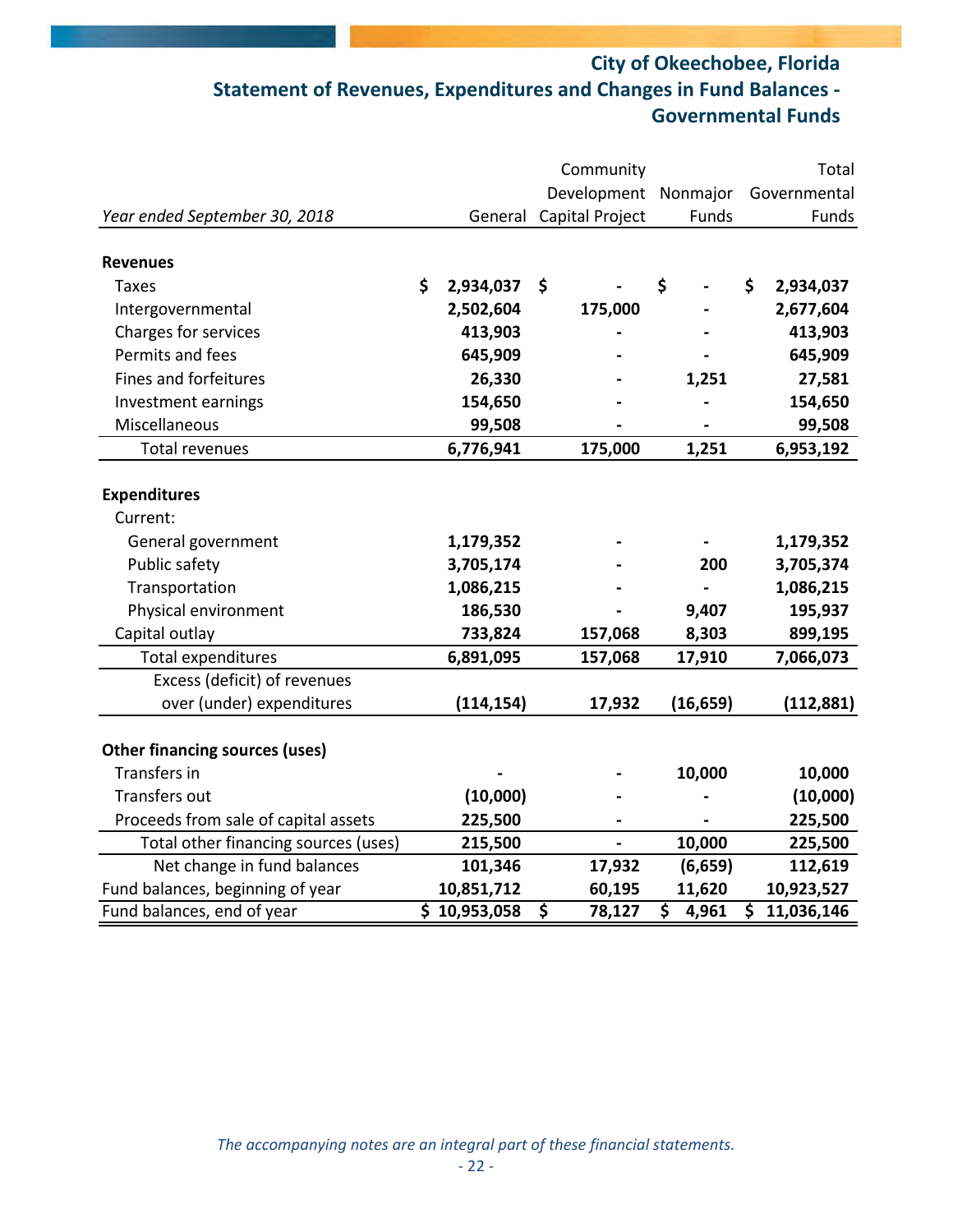# **City of Okeechobee, Florida Reconciliation of the Statement of Revenues, Expenditures and Changes in Fund Balances of Governmental Funds to the Statement of Activities**

| Year ended September 30, 2018                                                                                                                                                                                                                                                                                                                                                                 |               |
|-----------------------------------------------------------------------------------------------------------------------------------------------------------------------------------------------------------------------------------------------------------------------------------------------------------------------------------------------------------------------------------------------|---------------|
| Net change in fund balances - total governmental funds                                                                                                                                                                                                                                                                                                                                        | \$<br>112,619 |
| Amounts reported for governmental activities in the statement of activities<br>are different because:                                                                                                                                                                                                                                                                                         |               |
| Governmental funds report capital outlays as expenditures. However, in<br>the statement of activities, the cost of those assets is allocated over<br>their estimated useful lives as depreciation expense. This is the<br>amount by which capital outlay exceeded depreciation in the current<br>period.                                                                                      | 307,624       |
| In the statement of activities, only the gain (loss) on the sale of capital assets is<br>reported. However, in the governmental funds, the proceeds from the sale<br>increase financial resources. Thus, the change in net position differs from the<br>change in fund balance by the net book value of the disposed capital assets.                                                          | (233,880)     |
| Pension contributions are reported as expenditures in the fund financial<br>statements and the change in net position asset and related outflows (inflows)<br>are reported on the statement of activities.                                                                                                                                                                                    | 552,620       |
| Other post employment benefits are reported as expenditures in the fund<br>financial statements and the change in net position asset and related outflows<br>(inflows) are reported on the statement of activities.                                                                                                                                                                           | 2,588         |
| Compensated absences are reported in the statement of activities when earned.<br>As they do not require the use of current financial resources, they are not<br>reported as expenditures on governmental funds until they have matured.<br>This is the net amount of compensated absences reported in the statement of<br>activities in the prior year that have matured in the current year. | (30, 429)     |
| Change in net position of governmental activities                                                                                                                                                                                                                                                                                                                                             | \$<br>711,142 |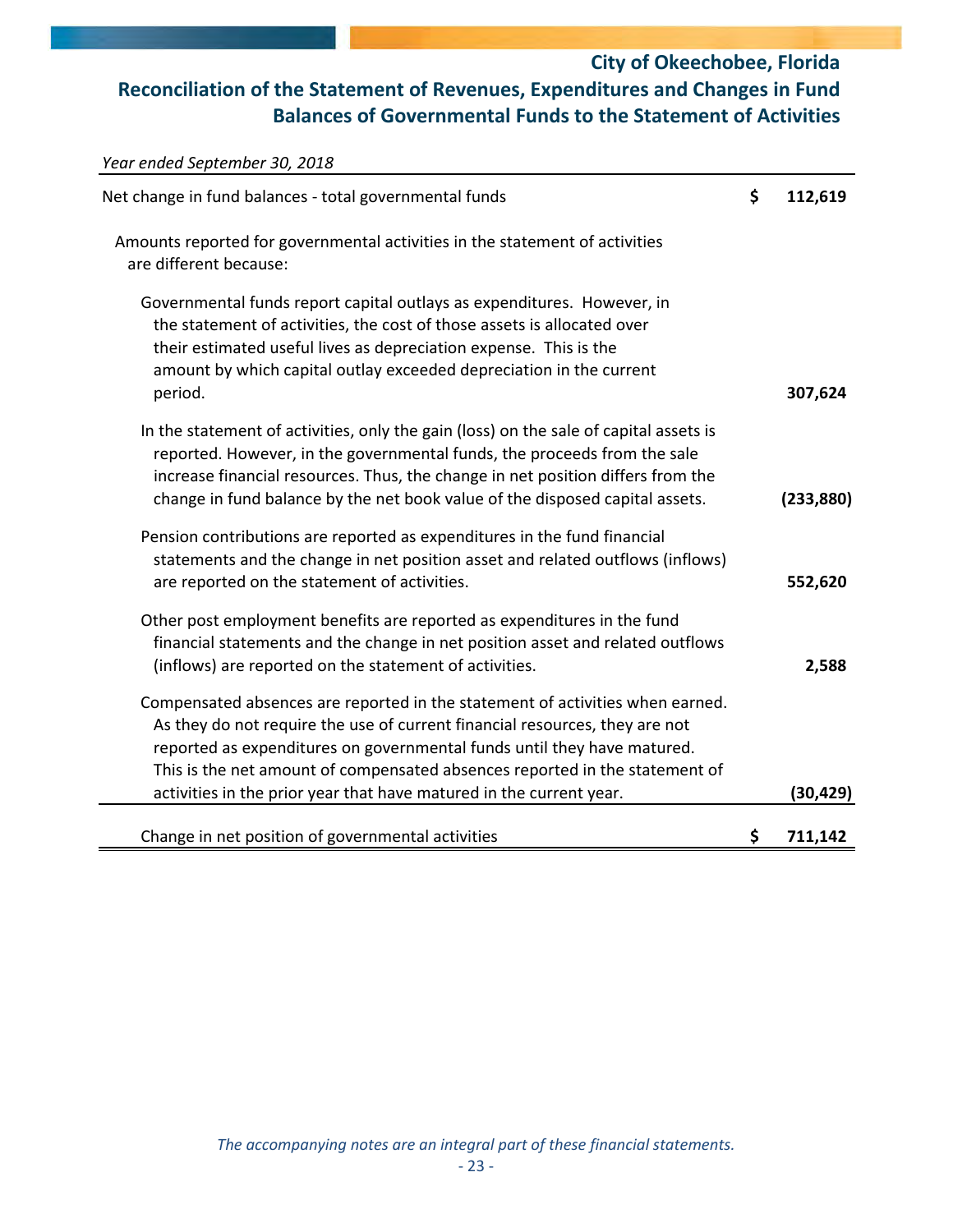# **City of Okeechobee, Florida Statement of Fiduciary Net Position ‐ Pension Trust Funds**

|                                 | <b>Pension</b>     |
|---------------------------------|--------------------|
| September 30, 2018              | <b>Trust Funds</b> |
|                                 |                    |
| <b>ASSETS</b>                   |                    |
| Cash equivalents                | \$<br>157,529      |
| Investments:                    |                    |
| Mutual funds                    | 18,520,485         |
| Receivables                     | 246,384            |
| Prepaid expenses                | 7,389              |
| <b>Total assets</b>             | 18,931,787         |
|                                 |                    |
| <b>LIABILITIES</b>              |                    |
| Accounts payable                | 30,274             |
| Contributions paid in advance   | 732                |
| <b>Total liabilities</b>        | 31,006             |
|                                 |                    |
| <b>NET POSITION</b>             |                    |
| Restricted for pension benefits | \$<br>18,900,781   |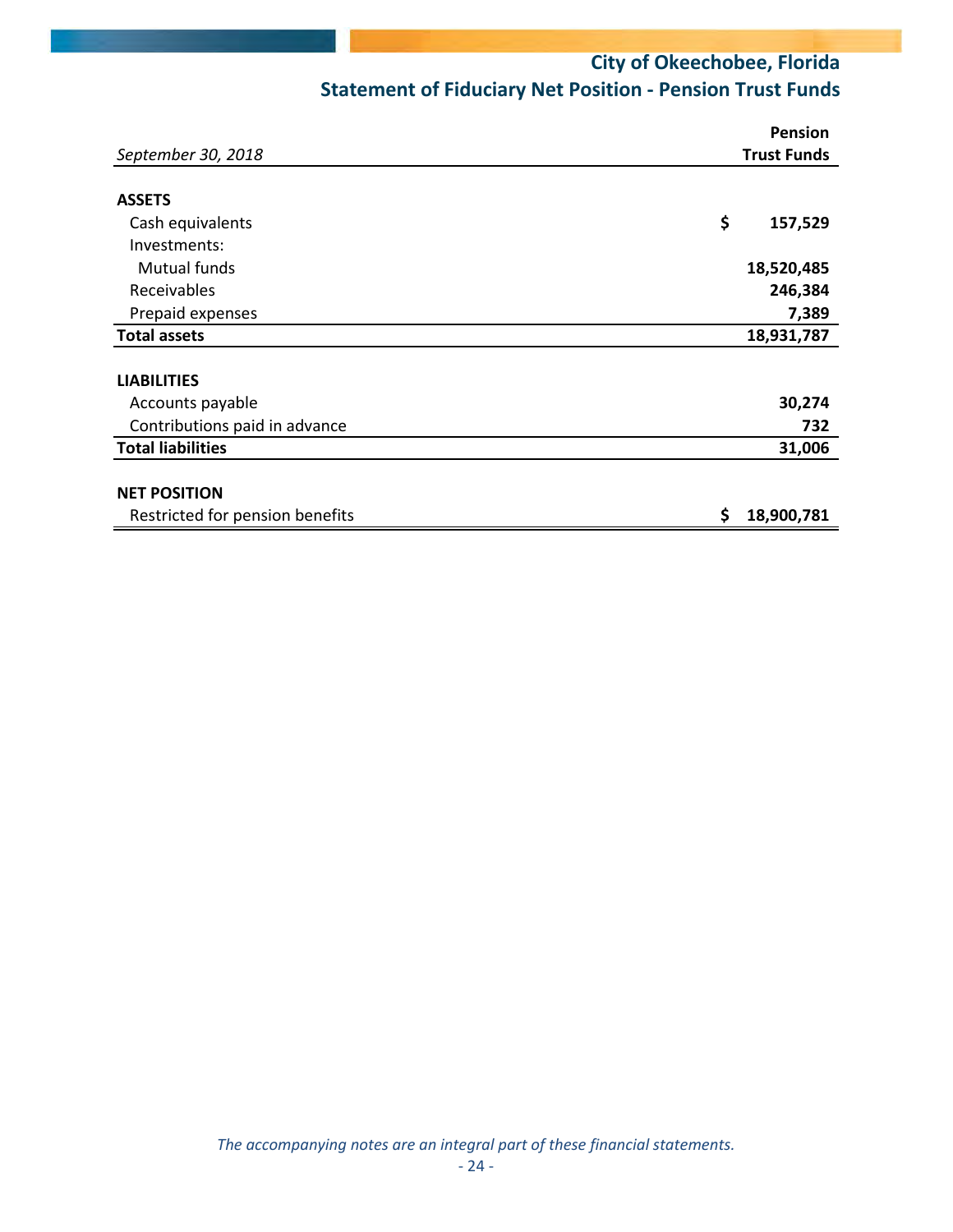# **City of Okeechobee, Florida Statement of Changes in Fiduciary Net Position ‐ Pension Trust Funds**

|                                 | <b>Pension</b>     |
|---------------------------------|--------------------|
| Year ended September 30, 2018   | <b>Trust Funds</b> |
|                                 |                    |
| <b>ADDITIONS</b>                |                    |
| Contributions:                  |                    |
| <b>State</b>                    | \$<br>134,483      |
| City                            | 342,537            |
| Employees                       | 129,970            |
| <b>Total contributions</b>      | 606,990            |
| Investment earnings:            |                    |
| Net appreciation in the         |                    |
| fair value of investments       | 919,260            |
| Interest and dividends          | 572,966            |
| Total investment earnings       | 1,492,226          |
| Less investment expenses        | (61, 567)          |
| Net investment earnings         | 1,430,659          |
|                                 |                    |
| <b>Total additions</b>          | 2,037,649          |
| <b>DEDUCTIONS</b>               |                    |
| Benefits paid to participants   | 552,322            |
| Refunds on termination          | 32,619             |
| Administrative expenses         | 152,032            |
| <b>Total deductions</b>         | 736,973            |
| Change in net position          | 1,300,676          |
| Net position, beginning of year | 17,600,105         |
| Net position, end of year       | \$<br>18,900,781   |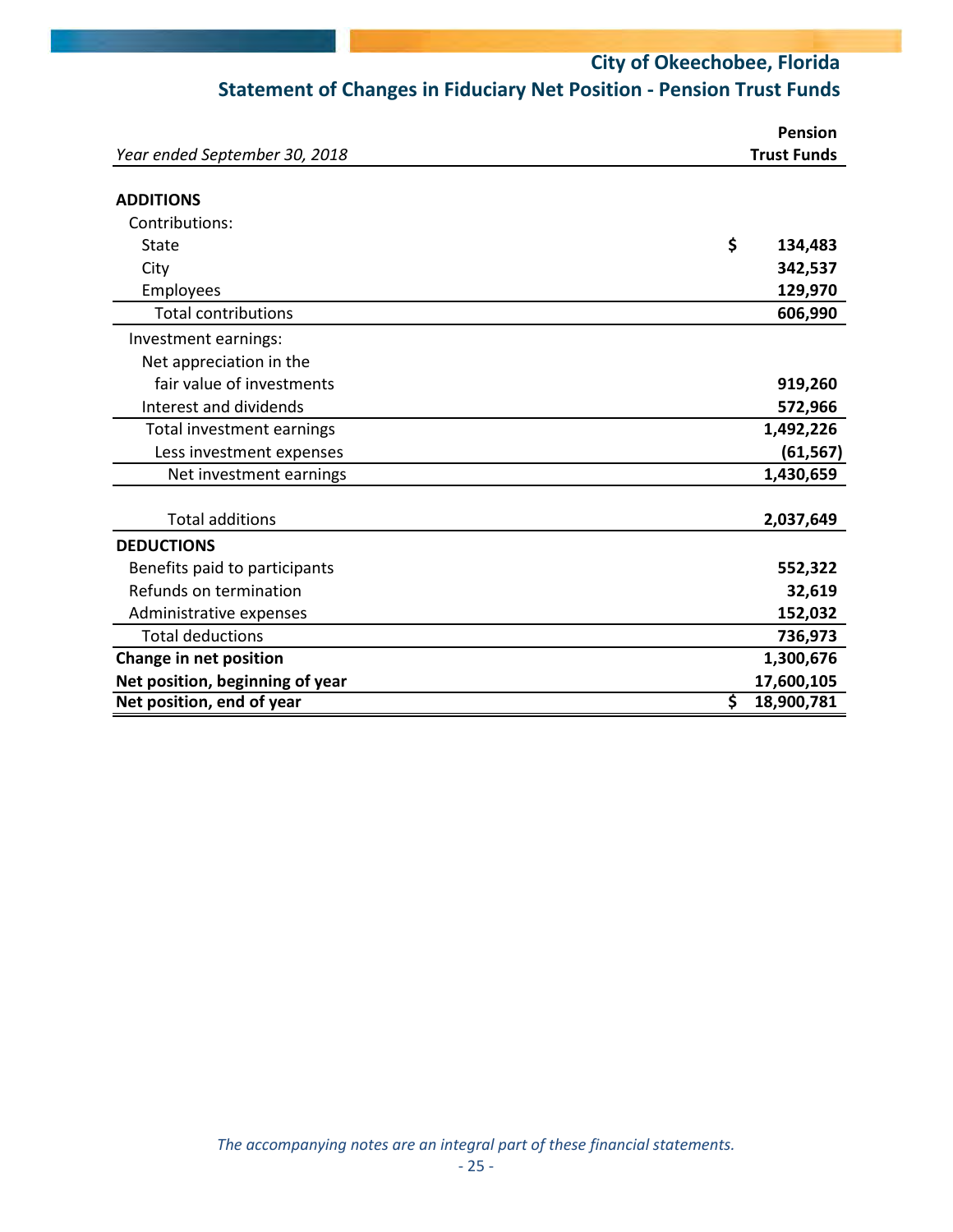THIS PAGE IS INTENTIONALLY LEFT BLANK.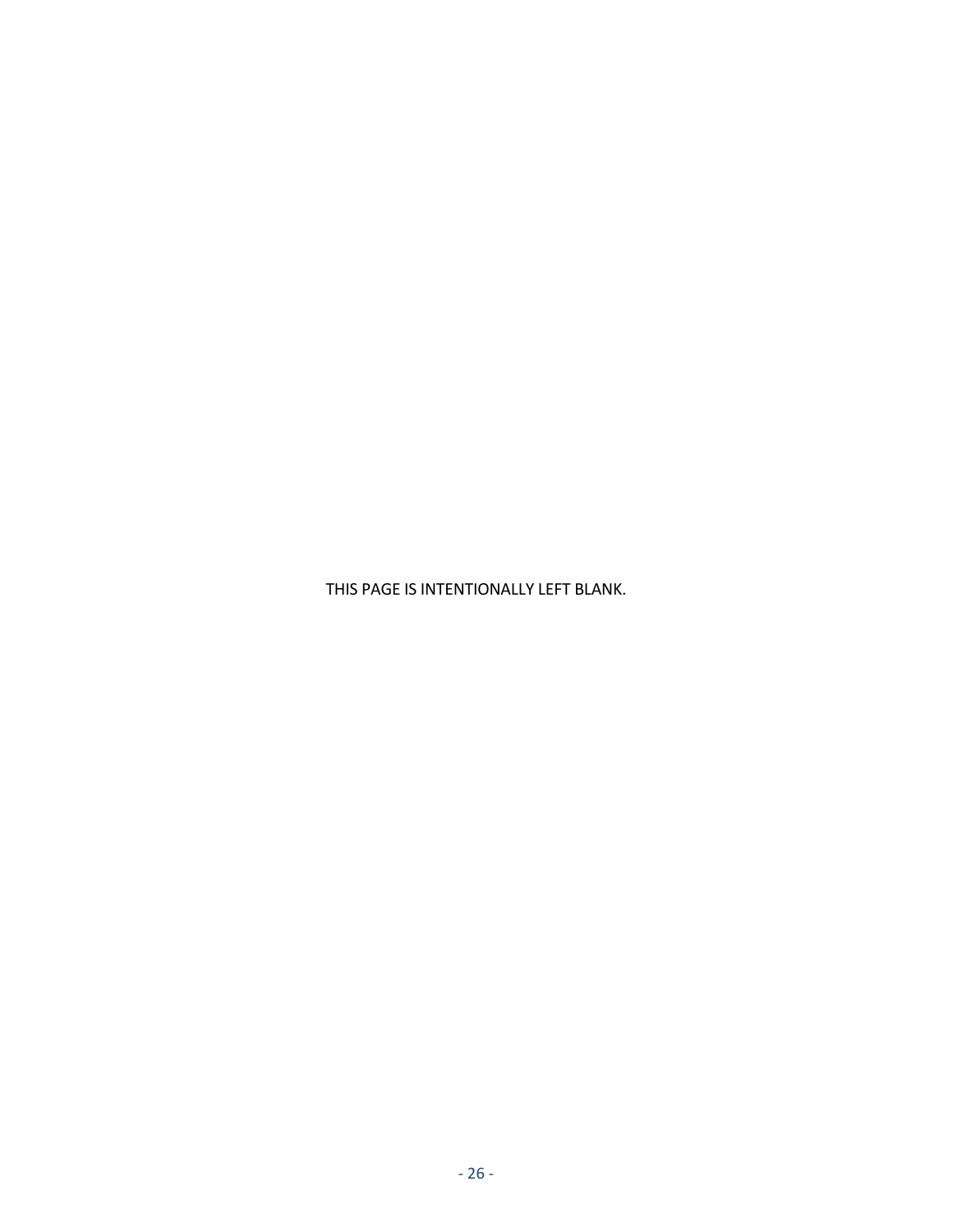### **NOTE 1: SUMMARY OF SIGNIFICANT ACCOUNTING POLICIES**

# **A. REPORTING ENTITY**

The City of Okeechobee (the "City") was originally incorporated in 1915 and its present charter was adopted in 1919 under Chapter 8318 of Special Acts of 1919. The City operates under the council form of government and provides the following services: general government, public safety, transportation and physical environment.

These financial statements present the primary government and its component units. Blended component units, although legally separate entities, are, in substance, part of the government's operations and so data from these units are combined with data of the primary government. Discretely presented component units are entities that are legally separate from the City, but whose relationship with the City are such that the exclusion would cause the City's financial statements to be misleading or incomplete. The City has no discretely presented component units.

The City reports the following component units:

Municipal Firefighters' Pension Trust Fund – The fund is under the supervision of a five member local independent Board of Trustees who are selected for office under the provisions of Florida Statutes, Chapter 175. The Board of Trustees cannot amend the provisions of the plan without the approval of the City Council. This plan covers all full‐time firefighters of the City. The City funds the plan, according to any contribution deficit as determined by an actuarial valuation for the plan, beyond the contributions by employees and the State Insurance Premium Tax Contribution. It is accounted for in the Pension Trust funds.

Municipal Police Officers' Pension Trust Fund – The fund is under the supervision of a five member local independent Board of Trustees who are selected for office under the provisions of Florida Statutes, Chapter 185. The Board of Trustees cannot amend the provisions of the plan without the approval of the City Council. This plan covers all full‐time sworn officers of the City. The City funds the plan, according to any contribution deficit as determined by an actuarial valuation for the plan, beyond the contributions by employees and the State Insurance Premium Tax Contribution. It is accounted for in the Pension Trust funds.

The Employees' Retirement System of the City of Okeechobee, Florida – The fund is under the supervision of a five member local independent Board of Trustees. The Board of Trustees cannot amend the provisions of the plan without the approval of the City Council. This plan benefits the City general employees. The City funds the plan. It is accounted for in the Pension Trust funds in 2018 as the City does have fiduciary responsibility.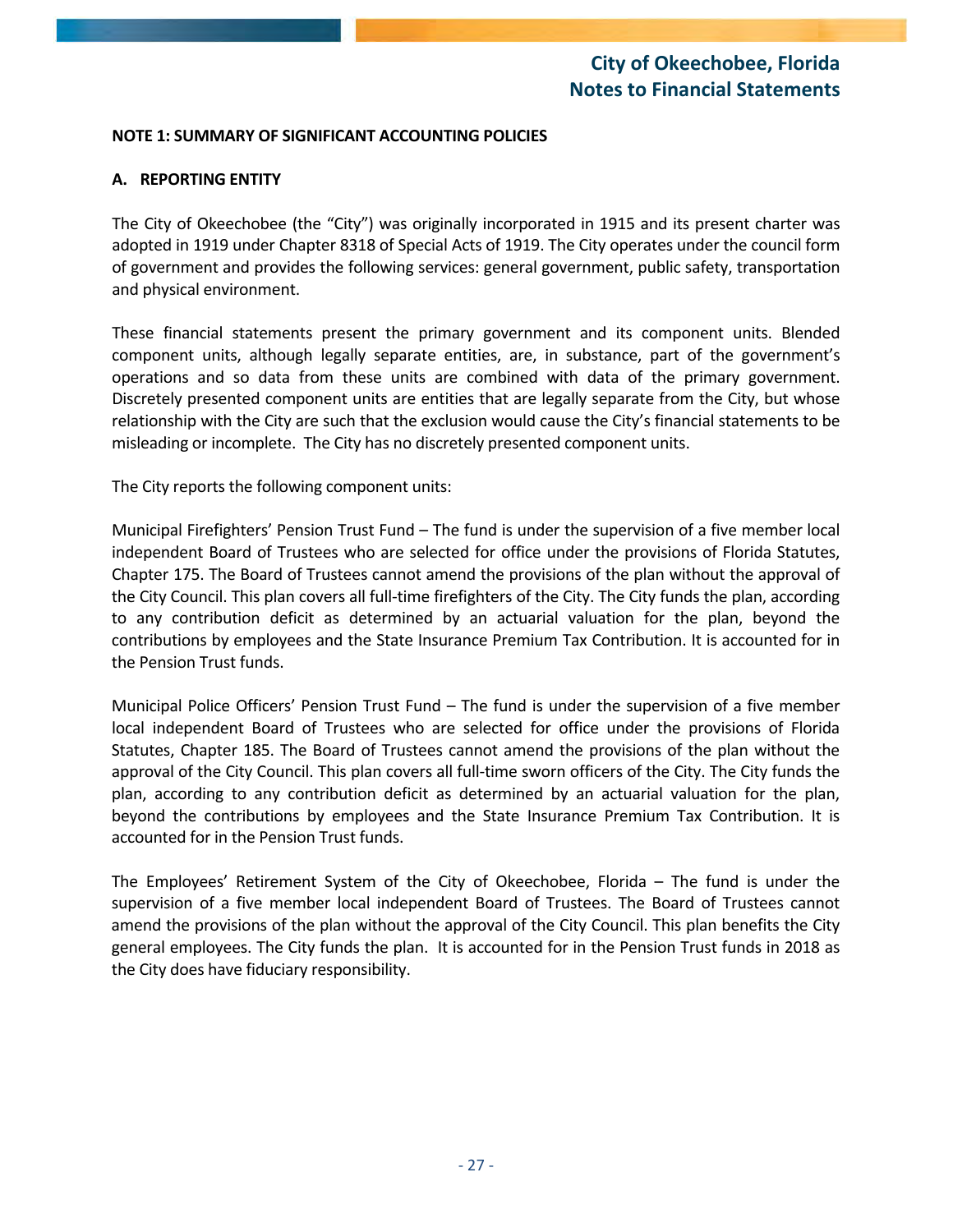# **NOTE 1: SUMMARY OF SIGNIFICANT ACCOUNTING POLICIES (Continued)**

# **B. GOVERNMENT‐WIDE AND FUND FINANCIAL STATEMENTS**

The government-wide financial statements (i.e., the statement of net position and the statement of changes in net position) report information on all of the nonfiduciary activities of the primary government. *Governmental activities* are those which normally are supported by taxes and intergovernmental revenues. Likewise the primary government is reported separately from certain legally separate component units for which the primary government is financially accountable.

The statement of activities demonstrates the degree to which the direct expenses of a given function are offset by program revenues. Direct expenses are those that are clearly identifiable with a specific function. Program revenues include 1) charges to customers or applicants who purchase, use or directly benefit from goods, services or privileges provided by a given function or segment and 2) grants and contributions that are restricted to meeting the operational or capital requirements of a particular function. Taxes and other items not properly included among program revenues are reported instead as general revenues*.*

The government-wide financial statements are reported using the economic resources measurement focus and the accrual basis of accounting, as are the fiduciary fund financial statements. Revenues are recorded when earned and expenses are recorded when a liability is incurred, regardless of the timing of related cash flows. Property taxes are recognized as revenues in the year for which they are levied. Grants and similar items are recognized as revenue as soon as all eligibility requirements imposed by the provider have been met.

### **C. MEASUREMENT FOCUS, BASIS OF ACCOUNTING, AND FINANCIAL STATEMENT PRESENTATION**

Governmental fund financial statements are reported using the current financial resources measurement focus and the modified accrual basis of accounting. Revenues are recognized as soon as they are both measurable and available. Revenues are considered to be available when they are collectible within the current period or soon enough thereafter to pay liabilities of the current period. For this purpose, the government considers revenues to be available if they are collected within 60 days of the end of the current fiscal period. Expenditures generally are recorded when a liability is incurred, as under accrual accounting. However, debt service expenditures, as well as expenditures related to compensated absences and claims and judgments, are recorded only when payment is due.

Property taxes, franchise taxes, licenses, charges for services and interest associated with the current fiscal period are all considered to be susceptible to accrual and so have been recognized as revenues of the current fiscal period. All other revenue items are considered to be measurable and available only when cash is received by the government.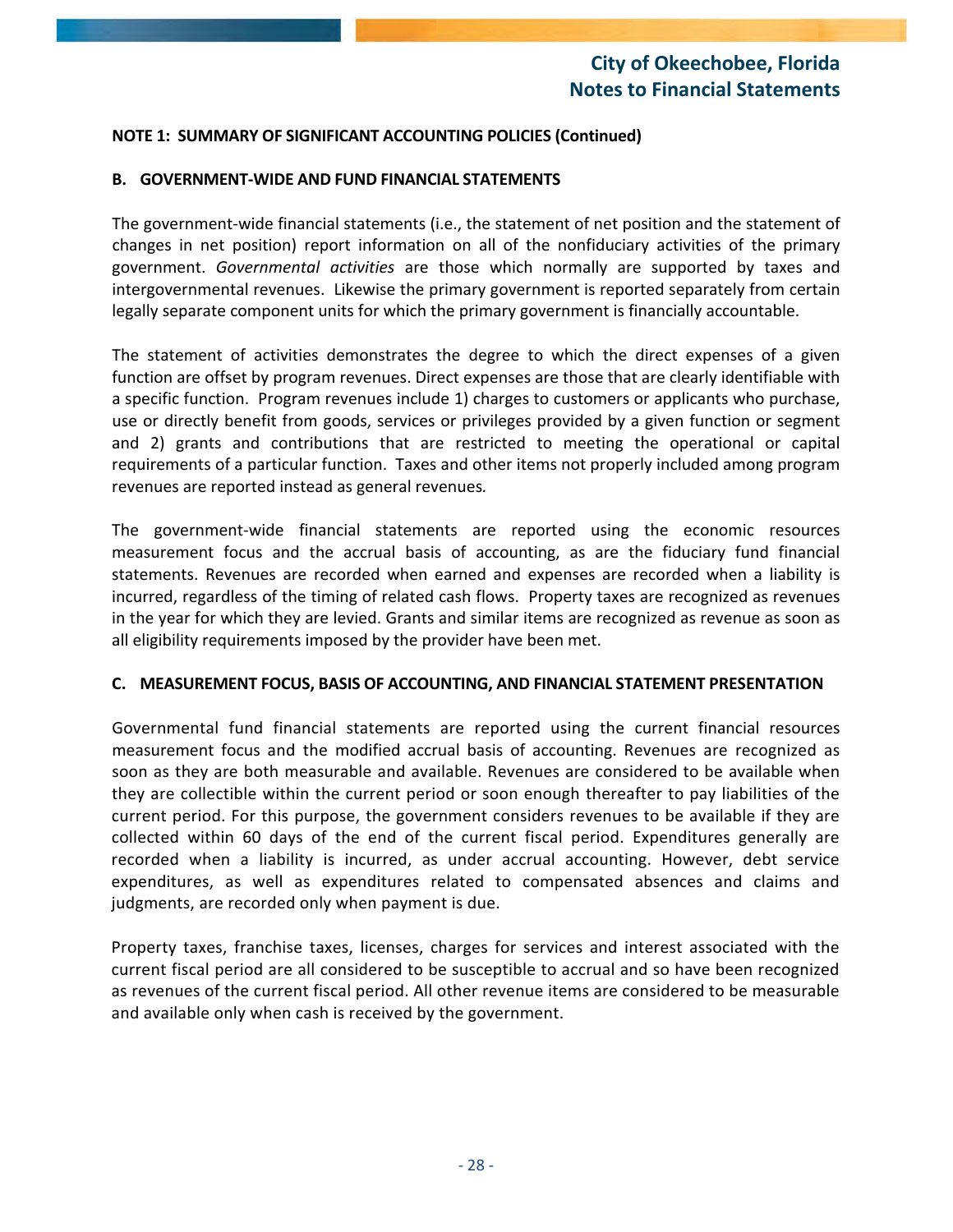# **NOTE 1: SUMMARY OF SIGNIFICANT ACCOUNTING POLICIES (Continued)**

# **C. MEASUREMENT FOCUS, BASIS OF ACCOUNTING, AND FINANCIAL STATEMENT PRESENTATION (Continued)**

The City reports the following major governmental funds:

The *general fund* is the City's primary operating fund. It accounts for all financial resources of the general government, except those required to be accounted for in another fund.

The *community development capital project fund* accounts for the assets, liabilities, revenues and expenditures related to the construction of infrastructure and other improvements in the City not including grant funds that are instead included in the appropriations grant capital project fund.

The City reports the following nonmajor governmental funds:

The *law enforcement special revenue fund* accounts for the assets that are restricted to fund certain expenditures of the City's police department.

The *appropriations grant capital projects fund* accounts for the financial resources related to the construction of infrastructure and other improvements in the City provided by specific grants and matching funds.

Additionally, the City reports the following fund types:

The *pension trust fund* account is used to account for assets held by the City in a fiduciary capacity for the general employees', police officers' and firefighters' pension plans. The funds are operated by carrying out specific terms of statutes, ordinances and other governing regulations.

The effect of interfund activity has been eliminated from the government‐wide financial statements.

Amounts reported as *program revenues* include 1) charges to customers or applicants for goods, services or privileges provided, 2) operating grants and contributions and 3) capital grants and contributions. Internally dedicated resources are reported as *general revenues* rather than as pro‐ gram revenues. Likewise, general revenues include all taxes.

Expenses for compensated absences are allocated based on the assigned function of the related employee.

When both restricted and unrestricted resources are available for use, it is the City's policy to use restricted resources first, then unrestricted resources as they are needed.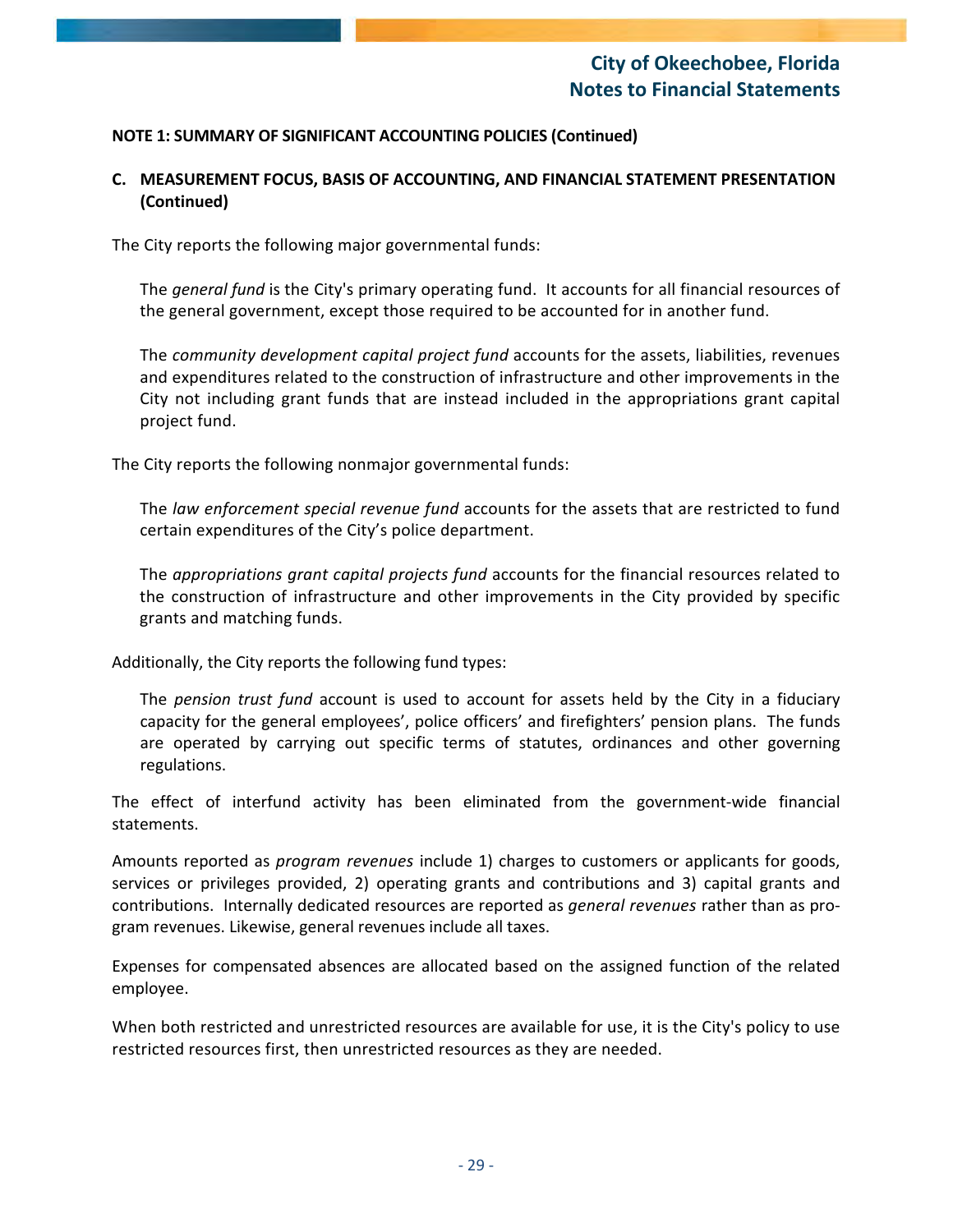### **NOTE 1: SUMMARY OF SIGNIFICANT ACCOUNTING POLICIES (Continued)**

#### **D. ASSETS, LIABILITIES, DEFERRED INFLOWS AND NET POSITION OR EQUITY**

#### **1.** *Cash and investments*

The investment of municipal funds is authorized by local ordinance and Florida Statutes. This allows the City to invest in the Local Government Surplus Funds Trust Fund or any intergovernmental investment pool authorized pursuant to the Florida Interlocal Cooperation Act, SEC registered money market funds with the highest credit quality rating, interest-bearing time deposits or savings accounts in qualified public depositories, direct obligations of the U.S. Treasury, commercial paper with certain ratings, pre-refunded municipal obligations, banker's acceptances maturing within one year, investment agreements, direct and general long‐term and short‐term obligations of any state with proper credit rating and full faith and credit pledge, municipal obligations with proper credit rating and repurchase agreements with maturities of 30 days or less with organizations with certain stipulations and requirements.

The City invests certain surplus funds in an external investment pool, the Local Government Surplus Funds Trust Fund (the "State Pool"). The State Pool is administered by the Florida State Board of Administration ("SBA"), who provides regulatory oversight.

The Florida PRIME has adopted operating procedures consistent with the requirements for an investment pool under GASB I50: *Investments* to be reported at amortized cost. The fair value of the City's position in the pool is equal to the value of pooled shares. The funds can with withdrawn at any time, and there are no unfunded commitments.

The City pools the investments of its governmental funds. Investment earnings of the pool are allocated to the participating funds at the end of each month based on the ratio of each participant funds' investment to the total pooled investment.

Cash and cash equivalents include cash deposits, cash funds held in broker accounts and investments held in the Local Government Surplus Funds Trust Fund (Florida PRIME).

Within the firefighters', police officers' and general employees' pension trust funds, plan assets are managed by Bowen, Hanes, and Company. The plans follow the investment guidelines as established within the ordinance. The pension trust funds are allowed to invest in the State Pool; obligations of the U.S. Government or agencies thereof; banking institutions within the state and other such institutions within the guidelines of the state statutes, which are insured by the Federal Deposit Insurance Corporation; investments agreements; direct and general long‐term obligations of any state with proper credit rating and full faith and credit pledge; municipal obligations with proper credit rating; annuity and life insurance contracts; bonds issued by the State of Israel; and stocks, bonds, and commingled funds administered by National or State banks or evidences of indebtedness issued or guaranteed by a corporation organized under the laws of the United States, provided that the corporation is listed on a nationally recognized exchange and holds proper credit ratings as set forth by a major credit rating service. These equity investments are not to exceed 60% of the assets of the pension trust funds on a cost basis. Temporary investment funds held by the custodian in a money market fund are classified as cash equivalents within the investment account.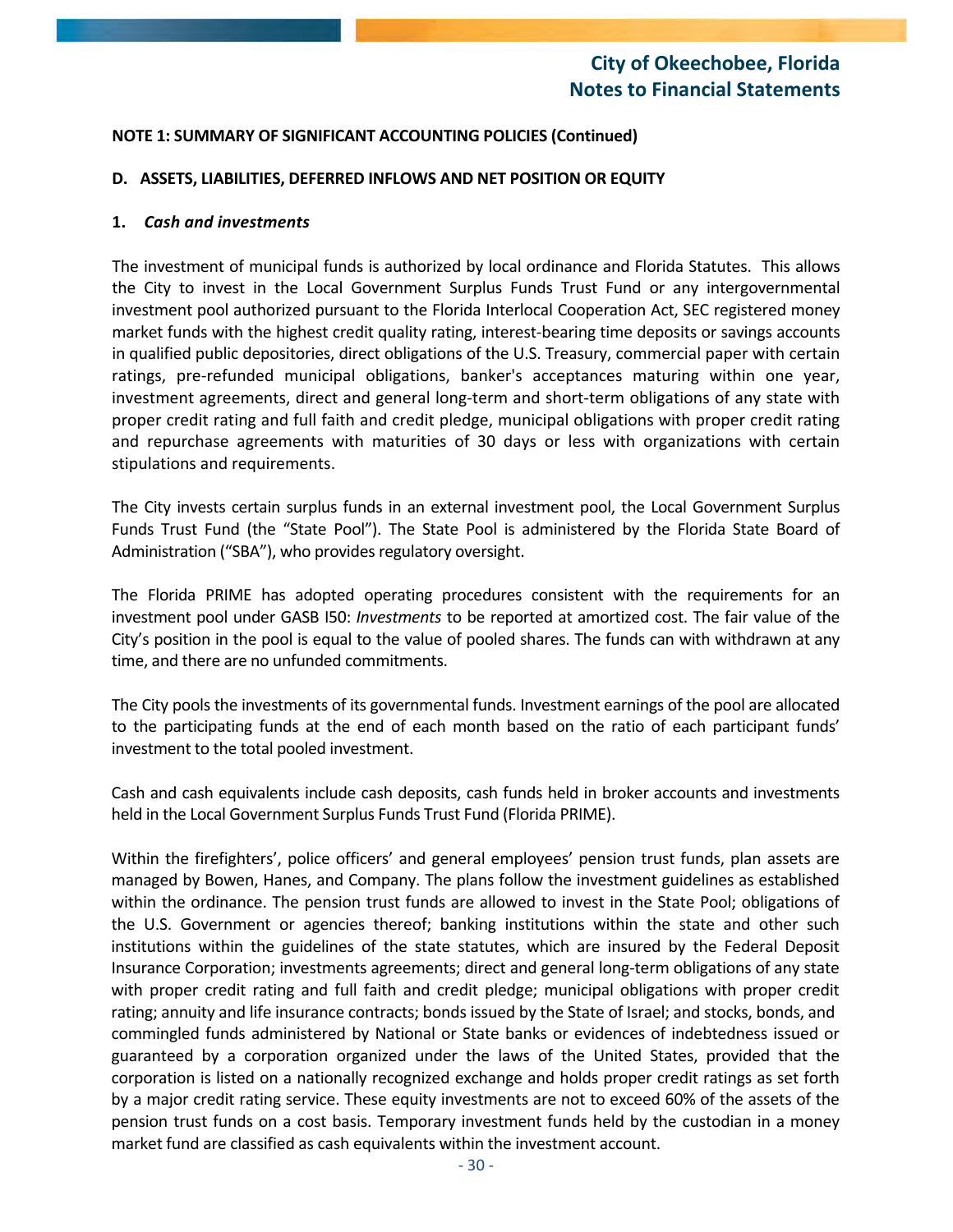# **NOTE 1: SUMMARY OF SIGNIFICANT ACCOUNTING POLICIES (Continued)**

# **D. ASSETS, LIABILITIES, DEFERRED INFLOWS AND NET POSITION OR EQUITY (Continued)**

# *1. Cash and investments (continued)*

Pension trust fund investments are reported at fair value. Securities traded on a national or international exchange are valued at the last reported sales price. Shares of mutual funds, including proprietary funds and common and collective funds are valued at quoted market prices, which represent the net asset value of shares held by the pension trust fund at year-end. Interest is recognized when earned. Gains and losses from the sale or exchange of investments are recognized on the transaction date. The difference between the excess of fair value over cost represents unrealized gains.

### *2. Receivables and payables*

All trade and property tax receivables are considered to be fully collectible.

The City's property tax is levied annually on the real and personal property located in the City on January 1st of the prior year. Tax collections by the Okeechobee County tax collector begin in November of each year with a due date of March 31 of the following year. All property taxes remaining unpaid at May 30 are subject to a tax certificate sale.

The City is permitted by State law to levy taxes up to 10 mills on assessed valuation. During a Special Session in June, 2007, the Florida Legislature adopted HB1B, which limits municipal property tax rates beginning in the 2008 fiscal year. This legislation established reductions in the millage rate based on a calculated growth in per capita taxes between the 2002 and 2007 fiscal years. The Legislature did authorize local governments to use the rolled back millage rate if approved by a super majority vote of the governing body. The Okeechobee City Council levy for the fiscal year ended September 30, 2018 was 7.9932 mills, which is 5.12% more than the rolled back rate.

The City Council determines the millage rates and adopts a tax levy by resolution prior to September 30 to fund the next ensuing fiscal year's budget. The assessment of all properties and collection of municipal taxes are provided by the County's Property Appraiser and Tax Collector. The ad valorem tax calendar is as follows:

| Lien date -              | January 1             |
|--------------------------|-----------------------|
| $\alpha_{\rm{eff}}=0.02$ | Prior to September 30 |
| Due date                 | November 1            |
| Delinguent date -        | April 1               |
|                          | $\sim$ $ \sim$        |

### *3. Inventory*

Inventories are valued at cost, which approximates market, using the first-in/first-out (FIFO) method. The costs of inventories are recorded as expenditures when used (consumption method).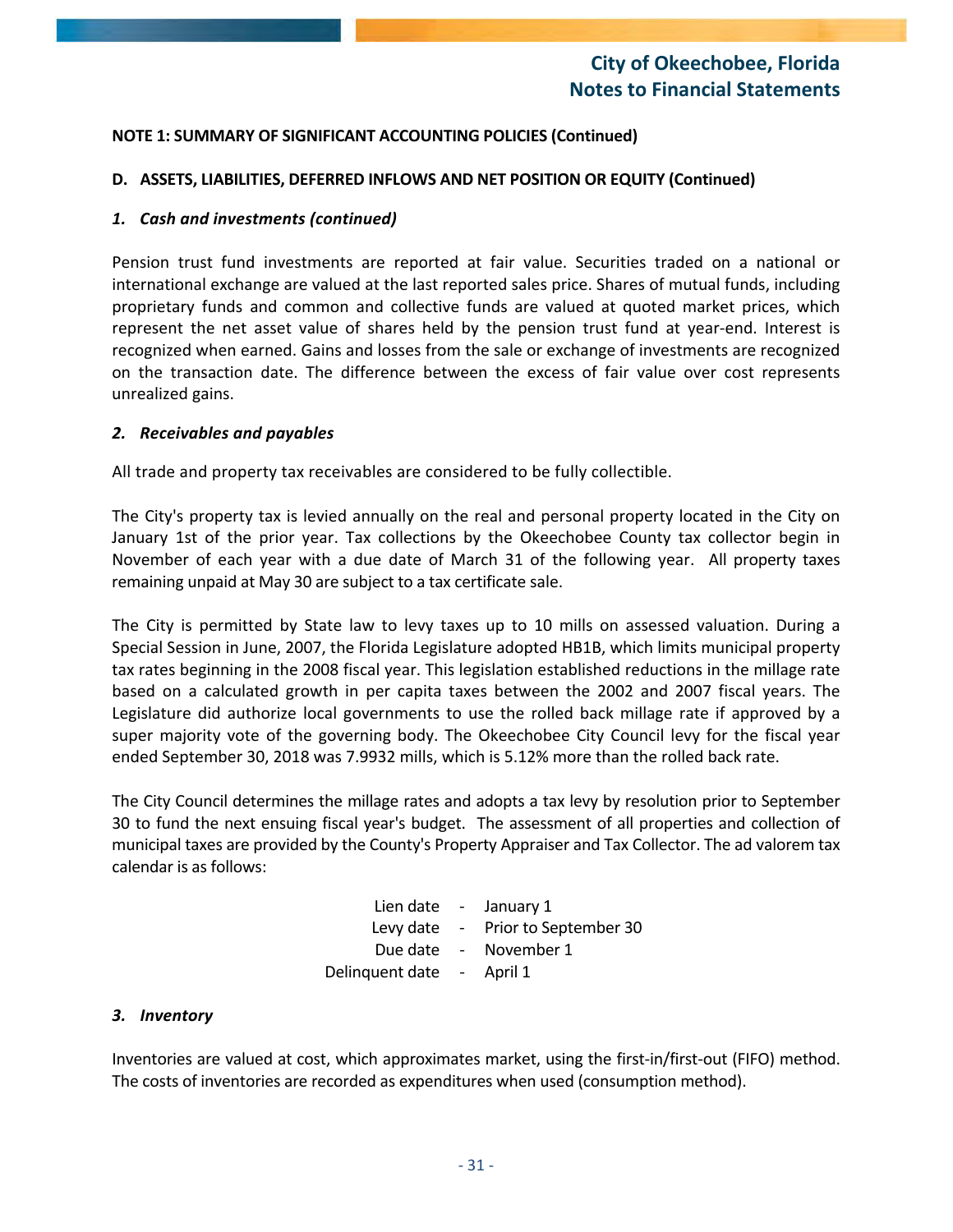# **NOTE 1: SUMMARY OF SIGNIFICANT ACCOUNTING POLICIES (Continued)**

# **D. ASSETS, LIABILITIES, DEFERRED INFLOWS AND NET POSITION OR EQUITY (Continued)**

### *4. Capital assets*

Capital assets, which include: property, plant, equipment and infrastructure assets (e.g., roads, bridges, sidewalks and similar items), are reported in the government‐wide financial statements. Capital assets are defined by the government as assets with an initial, individual cost of more than \$500 and an estimated useful life in excess of one year. Such assets are recorded at historical cost or estimated historical cost if purchased or constructed. Donated capital assets are recorded at acquisition value at the date of donation.

The costs of normal maintenance and repairs that do not add to the value of the asset or materially extend assets' lives are not capitalized. Major outlays for capital assets and improvements are capitalized as projects are constructed.

Property, plant and equipment are depreciated using the straight‐line method over the following esti‐ mated useful lives:

| Assets                       | Years     |
|------------------------------|-----------|
| <b>Buildings</b>             | 25-60     |
| <b>Building improvements</b> | $12 - 20$ |
| Vehicles                     | 10        |
| Equipment                    | $5 - 15$  |

### *5. Compensated absences*

It is the City's policy to permit employees to accumulate earned but unused vacation and sick pay benefits. All sick and vacation pay is accrued when incurred in the government-wide financial statements. A liability for these amounts is reported in governmental funds only if they have matured, for example, as a result of employee resignations and retirements.

# *6. Deferred inflows and outflows of resources*

The deferred outflows and inflows related to pensions are an aggregate of items related to pensions as calculated in accordance with GASB Statement No. 68, *Accounting and Financial Reporting for Pensions*. Total deferred inflows of resources related to pensions were \$1,662,846, and total deferred outflows were \$1,625,927 for the year ended September 30, 2018. Note 5‐B includes a complete discussion of retirement commitments.

Resources received before time requirements have been met, for example business tax revenues, are classified as deferred inflows of resources.

# *7. Long‐term obligations*

In the government‐wide financial statements, long‐term debt and other long‐term obligations are reported as liabilities in the statement of net position.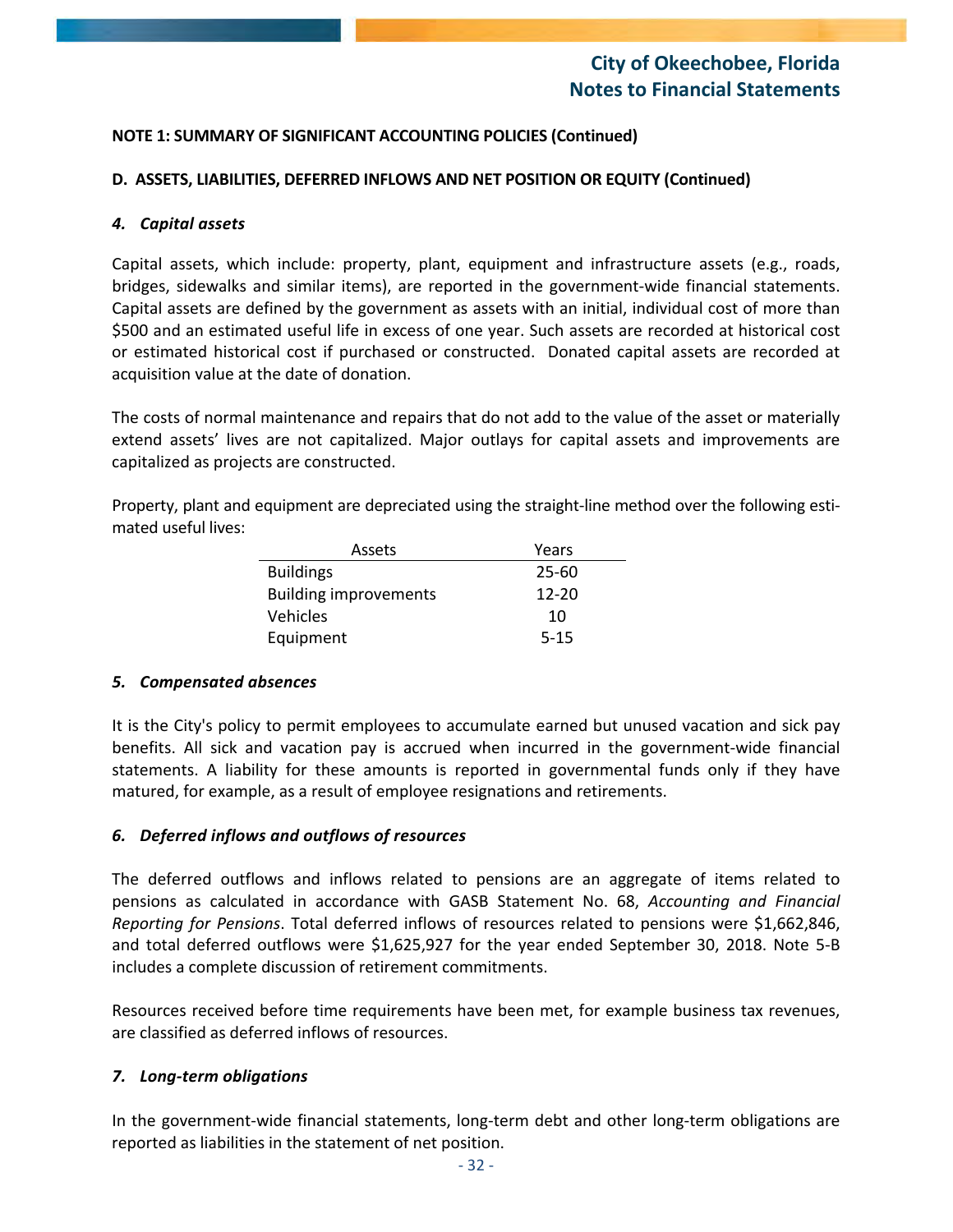# **NOTE 1: SUMMARY OF SIGNIFICANT ACCOUNTING POLICIES (Continued)**

# **D. ASSETS, LIABILITIES, DEFERRED INFLOWS AND NET POSITION OR EQUITY (Continued)**

# *7. Long‐term obligations (continued)*

In the governmental fund financial statements, the face amount of debt issued is reported as other financing sources.

### *8. Fund equity*

The governmental fund financial statements present fund balances based on classifications that comprise a hierarchy that is based primarily on the extent to which the City is bound to honor constraints on the specific purposes for which amounts in the respective governmental funds can be spent. The classifications used in the governmental fund financial statements are as follows:

Nonspendable Fund Balance – Amounts that are (a) not in spendable form or (b) legally or contractually required to be maintained intact. "Not in spendable form" includes items that are not expected to be converted to cash (such as inventories and prepaid amounts) and items such as long‐ term amounts of loans and notes receivables, as well as property acquired for resale. The corpus (or principal) of a permanent fund is an example of an amount that is legally or contractually required to be maintained intact.

Restricted Fund Balance – Amounts that can be spent only for specific purposes stipulated by (a) external resource providers such as creditors (by debt covenants), grantors, contributors or laws or regulations of other governments; or (b) imposed by law through constitutional provisions or enabling legislation.

Committed Fund Balance – Amounts that can be used only for the specific purposes determined by a formal action (resolution) of the Council, the Council's highest level of decision making authority. Commitments may be changed or lifted only by the council taking the same formal action (resolution) that imposed the constraint originally. The City had no committed fund balance at year end.

Assigned Fund Balance – Includes spendable fund balance amounts established by the City Administrator or the Council that are intended to be used for specific purposes that are neither considered restricted or committed.

Unassigned Fund Balance – Unassigned fund balance is the residual classification for the general fund. This classification represents fund balance that has not been assigned to other funds and that has not been restricted, committed or assigned to specific purposes within the general fund. Unassigned fund balance may also include negative balances for any governmental fund if expenditures exceed amounts restricted, committed or assigned for those specific purposes.

The City would typically use restricted fund balances first, followed by committed resources and then assigned resources, as appropriate opportunities arise, but reserves the right to selectively spend unassigned resources first to defer the use of these other classified funds.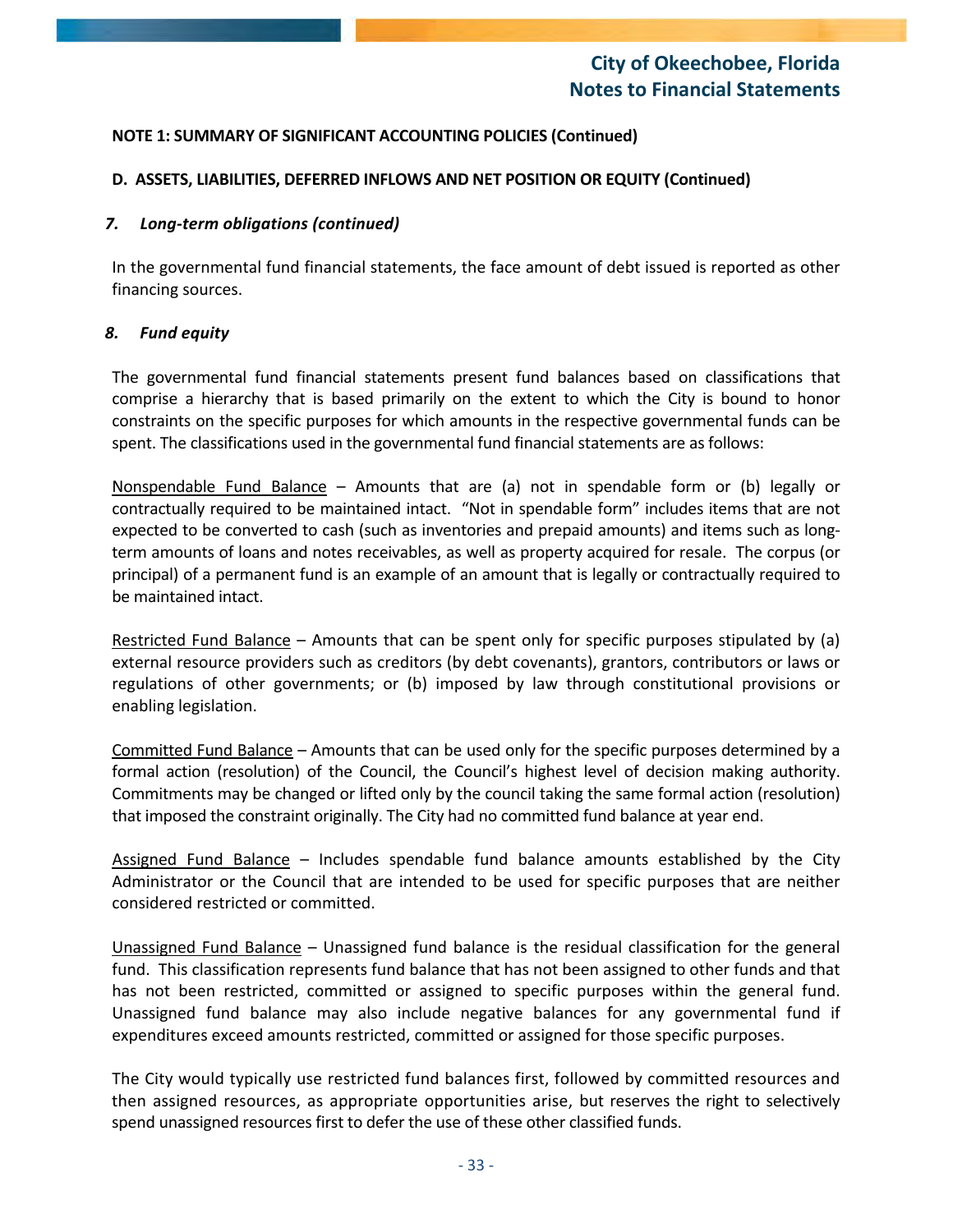# **NOTE 1: SUMMARY OF SIGNIFICANT ACCOUNTING POLICIES (Continued)**

### **D. ASSETS, LIABILITIES, DEFERRED INFLOWS AND NET POSITION OR EQUITY (Continued)**

#### *9. Pensions*

For purposes of measuring the net pension liability, deferred outflows of resources and deferred inflows of resources related to pensions, and pension expense, information about the fiduciary net position of the City's Police Officers' and Firefighters' pension trust funds and the Florida Retirement System Pension Plan and Health Insurance Subsidy Program and additions to/deductions from the plans' fiduciary net position have been determined on the same basis as they are reported by the plans. For this purpose, benefit payments (including refunds of employee contributions) are recognized when due and payable in accordance with the benefit terms. Investments are reported at fair value.

### *10. Other post‐employment benefits*

The City participates in a single employer, defined benefit, other post‐employment plan. The City does not have a trust for the plan, and there is no actuarial determined contribution. The OPEB liability is determined in accordance with GASBC P52: *Other Post‐employment Benefits*.

### *11. Use of estimates*

The preparation of the financial statements in conformity with accounting principles generally accepted in the United States of America requires management to make estimates and assumptions. This will affect the reported amounts of assets, liabilities, deferred inflows and deferred outflows, the disclosure of contingent assets, liabilities, deferred inflows and deferred outflows at the date of the financial statements, and the reported amounts of revenues and expenditures/expenses during the reporting period. Actual results could differ from these estimates.

### *12. Recently issued and implemented accounting pronouncements*

The City has implemented GASB Statement No. 75, *Accounting and Financial Reporting for Postemployment Benefit Plans Other Than Pension Plans.* The primary objective of this Statement is to improve accounting and financial reporting by state and local governments for postemployment benefits other than pension (other postemployment benefits or OPEB). The requirements of the GASB Statement are effective for the year ended September 30, 2018.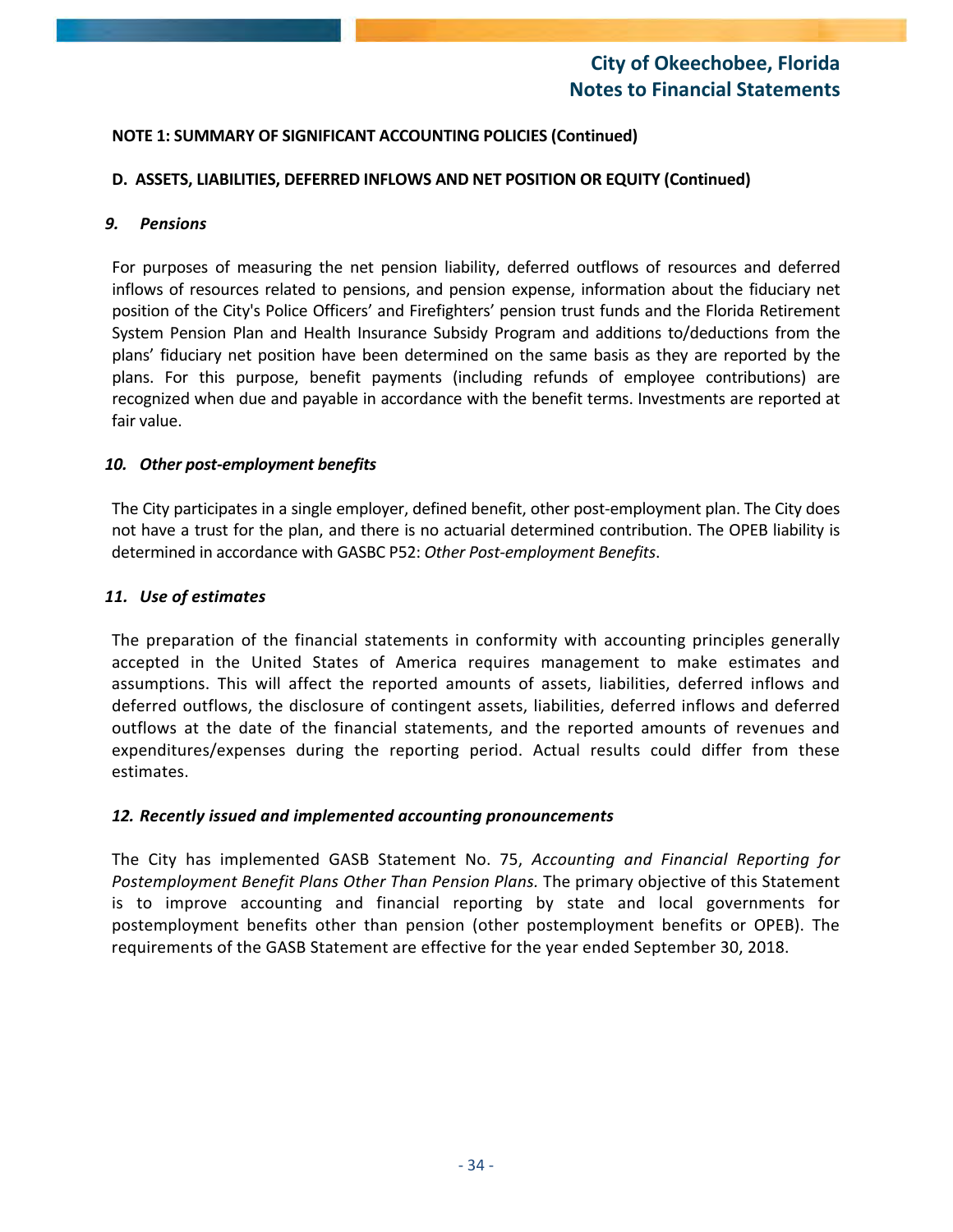# **NOTE 1: SUMMARY OF SIGNIFICANT ACCOUNTING POLICIES (Continued)**

# **D. ASSETS, LIABILITIES, DEFERRED INFLOWS AND NET POSITION OR EQUITY (Continued)**

# *12. Recently issued and implemented accounting pronouncements (Continued)*

This pronouncement required the restatement of the September 30, 2017 net position in the statement of governmental activities. This change is in accordance with generally accepted accounting principles. The cumulative effect of the change is illustrated below:

|                                                         | Governmental      |
|---------------------------------------------------------|-------------------|
|                                                         | <b>Activities</b> |
| Net position, September 30, 2017 as previously reported | \$18,166,670      |
| Cumulative effect of application of GASB 75             | 1,299,748         |
| Net position, September 30, 2017 as restated            | \$19,466,418      |

### **NOTE 2: RECONCILIATION OF GOVERNMENT‐WIDE AND FUND FINANCIAL STATEMENTS**

# **A. EXPLANATION OF CERTAIN DIFFERENCES BETWEEN THE GOVERNMENTAL FUND BALANCE SHEET AND THE GOVERNMENT‐WIDE STATEMENT OF NET POSITION**

The governmental fund balance sheet includes reconciliation between *fund balance‐total governmental funds* and *net position‐governmental activities* as reported in the government‐wide statement of net position.

One element of that reconciliation states that "long‐term liabilities, including the net OPEB obligation and compensated absences, are not due and payable in the current period and, therefore, are not reported in the funds." The details of this \$(580,636) difference are as follows:

| Net OPEB obligation                                                 | (153, 110) |
|---------------------------------------------------------------------|------------|
| Compensated absences                                                | (427, 526) |
| Net adjustment to reduce fund balance - total governmental funds to |            |
| arrive at net position-governmental activities                      | (580, 636) |

# **B. EXPLANATION OF CERTAIN DIFFERENCES BETWEEN THE GOVERNMENTAL FUND STATEMENT OF REVENUES, EXPENDITURES AND CHANGES IN FUND BALANCES AND THE GOVERNMENT‐WIDE STATEMENT OF ACTIVITIES**

The governmental fund statement of revenues, expenditures and changes in fund balances includes a reconciliation between net changes in fund balances ‐ total governmental funds and changes in net position of governmental activities as reported in the government‐wide statement of activities. One element of that reconciliation explains that "governmental funds report capital outlays as expenditures".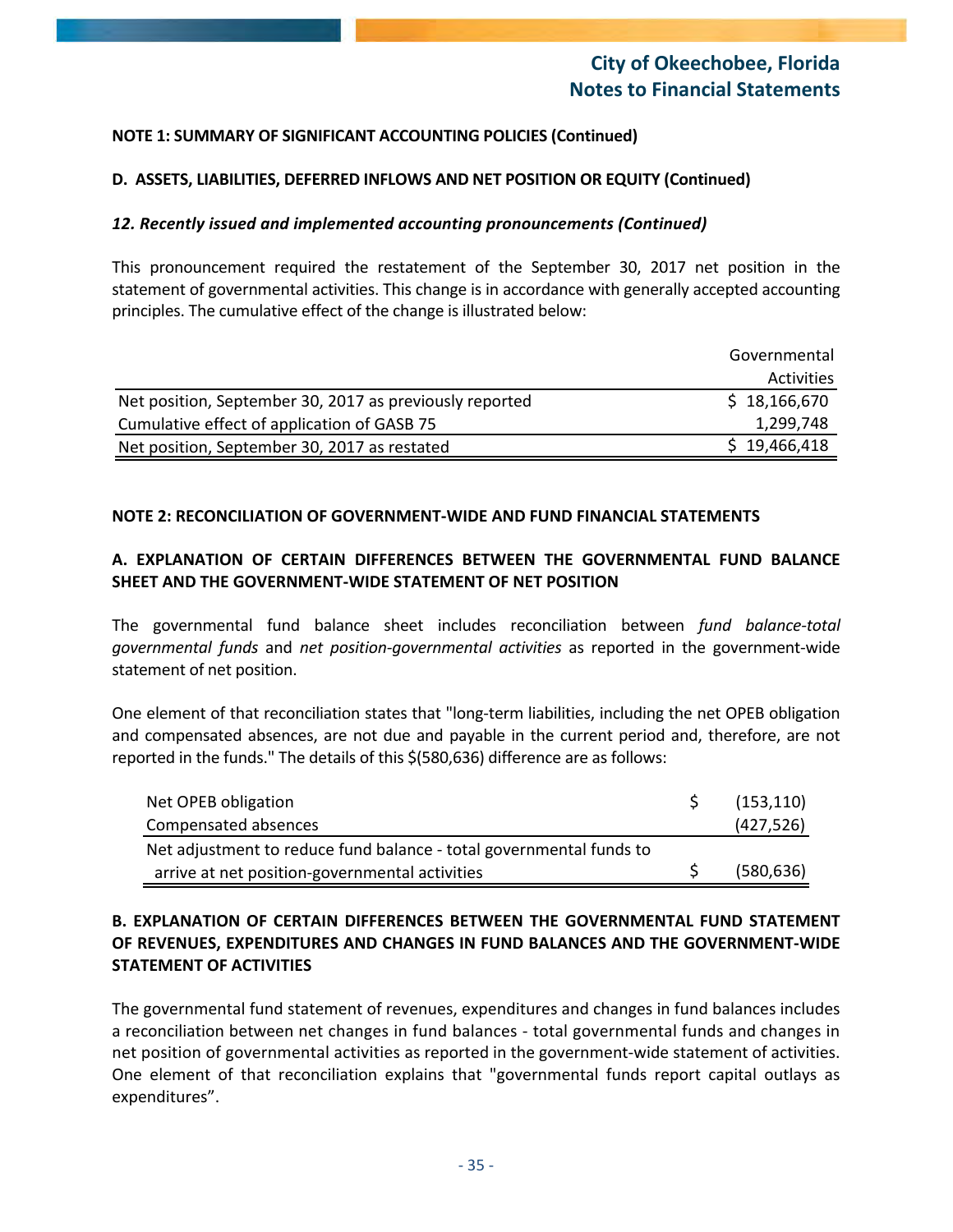# **NOTE 2: RECONCILIATION OF GOVERNMENT‐WIDE AND FUND FINANCIAL STATEMENTS (Continued)**

# **B. EXPLANATION OF CERTAIN DIFFERENCES BETWEEN THE GOVERNMENTAL FUND STATEMENT OF REVENUES, EXPENDITURES AND CHANGES IN FUND BALANCES AND THE GOVERNMENT‐WIDE STATEMENT OF ACTIVITIES (Continued)**

However, in the statement of activities, the cost of those assets is allocated over their estimated useful lives as depreciation expense." The details of this \$307,624 difference are as follows:

| Capital outlay                                                                                                                | 899,195    |
|-------------------------------------------------------------------------------------------------------------------------------|------------|
| Depreciation expense                                                                                                          | (591, 571) |
| Net adjustment to increase net changes in fund balances - total<br>governmental funds to arrive at changes in net position of |            |
| governmental activities                                                                                                       | 307,624    |

# **NOTE 3: STEWARDSHIP, COMPLIANCE AND ACCOUNTABILITY**

# **A. BUDGETARY INFORMATION**

As permitted by GASB Statement No. 34, *Basic Financial Statements and Management Discussion and Analysis for State and Local Governments*, the City has elected to disclose all budgetary information in the notes to the required supplementary information.

# **NOTE 4: DETAILED NOTES ON ALL FUNDS**

### **A. DEPOSITS AND INVESTMENTS**

At September 30, 2018, the City's carrying amount of deposits was \$2,538,859 and the bank balance was \$2,700,811. In addition, the City maintained \$324 of petty cash. As of September 30, 2018, \$250,000 of the City's bank balances is covered by federal depository insurance (FDIC). Monies invested in amounts greater than the insurance coverage are secured by the qualified public depositories pledging securities with the State Treasurer in such amounts required by the Florida Security for Public Depositories Act. In the event of a default or insolvency of a qualified public depositor, the State Treasurer will implement procedures for payment of losses according to the validated claims of the City pursuant to Section 280.08, Florida Statutes.

At the close of the fiscal year, the City held investments in the Local Government Surplus Funds Trust Fund ("Florida PRIME") external investment pool. The Florida PRIME is administered by the Florida State Board of Administration ("SBA"), who provides regulatory oversight. Florida PRIME currently meets all of the necessary criteria set for in Section I50: *Investment Pools (External)* of the GASB Codification to measure its investments at amortized cost; therefore, the City's account balance in the SBA is also reported at amortized cost.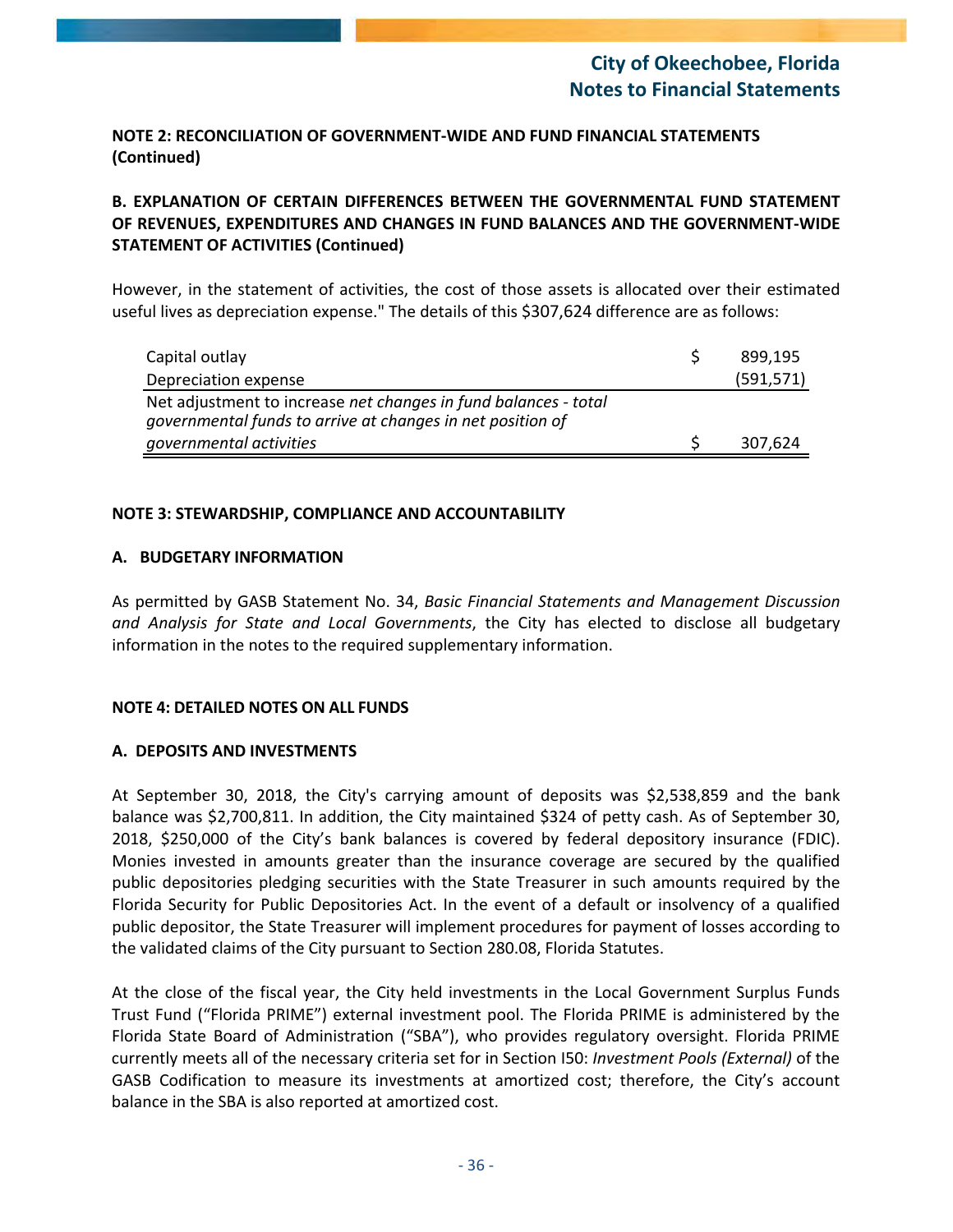#### **NOTE 4: DETAILED NOTES ON ALL FUNDS (Continued)**

#### **A. DEPOSITS AND INVESTMENTS (Continued)**

#### Fair Value

GASBC I50: *Investments*, establishes a framework for measuring fair value. That framework provides a fair value hierarchy that prioritizes the inputs to valuation techniques used to measure fair value. The hierarchy gives the highest priority to unadjusted quoted prices in active markets for identical assets or liabilities (Level 1 measurements) and the lowest priority to unobservable inputs (Level 3 measurements).

The three levels of the fair value hierarchy under GASBC I50 are described as follows:

- Level 1: Inputs to the valuation methodology are unadjusted quoted prices for identical assets or liabilities in active markets that the plan has the ability to access.
- Level 2: Inputs to the valuation methodology include
	- quoted prices for similar assets or liabilities in active markets;
	- quoted prices for identical or similar assets or liabilities in inactive markets;
	- inputs other than quoted prices that are observable for the asset or liability;
	- inputs that are derived principally from or corroborated by observable market data by correlation or other means.

If the asset or liability has a specified (contractual) term, the level 2 input must be observable for substantially the full term of the asset or liability.

Level 3: Inputs to the valuation methodology are unobservable and significant to the fair value measurement.

The asset or liability's fair value measurement level within the fair value hierarchy is based on the lowest level of any input that is significant to the fair value measurement. Valuation techniques used need to maximize the use of observable inputs and minimize the use of unobservable inputs.

The following is a description of the valuation methodologies used for assets measured at fair value. There have been no changes in the methodologies used at September 30, 2018.

Level 1 investments noted in the following table are valued at quoted market prices.

Level 2 investments noted in the following table are valued at quoted prices for similar liabilities in active markets.

The money market fund is valued at amortized cost. They can be redeemed daily, and have no unfunded commitments.

*Mutual funds* – *equities* are valued at quoted market prices.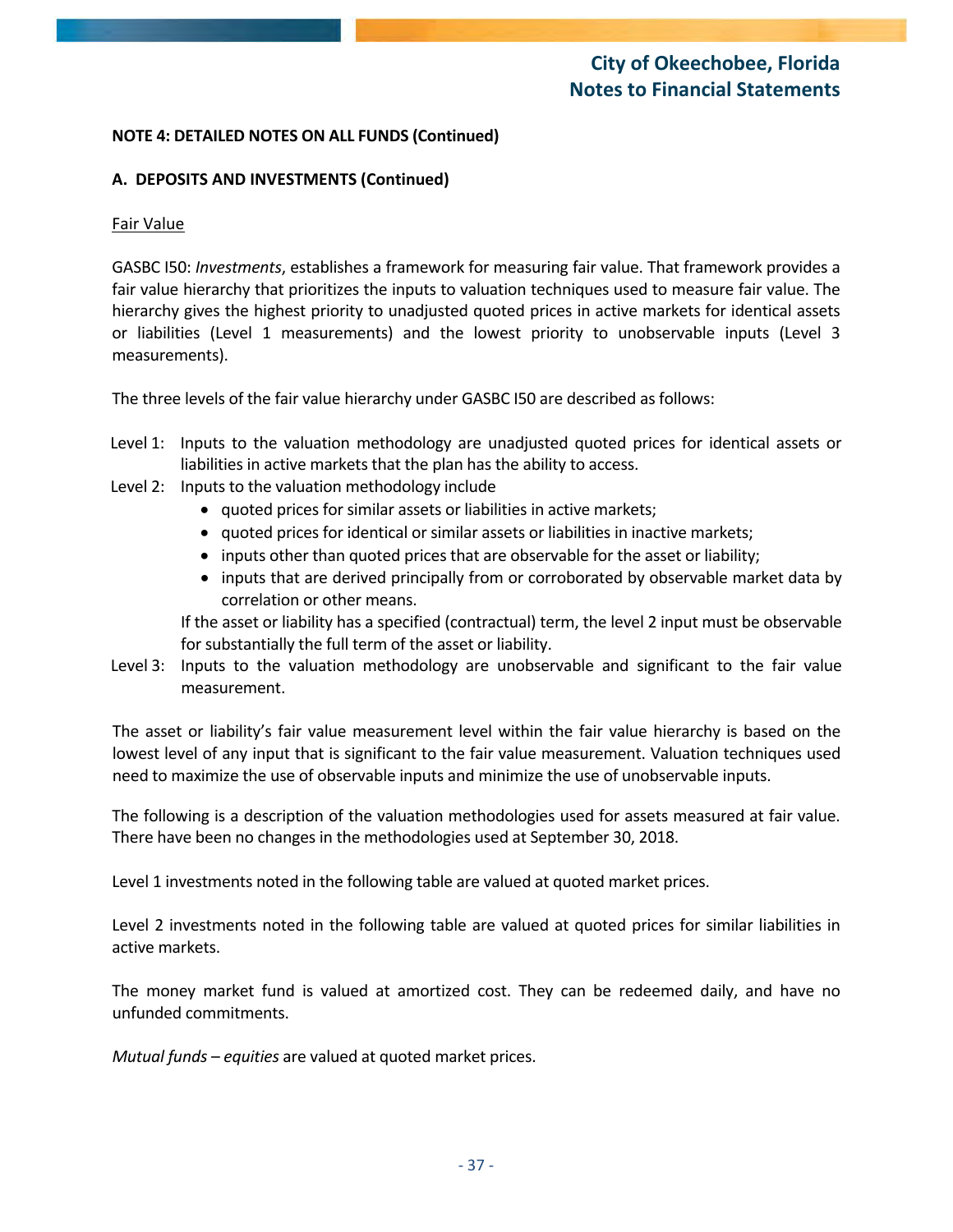#### **NOTE 4: DETAILED NOTES ON ALL FUNDS (Continued)**

#### **A. DEPOSITS AND INVESTMENTS (Continued)**

*Mutual funds – fixed income* are valued using price models maximizing the use of observable inputs for similar securities. This includes basing value on yield currently available on comparable securities of issues with similar credit ratings.

#### At September 30, 2018, the City had the following investments and effective duration presented in terms of years and levels:

| Investment type                     | Fair Value | Less than 1     | $1 - 5$ | $6 - 10$     |   | More than 10 |           | Rating Agency Level |                |
|-------------------------------------|------------|-----------------|---------|--------------|---|--------------|-----------|---------------------|----------------|
|                                     |            |                 |         |              |   |              |           |                     |                |
| Primary government:                 |            |                 |         |              |   |              |           |                     |                |
| SBA (Florida Prime)                 | 8,259,539  | $$8,259,539$ \$ |         |              |   |              | AAAm      | <b>S&amp;P</b>      |                |
| Primary government total            | 8,259,539  | \$8,259,539     |         |              |   |              |           |                     |                |
| Pension trust funds:                |            |                 |         |              |   |              |           |                     |                |
| Mutual funds-equities               | 12,032,457 |                 |         | 12,032,457   |   |              | Not rated |                     | L1             |
| Mutual funds-fixed income           | 6,488,028  |                 | -       | 6,488,028    |   |              | BBB - AA  | S&P                 | L <sub>2</sub> |
|                                     | 18,520,485 |                 |         | \$18,520,485 | S |              |           |                     |                |
| Cash Equivalents, at amoritzed cost |            |                 |         |              |   |              |           |                     |                |
| Money Market Fund                   | 157,529    |                 |         |              |   |              |           |                     |                |
| Total Cash Equivalents, at cost     | 157,529    |                 |         |              |   |              |           |                     |                |
| Pension trust fund total            | 18,678,014 |                 |         |              |   |              |           |                     |                |
|                                     |            |                 |         |              |   |              |           |                     |                |

#### Credit risk

Credit risk for fixed income securities is the risk that the issuer will not fulfill its obligations. The City's investment policy does not address credit risk; however, investments are limited to state sponsored investment pools, which are diversified in their underlying portfolios so that potential losses will be minimized. The investment policies for the firefighters', police officers' and general employees' pension trust funds limit investments to securities with specific ranking criteria.

#### Interest rate risk

Interest rate risk exists when there is a possibility that changes in interest rates could adversely affect an investment's fair value. In accordance with Florida Statute 218.415(6), the City's policy is to match investment maturities with known cash needs and anticipated cash flow requirements. The City's pension trust funds do not address interest rate risk.

#### Concentration of credit risk

Concentration of credit risk is an increased risk of loss that occurs as more investments are acquired from one issuer (i.e. lack of diversification). The City's investment policy and the investment policies for the firefighters', police officers' and general employees' pension trust funds do not specifically address concentration of credit risk.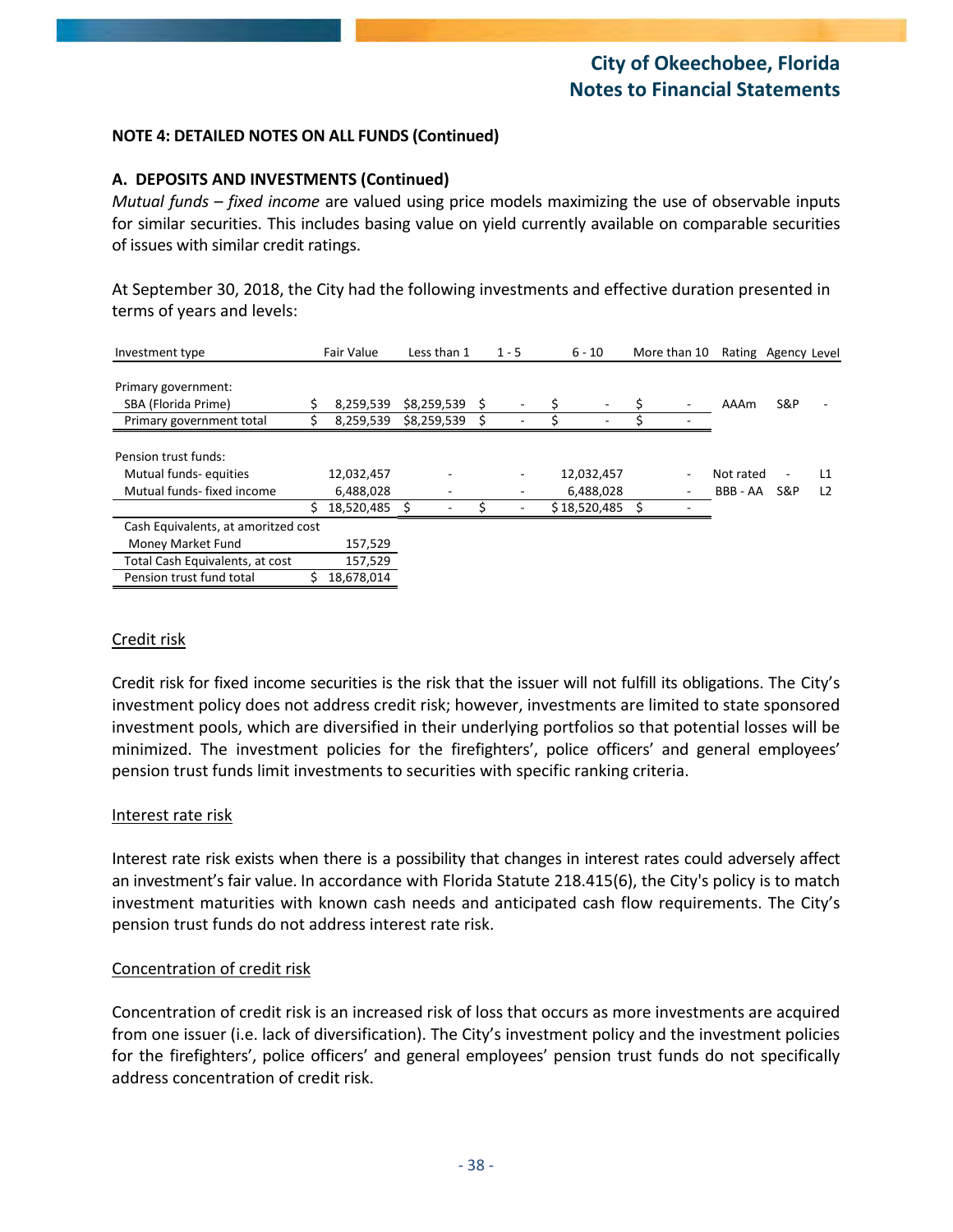#### **NOTE 4: DETAILED NOTES ON ALL FUNDS (Continued)**

#### **A. DEPOSITS AND INVESTMENTS (Continued)**

#### Foreign currency risk

The City's firefighters', police officers', and general employees' pension trust funds contain investments in foreign corporate bonds; however, all of the investments are denominated in U.S. dollars and are not exposed to foreign currency risk.

#### **B. RECEIVABLES**

Receivables as of September 30, 2018 are as follows:

|                                          |         |     | Municipal                           |     | Municipal                              |                                    |
|------------------------------------------|---------|-----|-------------------------------------|-----|----------------------------------------|------------------------------------|
|                                          |         |     | Police Officers'                    |     | Firefighters'                          | General                            |
|                                          | General |     | Pension                             |     | Pension                                | <b>Employees</b>                   |
|                                          | Fund    |     | Trust                               |     | Trust                                  | <b>Pension Trust</b>               |
| Franchise/Utility taxes<br>Contributions | 137,027 | - S | $\overline{\phantom{a}}$<br>124,340 |     | $\qquad \qquad \blacksquare$<br>97,135 | $\overline{\phantom{a}}$<br>24,909 |
| Other                                    | 4,289   |     | $\overline{\phantom{0}}$            |     | $\overline{\phantom{0}}$               | $\overline{\phantom{a}}$           |
| Receivables, net                         | 141,316 |     | 124,340                             | \$. | 97,135                                 | 24,909                             |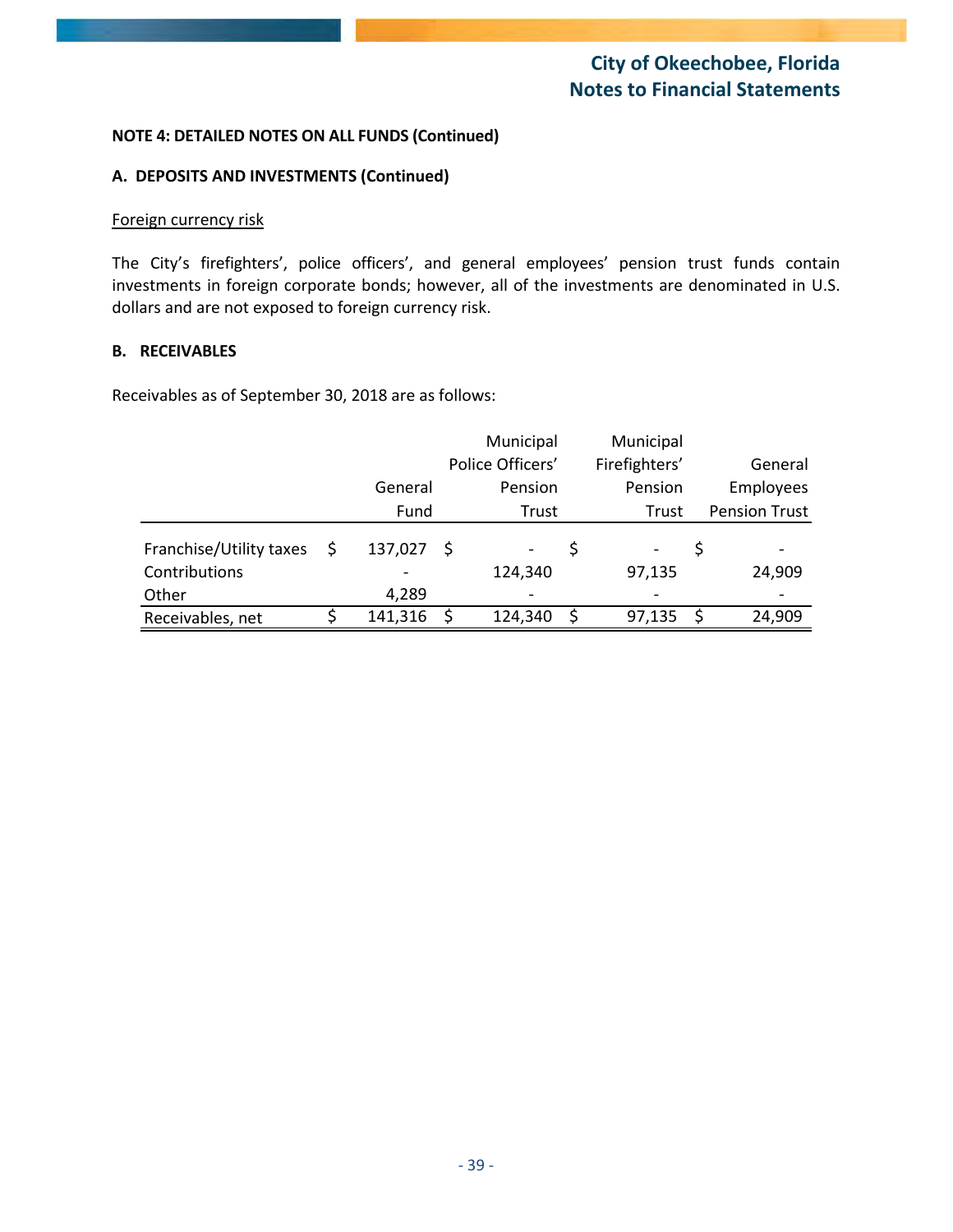## **NOTE 4: DETAILED NOTES ON ALL FUNDS (Continued)**

### **C. CAPITAL ASSETS**

Capital asset activity for the year ended September 30, 2018 was as follows:

|                                              | <b>Beginning</b> |                  |                   |                          |
|----------------------------------------------|------------------|------------------|-------------------|--------------------------|
|                                              | <b>Balance</b>   | <b>Increases</b> |                   | Decreases Ending Balance |
| <b>Governmental activities:</b>              |                  |                  |                   |                          |
| Capital assets, not being depreciated:       |                  |                  |                   |                          |
| Land                                         | \$1,378,744      | \$               | \$                | \$<br>1,378,744          |
| Construction in progress                     | 810,796          |                  | (810, 796)        |                          |
| Total capital assets, not being depreciated  | 2,189,540        |                  | (810,796)         | 1,378,744                |
|                                              |                  |                  |                   |                          |
| Capital assets, being depreciated:           |                  |                  |                   |                          |
| <b>Buildings</b>                             | 2,005,830        | 261,428          |                   | 2,267,258                |
| Improvements other than buildings            | 7,690,612        | 464,691          |                   | 8,155,303                |
| Equipment                                    | 3,090,124        | 983,872          | (269, 805)        | 3,804,191                |
| Total capital assets, being depreciated      | 12,786,566       | 1,709,991        | (269,805)         | 14,226,752               |
|                                              |                  |                  |                   |                          |
| Less accumulated depreciation for:           |                  |                  |                   |                          |
| <b>Buildings</b>                             | (1,014,050)      | (69, 957)        |                   | (1,084,007)              |
| Improvements other than buildings            | (3,419,480)      | (287,696)        |                   | (3,707,176)              |
| Equipment                                    | (2,083,640)      | (233,918)        | 35,925            | (2, 281, 633)            |
| Total accumulated depreciation               | (6, 517, 170)    | (591,571)        | 35,925            | (7,072,816)              |
|                                              |                  |                  |                   |                          |
| Total capital assets, being depreciated, net | 6,269,396        | 1,118,420        | (233,880)         | 7,153,936                |
|                                              |                  |                  |                   |                          |
| Governmental activities capital assets, net  | \$8,458,936      | \$1,118,420      | $$(1,044,676)$ \$ | 8,532,680                |

Depreciation expense was charged to functions/programs of the government as follows:

| Governmental activities:                             |         |
|------------------------------------------------------|---------|
| General government                                   | 69,706  |
| Public safety                                        | 214,353 |
| Physical environment                                 | 307,512 |
| Total depreciation expense - governmental activities | 591,571 |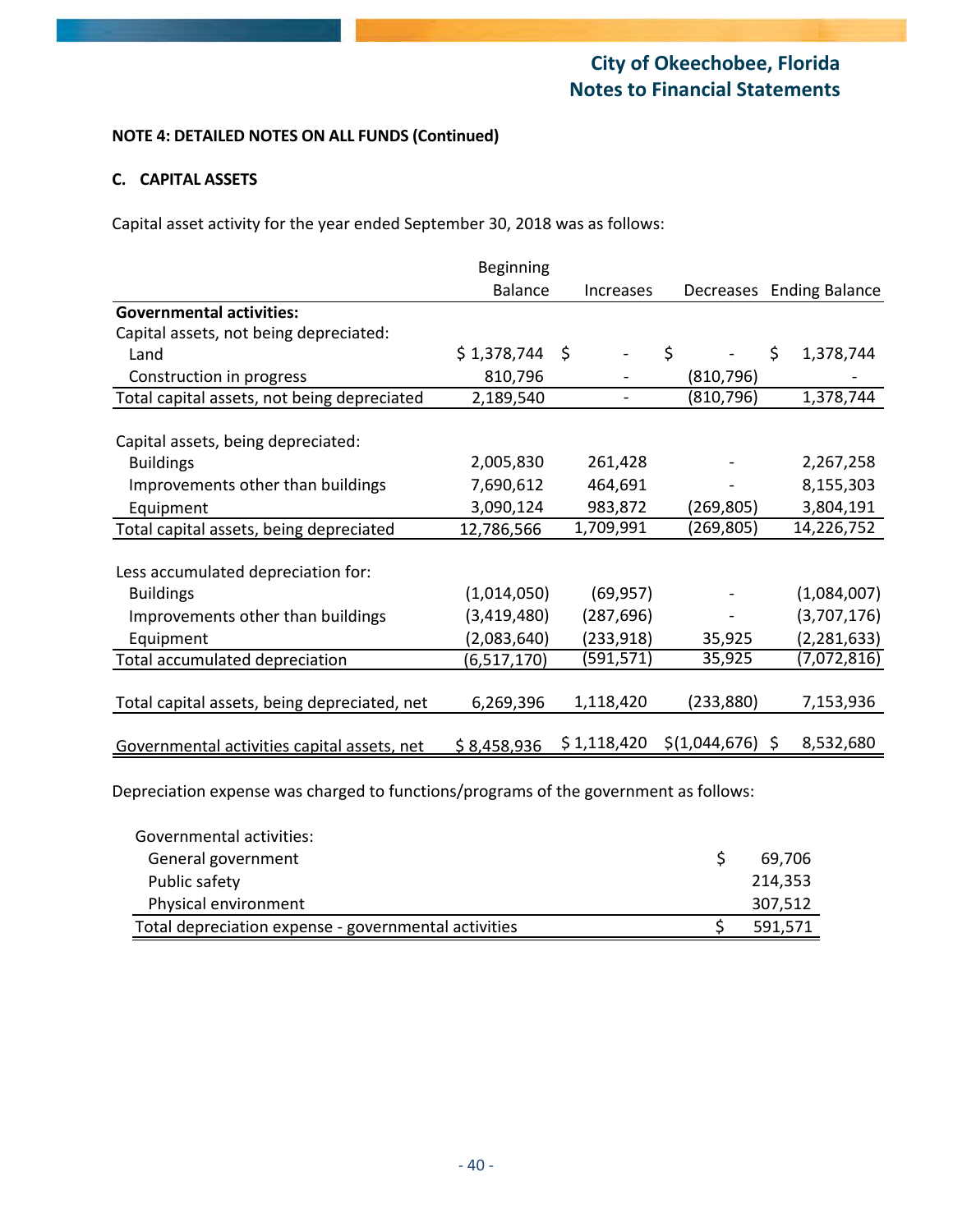#### **NOTE 4: DETAILED NOTES ON ALL FUNDS (Continued)**

#### **D. INTERFUND RECEIVABLES, PAYABLES AND TRANSFERS**

Interfund loans for short‐term operating purposes resulted in a due to the General fund from Community Development Capital Project fund of \$8,303. All amounts are expected to be repaid within one year.

During the year ended September 30, 2018, the General fund transferred \$10,000 to the Community Development Capital Project Fund. The transfers represented engineering costs for the respective partially grant funded capital projects.

#### **E. CHANGES IN LONG‐TERM LIABILITIES**

|                                 | <b>Beginning</b> |                                              |     |                   |                 | Ending Due Within        |
|---------------------------------|------------------|----------------------------------------------|-----|-------------------|-----------------|--------------------------|
|                                 | <b>Balance</b>   | Additions                                    |     | <b>Reductions</b> | <b>Balance</b>  | One Year                 |
| <b>Governmental activities:</b> |                  |                                              |     |                   |                 |                          |
| Compensated absences            | 397.097          | $$157,788$ \$ (127,359) \$ 427,526 \$ 35,771 |     |                   |                 |                          |
| Net OPEB liability*             | 155,698          |                                              |     | (2,588)           | 153,110         |                          |
| Net pension liability           | 299,254          | $\overline{\phantom{a}}$                     |     | (299, 254)        | $\qquad \qquad$ | $\overline{\phantom{0}}$ |
| Long-term liabilities           | 852,049          | \$157,788                                    | - 5 | (429, 201)        | 580,636         | 35,771                   |

Long-term liability activity for the year ended September 30, 2018, was as follows:

For the governmental activities, compensated absences are generally liquidated by the general fund. \*Beginning balance restated for GASB 75, see Note 1.D.12.

#### **NOTE 5: OTHER INFORMATION**

#### **A. RISK MANAGEMENT**

The City is exposed to various risks of loss, including, but not limited to theft, damage or destruction of its buildings, equipment, records and monetary assets, and liability for personal injury, property damage and consequences of employee and public official actions. The City participates in a nonassessable public risk pool to cover significant loss exposure and purchases commercial insurance for third party pollution liability coverage. The pool maintains a loss reserve and purchases specific excess insurance, aggregate excess insurance and multiple loss coverage from commercial carriers and underwriters.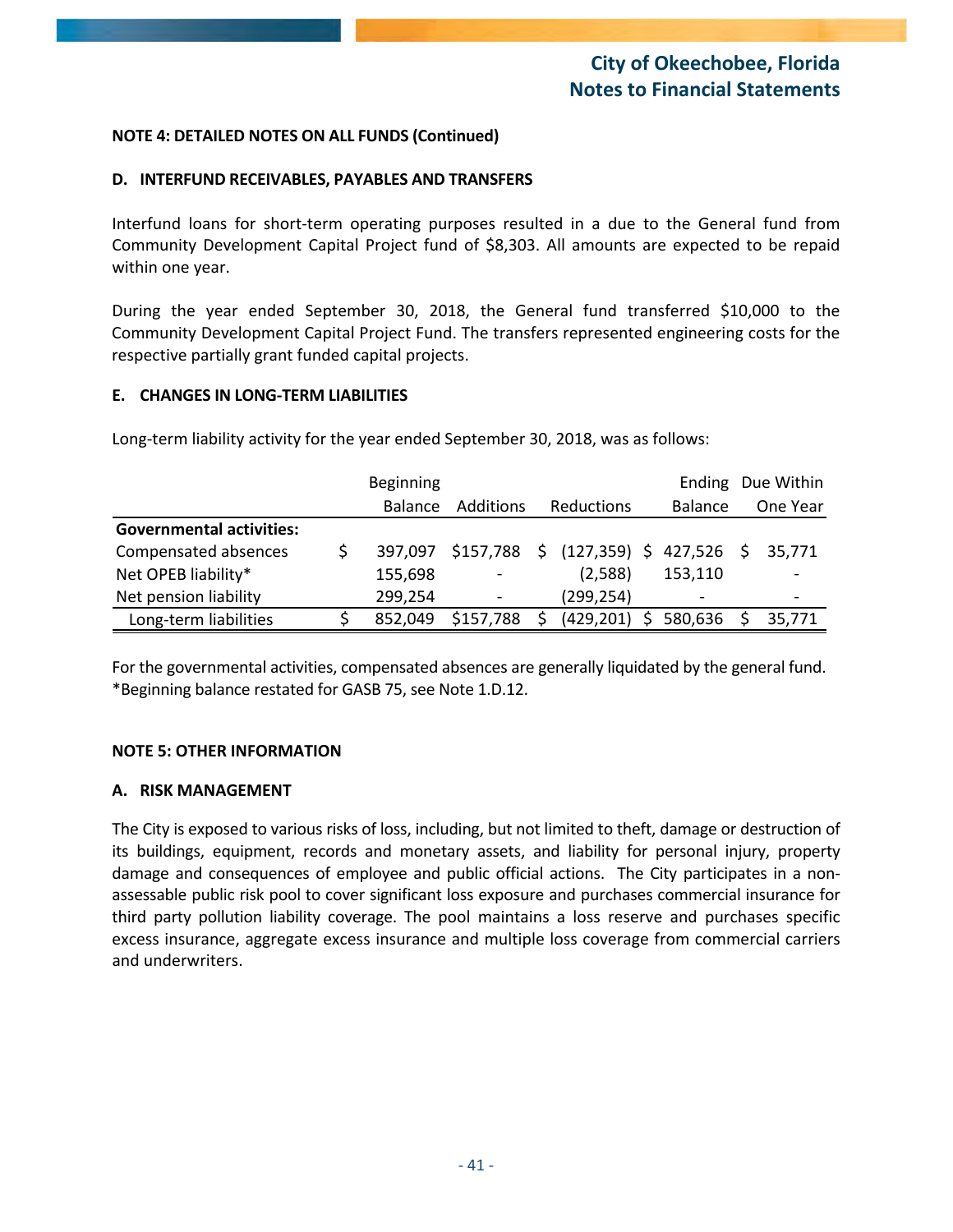#### **NOTE 5: OTHER INFORMATION (Continued)**

#### **B. RETIREMENT COMMITMENTS – DEFINED BENEFIT PLANS**

*Plan Descriptions* – The City contributes to two single‐employer defined benefit pension plans: City of Okeechobee Municipal Police Officers' Pension Trust Fund and City of Okeechobee Municipal Firefighters' Pension Trust Fund (the "Plans"). The Plans provide retirement, disability and death benefits to plan members and their beneficiaries. Chapters 185 and 175 of the Florida Statutes establish the minimum benefits and the minimum standards for the operation and funding of the Police Officers' and the Firefighters' Municipal Pension Trust Funds, respectively. Per City Ordinances Nos. 750 and 749, sole responsibility for administering the Plans is vested in the Board of Trustees of each plan. The Boards cannot amend the provisions of the plans without the approval of the City. The Plans issue publicly available financial reports that include financial statements and required supplementary information. The reports are available from the City of Okeechobee, Florida, 55 S.E. Third Avenue, Okeechobee, Florida 34974.

At September 30, 2018, the Police Officers' plan included 9 retirees or beneficiaries either receiving or entitled to receive benefits, plus 3 survivor beneficiaries. The Police Officers' plan also includes 1 terminated member with vested benefits, and has 4 DROP participants. There are 18 active current employees of which 10 are vested and 8 are non‐vested.

At September 30, 2018, the Firefighters' plan included 3 retirees receiving or entitled to receive benefits, plus 1 beneficiary receiving benefits. The Plan also included 1 terminated vested member entitled to receive benefits and 1 DROP participant. There are 12 active current employees of which 7 are vested and 5 are non‐vested.

*Funding Policies* – The contribution requirements of plan members and the City are established and may be amended by City ordinance. Plan members are required to contribute 5% of their annual covered salary for the Police Officers' and Firefighters' Municipal Trust Funds. The City is required to contribute an amount equal to the difference in each year between the total aggregate member contributions for the year, plus state contributions for such year, and the normal cost for the year, as shown by the most recent actuarial valuation of the plan; the current contribution rate as a percentage of covered payroll is 16.03% for the Police Officers' plan and 21.43% for the Firefighters' plan.

The City recognized as revenues and expenditures on‐behalf payments relating to pension contributions for its public safety employees that the State of Florida paid to the Police Officers' and Firefighters' Plans in the amounts of \$81,690 and \$52,793, respectively. These contributions are funded by an excise tax upon certain casualty insurance companies on their gross receipts of premiums from policy holders.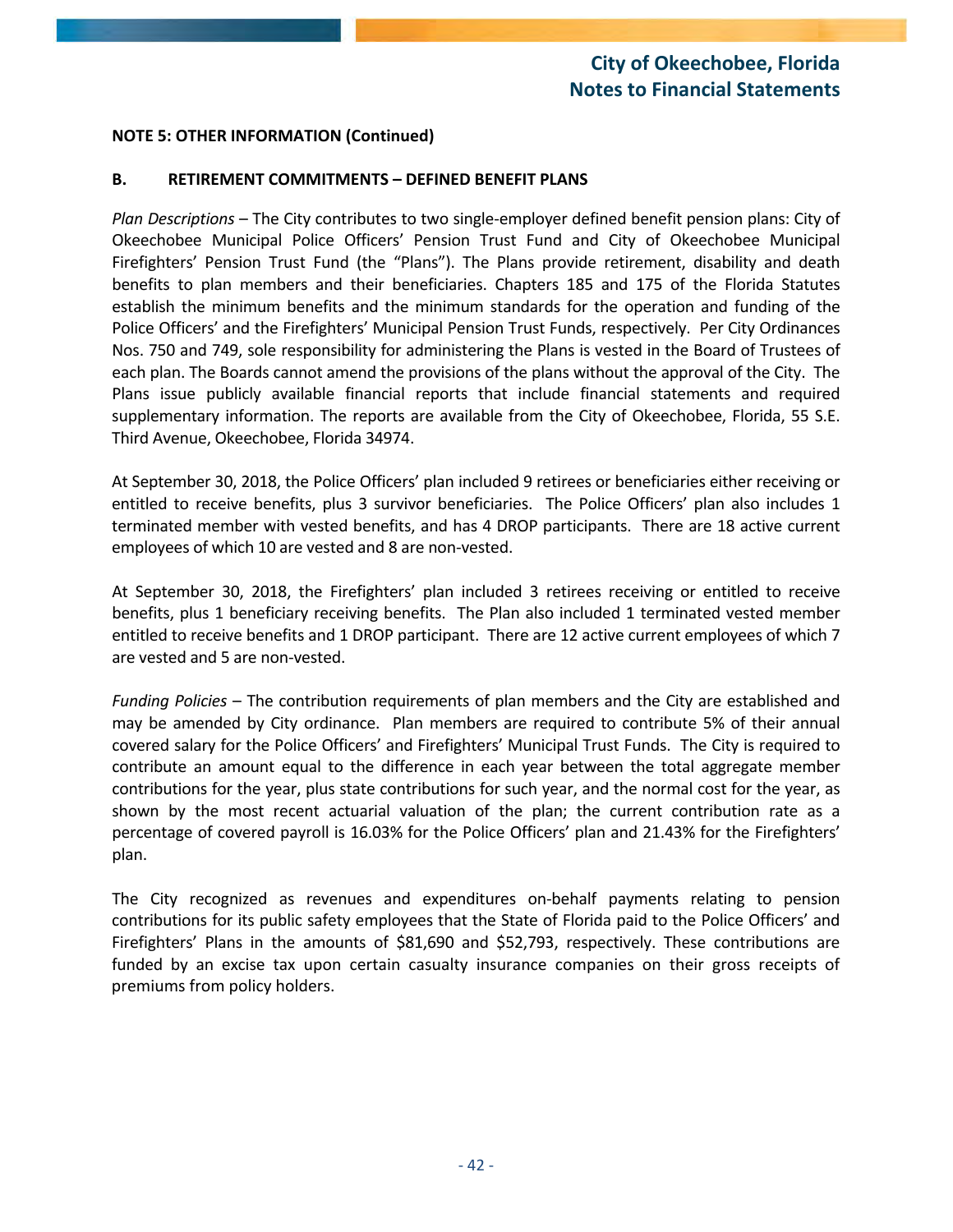#### **NOTE 5: OTHER INFORMATION (Continued)**

#### **B. RETIREMENT COMMITMENTS – DEFINED BENEFIT PLANS (Continued)**

The City and employees contributions for the year ended September 30, 2018, are as follows:

|                  |             | City    | <b>Employees</b> |
|------------------|-------------|---------|------------------|
| Police Officers' | $\varsigma$ | 151,492 | 46.212           |
| Firefighters'    |             | 115.253 | 23.446           |

*Plan Investment Policies and Allocation of Plan Investments* ‐ Florida statutes and the plan investment policy authorize the Trustees to invest funds in various investments. The general investment objective of the fund is to preserve the purchasing power of the fund's assets and earn a reasonable rate of return (after inflation) over the long term while minimizing, to the extent reasonable, the short-term volatility of returns. Best estimates of arithmetic real rates of return for each major asset class included in the pension plan's target asset allocation as of September 30, 2018, and the current target and actual allocation of these investments at market, per the performance analysis report, is as follows as of September 30, 2018:

| Police Officers'            |         |         |  |  |  |  |  |
|-----------------------------|---------|---------|--|--|--|--|--|
| Actual<br>Target            |         |         |  |  |  |  |  |
| Investments                 | Percent | Percent |  |  |  |  |  |
| <b>Domestic Equity</b>      | 49.7%   | 45.0%   |  |  |  |  |  |
| <b>International Equity</b> | 14.9%   | 15.0%   |  |  |  |  |  |
| <b>Fixed Income</b>         | 34.3%   | 40.0%   |  |  |  |  |  |
| Cash Equivalents            | 1.1%    | 0.0%    |  |  |  |  |  |
| Total                       | 100.0%  | 100.0%  |  |  |  |  |  |

| Firefighters'               |         |         |  |  |  |  |
|-----------------------------|---------|---------|--|--|--|--|
|                             | Actual  | Target  |  |  |  |  |
| Investments                 | Percent | Percent |  |  |  |  |
| <b>Domestic Equity</b>      | 49.7%   | 50.0%   |  |  |  |  |
| <b>International Equity</b> | 14.5%   | 10.0%   |  |  |  |  |
| <b>Fixed Income</b>         | 34.9%   | 40.0%   |  |  |  |  |
| Cash Equivalents            | 0.9%    | 0.0%    |  |  |  |  |
| Total                       | 100.0%  | 100.0%  |  |  |  |  |

*Money‐Weighted Rate of Return ‐*  For the year ended September 30, 2018, the annual money‐ weighted rate of return on the Police Officers' pension plan investments was (8.73%) and on the Firefighters' pension plan investments was (6.11%). The money-weighted rate of return expresses investment performance, net of plan investment expenses, as adjusted for the changing amounts actually invested on a monthly basis.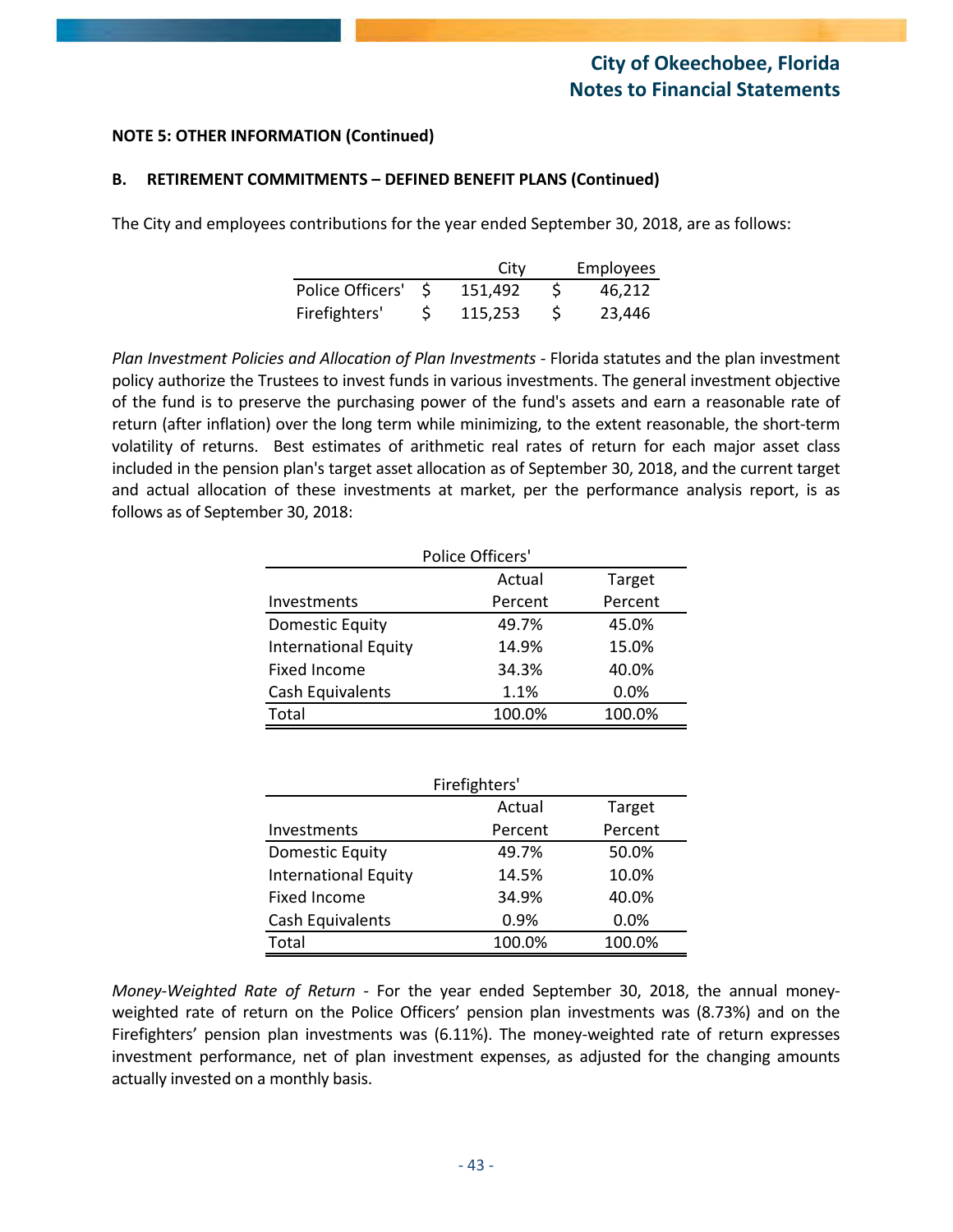#### **NOTE 5: OTHER INFORMATION (Continued)**

#### **B. RETIREMENT COMMITMENTS – DEFINED BENEFIT PLANS (Continued)**

*Net Pension Liability (Asset) –* The City's net pension liability (asset) was measured as of September 30, 2017, and the total pension liability (asset) used to calculate net pension liability (asset) was determined by an actuarial valuation as of September 30, 2018 for the Police Officers' and Firefighters pension plan.

| <b>Total Pension Liability</b>                   | Police Officers'   | Firefighters'   |
|--------------------------------------------------|--------------------|-----------------|
| Service cost                                     | \$<br>235,345      | \$<br>156,989   |
| Interest                                         | 573,285            | 255,218         |
| Difference between actual & expected experience  | (270, 100)         | (91, 659)       |
| <b>Assumption changes</b>                        | 22,143             | (13, 449)       |
| Benefit payments                                 | (255, 731)         | (106, 572)      |
| Refunds                                          |                    | (20, 437)       |
| Net change in total pension liability            | 304,942            | 180,090         |
| Total pension liability - beginning              | 8,199,981          | 3,630,983       |
| Total pension liability - ending (a)             | \$<br>8,504,923    | \$<br>3,811,073 |
|                                                  |                    |                 |
| <b>Plan Fiduciary Net Position</b>               | Police Officers'   | Firefighters'   |
| Contributions - employer (from City)             | \$<br>169,789      | \$<br>107,123   |
| Contributions - employer (from State)            | 78,659             | 50,589          |
| <b>Contributions - members</b>                   | 45,863             | 25,409          |
| Net investment income                            | 903,712            | 404,267         |
| Benefit payments                                 | (255, 731)         | (106, 572)      |
| Refunds                                          |                    | (20, 437)       |
| Administrative expense                           | (41, 855)          | (34, 933)       |
| Other                                            | (3, 284)           | (6, 375)        |
| Net change in plan fiduciary net position        | 897,153            | 419,071         |
| Plan fiduciary net position - beginning          | 8,040,106          | 3,542,832       |
| Plan fiduciary net position - ending (b)         | 8,937,259          | 3,961,903       |
|                                                  |                    |                 |
| Net pension liability (asset) - Ending (a) - (b) | \$<br>(432,336) \$ | (150, 830)      |
|                                                  |                    |                 |
| Plan fiduciary net position as a percentage      |                    |                 |
| or Total Pension Liability (Asset)               | 105.08%            | 103.96%         |

For the year ending September 30, 2018, the City recognized a pension expense of \$197,547 for the Police Officers' Plan and \$173,613 for the Firefighters' Plan. On September 30, 2018, the Sponsor reported deferred outflows of resources and deferred inflow of resources related to pensions from the following sources: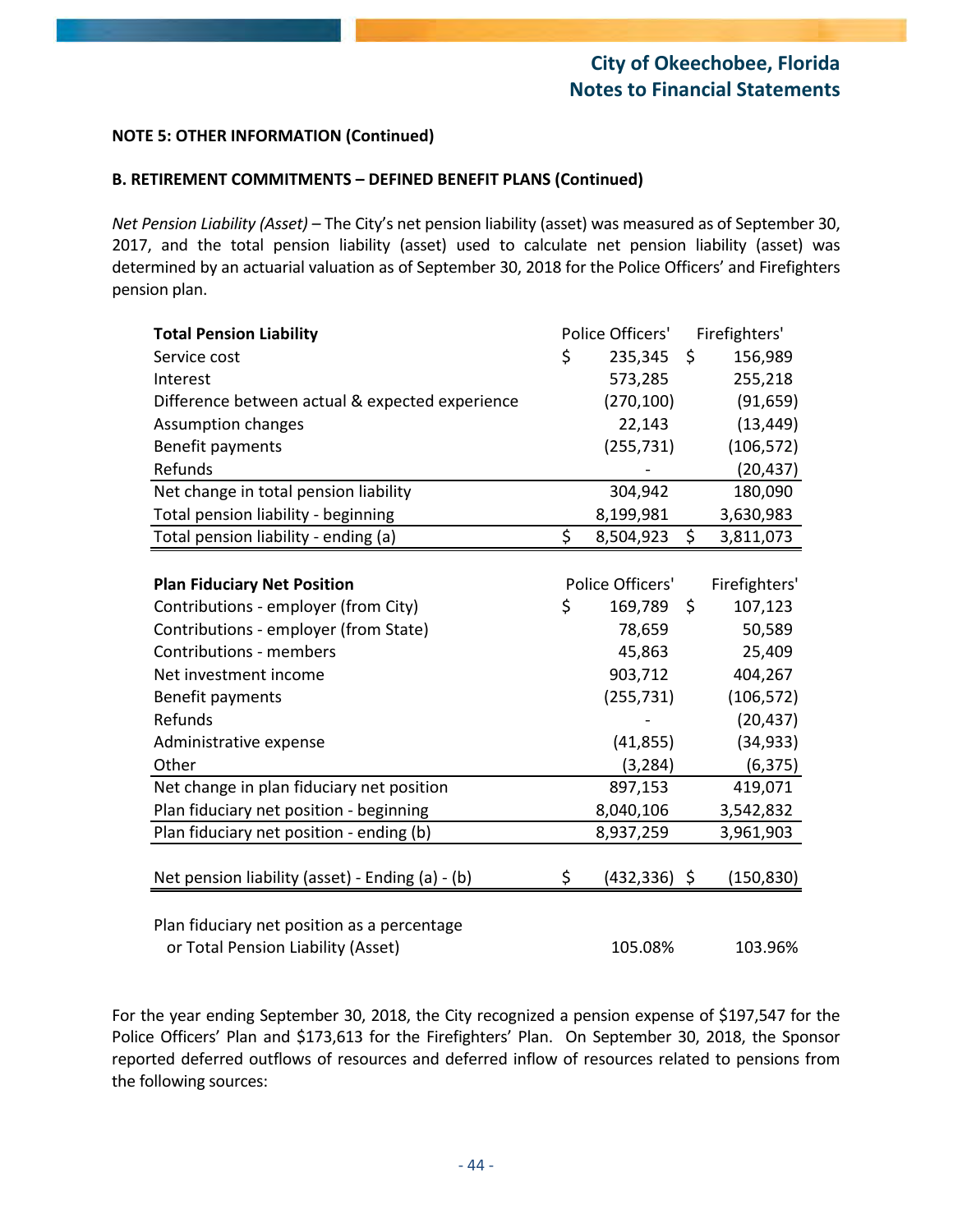#### **NOTE 5: OTHER INFORMATION (Continued)**

#### **B. RETIREMENT COMMITMENTS – DEFINED BENEFIT PLANS (Continued)**

| Police Officers'                                        |                   |                  |
|---------------------------------------------------------|-------------------|------------------|
|                                                         | <b>Deferred</b>   | <b>Deferred</b>  |
|                                                         | Outflow of        | Inflow of        |
|                                                         | <b>Resources</b>  | <b>Resources</b> |
| Difference between expected and actual experience       | \$<br>78,077 \$   | 313,964          |
| Change in assumptions                                   | 60,286            |                  |
| Net difference between projected and actual earnings on |                   |                  |
| pension plan investments                                | 255,300           | 361,209          |
| Contributions subsequent to the measurement date        | 233,182           |                  |
| Total                                                   | \$<br>626,845     | 675,173          |
|                                                         |                   |                  |
| Firefighters'                                           |                   |                  |
|                                                         | Deferred          | Deferred         |
|                                                         | Outflow of        | Inflow of        |
|                                                         | <b>Resources</b>  | Resources        |
| Difference between expected and actual experience       | \$<br>$41,745$ \$ | 91,920           |
| Change in assumptions                                   | 31,353            | 11,607           |
| Net difference between projected and actual earnings on |                   |                  |
| pension plan investments                                | 109,379           | 157,458          |

Deferred outflows of \$401,228 resulting from City and State contributions subsequent to the measurement date will be recognized as a reduction of the net pension liability in the fiscal year end September 30, 2018 for both the Police and Firefighters pension plans. Amounts reported as deferred outflows of resources and deferred inflows of resources related to pension will be recognized in pension expense as follows:

Total \$ 350,523 \$ 260,985

Contributions subsequent to the measurement date  $168,046$ 

| Police Officers'         |   |            |
|--------------------------|---|------------|
| Year ended September 30: |   |            |
| 2019                     | Ś | (47, 779)  |
| 2020                     |   | (6, 453)   |
| 2021                     |   | (122, 607) |
| 2022                     |   | (104, 671) |
| Total                    |   | (281, 510) |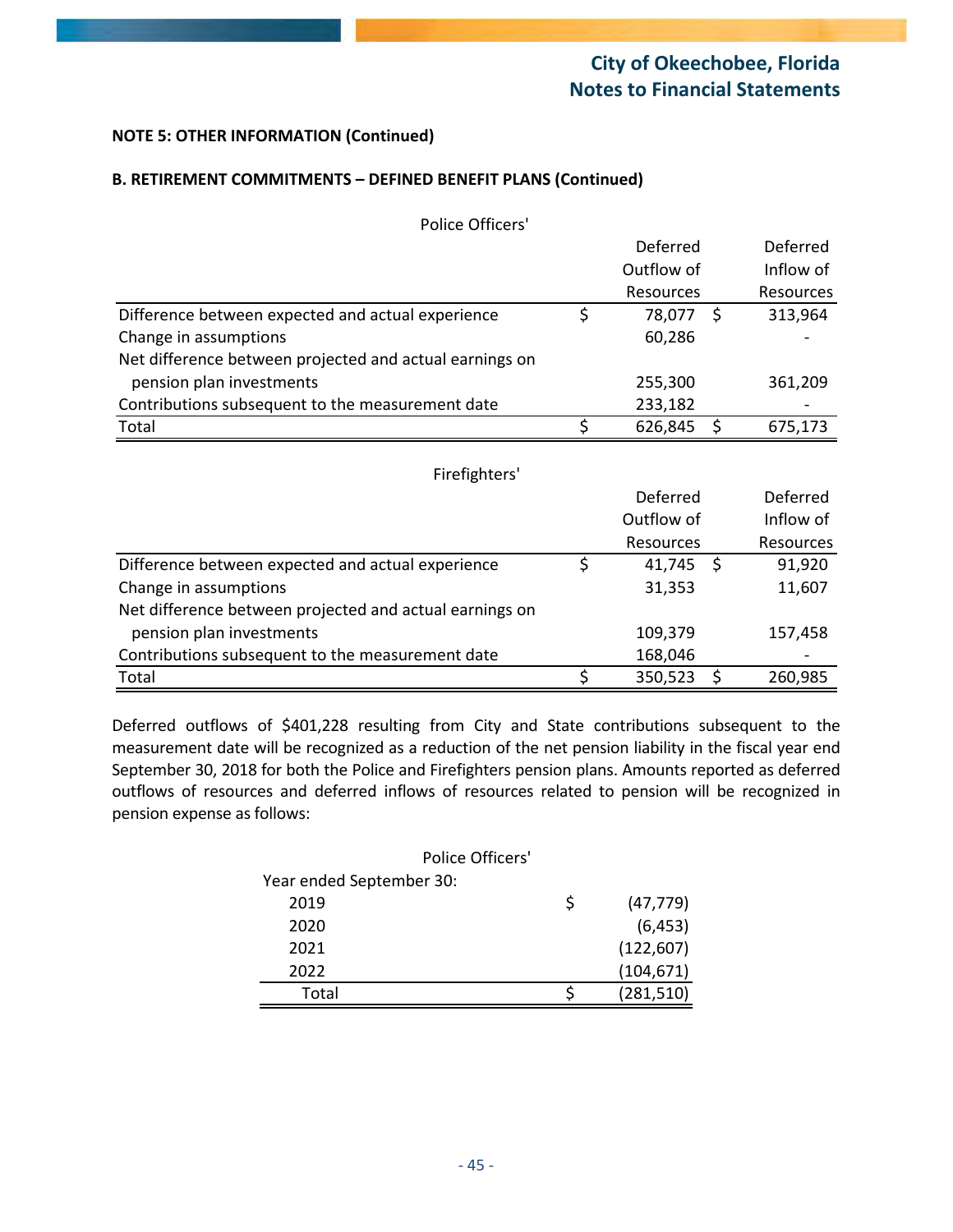#### **NOTE 5: OTHER INFORMATION (Continued)**

|                          | Firefighters' |           |
|--------------------------|---------------|-----------|
| Year ended September 30: |               |           |
| 2019                     | \$            | (5,978)   |
| 2020                     |               | 16,680    |
| 2021                     |               | (38,010)  |
| 2022                     |               | (34, 608) |
| 2023                     |               | (3, 367)  |
| Thereafter               |               | (13, 225) |
| Total                    |               | (78,508)  |

#### **B. RETIREMENT COMMITMENTS – DEFINED BENEFIT PLANS (Continued)**

*Net Pension Liability of the City of Okeechobee* – The components of the net pension liability of the City at September 30, 2018, as follows, is presented in accordance with GASB Statement No. 67, while the net pensions recognized by the City in the current financial statements represents the net pension liability measured as of September 30, 2017 which is allowed by GASB Statement No. 68.

|                                  | Police          | Fire          |  |
|----------------------------------|-----------------|---------------|--|
| <b>Total pension liability</b>   | 8,859,560 \$    | 3,939,558     |  |
| Plan fiduciary net position      | (9,617,497)     | (4, 279, 305) |  |
| City's net pension asset         | $(757, 937)$ \$ | (339, 747)    |  |
| Plan fiduciary net position as a |                 |               |  |

percentage of total pension liability 108.56% 108.62%

*Expected Long‐Term Rate of Return* ‐ The long‐term expected rate of return on pension investments was determined using a building‐block method in which best estimate ranges of future real rates of return (expected returns, net of pension plan investment expenses and inflation) are developed for each major asset class. These ranges are combined to produce the long-term expected rate of return by weighting the expected future real rates of return by the target asset allocation percentage and by adding expected inflation (2.5%) to arrive at a 7.00% projected long-term real rate of return net of investment expense. Best estimates of arithmetic real rates of return for each major asset class included in the pension plan's target asset allocation as of September 30, 2018 are summarized as follows: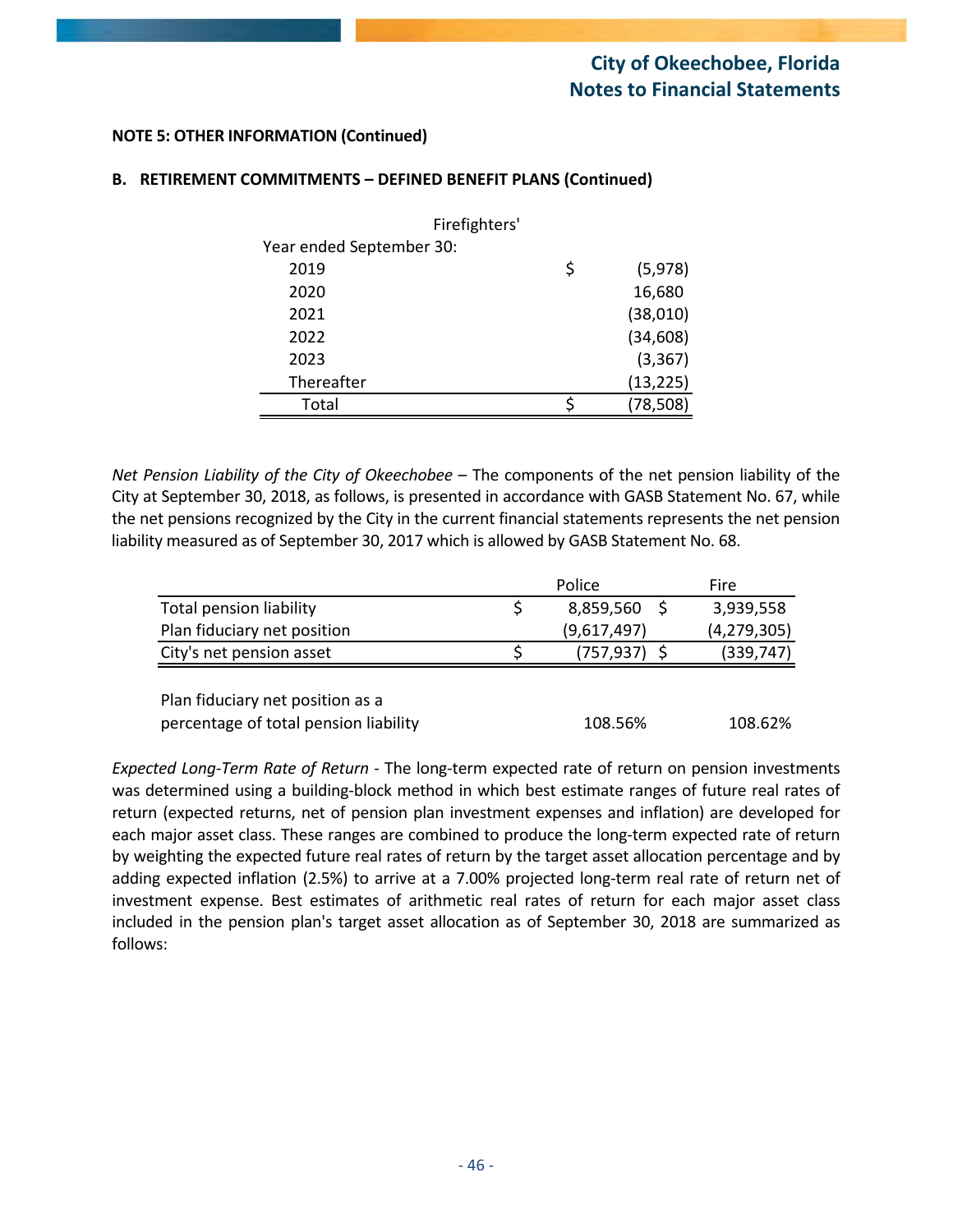#### **NOTE 5: OTHER INFORMATION (Continued)**

|                             | Police Officers' |                 |
|-----------------------------|------------------|-----------------|
|                             | Percent          | Long-Term       |
| Investments                 | Target           | Rate of Return* |
| <b>Domestic Equity</b>      | 45.0%            | 7.5%            |
| <b>International Equity</b> | 15.0%            | 8.5%            |
| <b>Fixed Income</b>         | 40.0%            | 2.5%            |
| Cash Equivalents            | 0.0%             | 0.0%            |
| Total                       | 100.0%           |                 |

#### **B. RETIREMENT COMMITMENTS – DEFINED BENEFIT PLANS (Continued)**

\*Net of long‐term inflation assumption of 2.5%

|                             | Firefighters' |                 |
|-----------------------------|---------------|-----------------|
|                             | Percent       | Long-Term       |
| Investments                 | Target        | Rate of Return* |
| Domestic Equity             | 50.0%         | 7.5%            |
| <b>International Equity</b> | 10.0%         | 8.5%            |
| <b>Fixed Income</b>         | 40.0%         | 2.5%            |
| Cash Equivalents            | 0.0%          | 0.0%            |
| Total                       | 100.0%        |                 |

\*Net of long‐term inflation assumption of 2.5%

*Discount Rate* ‐ The projection of cash flows used to determine the discount rate assumed that plan member contributions will be made at the current contribution rate and that sponsor contributions will be made at rates equal to the difference between actuarially determined contribution rates and the member rate. Based on those assumptions, the pension plan's fiduciary net position was projected to be available to make all projected future benefit payments of current plan members. Therefore, the long-term expected rate of return on pension plan investments was applied to all periods of projected benefit payments to determine the total pension liability.

*Sensitivity of the Net Pension Liability to Changes in Discount Rate* ‐ The following presents the pension liability of the City, calculated using the discount rate of 7%, as well as what the City's net pension liability would be if it were calculated using a discount rate that is 1% lower (6%) or 1% higher (8%) than the current rate:

|                                         | Police Officers'                       |                |     |                         |             |             |
|-----------------------------------------|----------------------------------------|----------------|-----|-------------------------|-------------|-------------|
|                                         | 1% Decrease                            |                |     | <b>Current Discount</b> |             | 1% Increase |
|                                         |                                        | 6.00%<br>7.00% |     |                         |             | 8.00%       |
| Sponsor's net pension liability (asset) |                                        | 323,135        | - S | $(757, 937)$ \$         |             | (1,653,267) |
|                                         |                                        | Firefighters'  |     |                         |             |             |
|                                         | 1% Decrease<br><b>Current Discount</b> |                |     |                         | 1% Increase |             |
|                                         |                                        | 6.00%          |     | 7.00%                   |             | 8.00%       |
| Sponsor's net pension liability (asset) |                                        | 164,936        | -S  | (339, 747)              | - S         | (758, 833)  |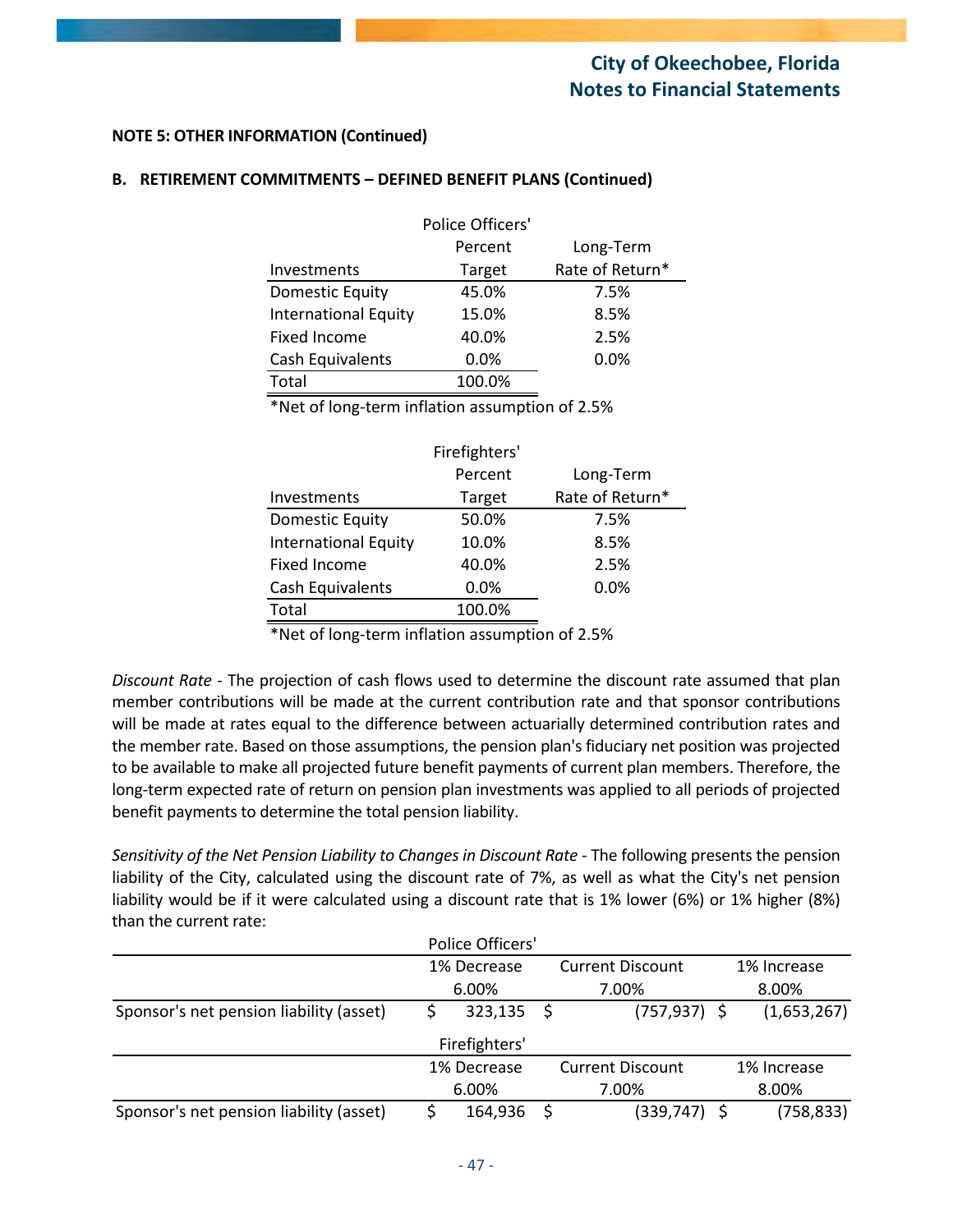#### **NOTE 5: OTHER INFORMATION (Continued)**

#### **B. RETIREMENT COMMITMENTS – DEFINED BENEFIT PLANS (Continued)**

#### The Employees' Retirement System (Fund) of the City of Okeechobee, Florida

*Plan Description* ‐ Prior to October 1, 2016, both the Okeechobee Utility Authority (OUA) and the general employees of the City of Okeechobee, Florida were covered by the City of Okeechobee and Okeechobee Utility Authority Employee Retirement System. The plan was previously treated as a cost sharing multiple-employer plan when combined with the Okeechobee Utility Authority. Effective October 1, 2016, the City contributes to the Employees' Retirement System (Fund) of the City of Okeechobee, Florida (the "System"), a single employer, defined benefit contributory pension trust administered by the System's Board of Trustees. Substantially all of the City's regular employees participate in this public employee retirement system. The System was established by City Ordinance No. 655, as amended and restated by City Ordinance No. 686. The System provides retirement, disability and death benefits to plan members and their beneficiaries. The Board of Trustees is authorized by City Ordinance No. 686 to establish and amend all plan provisions. The System issues a publicly available financial report that includes financial statements and required supplementary information. That report is available from the City of Okeechobee, Florida, 55 S.E. Third Avenue, Okeechobee, Florida 34974.

At September 30, 2018, the Plan included 16 retirees and/or beneficiaries currently receiving benefits plus 3 terminated employees entitled to benefits but not yet receiving them, and 2 DROP participants. There are 26 active current employees in the Plan, of which 14 are vested and 12 are non‐vested.

*Funding Policy* ‐ The contribution requirements of the plan members and the City are established and may be amended by City ordinance. Plan members are required to contribute 6% of their covered annual salary. The City is required to contribute at an actuarially determined rate; the current rate is 7.54% of covered payroll. The City's contributions for the year ended September 30, 2018, was \$75,792 and was equal to the required contribution for the year.

*Net Pension Liability (Asset)* ‐ For the year ending September 30, 2018, the City reported an asset of \$(643,123) for the Pension Plan's net pension (asset). The net pension liability (asset) was measured as of September 30, 2018, and the total pension liability (asset) used to calculate the net pension liability (asset) was determined by an actuarial valuation as of October 1, 2016.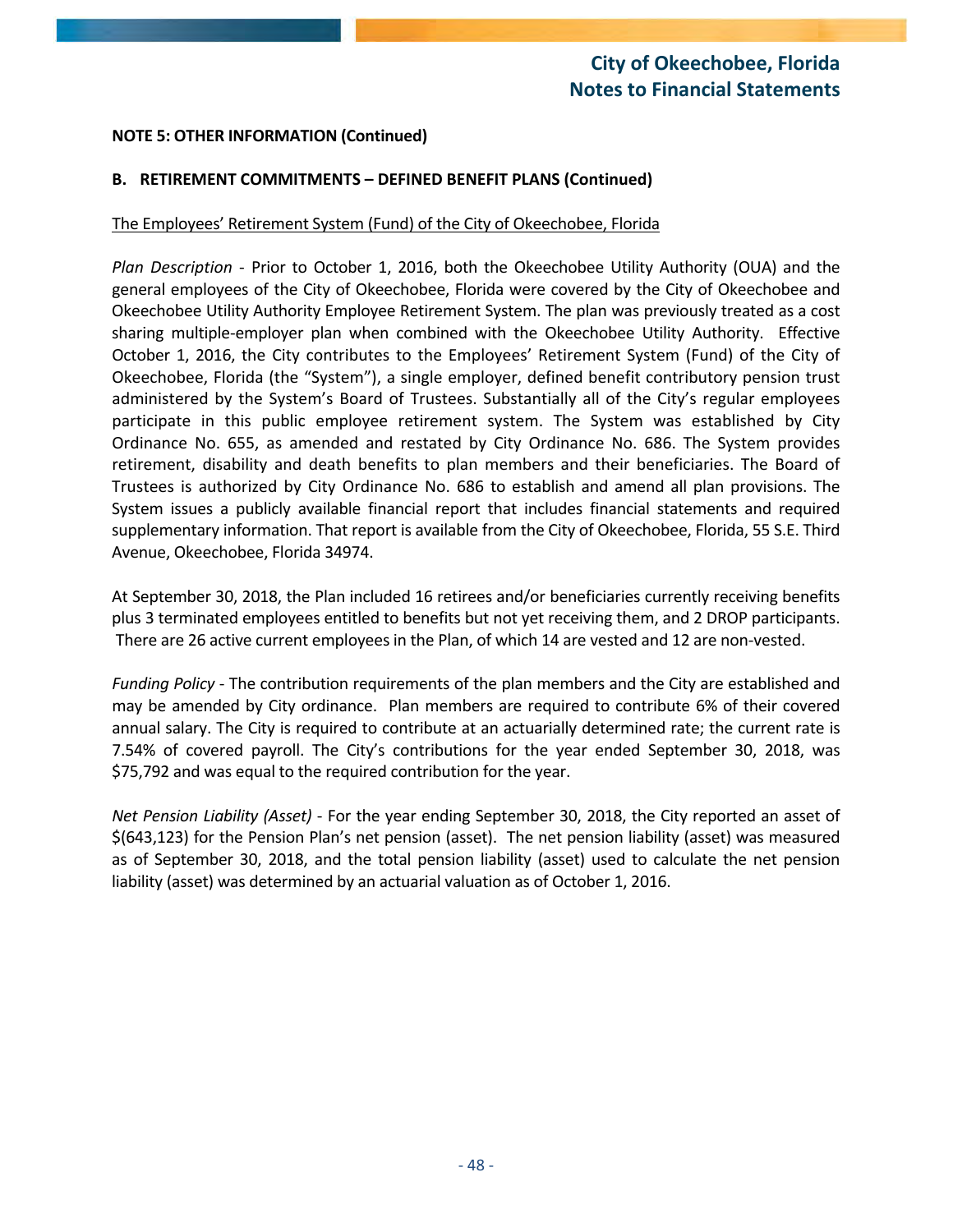## **NOTE 5: OTHER INFORMATION (Continued)**

## **B. RETIREMENT COMMITMENTS – DEFINED BENEFIT PLANS (Continued)**

| General                                          |                  |
|--------------------------------------------------|------------------|
| <b>Total Pension Liability</b>                   |                  |
| Service cost                                     | \$<br>136,373    |
| Interest                                         | 91,058           |
| Benefit changes                                  |                  |
| Difference between actual & expected experience  |                  |
| Assumption changes                               | 133,790          |
| Benefit payments                                 | (336, 740)       |
| Refunds                                          | (17, 378)        |
| Other                                            | 2,641,019        |
| Net change in total pension liability            | 2,648,122        |
| Total pension liability - beginning              | 1,409,698        |
| Total pension liability - ending (a)             | 4,057,820        |
|                                                  |                  |
| <b>Plan Fiduciary Net Position</b>               |                  |
| Contributions - employer (from City)             | 94,009           |
| Contributions - members                          | 56,405           |
| Net investment income                            | 477,649          |
| Benefit payments                                 | (336, 740)       |
| Refunds                                          | (17, 378)        |
| Administrative expense                           | (48, 490)        |
| Other                                            | 3,117,018        |
| Net change in plan fiduciary net position        | 3,342,473        |
| Plan fiduciary net position - beginning          | 1,358,470        |
| Plan fiduciary net position - ending (b)         | 4,700,943        |
|                                                  |                  |
| Net pension liability (asset) - Ending (a) - (b) | \$<br>(643, 123) |
|                                                  |                  |
| Plan fiduciary net position as a percentage      |                  |
| or Total Pension Liability (Asset)               | 115.85%          |

The City and employees contributions for the year ended September 30, 2018, are as follows.

|         | City   | Employees |        |
|---------|--------|-----------|--------|
| General | 75.792 |           | 60,312 |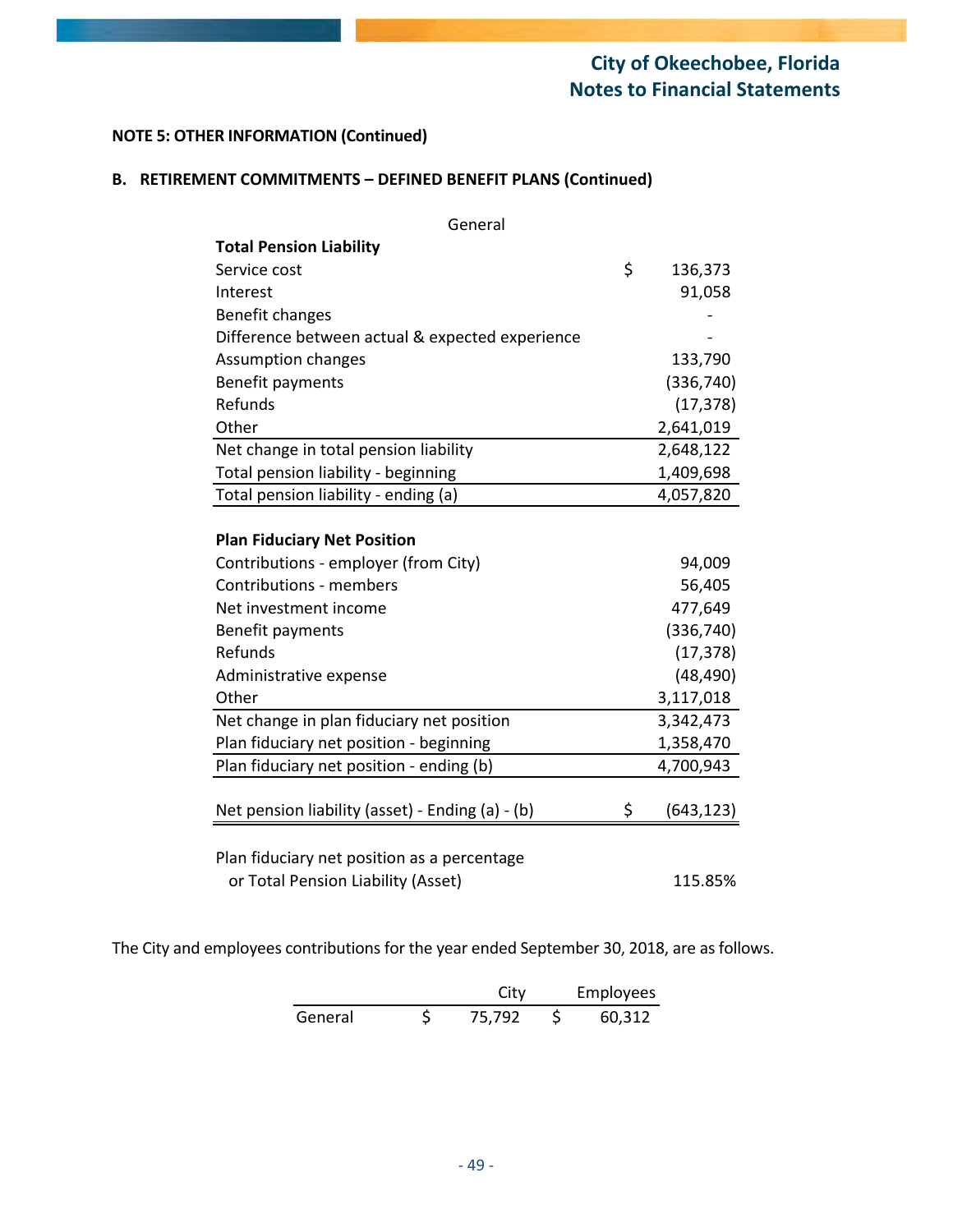#### **NOTE 5: OTHER INFORMATION (Continued)**

#### **B. RETIREMENT COMMITMENTS – DEFINED BENEFIT PLANS (Continued)**

*Money‐Weighted Rate of Return* ‐ The annual money‐weighted rate of return on plan investments (calculated as the internal rate of return on plan investments, net of plan investment expense) was 7.55% for the year ended September 30, 2018. The money‐weighted rate of return expresses investment performance, net of plan investment expenses, as adjusted for the changing amounts actually invested on a monthly basis.

For the year ending September 30, 2018 the City recognized a pension expense of \$(448,210) for the General Employees' Retirement Plan. On September 30, 2018, the Sponsor reported deferred outflows of resources and deferred inflow of resources related to pensions from the following sources:

| General                                                 |   |                  |     |                  |
|---------------------------------------------------------|---|------------------|-----|------------------|
|                                                         |   | Deferred         |     | Deferred         |
|                                                         |   | Outflow of       |     | Inflow of        |
|                                                         |   | <b>Resources</b> |     | <b>Resources</b> |
| Difference between expected and actual experience       |   | 20,711           | - S | 375,015          |
| Change in assumptions                                   |   | 222,722          |     |                  |
| Net difference between projected and actual earnings on |   |                  |     |                  |
| pension plan investments                                |   | 329,334          |     | 351,673          |
| Contributions subsequent to the measurement date        |   | 75,792           |     |                  |
| Total                                                   | ς | 648,559          |     | 726,688          |

Deferred outflows of \$75,792 resulting from City contributions subsequent to the measurement date will be recognized as a reduction of the net pension liability in the fiscal year ended September 30, 2018. Amounts reported as deferred outflows of resources and deferred inflows of resources related to pension will be recognized in pension expense as follows:

| General                  |             |
|--------------------------|-------------|
| Year ended September 30: |             |
| 2019                     | \$<br>3,637 |
| 2020                     | 68,586      |
| 2021                     | (96,081)    |
| 2022                     | (75, 771)   |
| 2023                     | (54, 292)   |
| Total                    | (153, 921)  |

*Net Pension Liability of the City of Okeechobee* – The components of the net pension liability of the City at September 30, 2018, as follows, is presented in accordance with GASB Statement No. 67, while the net pensions recognized by the City in the current financial statements represents the net pension liability measured as of September 30, 2017 which is allowed by GASB Statement No. 68.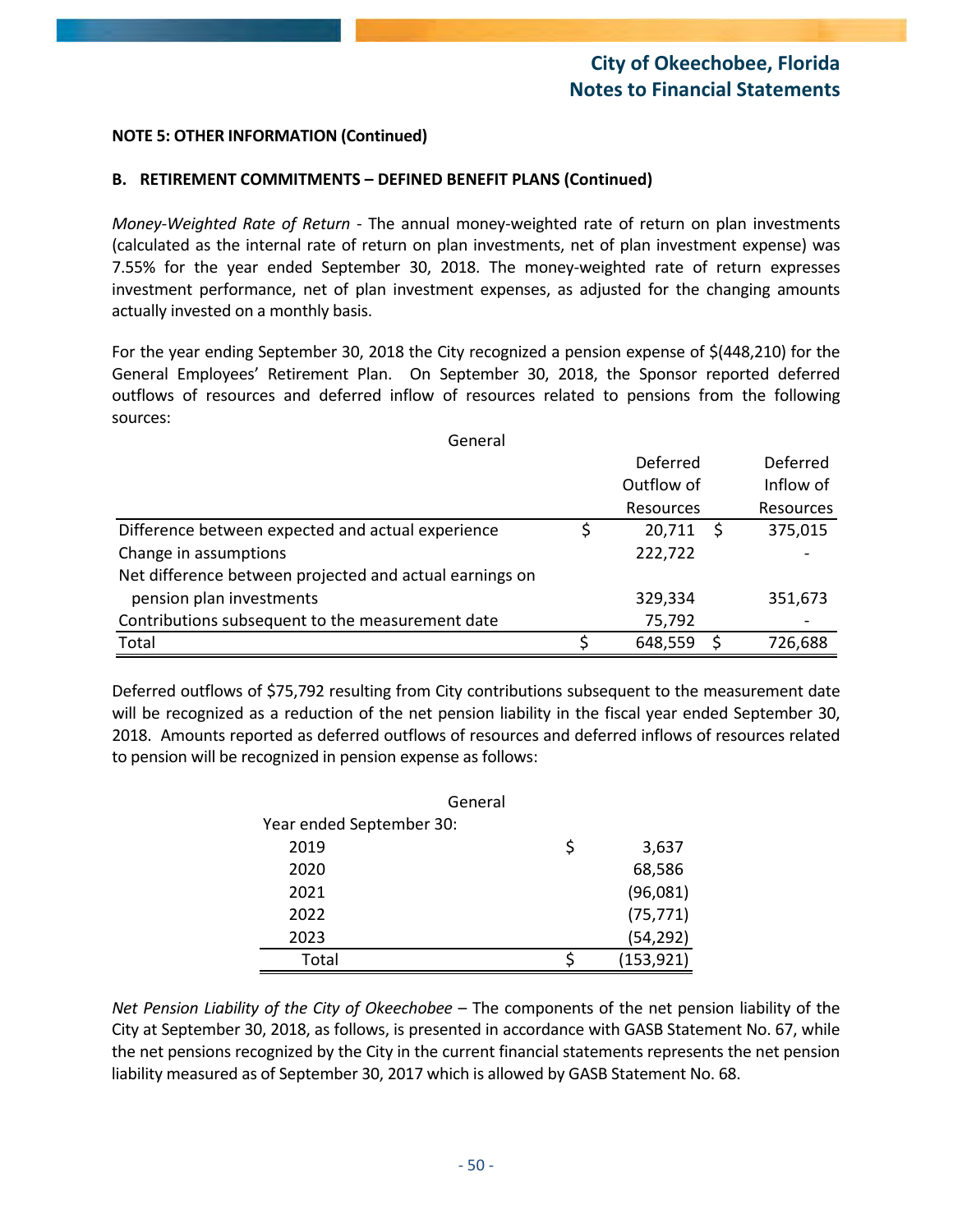#### **NOTE 5: OTHER INFORMATION (Continued)**

#### **B. RETIREMENT COMMITMENTS – DEFINED BENEFIT PLANS (Continued)**

|                             | General     |
|-----------------------------|-------------|
| Total pension liability     | 4,337,157   |
| Plan fiduciary net position | (5,003,981) |
| City's net pension asset    | (666, 824)  |
|                             |             |

Plan fiduciary net position as a percentage of total pension liability 115.37%

*Plan Investment Policies and Allocation of Plan Investments* ‐ Florida statutes and the plan investment policy authorize the Trustees to invest funds in various investments. The general investment objective of the fund is to preserve the purchasing power of the fund's assets and earn reasonable rate of return (after inflation) over the long term while minimizing, to the extent reasonable, the short-term volatility of returns.

|                             | General |         |
|-----------------------------|---------|---------|
|                             | Percent | Percent |
| Investments                 | Actual  | Target  |
| <b>Domestic Equity</b>      | 54.3%   | 50.0%   |
| <b>International Equity</b> | 10.0%   | 10.0%   |
| <b>Fixed Income</b>         | 35.3%   | 40.0%   |
| Cash Equivalents            | 0.4%    | 0.0%    |
| Total                       | 100.0%  | 100.0%  |

*Expected Long‐Term Rate of Return* ‐ The long term expected rate of return on pension plan investments was determined using a building‐block method in which best estimate ranges of expected future real rates of return (expected returns, net of pension plan investment expenses and inflation) are developed for each major asset class. These ranges are combined to produce the long term expected rate of return by weighting the expected future real rates of return by the target asset allocation percentage and by adding expected inflation. Best estimates of arithmetic real rates of return for each major asset class included in the pension plan's target asset allocation and actual allocation as of September 30, 2018 are summarized in the following table:

|                             | General |                 |
|-----------------------------|---------|-----------------|
|                             | Percent | Long-Term       |
| Investments                 | Actual  | Rate of Return* |
| Domestic Equity             | 54.3%   | 7.5%            |
| <b>International Equity</b> | 10.0%   | 8.5%            |
| <b>Fixed Income</b>         | 35.3%   | 2.5%            |
| Cash Equivalents            | 0.4%    | 0.0%            |
| Total                       | 100.0%  | 5.6%            |

\*Net of long‐term inflation assumption of 2.5%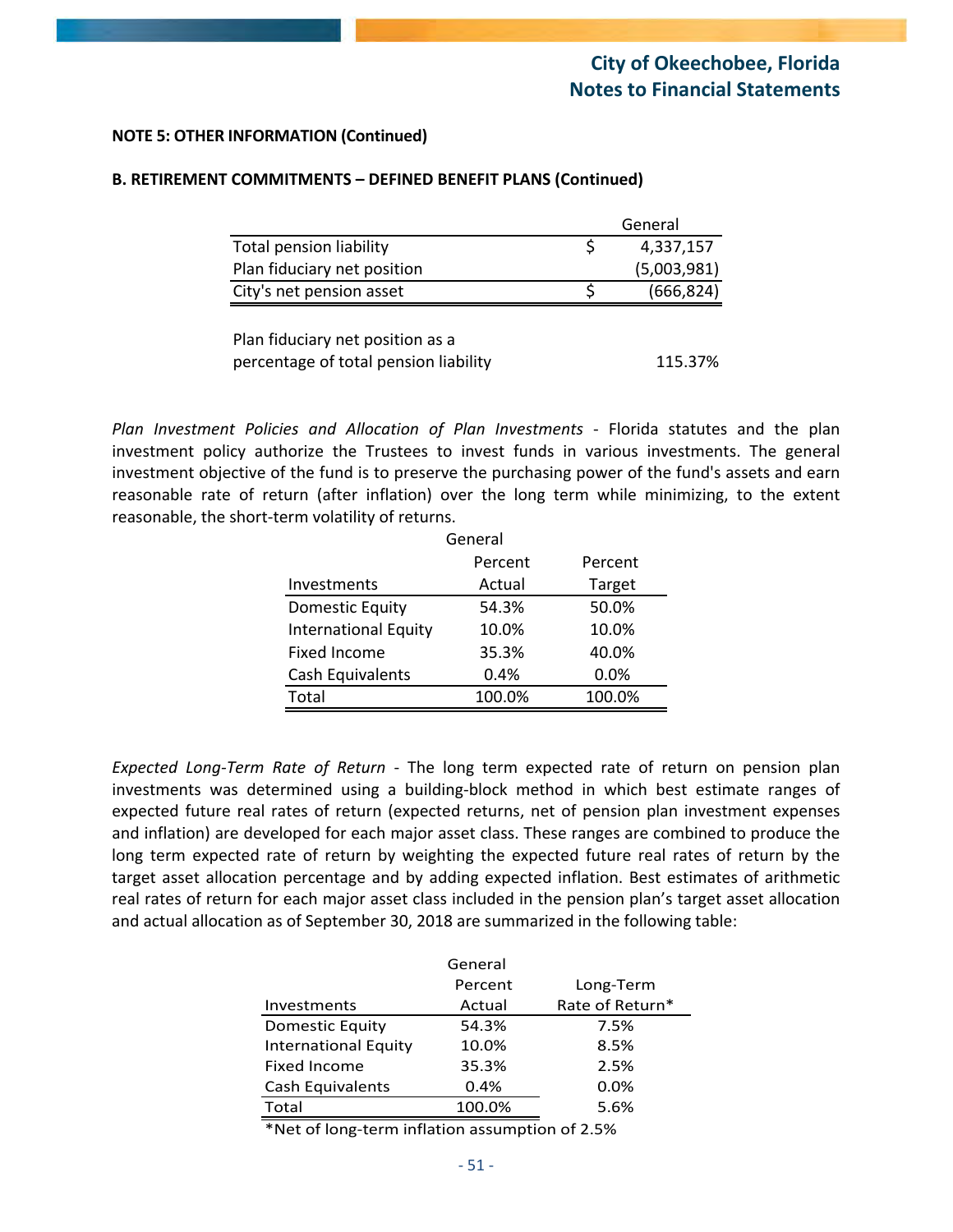#### **NOTE 5: OTHER INFORMATION (Continued)**

#### **B. RETIREMENT COMMITMENTS – DEFINED BENEFIT PLANS (Continued)**

*Discount Rate* ‐ The discount rate used to measure the total pension liability was 7.00%. The Pension Plan's fiduciary net position was projected to be available to make all projected future benefit payments of the current plan members. Therefore, the long-term expected rate of return on pension plan investments was applied to all periods of projected benefit payments to determine the total pension liability.

*Sensitivity of the City's Proportionate Share of the Net Pension Liability to Changes in Discount Rate* – The following represents the City's proportionate share of the net pension liability calculated using the discount rate of 7% as well as what the City's proportionate share of the net pension liability would be if it was calculated using a discount rate that is one percentage point lower (6%) or one percentage point higher (8%) than the current rate:

|                                         | General        |                         |             |
|-----------------------------------------|----------------|-------------------------|-------------|
|                                         | 1% Decrease    | <b>Current Discount</b> | 1% Increase |
|                                         | 6.00%          | 7.00%                   | 8.00%       |
| Sponsor's net pension liability (asset) | $(177,590)$ \$ | $(666, 824)$ \$         | (1,078,705) |

*Actuarial Assumptions* – The total pension liability was determined by an actuarial valuation as of October 1, 2016 using the following actuarial assumptions applied to all measurement periods.

|                                  | Fire                      | Police                    | General                   |  |  |
|----------------------------------|---------------------------|---------------------------|---------------------------|--|--|
| <b>Actuarial Cost Method</b>     | Aggregate                 | Aggregate                 | Aggregate                 |  |  |
| Inflation                        | 2.50%                     | 2.50%                     | 2.50%                     |  |  |
| Salary Increases                 | 7.00%                     | 6.00%                     | 6.00%                     |  |  |
| <b>Investment Rate of Return</b> | 7.00%                     | 7.00%                     | 7.00%                     |  |  |
|                                  | 100% when first           | 100% when first           | 100% when first           |  |  |
|                                  | eligible for Normal       | eligible for Normal       | eligible for Normal       |  |  |
| <b>Retirement Age</b>            | <b>Retirement or DROP</b> | <b>Retirement or DROP</b> | <b>Retirement or DROP</b> |  |  |
|                                  | entry                     | entry                     | entry                     |  |  |
| Cost of Living                   | .05% every odd year       | .05% every odd year       | None                      |  |  |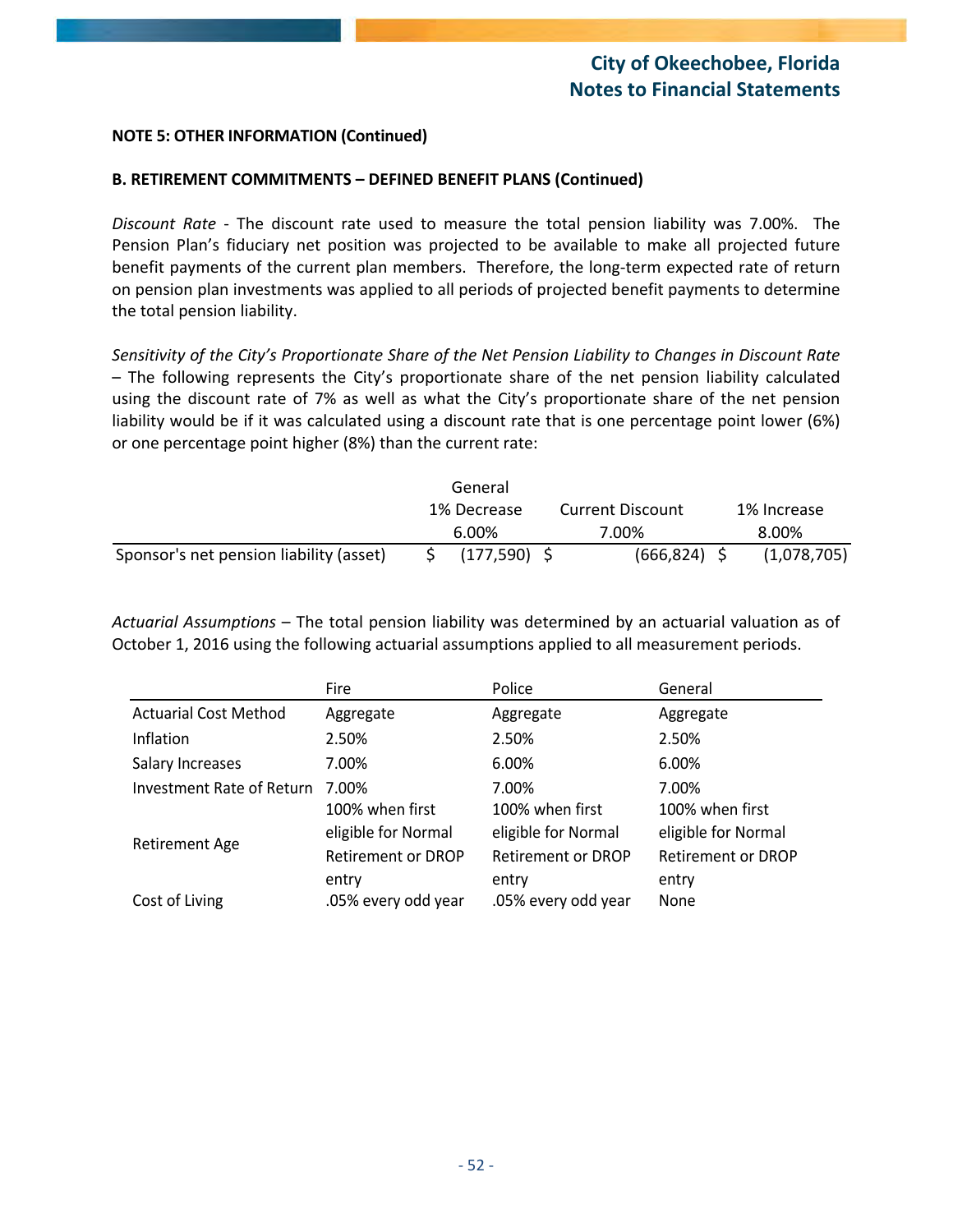## **NOTE 5: OTHER INFORMATION (Continued)**

|           | Fire                                        | Police                                                              | General                      |
|-----------|---------------------------------------------|---------------------------------------------------------------------|------------------------------|
|           | For healthy                                 | For healthy                                                         | For healthy                  |
|           | participants during                         | participants during                                                 | participants during          |
|           | employment, RP-2000                         | employment, RP-2000                                                 | employement, RP 2000         |
|           | <b>Combined Healthy</b>                     | <b>Combined Healthy</b>                                             | <b>Combined Healthy</b>      |
|           | <b>Participant Mortality</b>                | <b>Participant Mortality</b>                                        | <b>Participant Mortality</b> |
|           | Tables, with 90% Blue                       | Tables, with 90% Blue                                               | Table, with 50% White        |
|           |                                             | Collar Adjustment/10% Collar Adjustment/10% Collar/50% Blue Collar  |                              |
|           | <b>White Collar</b>                         | <b>White Collar</b>                                                 | Adjustment for male          |
|           | Adjustment for males                        | Adjustment for males                                                | and 100% White Collar        |
|           |                                             | and 100% White Collar and 100% White Collar for female. Fully       |                              |
|           | Adjustment for                              | Adjustment for                                                      | generational mortality       |
|           | females. Fully                              | females. Fully                                                      | improvements                 |
|           | generational mortality                      | generational mortality                                              | projected to each            |
|           | improvements                                | improvements                                                        | future decrement date        |
| Mortality | projected to each                           | projected to each                                                   | with Scale BB. For           |
|           | future decrement date future decrement date |                                                                     | disabled male                |
|           | with Scale BB. For                          | with Scale BB. For                                                  | participants, RP-2000        |
|           | disabled male                               | disabled male                                                       | <b>Disabled Male</b>         |
|           | participants, RP-2000                       | participants, RP-2000                                               | Mortality Table setback      |
|           | <b>Disabled Male</b>                        | <b>Disabled Male</b>                                                | four years, without          |
|           |                                             | Mortality Table setback Mortality Table setback projected mortality |                              |
|           | four years, without                         | four years, without                                                 | improvements. For            |
|           | projected mortality                         | projected mortality                                                 | disabled female              |
|           | improvements. For                           | improvements. For                                                   | participants, RP-2000        |
|           | disabled female                             | disabled female                                                     | <b>Disabled Female</b>       |
|           | participants, RP-2000                       | participants, RP-2000                                               | Mortality Table,             |
|           | <b>Disabled Female</b>                      | <b>Disabled Female</b>                                              | setforward two years,        |
|           | Mortality Table,                            | Mortality Table,                                                    | without projected            |
|           | setforward two years,                       | setforward two years,                                               | mortality                    |
|           | without projected                           | without projected                                                   | improvements.                |
|           | mortality                                   | mortality                                                           |                              |
|           | improvements.                               | improvements.                                                       |                              |

## **B. RETIREMENT COMMITMENTS – DEFINED BENEFIT PLANS (Continued)**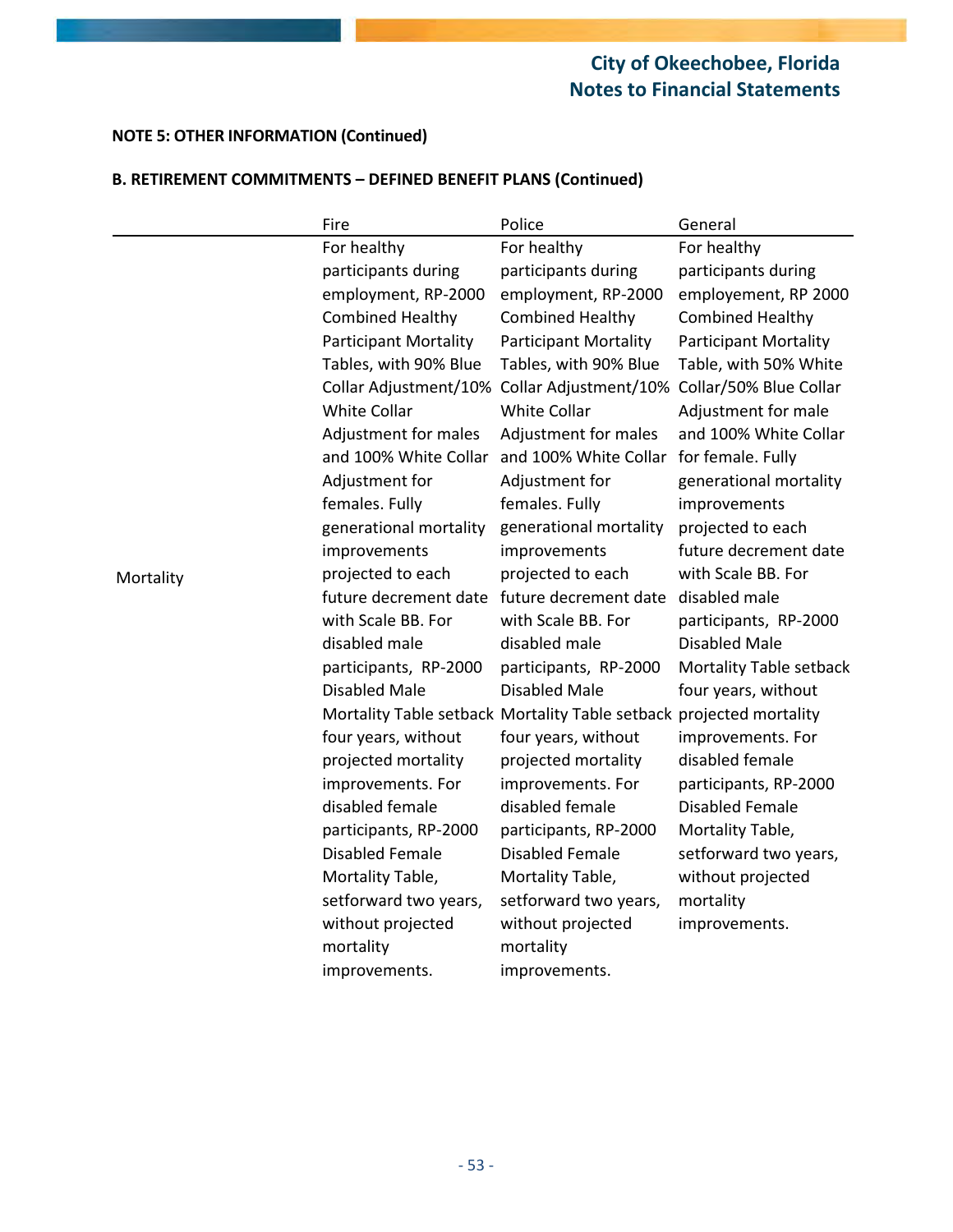## **NOTE 5: OTHER INFORMATION (Continued)**

## **B. RETIREMENT COMMITMENTS – DEFINED BENEFIT PLANS (Continued)**

Pension trust funds fiduciary net position activity as of September 30, 2018 was as follows:

|                                 |               | Police          | General |                   |    |                    |  |  |  |
|---------------------------------|---------------|-----------------|---------|-------------------|----|--------------------|--|--|--|
|                                 | Firefighters' | Officers'       |         | Employees'        |    |                    |  |  |  |
|                                 | Pension       | Pension         |         | Pension           |    | <b>Trust Funds</b> |  |  |  |
| <b>ASSETS</b>                   |               |                 |         |                   |    |                    |  |  |  |
| Cash equivalents                | \$<br>38,970  | \$<br>100,637   | \$      | $17,922 \quad$ \$ |    | 157,529            |  |  |  |
| Investments:                    |               |                 |         |                   |    |                    |  |  |  |
| <b>Mutual funds</b>             | 4,154,077     | 9,399,859       |         | 4,966,549         |    | 18,520,485         |  |  |  |
| Receivables                     | 97,135        | 124,340         |         | 24,909            |    | 246,384            |  |  |  |
| Prepaid expenses                | 2,763         | 2,527           |         | 2,099             |    | 7,389              |  |  |  |
| Total assets                    | 4,292,945     | 9,627,363       |         | 5,011,479         |    | 18,931,787         |  |  |  |
|                                 |               |                 |         |                   |    |                    |  |  |  |
| <b>LIABILITIES</b>              |               |                 |         |                   |    |                    |  |  |  |
| Accounts payable                | 13,640        | 9,134           |         | 7,500             |    | 30,274             |  |  |  |
| Contributions paid in advance   |               | 732             |         |                   |    | 732                |  |  |  |
| <b>Total liabilities</b>        | 13,640        | 9,866           |         | 7,500             |    | 31,006             |  |  |  |
|                                 |               |                 |         |                   |    |                    |  |  |  |
| <b>NET POSITION</b>             |               |                 |         |                   |    |                    |  |  |  |
| Restricted for pension benefits | \$4,279,305   | \$<br>9,617,497 | S       | 5,003,979         | \$ | 18,900,781         |  |  |  |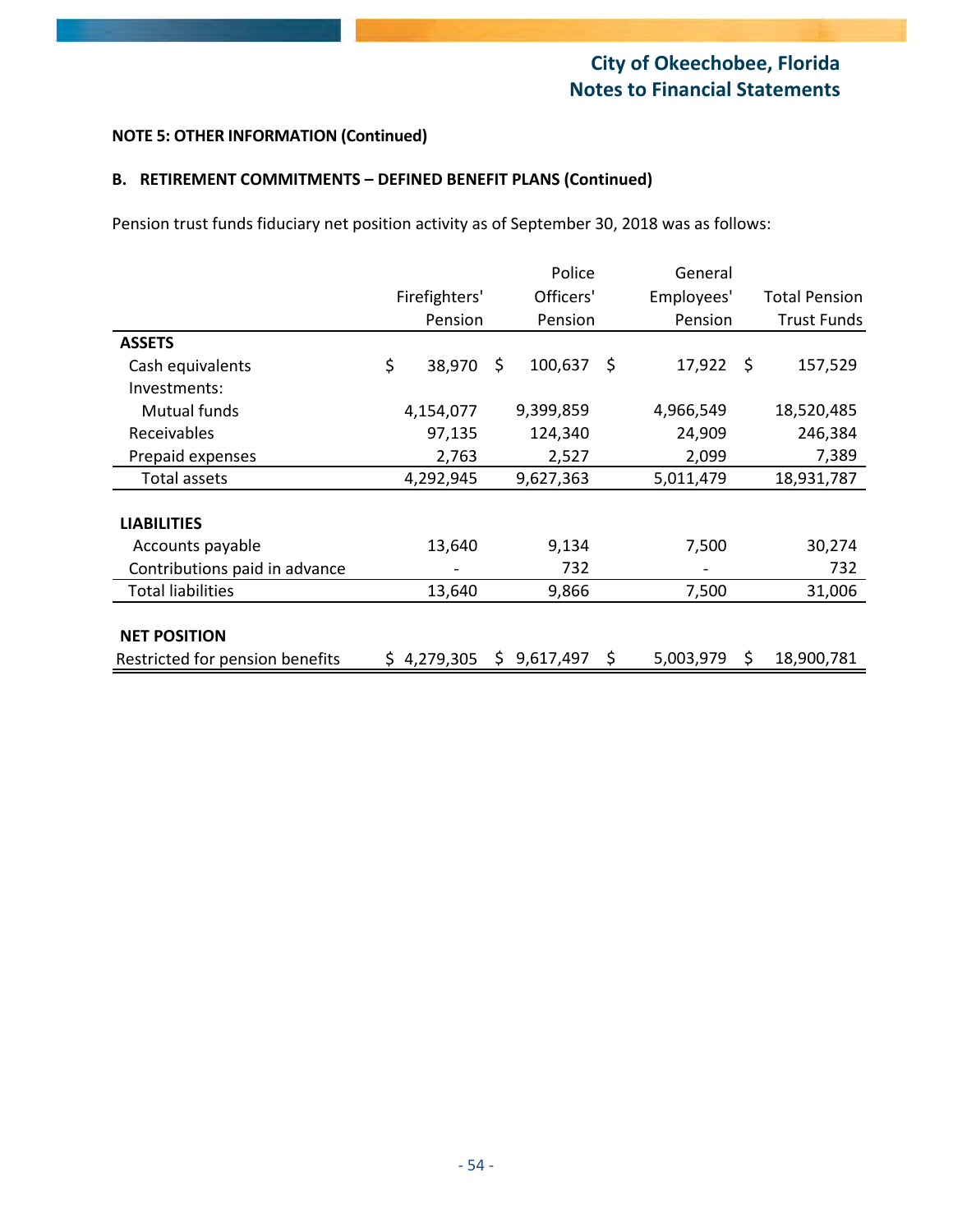## **NOTE 5: OTHER INFORMATION (Continued)**

## **B. RETIREMENT COMMITMENTS – DEFINED BENEFIT PLANS (Continued)**

Pension trust funds increase in fiduciary net position activity as of September 30, 2018 was as follows:

|                                    |               | Police          | General         |                      |
|------------------------------------|---------------|-----------------|-----------------|----------------------|
|                                    | Firefighters' | Officers'       | Employees'      | <b>Total Pension</b> |
|                                    | Pension       | Pension         | Pension         | <b>Trust Funds</b>   |
| <b>ADDITIONS</b>                   |               |                 |                 |                      |
| Contributions                      |               |                 |                 |                      |
| State                              | \$<br>52,793  | \$<br>81,690    | \$              | \$<br>134,483        |
| City                               | 115,253       | 151,492         | 75,792          | 342,537              |
| Employees                          | 23,446        | 46,212          | 60,312          | 129,970              |
| <b>Total contributions</b>         | 191,492       | 279,394         | 136,104         | 606,990              |
|                                    |               |                 |                 |                      |
| Investment earnings:               |               |                 |                 |                      |
| Net appreciation in the fair value |               |                 |                 |                      |
| of investments                     | 199,729       | 453,704         | 265,827         | 919,260              |
| Interest and dividends             | 130,189       | 295,062         | 147,715         | 572,966              |
| Total investment earnings          | 329,918       | 748,766         | 413,542         | 1,492,226            |
| Less investment expenses           | (21,000)      | (21,067)        | (19,500)        | (61, 567)            |
| Net investment earnings            | 308,918       | 727,699         | 394,042         | 1,430,659            |
| <b>Total additions</b>             | 500,410       | 1,007,093       | 530,146         | 2,037,649            |
|                                    |               |                 |                 |                      |
| <b>DEDUCTIONS</b>                  |               |                 |                 |                      |
| Benefits paid to participants      | 107,105       | 281,028         | 164,189         | 552,322              |
| Refunds on termination             | 16,027        |                 | 16,592          | 32,619               |
| Administrative expenses            | 59,878        | 45,827          | 46,327          | 152,032              |
| <b>Total deductions</b>            | 183,010       | 326,855         | 227,108         | 736,973              |
| Change in net position             | 317,400       | 680,238         | 303,038         | 1,300,676            |
| Net position, beginning of year    | 3,961,905     | 8,937,259       | 4,700,941       | 17,600,105           |
| Net position, end of year          | \$4,279,305   | \$<br>9,617,497 | \$<br>5,003,979 | \$<br>18,900,781     |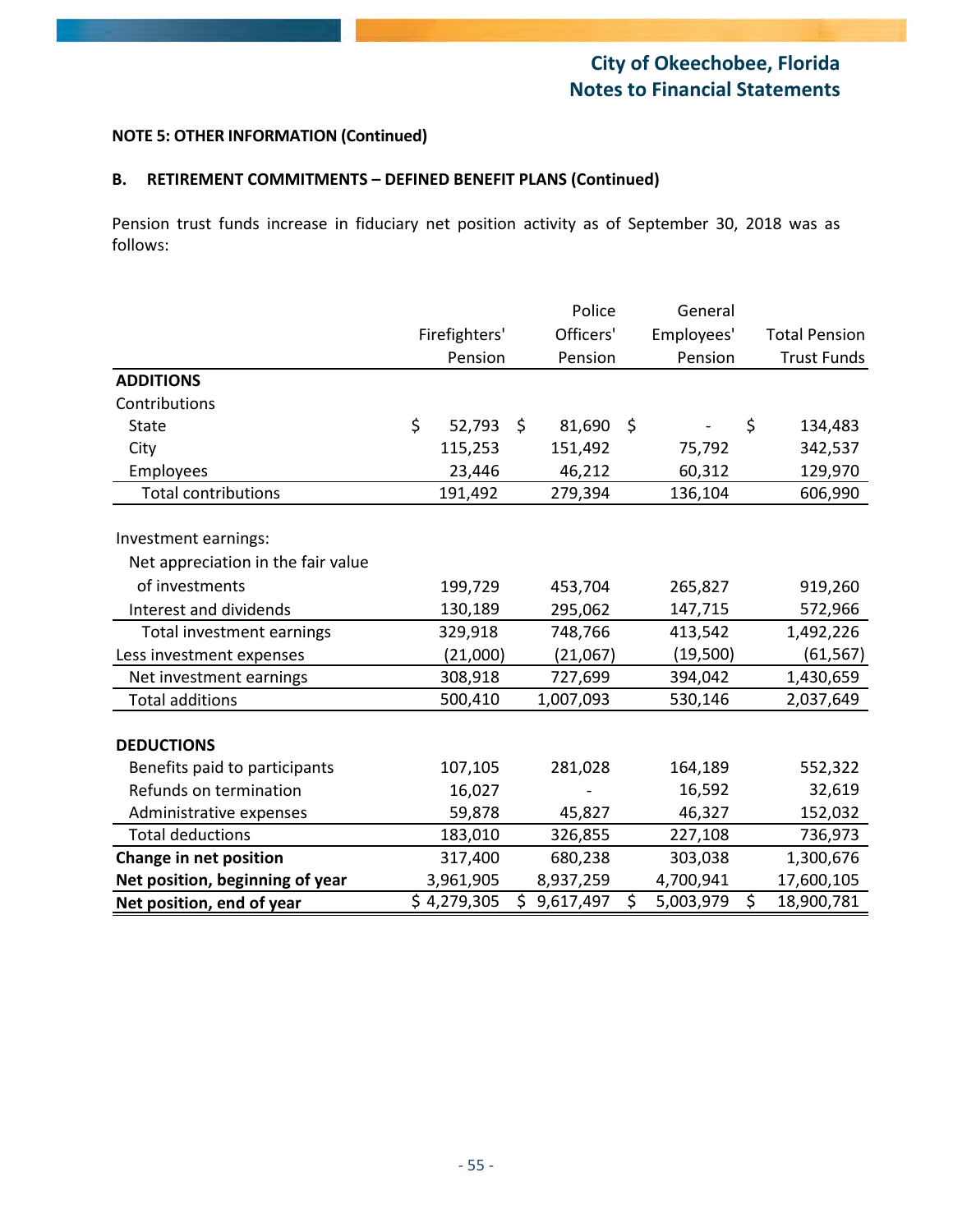#### **NOTE 5: OTHER INFORMATION (Continued)**

#### **C. POSTEMPLOYMENT BENEFITS OTHER THAN PENSION**

**Plan description.** The City of Okeechobee, Florida administers a single‐employer defined benefit healthcare plan (the "Plan") that provides medical insurance to its employees and their eligible dependents. Pursuant to Section 112.0801 Florida Statutes, the City is required to provide eligible retirees (as defined in the City's pension plans) the opportunity to participate in this Plan at the same cost that is applicable to active employees. Benefit provisions for the Plan were established by City Council on January 7, 1991 and may only be amended by City Council. The City has not established a trust or agency fund for the Plan. The City does not issue stand‐alone financial statements for this Plan. All financial information related to the Plan is accounted for in the City's basic financial statements.

Employees and their dependents may elect to remain in the Plan upon retirement up to age 65. After age 65 the City's insurance coverage becomes secondary to the retiree's Medicare insurance. The Plan has 1 retiree receiving benefits and has a total of 62 active participants and dependents.

**Funding policy.** The City is funding the plan on a pay‐as‐you‐go basis. Employees and their dependents are required to pay 100% of the insurance premiums charged by the carrier. There is an implied subsidy in the insurance premiums for these employees because the premium charged for retirees is the same as the premium charged for active employees, who are younger than retirees on average.

Contributions of plan members for the year ended September 30, 2018 totaled \$2,126.

**Plan membership.** Plan membership as of September 30, 2017 (the measurement date) was:

|                                                             | Number of covered |
|-------------------------------------------------------------|-------------------|
|                                                             | individuals       |
| Inactive members currently receiving benefits               |                   |
| Inactive members entitled to but not yet receiving benefits |                   |
| Active members                                              | 62                |
| Total                                                       | 63                |

The OPEB liability was determined based on the following assumptions and information:

| Employer's reporting date: | September 30, 2018 |
|----------------------------|--------------------|
| Measurement date:          | September 20, 2017 |
| Valuation date:            | September 20, 2017 |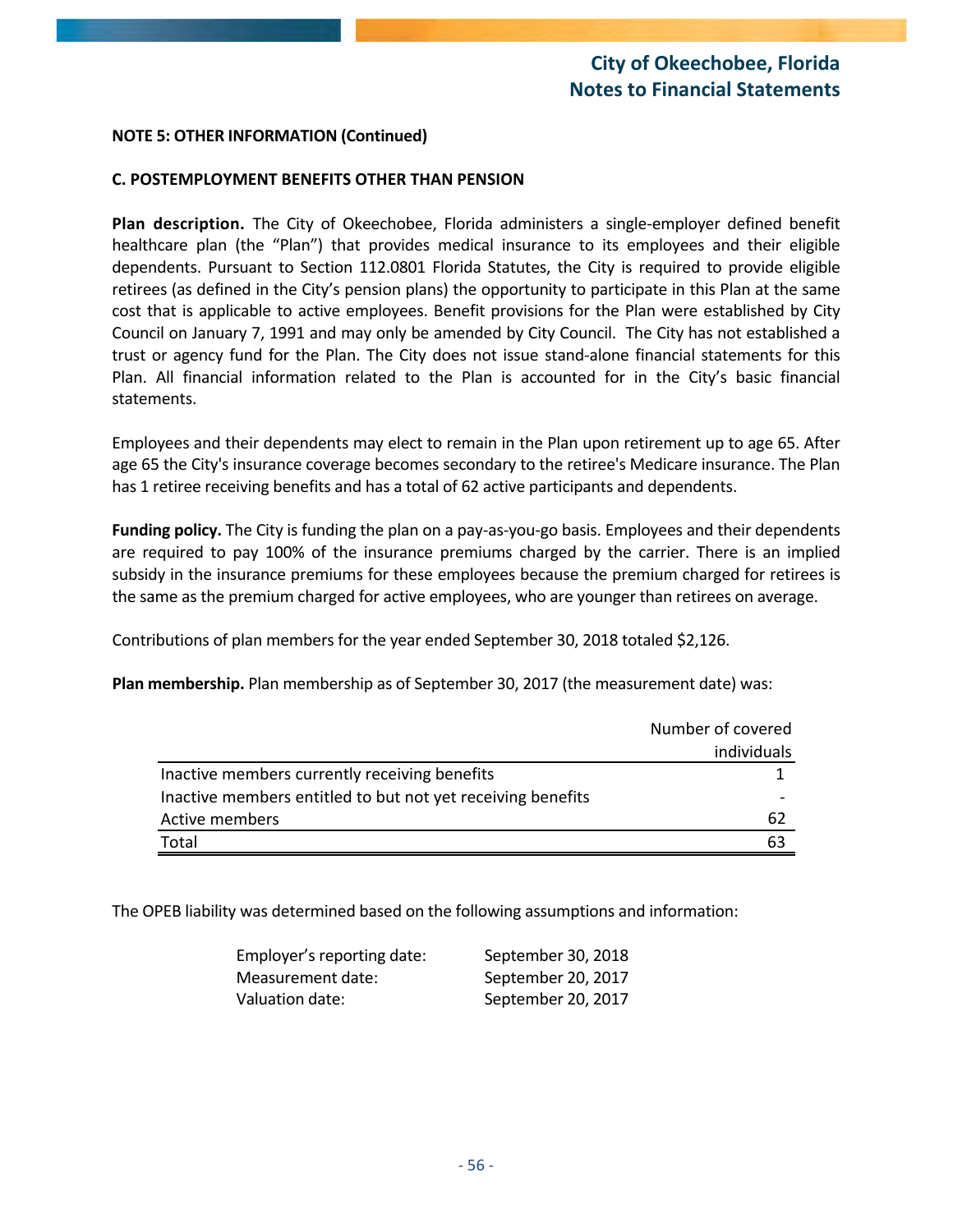#### **NOTE 5: OTHER INFORMATION (Continued)**

## **C. POSTEMPLOYMENT BENEFITS OTHER THAN PENSION (Continued)**

**Actuarial assumptions and other inputs.** In the September 30, 2017 measurement date, the actuarial assumptions and other inputs, applied include the following:

| Inflation                   | 2.50 percent                                     |
|-----------------------------|--------------------------------------------------|
| Salary increases            | 6.00 percent                                     |
| Discount rate               | 3.50 percent                                     |
| Healthcare cost trend rates | 9.00 percent for FY beginning 2018, 6.50 percent |
|                             | for FY beginning 2019 and then gradually         |
|                             | decreasing to an ultimate trend of 4.25 percent  |
| Mortality                   | RP-2000 Generational Combined Healthy            |
|                             | Participant, projected from the year 2000 using  |
|                             | <b>Projection Scale AA</b>                       |
| Changes                     | Include the change in the discount rate from     |
|                             | 3.10% as of the beginning of the measurement     |
|                             | period to 3.50% as of September 30, 2017.        |

## **Change in Total OPEB Liability**

|                                         | Increase (Decrease) |           |  |  |  |  |  |  |
|-----------------------------------------|---------------------|-----------|--|--|--|--|--|--|
|                                         | <b>Total OPEB</b>   |           |  |  |  |  |  |  |
|                                         | Liability           |           |  |  |  |  |  |  |
|                                         | (a)                 |           |  |  |  |  |  |  |
| Balance as of September 30, 2017        | \$                  | 155,698   |  |  |  |  |  |  |
| Changes for the year:                   |                     |           |  |  |  |  |  |  |
| Service cost                            |                     | 13,441    |  |  |  |  |  |  |
| Interest                                |                     | 4,977     |  |  |  |  |  |  |
| Difference between expected and         |                     |           |  |  |  |  |  |  |
| actual experience                       |                     |           |  |  |  |  |  |  |
| Changes in assumptions and other inputs |                     | (3,808)   |  |  |  |  |  |  |
| Benefit payments                        |                     | (17, 198) |  |  |  |  |  |  |
| Net changes                             |                     | (2,588)   |  |  |  |  |  |  |
| Balance as of September 30, 2018        | Ś                   | 153,110   |  |  |  |  |  |  |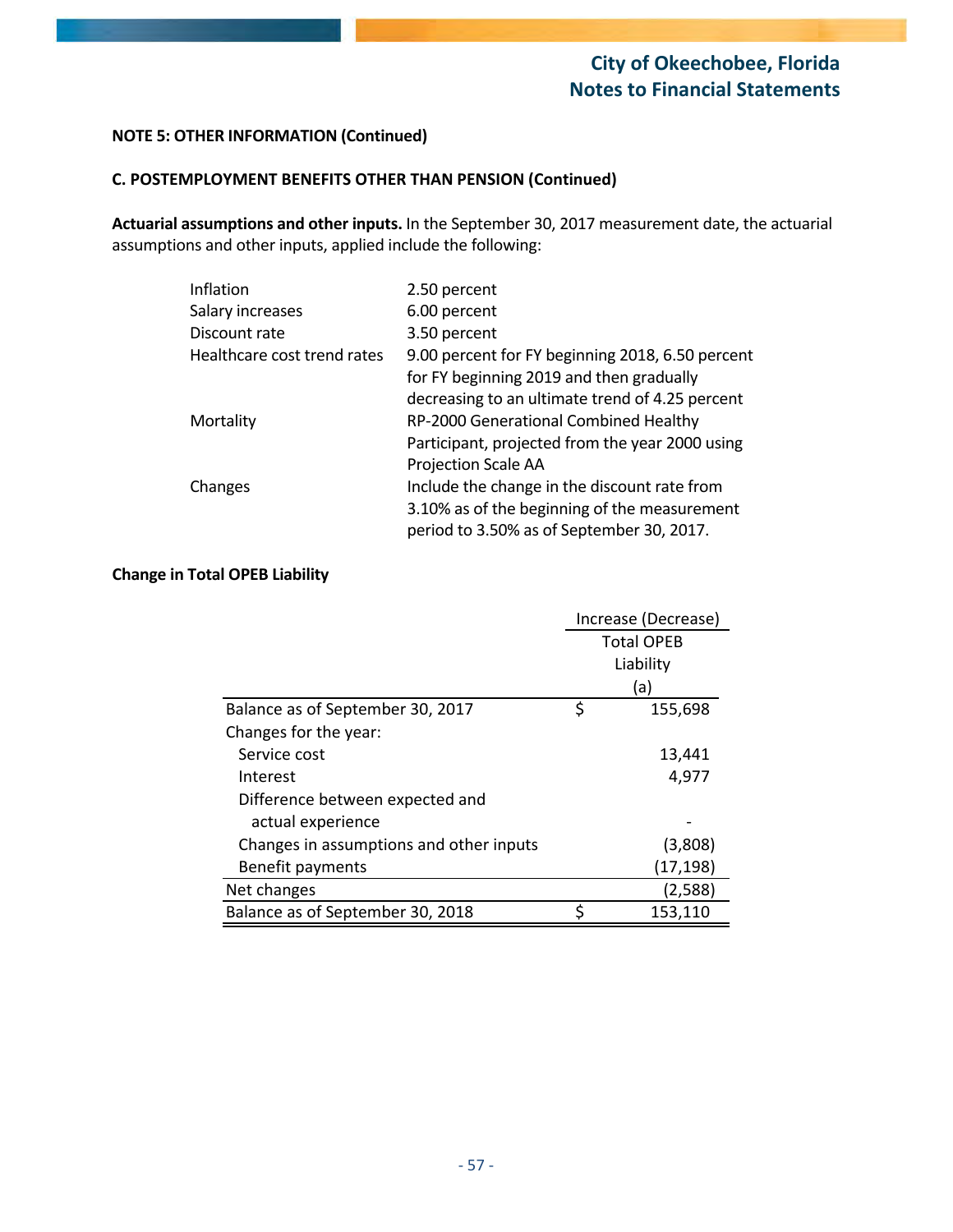#### **NOTE 5: OTHER INFORMATION (Continued)**

#### **C. POSTEMPLOYMENT BENEFITS OTHER THAN PENSION (Continued)**

**Sensitivity of the Total OPEB Liability** – The following table represents the City's total and total OPEB liability calculated using the discount rate of 3.50%, as well as what the City's net OPEB liability would be if it were calculated using a discount rate that is one percentage point lower (2.50%) or one percentage point higher (4.50%) than the current rate:

|                             | Current     |                      |  |             |  |  |  |  |
|-----------------------------|-------------|----------------------|--|-------------|--|--|--|--|
|                             | 1% Decrease | <b>Discount Rate</b> |  | 1% Increase |  |  |  |  |
|                             | $(2.50\%)$  | $(3.50\%)$           |  | $(4.50\%)$  |  |  |  |  |
|                             |             |                      |  |             |  |  |  |  |
| <b>Total OPEB Liability</b> | 161,709 \$  | $153,110 \pm 5$      |  | 141,815     |  |  |  |  |

The following table represents the City's total and total OPEB liability calculated using the ultimate health care cost trend rate of 4.25%, as well as what the City's total OPEB liability would be if it were calculated using a health care cost trend that is one percentage point lower (3.25%) or one percentage point higher (5.25%) than the current rate:

|                             |            | 1% Decrease Ultimate Trend | 1% Increase |
|-----------------------------|------------|----------------------------|-------------|
|                             | (3.25%)    | (4.25%)                    | (5.25%)     |
|                             |            |                            |             |
| <b>Total OPEB Liability</b> | 130,985 \$ | 153,110 S                  | 180,068     |

#### **D. CONCENTRATION – COLLECTIVE BARGAINING UNIT**

Members of the City's fire department are covered by a collective bargaining agreement. The agreement with the employees covered by the International Association of Firefighters (IAFF) extended through September 30, 2009 and has not been renewed as of the date of our report.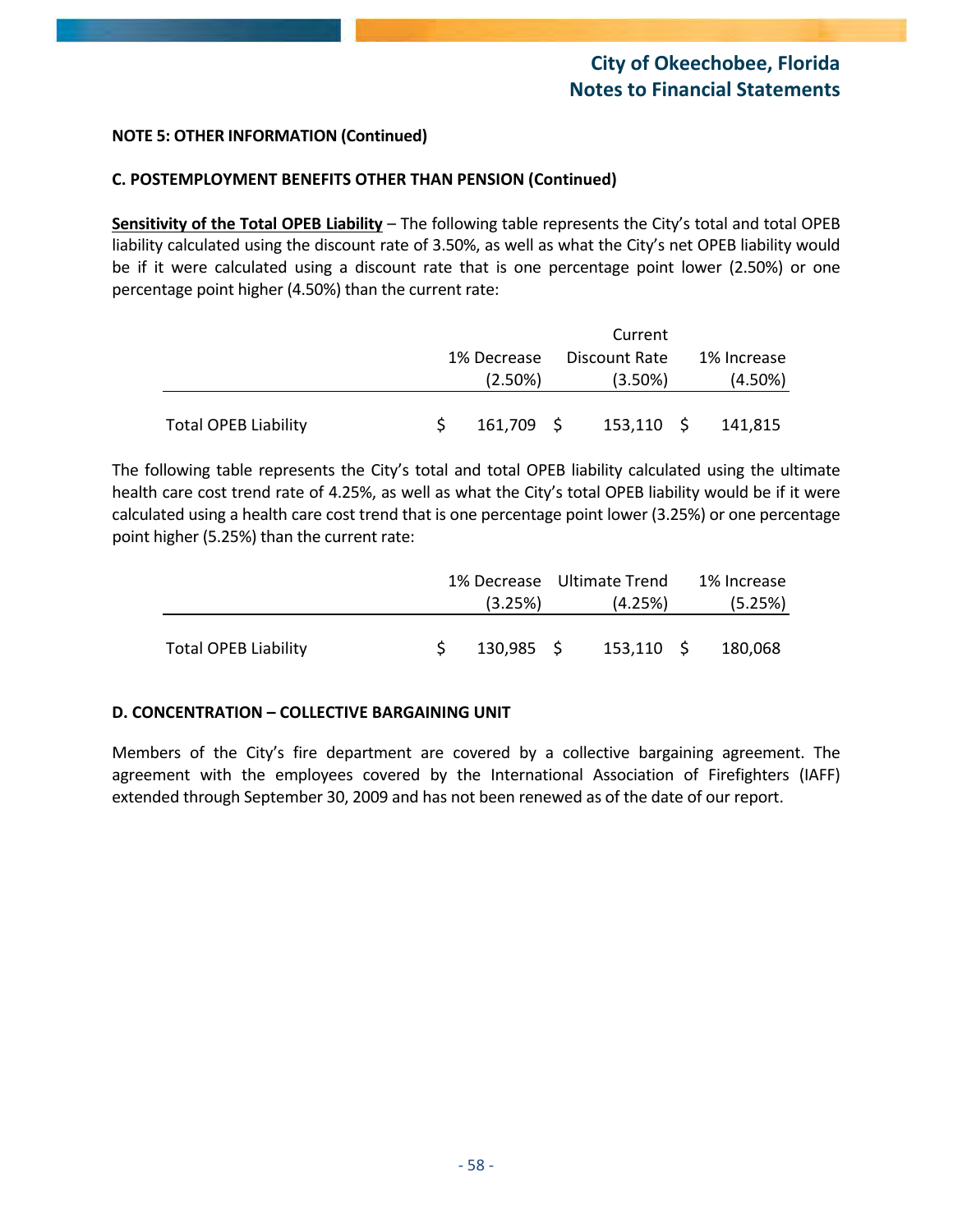#### **NOTE 6: FUTURE ACCOUNTING PRONOUNCEMENTS**

The Governmental Accounting Standards Board has issued statements that will become effective in future years. The statements address:

- Asset retirement obligations;
- Fiduciary activities;
- Leases;
- Disclosure related to debt; and
- Accounting for interest cost incurred before the end of a construction period.

The City is currently evaluating the effects that these statements will have on its future financial statements.

#### **NOTE 7: SUBSEQUENT EVENTS**

During October 2018, the City awarded the annual police vehicle purchase bid to an unrelated vendor for 11 police vehicles in the amount of approximately \$240,229.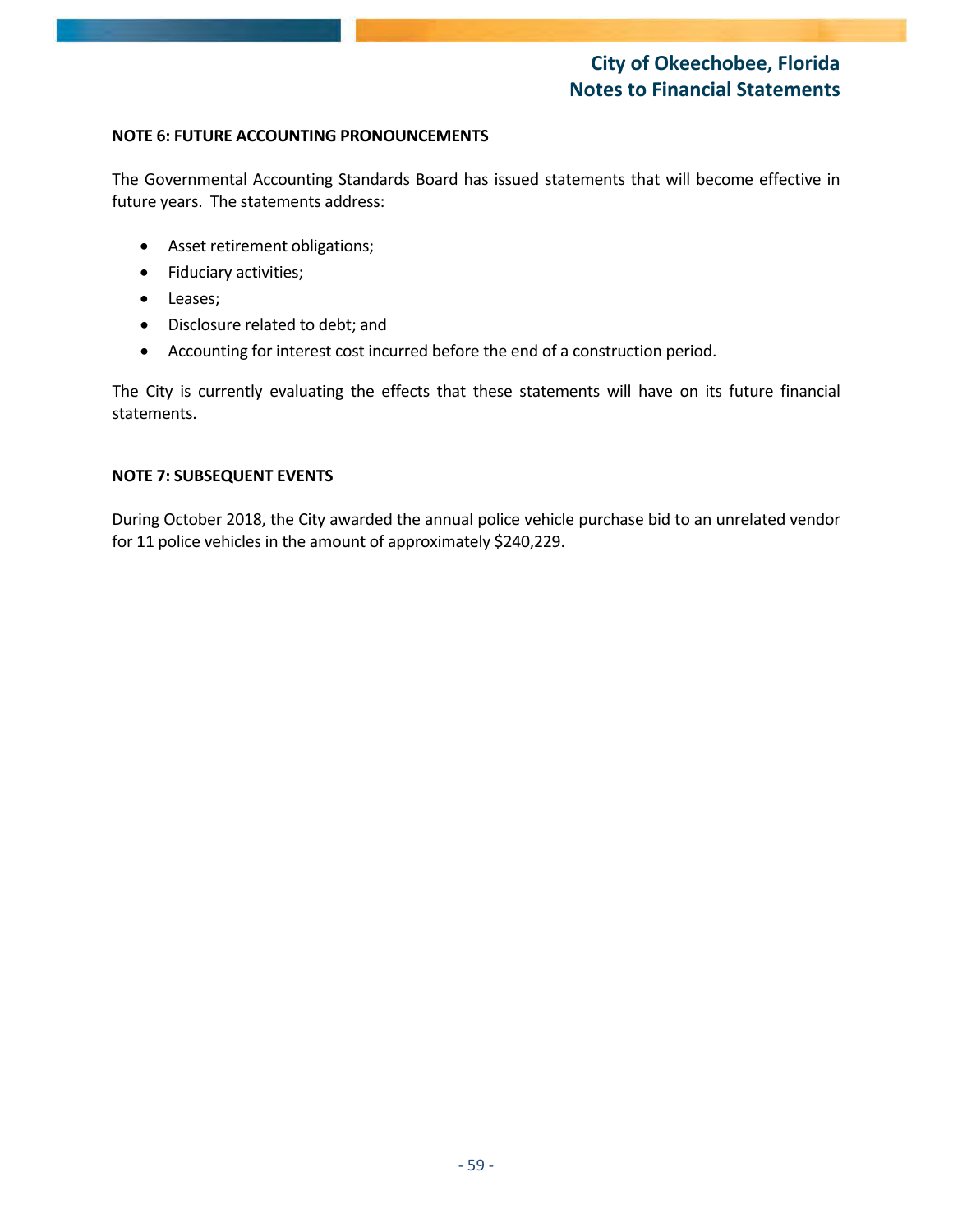## **REQUIRED SUPPLEMENTARY INFORMATION OTHER THAN MANAGEMENT'S DISCUSSION AND ANALYSIS**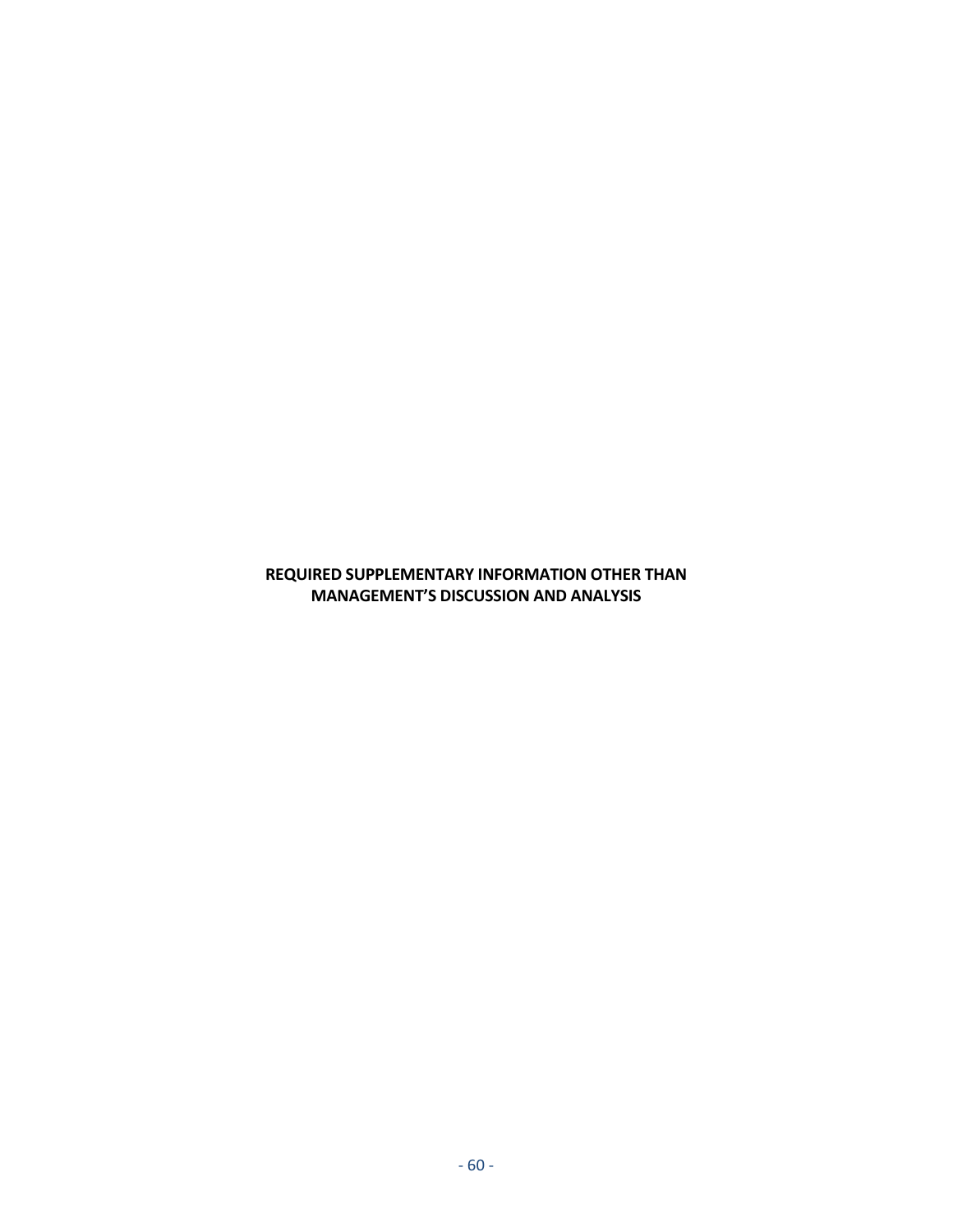THIS PAGE IS INTENTIONALLY LEFT BLANK.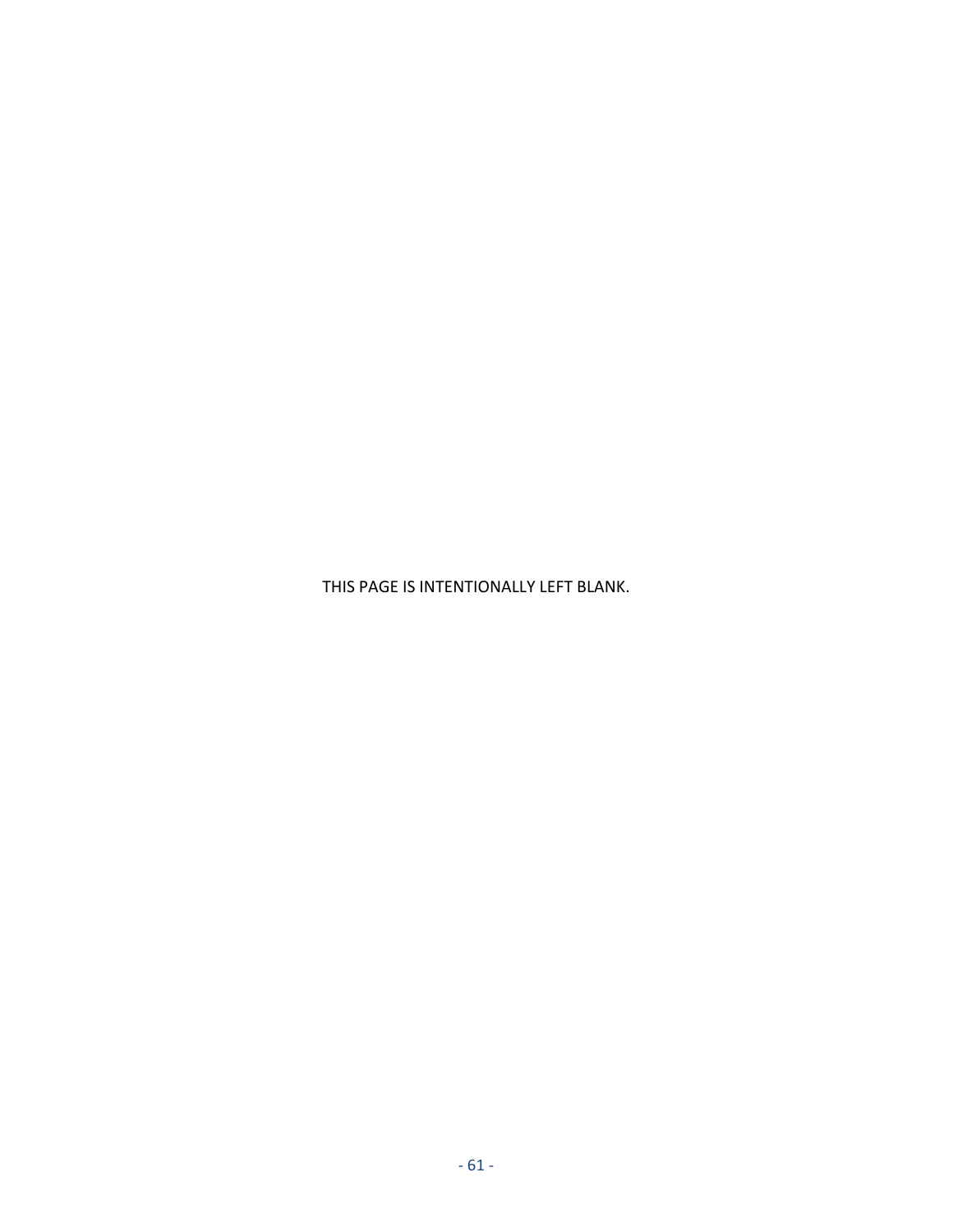# **City of Okeechobee, Florida Schedule of Revenues, Expenditures and Changes in Fund Balances – Budget and Actual – General Fund**

|                                           |          |               |    |               |                     | Actual              |                    | Variance with              |
|-------------------------------------------|----------|---------------|----|---------------|---------------------|---------------------|--------------------|----------------------------|
|                                           | Original |               |    |               | Final (on Budgetary | <b>Final Budget</b> |                    |                            |
| Year ended September 30, 2018             |          | <b>Budget</b> |    | <b>Budget</b> |                     |                     |                    | Basis) Positive (Negative) |
|                                           |          |               |    |               |                     |                     |                    |                            |
| <b>Revenues</b>                           | \$       |               | \$ |               |                     |                     |                    | 6,167                      |
| Taxes                                     |          | 2,754,803     |    | 2,927,870     | \$                  | 2,934,037           | \$                 |                            |
| Intergovernmental                         |          | 2,384,422     |    | 2,414,070     |                     | 2,502,604           |                    | 88,534                     |
| Charges for services                      |          | 399,446       |    | 406,400       |                     | 413,903             |                    | 7,503                      |
| Permits and fees                          |          | 597,900       |    | 643,400       |                     | 645,909             |                    | 2,509                      |
| <b>Fines and forfeitures</b>              |          | 14,950        |    | 25,320        |                     | 26,330              |                    | 1,010                      |
| Investment earnings                       |          | 3,800         |    | 152,450       |                     | 154,650             |                    | 2,200                      |
| Miscellaneous                             |          | 14,350        |    | 168,400       |                     | 99,508              |                    | (68, 892)                  |
| <b>Total revenues</b>                     |          | 6,169,671     |    | 6,737,910     |                     | 6,776,941           |                    | 39,031                     |
| <b>Expenditures</b>                       |          |               |    |               |                     |                     |                    |                            |
| Current:                                  |          |               |    |               |                     |                     |                    |                            |
| General government:                       |          |               |    |               |                     |                     |                    |                            |
| Legislative                               |          | 192,796       |    | 146,111       |                     | 117,946             |                    | 28,165                     |
| Executive                                 |          | 204,524       |    | 195,225       |                     | 193,335             |                    | 1,890                      |
| City clerk                                |          | 208,758       |    | 191,850       |                     | 187,133             |                    | 4,717                      |
| <b>Financial services</b>                 |          | 287,630       |    | 252,230       |                     | 249,736             |                    | 2,494                      |
| Legal council                             |          | 115,760       |    | 61,220        |                     | 58,716              |                    | 2,504                      |
| General services                          |          | 431,020       |    | 423,177       |                     | 353,939             |                    | 69,238                     |
| Total general government                  |          | 1,440,488     |    | 1,269,813     |                     | 1,160,805           |                    | 109,008                    |
| Public safety:                            |          |               |    |               |                     |                     |                    |                            |
| Fire                                      |          | 1,668,634     |    | 1,596,810     |                     | 1,568,335           |                    | 28,475                     |
| Police                                    |          | 2,370,620     |    | 2,202,440     |                     | 2,162,170           |                    | 40,270                     |
| Total public safety                       |          | 4,039,254     |    | 3,799,250     |                     | 3,730,505           |                    | 68,745                     |
| Transportation                            |          | 1,422,212     |    | 1,102,590     |                     | 1,087,423           |                    | 15,167                     |
| Physical environment                      |          | 600,000       |    | 255,043       |                     | 238,570             |                    | 16,473                     |
| Capital outlay                            |          | 785,085       |    | 658,790       |                     | 644,837             |                    | 13,953                     |
| Total expenditures                        |          | 8,287,039     |    | 7,085,486     |                     | 6,862,140           |                    | 223,346                    |
| Deficiency of revenues under              |          |               |    |               |                     |                     |                    |                            |
| expenditures                              |          | (2, 117, 368) |    | (347, 576)    |                     | (85, 199)           |                    | 262,377                    |
| <b>Other financing sources (uses)</b>     |          |               |    |               |                     |                     |                    |                            |
| Operating transfers out                   |          |               |    |               |                     | (10,000)            |                    | (10,000)                   |
| Sale of capital assets                    |          | 225,000       |    | 225,000       |                     | 225,500             |                    | 500                        |
| Net other financing sources (uses)        |          | 225,000       |    | 225,000       |                     | 215,500             |                    | (9,500)                    |
| Excess (deficiency) of revenues and other |          |               |    |               |                     |                     |                    |                            |
| financing sources over (under)            |          |               |    |               |                     |                     |                    |                            |
| expenditures and other financing          |          |               |    |               |                     |                     |                    |                            |
| sources (uses)                            |          | (1,892,368)   |    | (122, 576)    |                     | 130,301             |                    | 252,877                    |
| Fund balances, beginning of year          |          | 10,851,712    |    | 10,851,712    |                     | 10,851,712          |                    |                            |
|                                           |          |               |    |               |                     |                     |                    |                            |
| Fund balances, end of year                | \$       | 8,959,344     |    | \$10,729,136  |                     | 10,982,013          | $\ddot{\varsigma}$ | 252,877                    |
| <b>Reconciliation of budgetary</b>        |          |               |    |               |                     |                     |                    |                            |
| to GAAP basis                             |          |               |    |               |                     |                     |                    |                            |
| Current year encumbrances                 |          |               |    |               |                     | 125,382             |                    |                            |
| Prior year encumbrances                   |          |               |    |               |                     | (154, 337)          |                    |                            |
| <b>Fund balance on GAAP basis</b>         |          |               |    |               |                     | \$10,953,058        |                    |                            |

*The accompanying notes to required supplementary information are an integral part of this schedule.*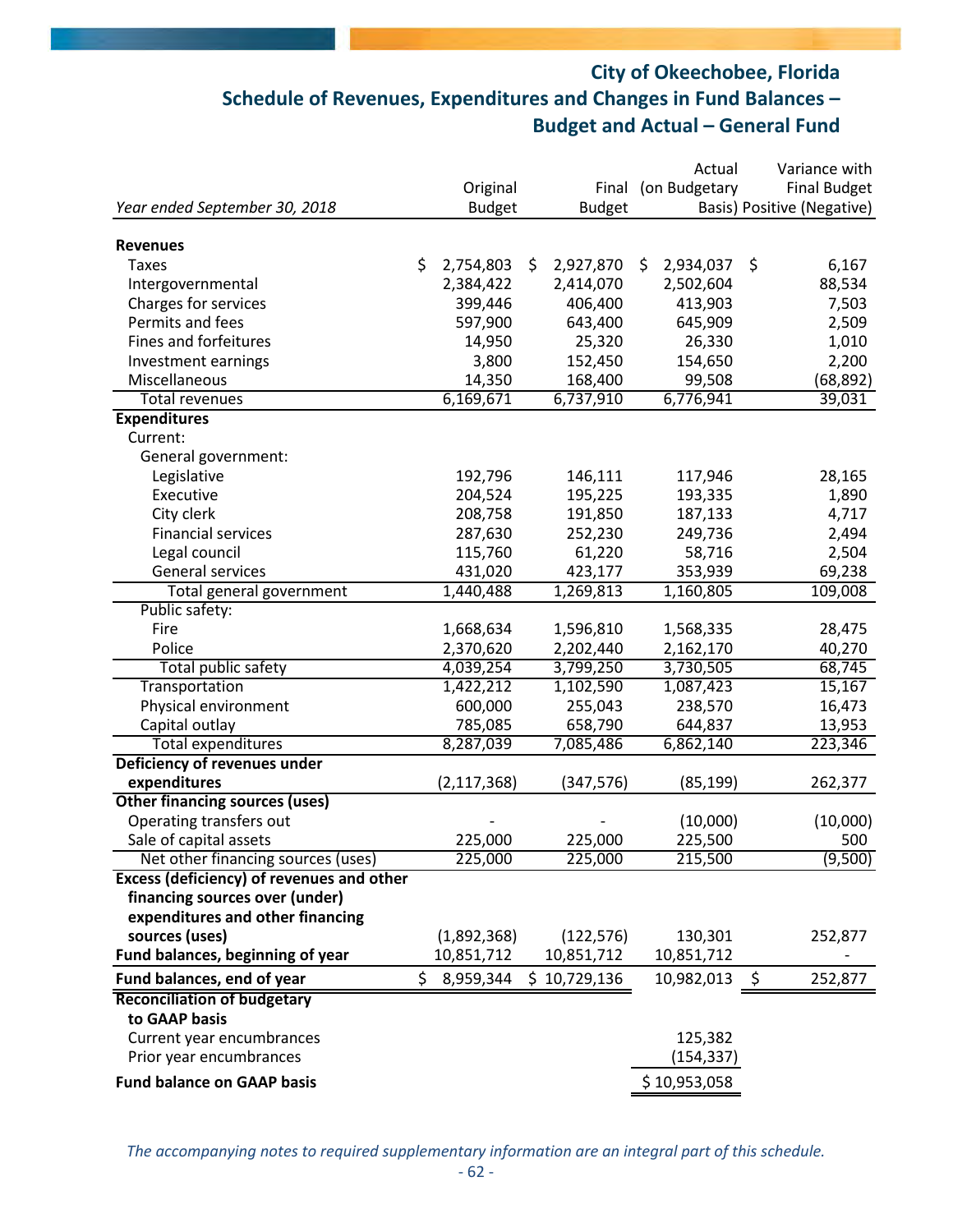## **City of Okeechobee, Florida**

**Required Pension Supplementary Information –** 

**Schedule of Changes in Net Pension Liability and Related Ratios –** 

## **Years Information is Available**

|                                                  | Police Officers'      |    |                 |            |            |    |                          |
|--------------------------------------------------|-----------------------|----|-----------------|------------|------------|----|--------------------------|
|                                                  | 2018                  |    | 2017*           | 2016       | 2015       |    | 2014                     |
| <b>Total Pension Liability</b>                   |                       |    |                 |            |            |    |                          |
| Service cost                                     | \$<br>258,622         | Ŝ. | 235,345 \$      | 264,445 \$ | 247,353 \$ |    | 251,499                  |
| Interest                                         | 580,995               |    | 573,285         | 543,946    | 506,147    |    | 479,146                  |
| Difference between actual & expected experience  | (276, 621)            |    | (270, 100)      | 126,875    | (219, 850) |    | (784)                    |
| Assumption changes                               |                       |    | 22,143          |            | 94,065     |    |                          |
| <b>Benefit payments</b>                          | (281, 028)            |    | (255, 731)      | (468, 694) | (203, 855) |    | (201, 397)               |
| Refunds                                          | 72,669                |    |                 | (25,003)   | (321)      |    | (26, 953)                |
| Net change in total pension liability            | 354,637               |    | 304,942         | 441,569    | 423,539    |    | 501,511                  |
| Total pension liability - beginning              | 8,504,923             |    | 8,199,981       | 7,758,412  | 7,334,873  |    | 6,833,362                |
| Total pension liability - ending (a)             | 8,859,560             |    | 8,504,923       | 8,199,981  | 7,758,412  |    | 7,334,873                |
|                                                  |                       |    |                 |            |            |    |                          |
| <b>Plan Fiduciary Net Position</b>               |                       |    |                 |            |            |    |                          |
| Contributions - employer (from City)             | 151,492               |    | 169,789         | 147,312    | 192,581    |    | 200,210                  |
| Contributions - employer (from State)            | 81,690                |    | 78,659          | 73,960     | 70,807     |    | 67,639                   |
| Contributions - members                          | 46,212                |    | 45,863          | 45,554     | 47,740     |    | 43,135                   |
| Net investment income                            | 727,699               |    | 903,712         | 607,763    | (95, 964)  |    | 694,790                  |
| Benefit payments                                 | (281, 028)            |    | (255, 731)      | (468, 694) | (203, 855) |    | (201, 397)               |
| Refunds                                          |                       |    |                 | (25,003)   | (321)      |    | (26, 953)                |
| Administrative expense                           | (45, 827)             |    | (41, 855)       | (32, 120)  | (30, 198)  |    | (18,097)                 |
| Other                                            |                       |    | (3, 284)        | (6)        | 3,886      |    | $\overline{\phantom{a}}$ |
| Net change in plan fiduciary net position        | 680,238               |    | 897,153         | 348,766    | (15, 324)  |    | 759,327                  |
| Plan fiduciary net position - beginning          | 8,937,259             |    | 8,040,106       | 7,691,340  | 7,706,664  |    | 6,947,337                |
| Plan fiduciary net position - ending (b)         | 9,617,497             |    | 8,937,259       | 8,040,106  | 7,691,340  |    | 7,706,664                |
|                                                  |                       |    |                 |            |            |    |                          |
| Net pension liability (asset) - Ending (a) - (b) | \$<br>$(757, 937)$ \$ |    | $(432, 336)$ \$ | 159,875 \$ | 67,072     | \$ | (371, 791)               |
|                                                  |                       |    |                 |            |            |    |                          |
| Plan fiduciary net position as a percentage      |                       |    |                 |            |            |    |                          |
| or Total Pension Liability                       | 108.56%               |    | 105.08%         | 98.05%     | 99.14%     |    | 105.07%                  |
| Covered payroll**                                | \$<br>$924,250$ \$    |    | $917,260$ \$    | 970,646 \$ | 911,189    | S. | 862,700                  |
| Net pension liability as a percentage            |                       |    |                 |            |            |    |                          |
| of covered payroll                               | $-82.01%$             |    | $-47.13%$       | 16.47%     | 7.36%      |    | $-43.10%$                |

Note: This schedule is presented to illustrate the requirement to show information for 10 years. However, until a full 10‐year trend is complied, the City presents information for those years for which information is available.

\* ‐The net pension liability recognized by the City in the current year financial statements represents the net position liability as of September 30, 2017, which is allowed by GASB 68.

\*\* Covered payroll was calculated by dividing the total member contributions for the fiscal year, net of any known buyback contributions, by the member contribution rate of 5%.

Assumption changes:

‐ Effective 10/1/2016, the mortality rates were changed from the RP‐2000 Combined Healthy Participant Mortality Tables, using projection scale AA to the mortality rates used by the Florida Retirement System (FRS) for Special Risk Class members. This change was made in compliance with Florida House Bill 1309, which requires all public pension plans in Florida to use the same mortality rates used in either of the last two actuarial valuation reports of FRS effective no later than 10/1/2016.

‐ Use of Insurance Tax Premium Revenue (IPTR) received by the State is subject to the default rules of Senate Bill 172 (codified in Chapter 2015‐39) beginning with the IPTR received for the 2015 calendar year.

*The accompanying notes to required supplementary information are an integral part of this schedule.*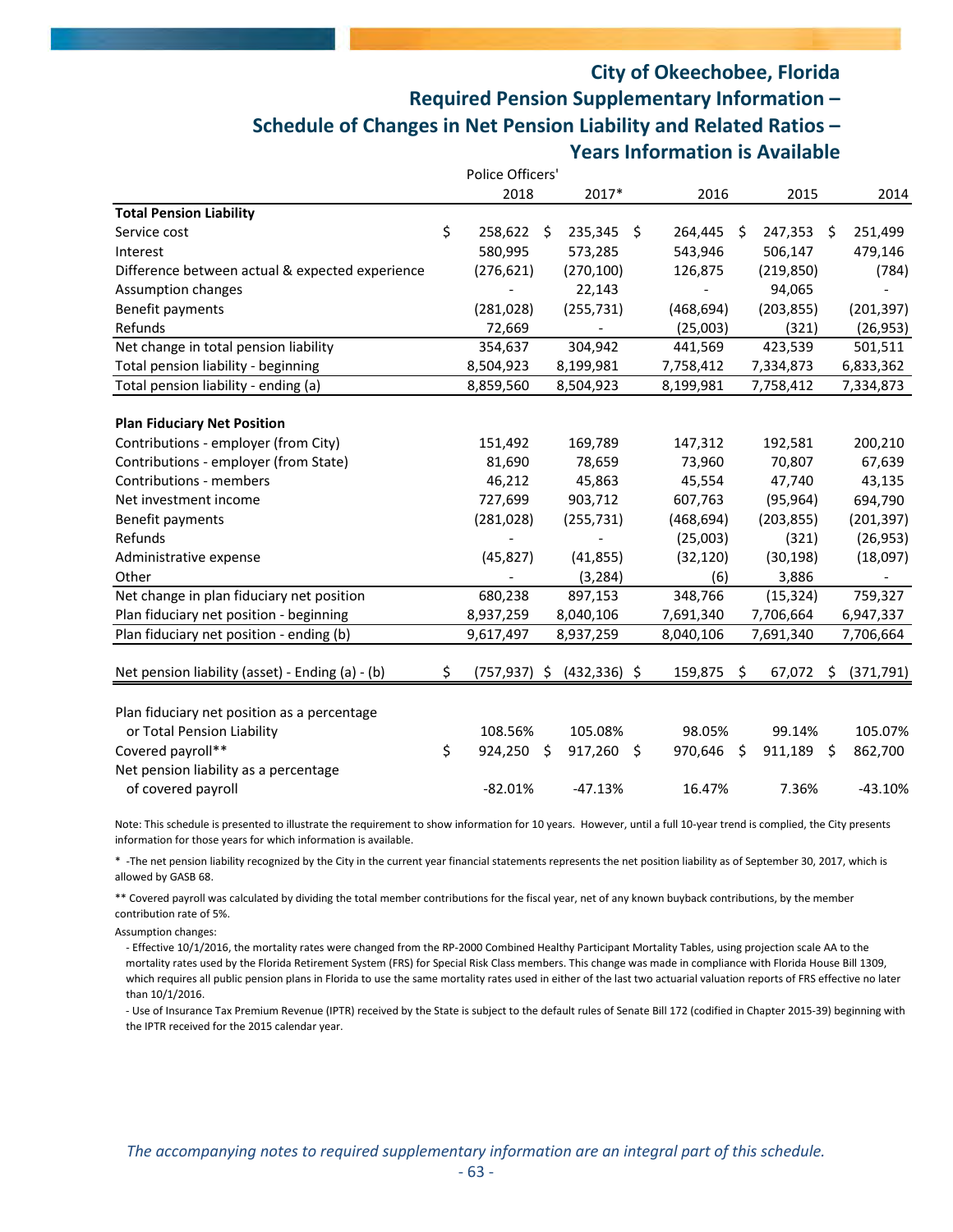## **City of Okeechobee, Florida**

## **Required Pension Supplementary Information –**

**Schedule of Changes in Net Pension Liability and Related Ratios –** 

## **Years Information is Available**

|                                                            |    | Firefighters'   |                 |              |    |            |      |            |
|------------------------------------------------------------|----|-----------------|-----------------|--------------|----|------------|------|------------|
|                                                            |    | 2018            | 2017*           | 2016         |    | 2015       |      | 2014       |
| <b>Total Pension Liability</b>                             |    |                 |                 |              |    |            |      |            |
| Service cost                                               | \$ | 136,825 \$      | 156,989 \$      | $156,107$ \$ |    | 144,773 \$ |      | 130,539    |
| Interest                                                   |    | 257,407         | 255,218         | 235,684      |    | 213,154    |      | 196,106    |
| Difference between actual & expected experience            |    | (162, 443)      | (91, 659)       | 56,393       |    | (19, 771)  |      | (741)      |
| Assumption changes                                         |    |                 | (13, 449)       |              |    | 49,797     |      |            |
| <b>Benefit payments</b>                                    |    | (107, 105)      | (106, 572)      | (102, 590)   |    | (96, 939)  |      | (142,060)  |
| Refund                                                     |    | (16, 027)       | (20, 437)       |              |    |            |      |            |
| Other                                                      |    | 19,828          |                 | 3,256        |    |            |      |            |
| Net change in total pension liability                      |    | 128,485         | 180,090         | 348,850      |    | 291,014    |      | 183,844    |
| Total pension liability - beginning                        |    | 3,811,073       | 3,630,983       | 3,282,133    |    | 2,991,119  |      | 2,807,275  |
| Total pension liability - ending (a)                       |    | 3,939,558       | 3,811,073       | 3,630,983    |    | 3,282,133  |      | 2,991,119  |
| <b>Plan Fiduciary Net Position</b>                         |    |                 |                 |              |    |            |      |            |
| Contributions - employer (from City)                       |    | 115,253         | 107,123         | 97,709       |    | 92,863     |      | 82,058     |
| Contributions - employer (from State)                      |    | 52,793          | 50,589          | 49,889       |    | 52,662     |      | 53,235     |
| Contributions - members                                    |    | 23,446          | 25,409          | 27,433       |    | 26,324     |      | 23,854     |
| Net investment income                                      |    | 308,920         | 404,267         | 246,381      |    | (44, 021)  |      | 318,708    |
| Benefit payments                                           |    | (107, 105)      | (106, 572)      | (102, 590)   |    | (96, 939)  |      | (142,060)  |
| Refunds                                                    |    | (16, 027)       | (20, 437)       |              |    |            |      |            |
| Administrative expense                                     |    | (59, 878)       | (34, 933)       | (31, 639)    |    | (27, 132)  |      | (16, 233)  |
| Other                                                      |    |                 | (6, 375)        | (1,766)      |    |            |      |            |
| Net change in plan fiduciary net position                  |    | 317,402         | 419,071         | 285,417      |    | 3,757      |      | 319,562    |
| Plan fiduciary net position - beginning                    |    | 3,961,903       | 3,542,832       | 3,257,415    |    | 3,253,658  |      | 2,934,096  |
| Plan fiduciary net position - ending (b)                   |    | 4,279,305       | 3,961,903       | 3,542,832    |    | 3,257,415  |      | 3,253,658  |
|                                                            | Ś. |                 |                 |              |    |            |      |            |
| Net pension liability (asset) - Ending (a) - (b)           |    | $(339, 747)$ \$ | $(150, 830)$ \$ | 88,151       | Ŝ. | 24,718     | Ŝ.   | (262, 539) |
|                                                            |    |                 |                 |              |    |            |      |            |
| Plan fiduciary net position as a percentage                |    | 108.62%         | 103.96%         | 97.57%       |    | 99.25%     |      | 108.78%    |
| or Total Pension Liability                                 |    |                 |                 |              |    |            |      |            |
| Covered payroll**<br>Net pension liability as a percentage | \$ | 468,920 \$      | 508,180 \$      | 563,285 \$   |    | 523,119    | - \$ | 477,080    |
|                                                            |    |                 |                 |              |    |            |      |            |
| of covered payroll                                         |    | $-72.45%$       | $-29.68%$       | 15.65%       |    | 4.73%      |      | $-55.03%$  |

Note: This schedule is presented to illustrate the requirement to show information for 10 years. However, until a full 10‐year trend is complied, the City presents information for those years for which information is available.

\* ‐The net pension liability recognized by the City in the current year financial statements represents the net position liability as of September 30, 2017, which is allowed by GASB 68.

\*\* Covered payroll was calculated by dividing the total member contributions for the fiscal year, net of any known buyback contributions, by the member contribution rate of 5%.

Assumption changes:

‐ Effective 10/1/2016, the mortality rates were changed from the RP‐2000 Combined Healthy Participant Mortality Tables, using projection scale AA to the mortality rates used by the Florida Retirement System (FRS) for Special Risk Class members. This change was made in compliance with Florida House Bill 1309, which requires all public pension plans in Florida to use the same mortality rates used in either of the last two actuarial valuation reports of FRS effective no later than 10/1/2016.

‐ Use of Insurance Tax Premium Revenue (IPTR) received by the State is subject to the default rules of Senate Bill 172 (codified in Chapter 2015‐39) beginning with the IPTR received for the 2015 calendar year.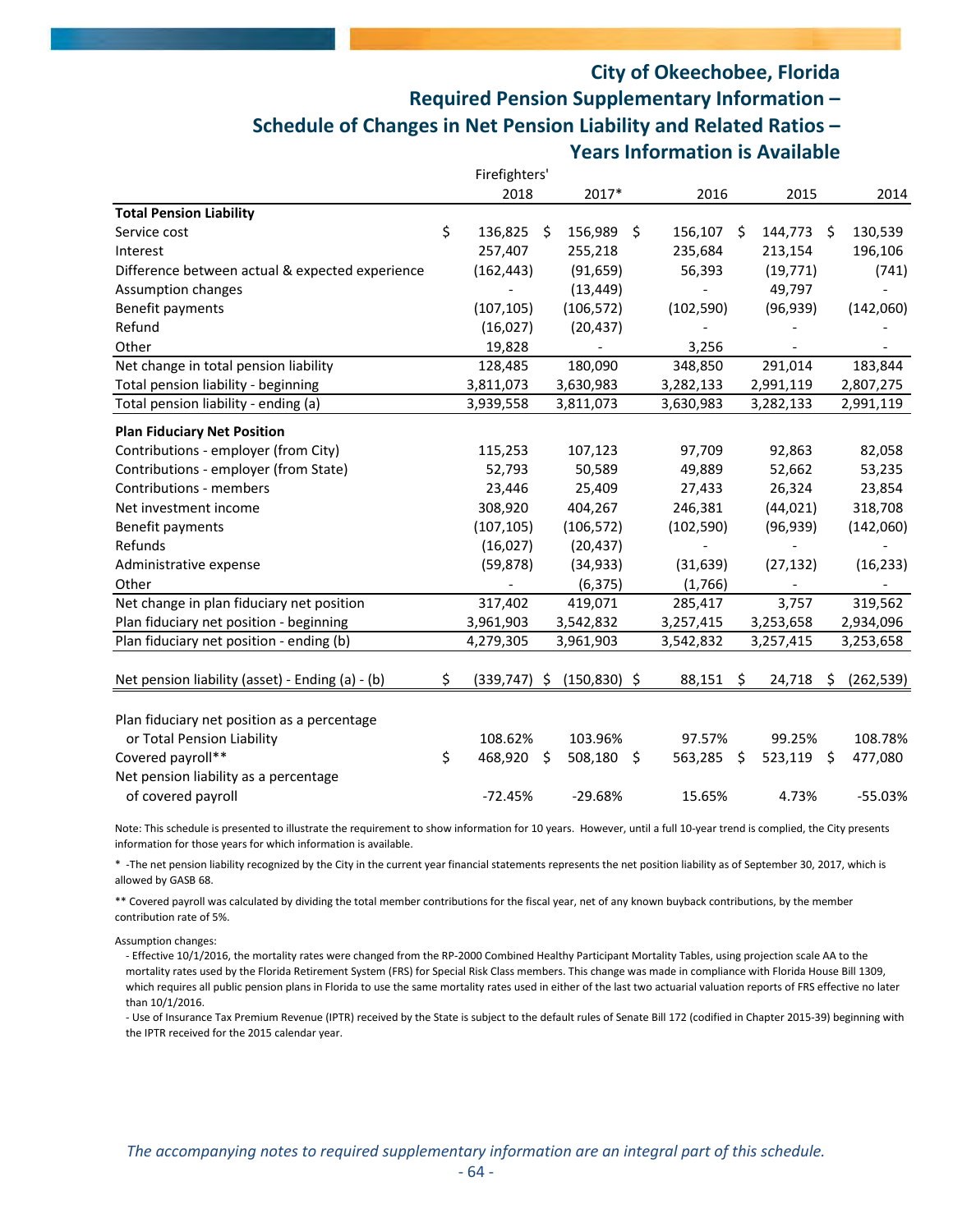# **City of Okeechobee, Florida**

**Required Pension Supplementary Information –** 

**Schedule of Changes in Net Pension Liability and Related Ratios –** 

# **Years Information is Available**

| <b>General Employees'</b>                          |    |                |    |                               |                |
|----------------------------------------------------|----|----------------|----|-------------------------------|----------------|
|                                                    |    | 2018           |    | 2017*                         | 2016           |
| <b>Total Pension Liability</b>                     |    |                |    |                               |                |
| Service cost                                       | \$ | 154,529        | \$ | 136,373                       | \$<br>421,387  |
| Interest                                           |    | 284,633        |    | 91,058                        | 763,785        |
| Difference between actual & expected experience    |    | 20,956         |    |                               | (524, 849)     |
| <b>Assumption changes</b>                          |    |                |    | 133,790                       |                |
| Benefit payments                                   |    | (164, 189)     |    | (336, 740)                    | (331, 215)     |
| Refunds                                            |    | (16, 592)      |    | (17, 378)                     | (18, 267)      |
| Other ***                                          |    |                |    | 2,641,019                     |                |
| Net change in total pension liability              |    | 279,337        |    | 2,648,122                     | 310,841        |
| Total pension liability - beginning                |    | 4,057,820      |    | 1,409,698                     | 11,400,112     |
| Transfer of pension liability for Okeechobee       |    |                |    |                               |                |
| Utility Authority *****                            |    |                |    |                               | (10, 301, 255) |
| Total pension liability - ending (a)               |    | 4,337,157      |    | 4,057,820                     | 1,409,698      |
|                                                    |    |                |    |                               |                |
| <b>Plan Fiduciary Net Position</b>                 |    |                |    |                               |                |
| Contributions - employer                           |    | 75,793         |    | 94,009                        | 446,184        |
| <b>Contributions - members</b>                     |    | 60,312         |    | 56,405                        | 183,145        |
| Net investment income                              |    | 394,042        |    | 477,649                       | 825,935        |
| Benefit payments                                   |    | (164, 189)     |    | (336, 740)                    | (331, 215)     |
| Refunds                                            |    | (16, 592)      |    | (17, 378)                     | (18, 267)      |
| Administrative expense                             |    | (46, 328)      |    | (48, 490)                     | (57, 186)      |
| Other****                                          |    |                |    | 3,117,018                     | (2, 208)       |
| Net change in plan fiduciary net position          |    | 303,038        |    | 3,342,473                     | 1,046,388      |
| Plan fiduciary net position - beginning            |    | 4,700,943      |    | 1,358,470                     | 10,238,992     |
| Transfer plan fiduciary net position to Okeechobee |    |                |    |                               |                |
| Utility Authority*****                             |    |                |    |                               | (9,926,910)    |
| Plan fiduciary net position - ending (b)           |    | 5,003,981      |    | 4,700,943                     | 1,358,470      |
|                                                    |    |                |    |                               |                |
| Net pension liability (asset) - Ending (a) - (b)   | \$ |                |    | $(666,824)$ \$ $(643,123)$ \$ | 51,228         |
|                                                    |    |                |    |                               |                |
| Plan fiduciary net position as a percentage        |    |                |    |                               |                |
| or Total Pension Liability                         |    | 115.37%        |    | 115.85%                       | 96.37%         |
| Covered payroll**                                  | \$ | $1,005,204$ \$ |    | 940,083                       | \$<br>911,233  |
| Net pension liability as a percentage              |    |                |    |                               |                |
| of covered payroll                                 |    | $-66.34%$      |    | $-68.41%$                     | 5.62%          |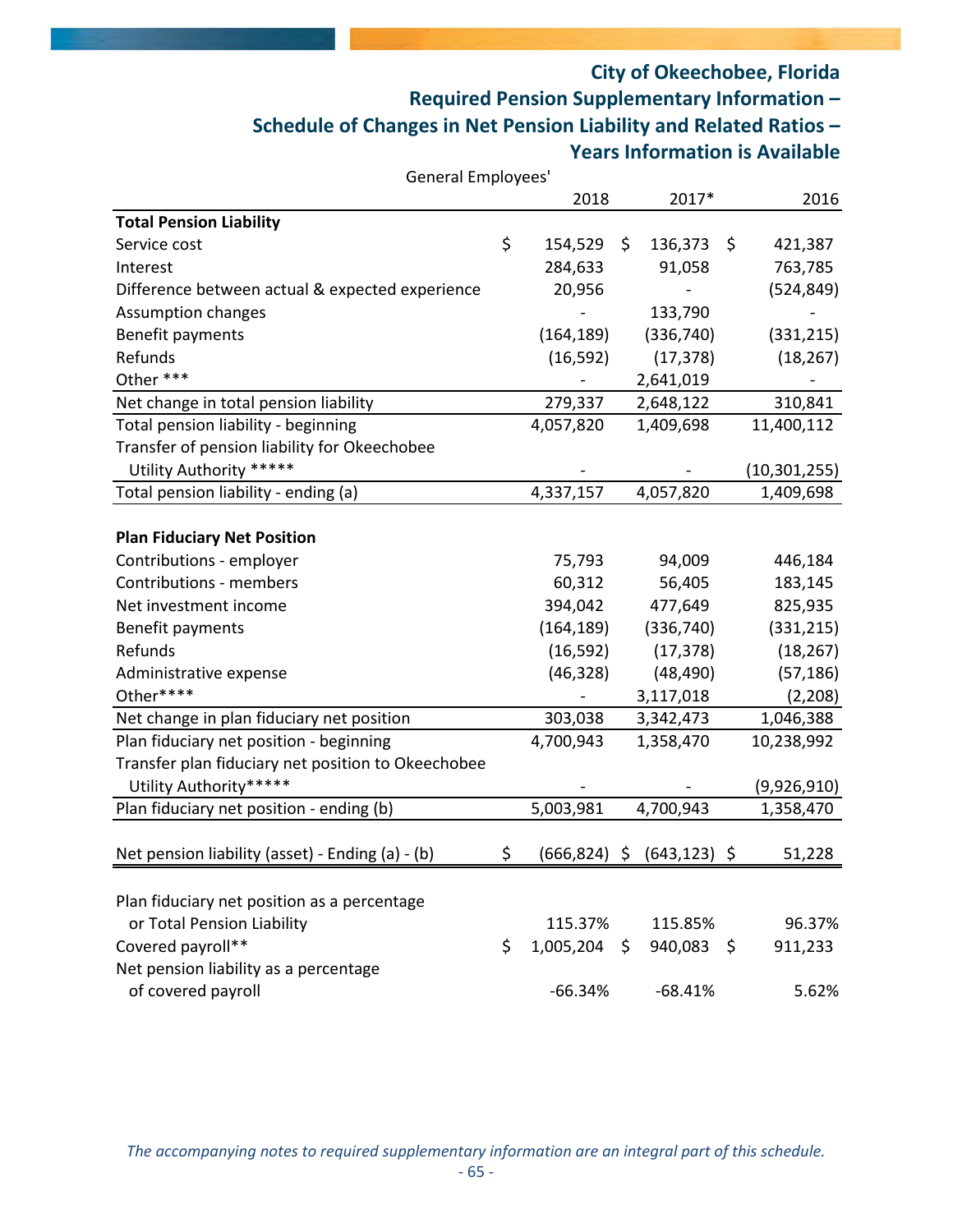# **City of Okeechobee, Florida Required Pension Supplementary Information – Schedule of Changes in Net Pension Liability and Related Ratios – Years Information is Available**

Note: This schedule is presented to illustrate the requirement to show information for 10 years. However, until a full 10‐year trend is complied, the City presents information for those years for which information is available.

\* ‐The net pension liability recognized by the City in the current year financial statements represents the net position liability as of September 30, 2017, which is allowed by GASB 68.

\*\* Covered Payroll was calculated by dividing the total member contributions for the fiscal year by the member contribution rate of 6%.

\*\*\* The Total Pension Liability, the Plan Fiduciary Net Position, and the Net Pension Liability as of September 30, 2015 were allocated based on the portion of the Employer's Total Required Contribution (from October 1, 2015 Actuarial Valuation dated April 25, 2016). The October 1, 2015 Valuation determined the required employer contribution for the plan year end September 30, 2017.

\*\*\*\* Due to the change in nature of the Plan, from a cost sharing to a single employer plan (effective October 1, 2016). Also reflects \$59, 910 post‐valuation adjustment to match audited financial statements.

\*\*\*\*\* Due to the change in nature of the Plan, from a cost sharing to a single employer plan (effective October 1, 2016).

Assumption changes:

‐ Effective 10/1/2016, the mortality rates were changed from the RP‐2000 Combined Healthy Participant Mortality Tables, using projection scale AA to the mortality rates used by the Florida Retirement System (FRS) for Special Risk Class members. This change was made in compliance with Florida House Bill 1309, which requires all public pension plans in Florida to use the same mortality rates used in either of the last two actuarial valuation reports of FRS effective no later than 10/1/2016.

‐ Effective 10/1/2016, OUA employees are covered under a separately established Plan, the Okeechobee Utility Authority Employees' Retirement System, and are no longer covered under the City of Okeechobee General Employees' Retirement System.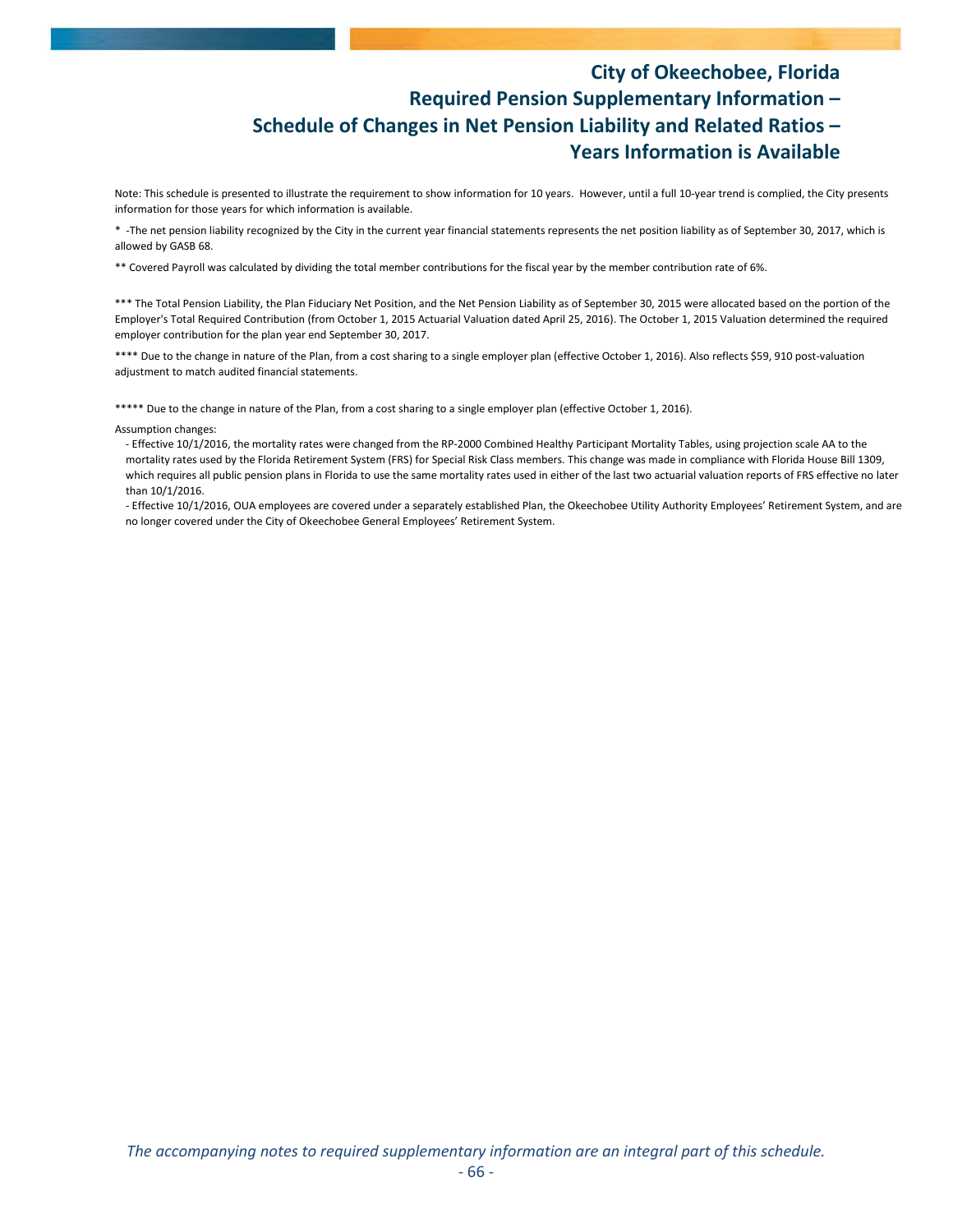# **City of Okeechobee, Florida Required Pension Supplementary Information – Schedule of Contributions – Years Information is Available**

|                                              |              | Police Officers' |                                                   |                               |               |                          |
|----------------------------------------------|--------------|------------------|---------------------------------------------------|-------------------------------|---------------|--------------------------|
|                                              |              |                  | 9/30/2018 9/30/2017 9/30/2016 9/30/2015 9/30/2014 |                               |               |                          |
| Actuarially determined contributions         |              | \$212,571        |                                                   | \$251,591 \$219,093 \$263,240 |               | \$267,849                |
| Contributions in relation to the actuarially |              |                  |                                                   |                               |               |                          |
| determined contributions                     |              | 233,182          | 248,448                                           | 221,272                       | 263,388       | 267,849                  |
| Contribution deficiency (excess)             | \$           | (20,611)         | \$<br>3,143                                       | \$ (2,179)                    | \$<br>(148)   | $\overline{\mathcal{S}}$ |
|                                              |              |                  |                                                   |                               |               |                          |
| Covered payroll*                             | Ś.           | 924,250          |                                                   | \$917,260 \$970,646 \$911,189 |               | \$862,700                |
| Contributions as a percentage of covered     |              |                  |                                                   |                               |               |                          |
| payroll                                      |              | 25.23%           | 27.09%                                            | 22.80%                        | 28.91%        | 31.05%                   |
|                                              |              | Firefighters'    |                                                   |                               |               |                          |
|                                              |              |                  | 9/30/2018 9/30/2017 9/30/2016 9/30/2015 9/30/2014 |                               |               |                          |
| Actuarially determined contributions         |              |                  | \$ 167,871 \$170,269 \$143,632 \$138,914          |                               |               | \$122,212                |
| Contributions in relation to the actuarially |              |                  |                                                   |                               |               |                          |
| determined contributions                     |              | 168,046          | 157,712                                           | 147,598                       | 145,525       | 135,293                  |
| Contribution deficiency (excess)             | \$           | (175)            | \$12,557                                          | \$ (3,966)                    | \$<br>(6,611) | \$ (13,081)              |
|                                              |              |                  |                                                   |                               |               |                          |
| Covered payroll*                             | \$           | 468,920          | \$508,180                                         | \$563,285                     | \$523,119     | \$477,080                |
| Contributions as a percentage of covered     |              |                  |                                                   |                               |               |                          |
| payroll                                      |              | 35.84%           | 31.03%                                            | 26.20%                        | 27.82%        | 28.36%                   |
| <b>General Employees'</b>                    |              |                  |                                                   |                               |               |                          |
|                                              |              |                  | 9/30/2018 9/30/2017 9/30/2016                     |                               |               |                          |
| Actuarially determined contributions         | $\mathsf{S}$ |                  | 75,793 \$ 42,774 \$ 49,115                        |                               |               |                          |
| Contributions in relation to the actuarially |              |                  |                                                   |                               |               |                          |
| determined contributions                     |              | 75,793           | 94,009                                            | 110,448                       |               |                          |
| Contribution deficiency (excess)             |              |                  | \$ (51, 235)                                      | \$ (61, 333)                  |               |                          |
|                                              |              |                  |                                                   |                               |               |                          |
| Covered payroll                              |              | \$1,005,204      | \$940,083                                         | \$911,233                     |               |                          |
| Contributions as a percentage of covered     |              |                  |                                                   |                               |               |                          |
| payroll                                      |              | 7.54%            | 10.00%                                            | 12.12%                        |               |                          |

Note: This schedule is presented to illustrate the requirement to show information for 10 years. However, until a full 10‐year trend is compiled, the City presents information for those years for which information is available.

\* Based on payroll provided for actuarial valuations; Covered payroll was calculated by dividing the total member contributions for the fiscal year, net of any known buyback contributions, by the member contribution rate of 5%.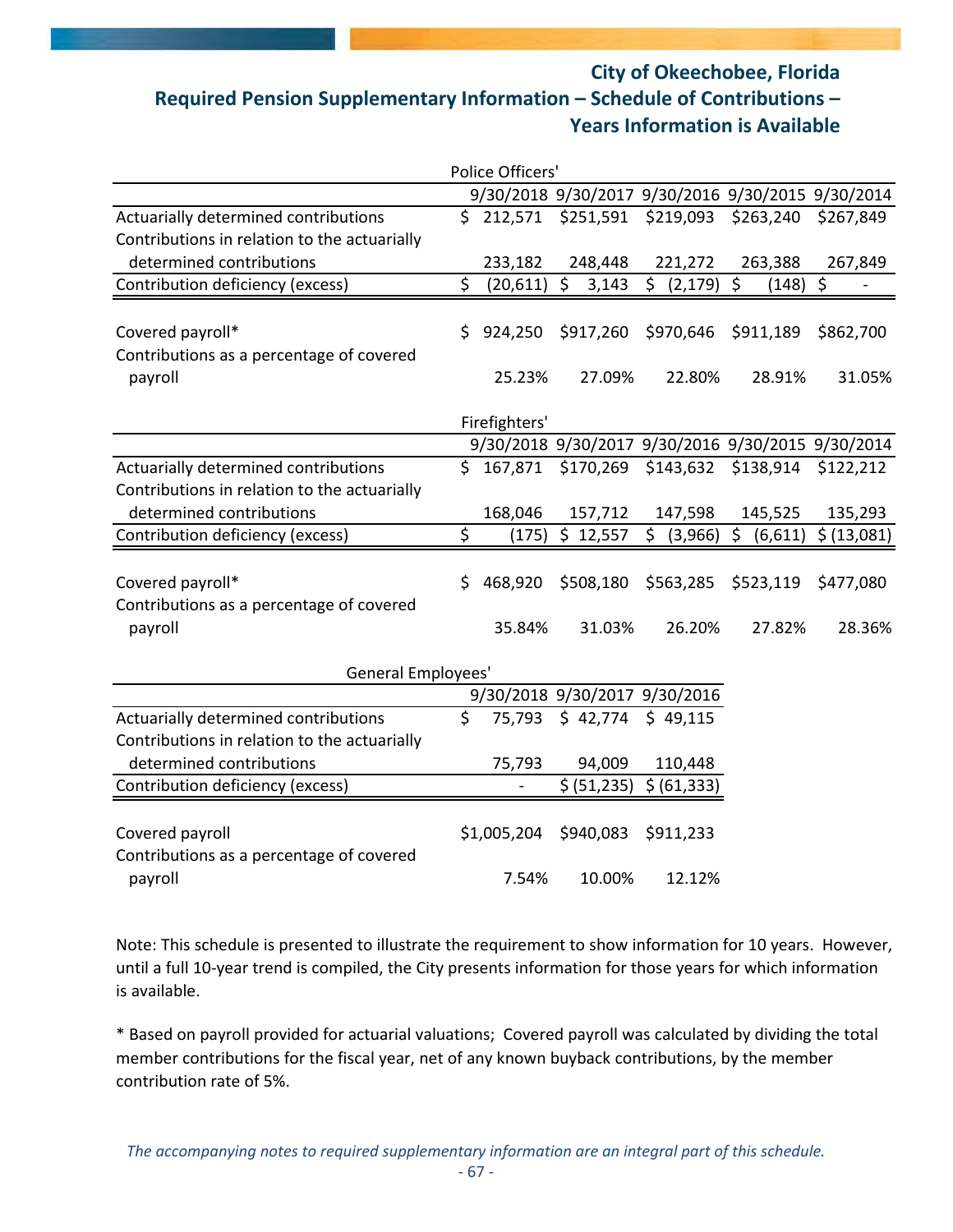# **City of Okeechobee, Florida Required Pension Supplementary Information – Schedule of Investment Returns – Years Information is Available**

| Police Officers'                     |                |           |           |           |           |  |
|--------------------------------------|----------------|-----------|-----------|-----------|-----------|--|
|                                      | 9/30/2018      | 9/30/2017 | 9/30/2016 | 9/30/2015 | 9/30/2014 |  |
| Annual money-weighted rate of return |                |           |           |           |           |  |
| net of investment expense            | 8.73%          | 10.68%    | 7.59%     | $-1.65%$  | 9.96%     |  |
|                                      | Fire Fighters' |           |           |           |           |  |
|                                      | 9/30/2018      | 9/30/2017 | 9/30/2016 | 9/30/2015 | 9/30/2014 |  |
| Annual money-weighted rate of return |                |           |           |           |           |  |
| net of investment expense            | 6.11%          | 10.76%    | 6.83%     | $-2.19%$  | 10.43%    |  |
| General Employees'                   |                |           |           |           |           |  |
|                                      | 9/30/2018      | 9/30/2017 | 9/30/2016 |           |           |  |
| Annual money-weighted rate of return |                |           |           |           |           |  |
| net of investment expense            | 7.55%          | 9.78%     | 7.78%     |           |           |  |

Note: This schedule is presented to illustrate the requirement to show information for 10 years. However, until a full 10‐year trend is complied, the City presents information for those years for which information is available.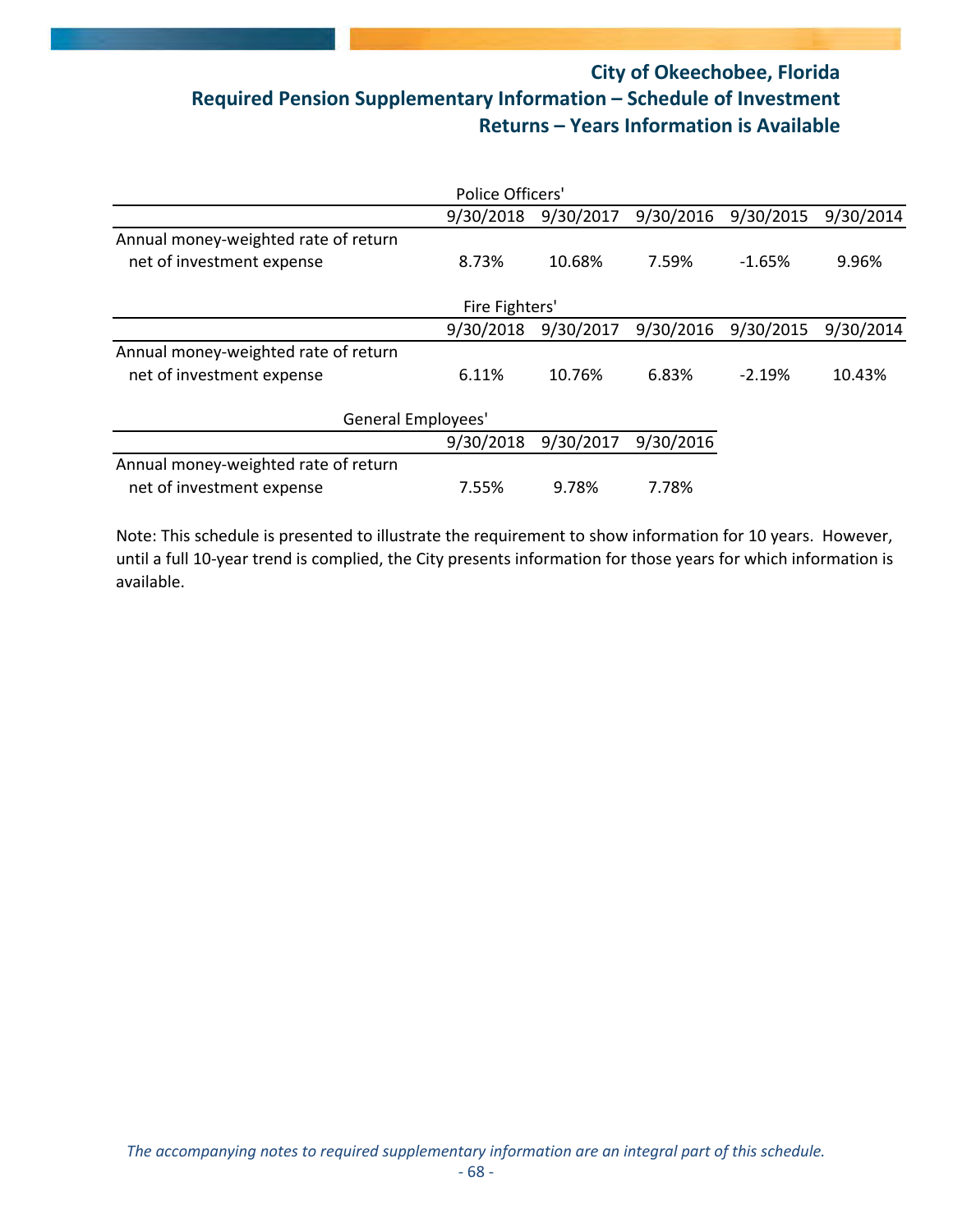# **City of Okeechobee, Florida Schedule of Changes in Total OPEB Liability and Related Ratios**

| <b>Year Ending September 30,</b>        | 2018      |
|-----------------------------------------|-----------|
| <b>Total OPEB liability</b>             |           |
| Service cost                            | 13,441    |
| Interest                                | 4,977     |
| Changes of assumptions or other inputs  | (3,808)   |
| Benefit payments                        | (17, 198) |
| Net change in total OPEB liability      | (2,588)   |
| <b>Total OPEB liability - beginning</b> | 155,698   |
| <b>Total OPEB liability - ending</b>    | 153,110   |

| Covered employee payroll                | \$2,809,503 |
|-----------------------------------------|-------------|
| Total OPEB liability as a percentage of |             |
| covered employee payroll                | 5.45%       |

- years which information is available. \* GASB 75 requires an employer to disclose a 10‐year history. However, until a full 10‐year trend is compiled, information will be presented only for those
- \* The following discount rate was used in each period: 9/30/2017 ‐ 3.50% 9/30/2018 ‐ 3.50%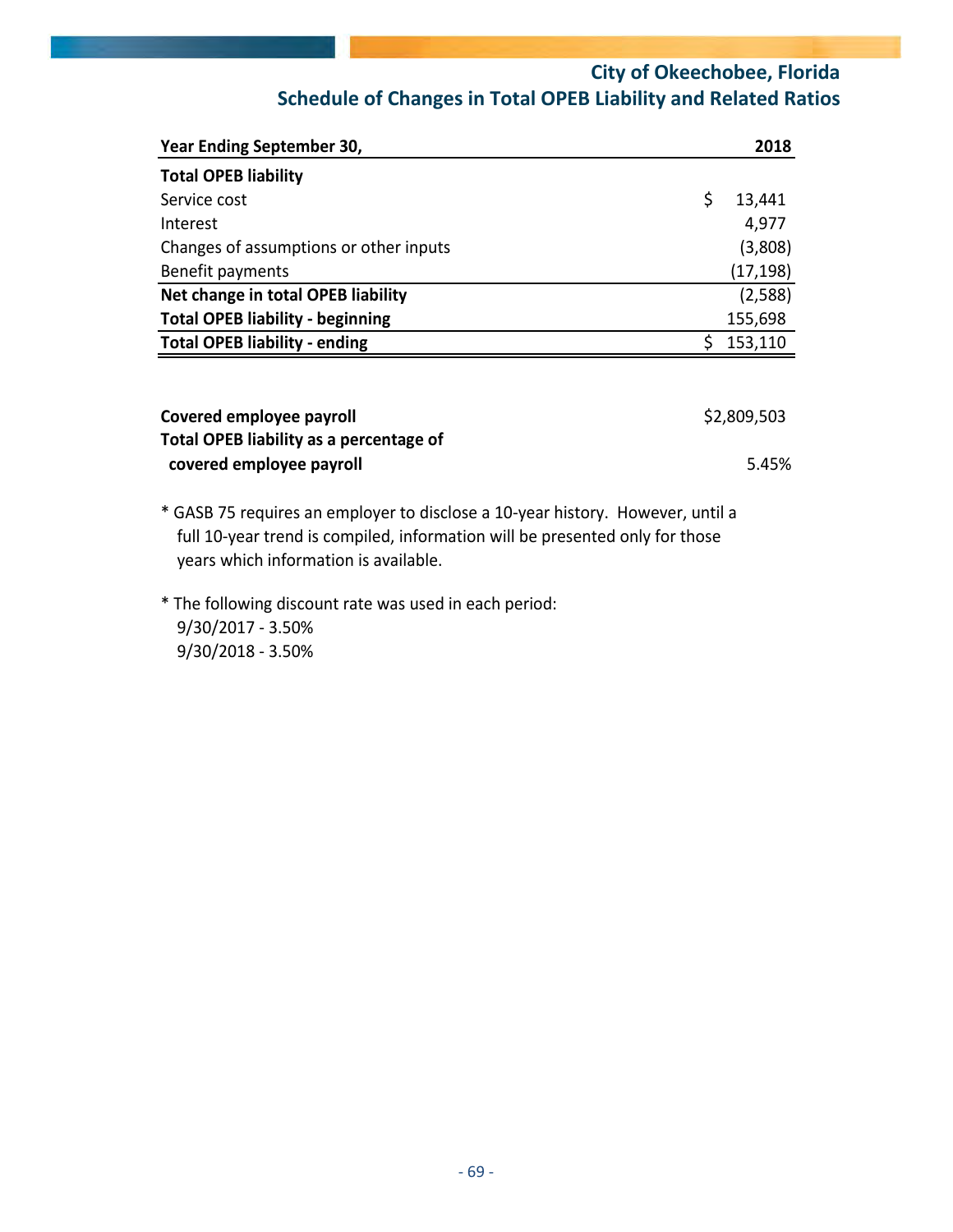## **City of Okeechobee, Florida Notes to Required Supplementary Information**

#### **A. BUDGETARY INFORMATION**

Annual budgets are adopted on a basis consistent with U.S. generally accepted accounting principles for all governmental funds. All annual appropriations lapse at fiscal year‐end.

The City Administrator may make transfers of appropriations within a department as long as the total budget of the department is not increased. Transfers of appropriations between departments require the approval of the council. The legal level of budgetary control (i.e., the level at which expenditures may not legally exceed appropriations) is the department level. The council made certain supplemental budgetary appropriations during the year.

Encumbrances accounting is employed in governmental funds. Encumbrances (e.g., purchase orders, contracts) outstanding at year‐end are reported as restricted or assigned fund balances and do not constitute expenditures or liabilities because the commitments will be re‐appropriated and honored during the subsequent year.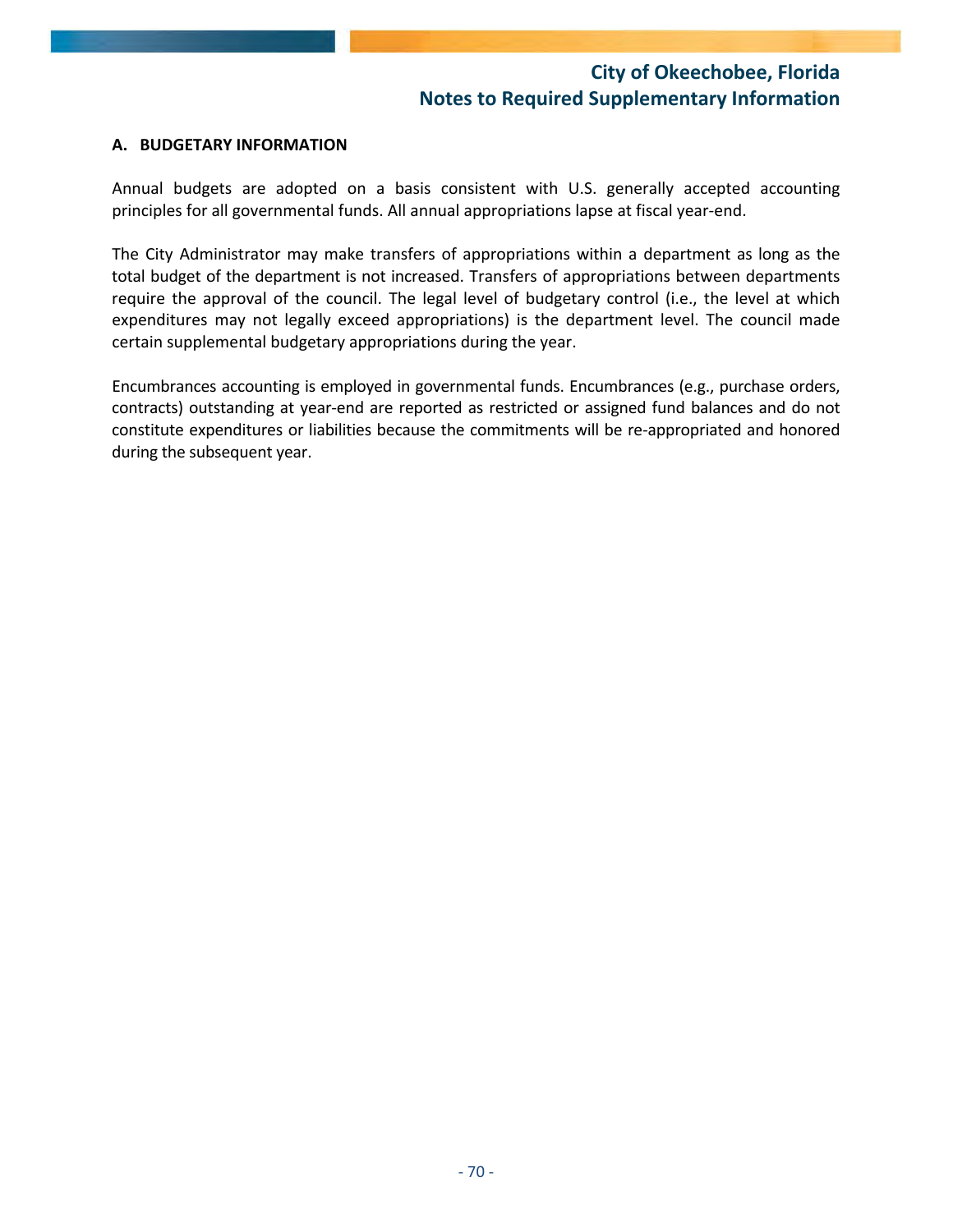# **City of Okeechobee, Florida Notes to Required Supplementary Information**

#### **B. ADDITIONAL ACTUARIAL INFORMATION**

Valuation Date: 10/01/2016

Notes: Actuarially determined contribution rates are calculated as of October 1, which is two years prior to the end of the fiscal year in which contributions are reported.

Methods and Assumptions Used to Determine Contributions Rates:

|                                      | Police Officers' Pension<br>Plan                                                                                                                                                                                                                                                                                                                                                 | Firefighters' Pension<br>Plan                                                                                                                                                                                                                                                                                                                                                    | <b>General Pension Plan</b>                                                                                                                                                                                                                                                                                                                          |
|--------------------------------------|----------------------------------------------------------------------------------------------------------------------------------------------------------------------------------------------------------------------------------------------------------------------------------------------------------------------------------------------------------------------------------|----------------------------------------------------------------------------------------------------------------------------------------------------------------------------------------------------------------------------------------------------------------------------------------------------------------------------------------------------------------------------------|------------------------------------------------------------------------------------------------------------------------------------------------------------------------------------------------------------------------------------------------------------------------------------------------------------------------------------------------------|
| <b>Actuarial Cost</b><br>Method:     | Aggregate                                                                                                                                                                                                                                                                                                                                                                        | Aggregate                                                                                                                                                                                                                                                                                                                                                                        | Aggregate                                                                                                                                                                                                                                                                                                                                            |
| Amortization<br>Method:<br>Remaining | N/A                                                                                                                                                                                                                                                                                                                                                                              | N/A                                                                                                                                                                                                                                                                                                                                                                              | N/A                                                                                                                                                                                                                                                                                                                                                  |
| Amortization<br>Period:              | N/A                                                                                                                                                                                                                                                                                                                                                                              | N/A                                                                                                                                                                                                                                                                                                                                                                              | N/A                                                                                                                                                                                                                                                                                                                                                  |
| <b>Asset Valuation</b><br>Method:    | 4-year smoothed<br>market                                                                                                                                                                                                                                                                                                                                                        | 4-year smoothed<br>market<br>7.00%, including                                                                                                                                                                                                                                                                                                                                    | 4-year smoothed<br>market                                                                                                                                                                                                                                                                                                                            |
| Salary Increases:                    | 6.00%                                                                                                                                                                                                                                                                                                                                                                            | inflation                                                                                                                                                                                                                                                                                                                                                                        | 6.00%                                                                                                                                                                                                                                                                                                                                                |
| <b>Investment Rate</b><br>of Return: | 7.00%                                                                                                                                                                                                                                                                                                                                                                            | 7.00%                                                                                                                                                                                                                                                                                                                                                                            | 7.00%                                                                                                                                                                                                                                                                                                                                                |
| <b>Retirement Age:</b>               | 100% when first eligible<br>for Normal Retirement<br>or DROP entry                                                                                                                                                                                                                                                                                                               | 100% when first eligible<br>for Normal Retirement<br>or DROP entry.                                                                                                                                                                                                                                                                                                              | 100% when first eligible<br>for Normal Retirement<br>or DROP entry                                                                                                                                                                                                                                                                                   |
| Mortality:                           | For healthy participants<br>during employment, RP-<br>2000 Combined Healthy<br><b>Participant Mortality</b><br>Tables, with 90% Blue<br>Collar Adjustment/10%<br><b>White Collar</b><br>Adjustment for males<br>and 100% White Collar<br>Adjustment for females.<br>Fully generational<br>mortality improvements<br>projected to each future<br>decrement date with<br>Scale BB. | For healthy participants<br>during employment, RP-<br>2000 Combined Healthy<br><b>Participant Mortality</b><br>Tables, with 90% Blue<br>Collar Adjustment/10%<br><b>White Collar</b><br>Adjustment for males<br>and 100% White Collar<br>Adjustment for females.<br>Fully generational<br>mortality improvements<br>projected to each future<br>decrement date with<br>Scale BB. | For healthy participants<br>during employement,<br>RP 2000 Combined<br><b>Healthy Participant</b><br>Mortality Table, with<br>50% White Collar/50%<br><b>Blue Collar Adjustment</b><br>for male and 100%<br>White Collar for female.<br>Fully generational<br>mortality improvements<br>projected to each future<br>decrement date with<br>Scale BB. |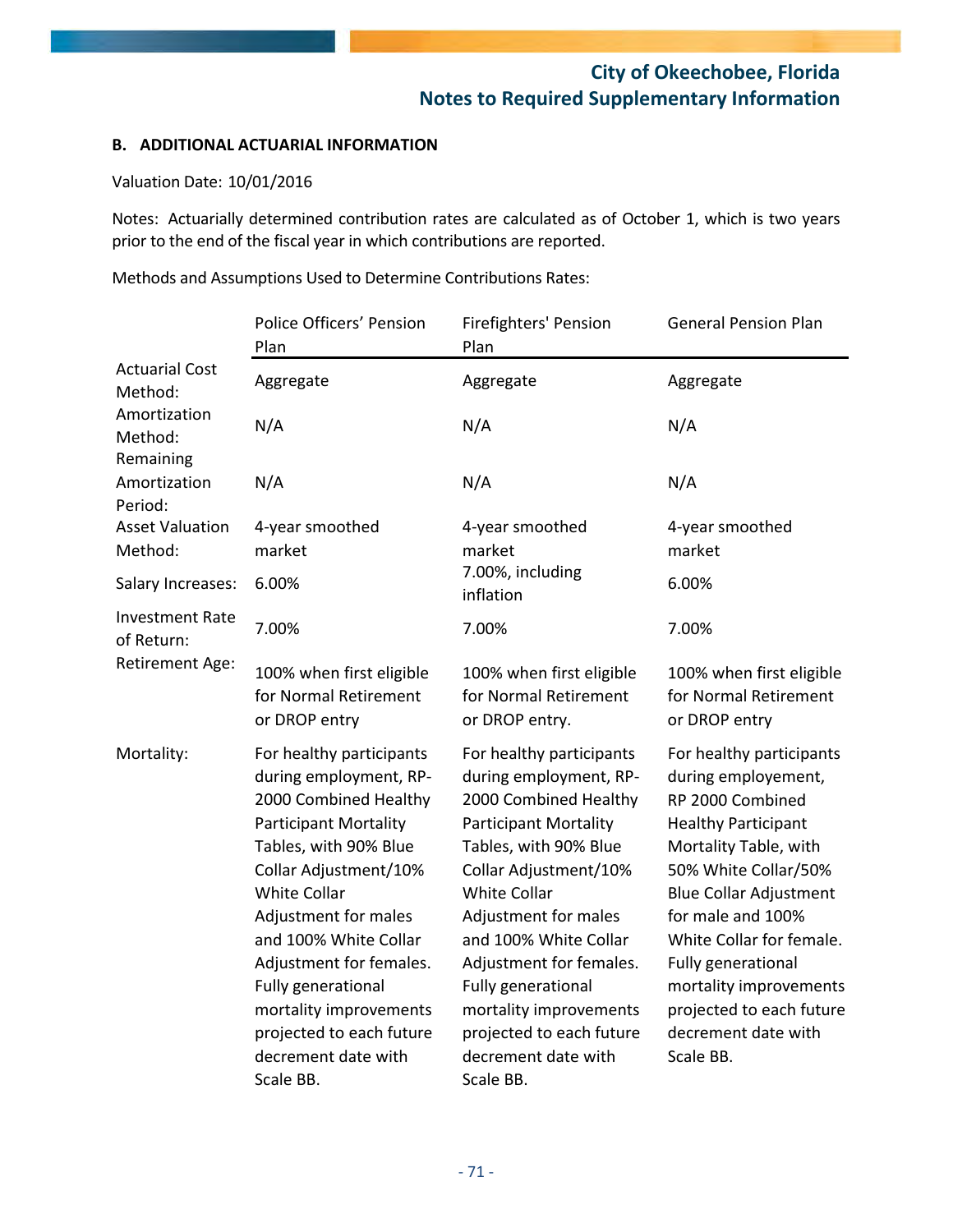# **City of Okeechobee, Florida Notes to Required Supplementary Information**

|              | Police Officers' Pension       | Firefighters' Pension          | <b>General Pension Plan</b> |
|--------------|--------------------------------|--------------------------------|-----------------------------|
|              | Plan                           | Plan                           |                             |
| Mortality    | For disabled male              | For disabled male              | For disabled male           |
| (Continued): | participants, RP-2000          | participants, RP-2000          | participants, RP-2000       |
|              | <b>Disabled Male Mortality</b> | <b>Disabled Male Mortality</b> | Disabled Male Mortality     |
|              | Table setback four             | Table setback four             | Table setback four          |
|              | years, without                 | years, without                 | years, without              |
|              | projected mortality            | projected mortality            | projected mortality         |
|              | improvements. For              | improvements. For              | improvements. For           |
|              | disabled female                | disabled female                | disabled female             |
|              | participants, RP-2000          | participants, RP-2000          | participants, RP-2000       |
|              | Disabled Female                | Disabled Female                | Disabled Female             |
|              | Mortality Table,               | Mortality Table,               | Mortality Table,            |
|              | setforward two years,          | setforward two years,          | setforward two years,       |
|              | without projected              | without projected              | without projected           |
|              | mortality                      | mortality                      | mortality                   |
|              | improvements.                  | improvements.                  | improvements.               |
|              |                                |                                |                             |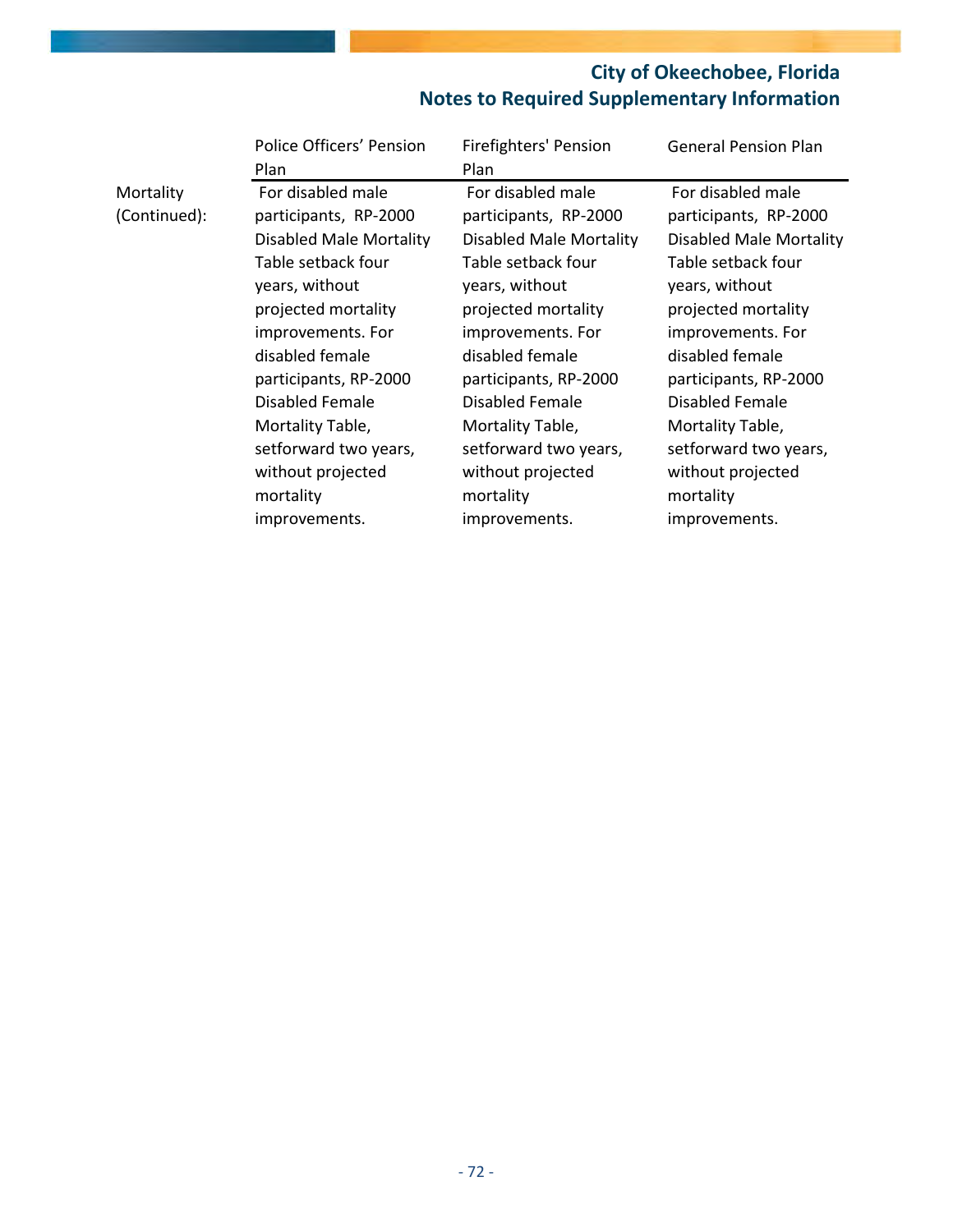THIS PAGE IS INTENTIONALLY LEFT BLANK.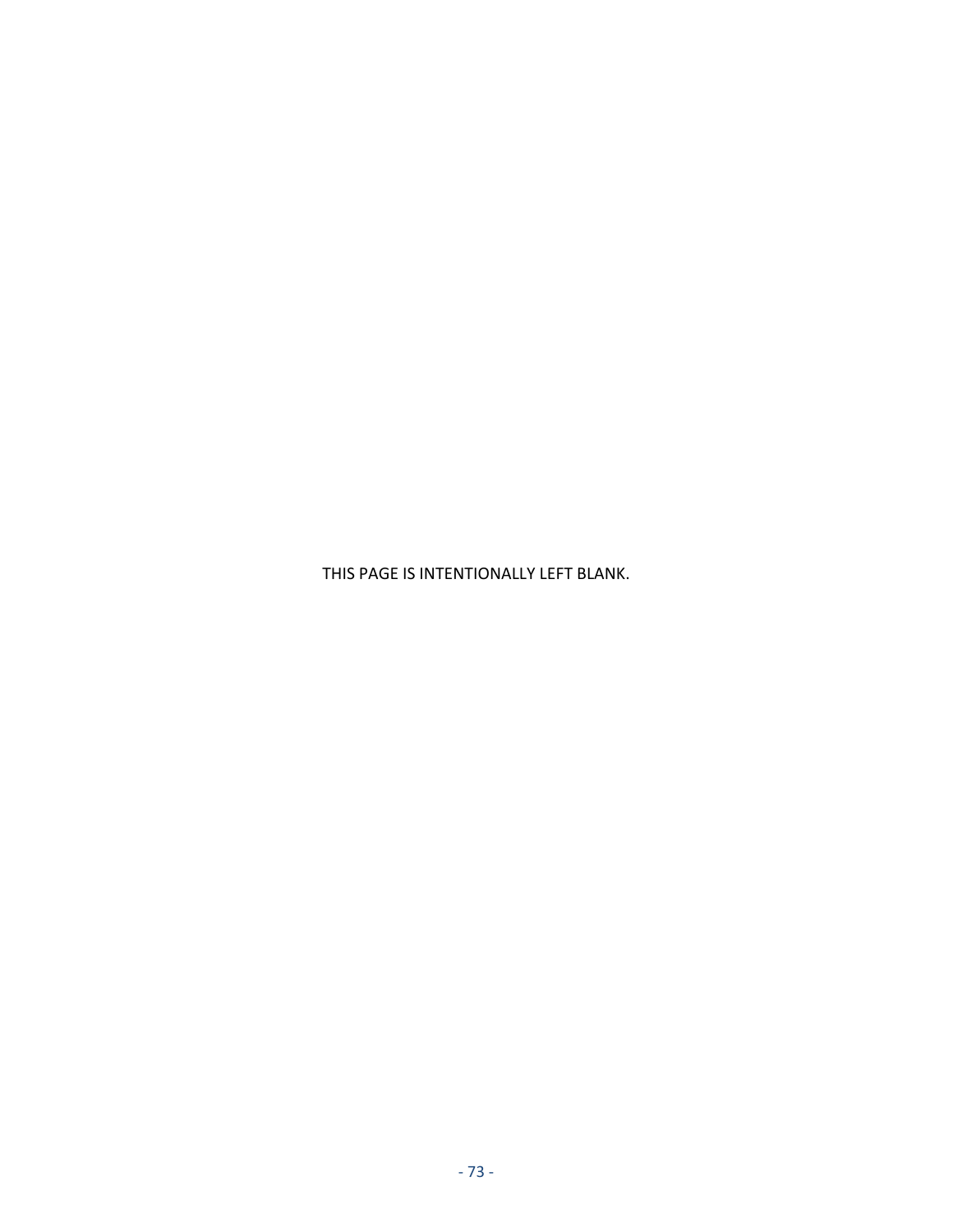

**Carr, Riggs & Ingram, LLC**  215 Baytree Drive Melbourne, Florida 32940

(321) 255-0088 (321) 259-8648 (fax) www.cricpa.com

### **INDEPENDENT AUDITORS' REPORT ON INTERNAL CONTROL OVER FINANCIAL REPORTING AND ON COMPLIANCE AND OTHER MATTERS BASED ON AN AUDIT OF FINANCIAL STATEMENTS PERFORMED IN ACCORDANCE WITH** *GOVERNMENT AUDITING STANDARDS*

The Honorable Mayor and Members of the City Council of the City of Okeechobee, Florida

We have audited, in accordance with auditing standards generally accepted in the United States of America and the standards applicable to financial audits contained in *Government Auditing Standards*, issued by the Comptroller General of the United States, the financial statements of the governmental activities, each major fund and the aggregate remaining fund information of the City of Okeechobee, Florida, as of and for the year ended September 30, 2018, and the related notes to the financial statements, which collectively comprise the City of Okeechobee, Florida's basic financial statements, and have issued our report thereon dated June 11, 2019. Other auditors audited the financial statements of the City of Okeechobee, Florida Municipal Police Officers' Pension Trust Fund and City of Okeechobee, Florida Municipal Firefighters' Pension Trust Fund and the City of Okeechobee Employees' Retirement System, as described in our report on the City of Okeechobee, Florida's financial statements. This report does not include the results of the other auditors' testing of internal control over financial reporting or compliance and other matters that are reported on separately by those auditors.

#### **Internal Control over Financial Reporting**

In planning and performing our audit of the financial statements, we considered the City of Okeechobee, Florida's internal control over financial reporting (internal control) to determine the audit procedures that are appropriate in the circumstances for the purpose of expressing our opinions on the financial statements, but not for the purpose of expressing an opinion on the effectiveness of the City of Okeechobee, Florida's internal control. Accordingly, we do not express an opinion on the effectiveness of the City of Okeechobee, Florida's internal control.

A *deficiency in internal control* exists when the design or operation of a control does not allow management or employees, in the normal course of performing their assigned functions, to prevent, or detect and correct, misstatements on a timely basis. A *material weakness* is a deficiency, or a combination of deficiencies, in internal control such that there is a reasonable possibility that a material misstatement of the entity's financial statements will not be prevented, or detected and corrected, on a timely basis. A *significant deficiency* is a deficiency, or a combination of deficiencies, in internal control that is less severe than a material weakness, yet important enough to merit attention by those charged with governance.

Our consideration of internal control was for the limited purpose described in the first paragraph of this section and was not designed to identify all deficiencies in internal control that might be material weaknesses or significant deficiencies and therefore, material weaknesses or significant deficiencies may exist that have not been identified. Given these limitations, during our audit we did not identify any deficiencies in internal control that we consider to be material weaknesses.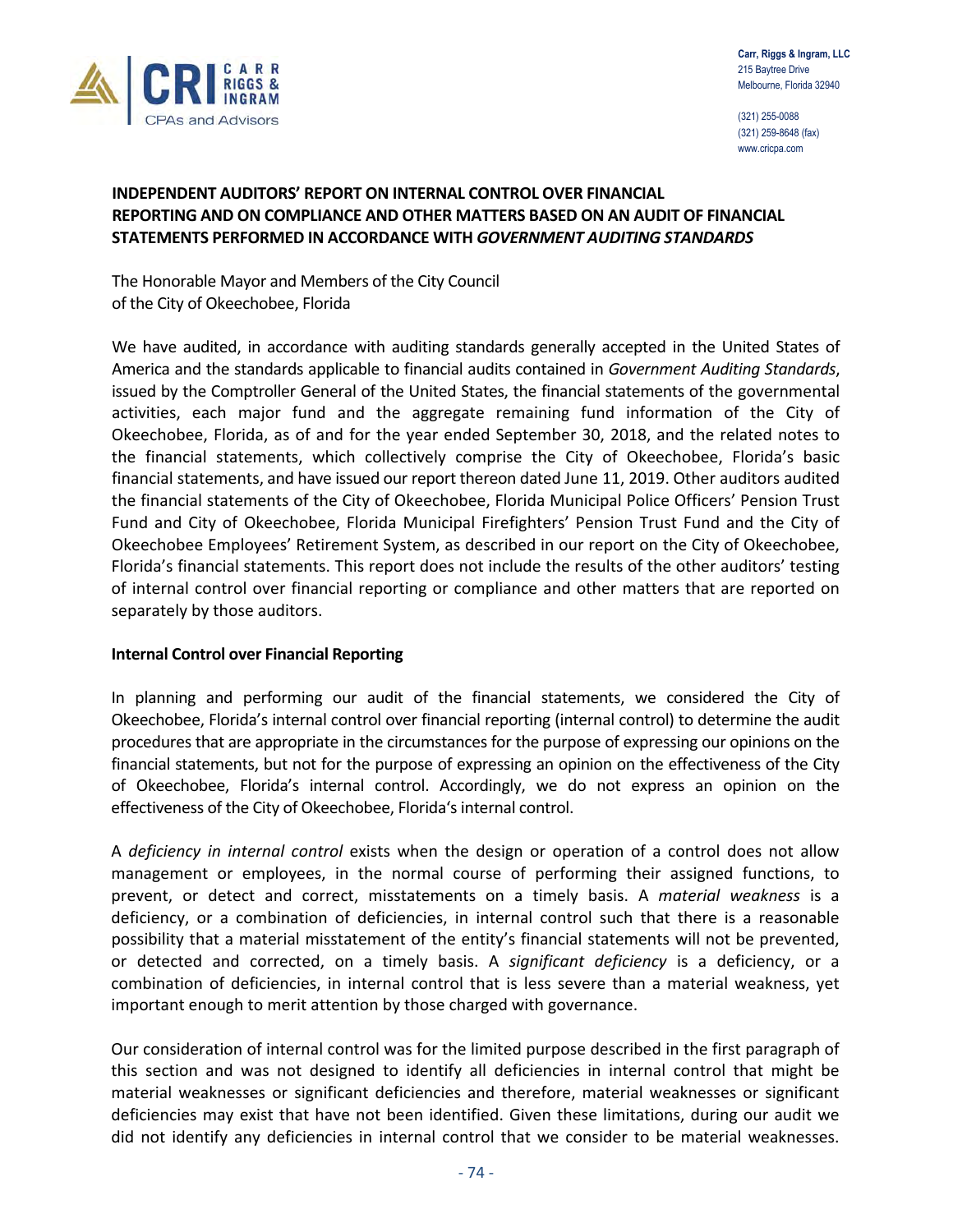We did identify a certain deficiency in internal control described below as IC 2018-01 that we consider to be a significant deficiency.

## **IC 2018‐01 CAPITAL ASSET DISPOSAL APPROVALS**

Criteria: Capital assets disposed of by the City should have documented approval of disposal prior to the asset being sold or scrapped.

Condition: The City's does not currently maintain documentation of approval for capital assets disposed of.

Cause: Disposal form exists for City but not used.

Effect: There is the potential that either capital assets no longer exist and capital assets are overstated or capital assets are sold without proper approval.

Recommendation: We recommend the City maintain supporting documentation for all capital asset disposal

Management Response: The Capital Asset Disposal form has been implemented and is being used for the approving of capital assets being sold or destroyed.

#### **Compliance and Other Matters**

As part of obtaining reasonable assurance about whether the City of Okeechobee, Florida's financial statements are free from material misstatement, we performed tests of its compliance with certain provisions of laws, regulations, contracts, and grant agreements, noncompliance with which could have a direct and material effect on the determination of financial statement amounts. However, providing an opinion on compliance with those provisions was not an objective of our audit, and accordingly, we do not express such an opinion. The results of our tests disclosed no instances of noncompliance or other mattersthat are required to be reported under *Government Auditing Standards*.

#### **City of Okeechobee, Florida's Response to Finding**

City of Okeechobee, Florida's response to the finding identified in our audit is described above. City of Okeechobee, Florida's response was not subject to the auditing procedures applied in the audit of the financial statements and, accordingly, we express no opinion on it.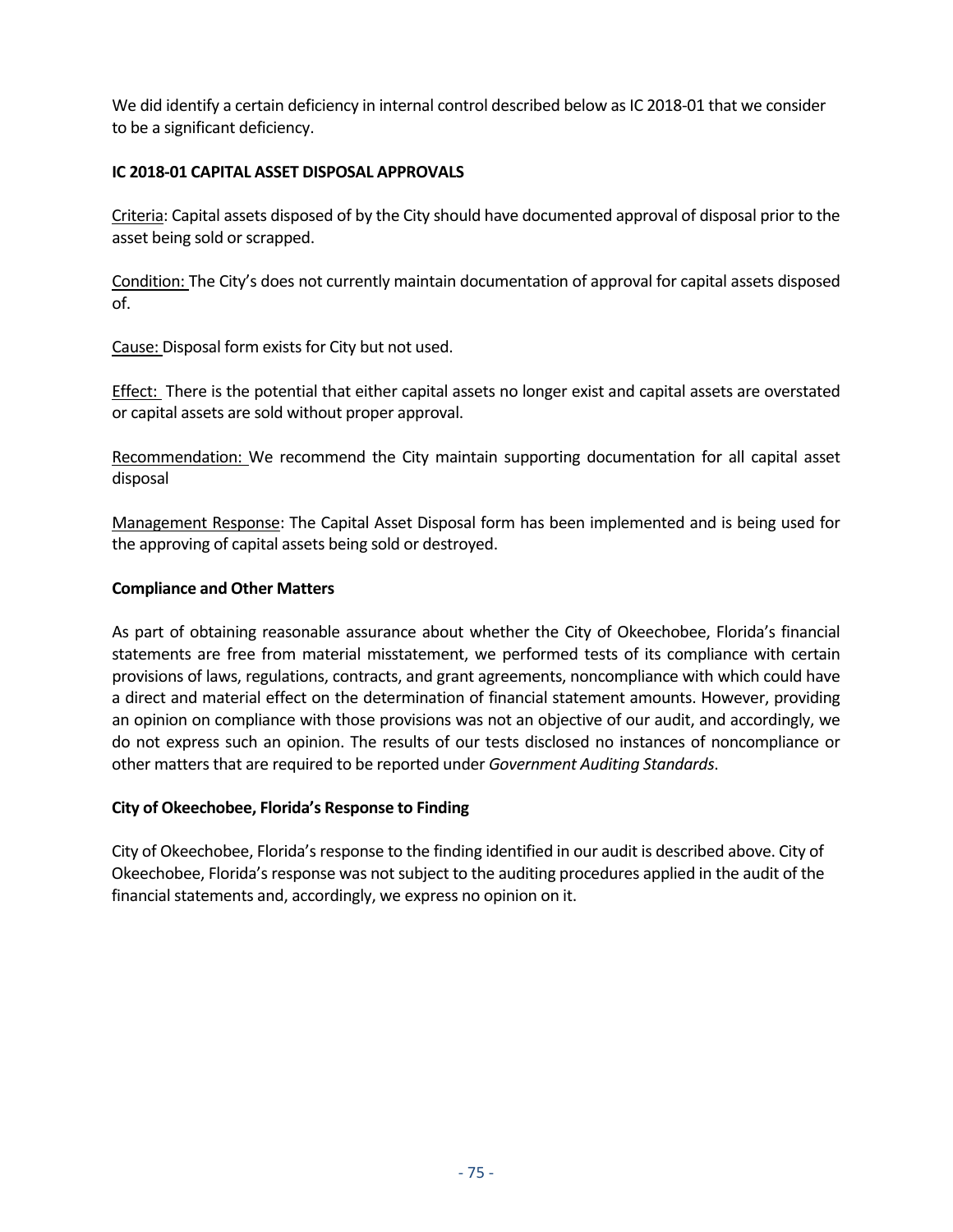## **Purpose of this Report**

The purpose of this report is solely to describe the scope of our testing of internal control and compliance and the result of that testing, and not to provide an opinion on the effectiveness of the entity's internal control or on compliance. This report is an integral part of an audit performed in accordance with *Government Auditing Standards* in considering the entity's internal control and compliance. Accordingly, this communication is not suitable for any other purpose.

Cary Rigge & Ingram, L.L.C.

Melbourne, Florida June 11, 2019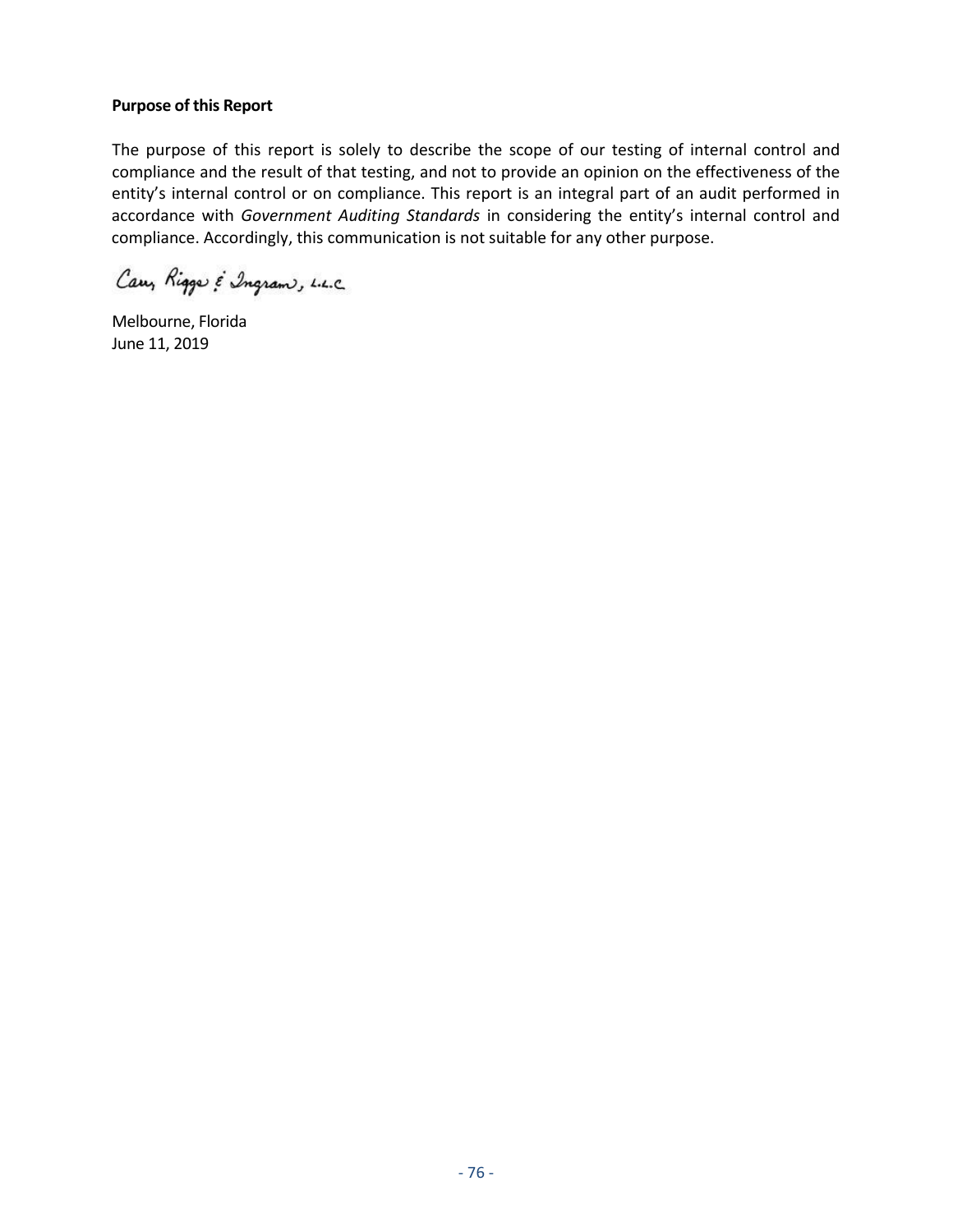

(321) 255-0088 (321) 259-8648 (fax) www.cricpa.com

### **INDEPENDENT AUDITORS' MANAGEMENT LETTER**

The Honorable Mayor and Members of the City Council of the City of Okeechobee, Florida

#### **Report on the Financial Statements**

We have audited the financial statements of the City of Okeechobee, Florida as of and for the fiscal year ended September 30, 2018, and have issued our report thereon dated June 11, 2019.

### **Auditors' Responsibility**

We conducted our audit in accordance with auditing standards generally accepted in the United States of America; the standards applicable to financial audits contained in *Government Auditing Standards*, issued by the Comptroller General of the United States and Chapter 10.550, Rules of the Auditor General.

### **Other Reporting Requirements**

We have issued our Independent Auditors' Report on Internal Control over Financial Reporting and on Compliance and Other Matters Based on an Audit of the Financial Statements Performed in Accordance with *Government Auditing Standards* and Independent Accountants' Report on an examination conducted in accordance with *AICPA Professional Standards,* AT‐C Section 315, regarding compliance requirements in accordance with Chapter 10.550, Rules of the Florida Auditor General. Disclosures in those reports, which are dated June 11, 2019, should be considered in conjunction with this management letter.

#### **Prior Audit Findings**

Section 10.554(1)(i)1., Rules of the Auditor General, requires that we determine whether or not corrective actions have been taken to address findings and recommendations made in the preceding annual financial audit report. There were no findings or recommendations in the preceding annual financial audit report to correct.

## **Official Title and Legal Authority**

Section 10.554(1)(i)4., Rules of the Auditor General, requires that the name or official title and legal authority for the primary government and each component unit of the reporting entity be disclosed in this management letter, unless disclosed in the notes to the financial statements. The legal authority of the City of Okeechobee, Florida and its component units are disclosed in the footnotes.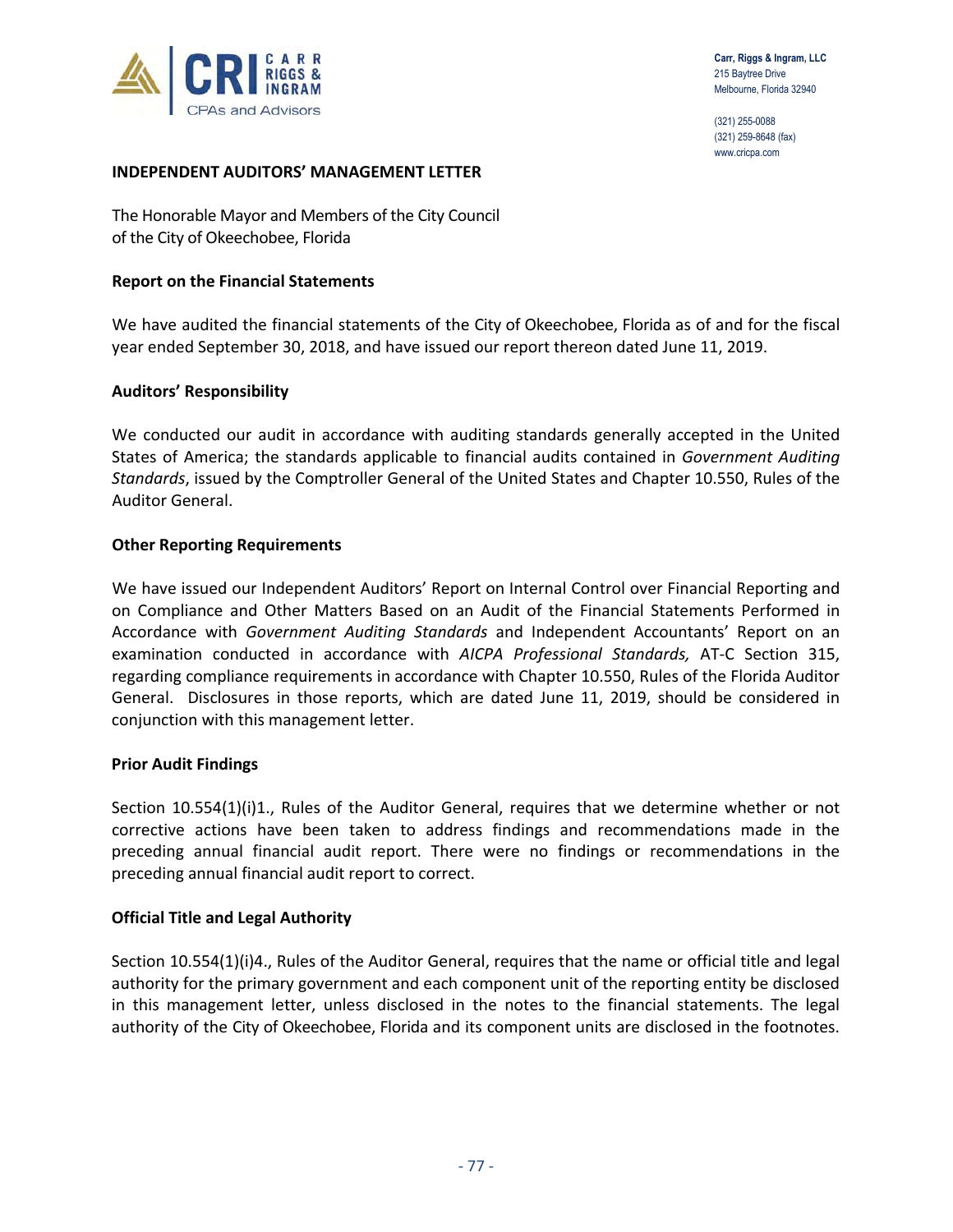### **Financial Condition and Management**

Section 10.554(1)(i)5.a. and 10.556(7), Rules of the Auditor General, require us to apply appropriate procedures and communicate the results of our determination as to whether or not the City of Okeechobee, Florida has met one or more of the conditions described in Section 218.503(1), Florida Statutes, and to identify the specific condition(s) met. In connection with our audit, we determined that the City of Okeechobee, Florida did not meet any of the conditions described in Section 218.503(1), Florida Statutes.

Pursuant to Sections 10.554(1)(i)5.b. and 10.556(8), Rules of the Auditor General, we applied financial condition assessment procedures for the City of Okeechobee, Florida. It is management's responsibility to monitor the City of Okeechobee, Florida's financial condition, and our financial condition assessment was based in part on representations made by management and the review of financial information provided by same.

Section 10.554(1)(i)2., Rules of the Auditor General, requires that we communicate any recommendations to improve financial management. In connection with our audit, we did not have any such recommendations.

### **Additional Matters**

Section 10.554(1)(i)3., Rules of the Auditor General, requires us to communicate noncompliance with provisions of contracts or grant agreements, or abuse, that have occurred, or are likely to have occurred, that have an effect on the financial statements that is less than material but which warrants the attention of those charged with governance. In connection with our audit, we did not have any such findings.

#### **Purpose of this Letter**

Our management letter is intended solely for the information and use of the Legislative Auditing Committee, members of the Florida Senate and the Florida House of Representatives, the Florida Auditor General, Federal and other granting agencies, the members of the City Council, and applicable management, and is not intended to be and should not be used by anyone other than these specified parties.

Carry Rigger & Ingram, L.L.C.

Melbourne, Florida June 11, 2019